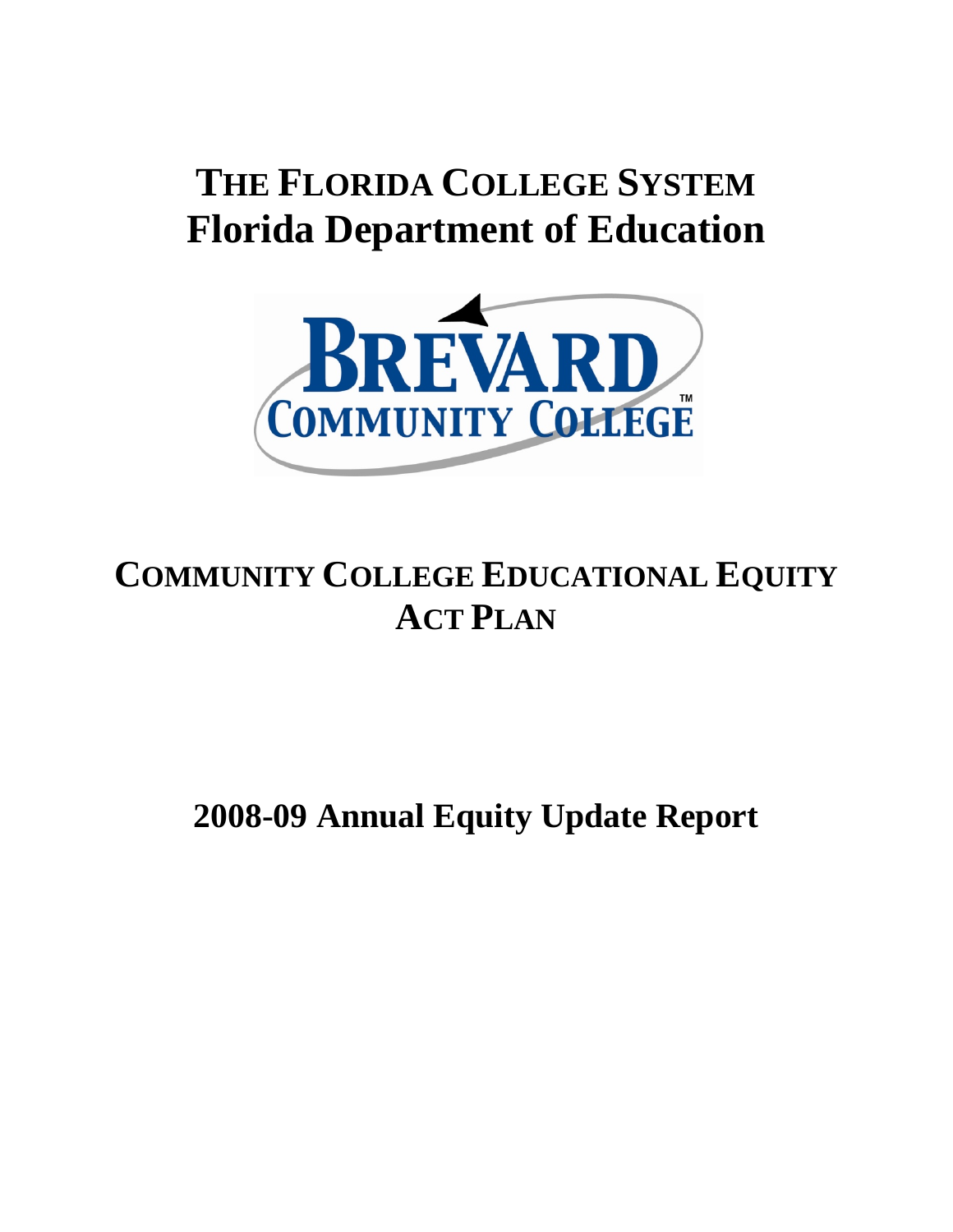### **Florida Department of Education Florida College System**

## **Table of Contents**

| FAC: Executive/Administrative/Managerial Staff (Group I), Instructional Staff (Group II, |  |
|------------------------------------------------------------------------------------------|--|
|                                                                                          |  |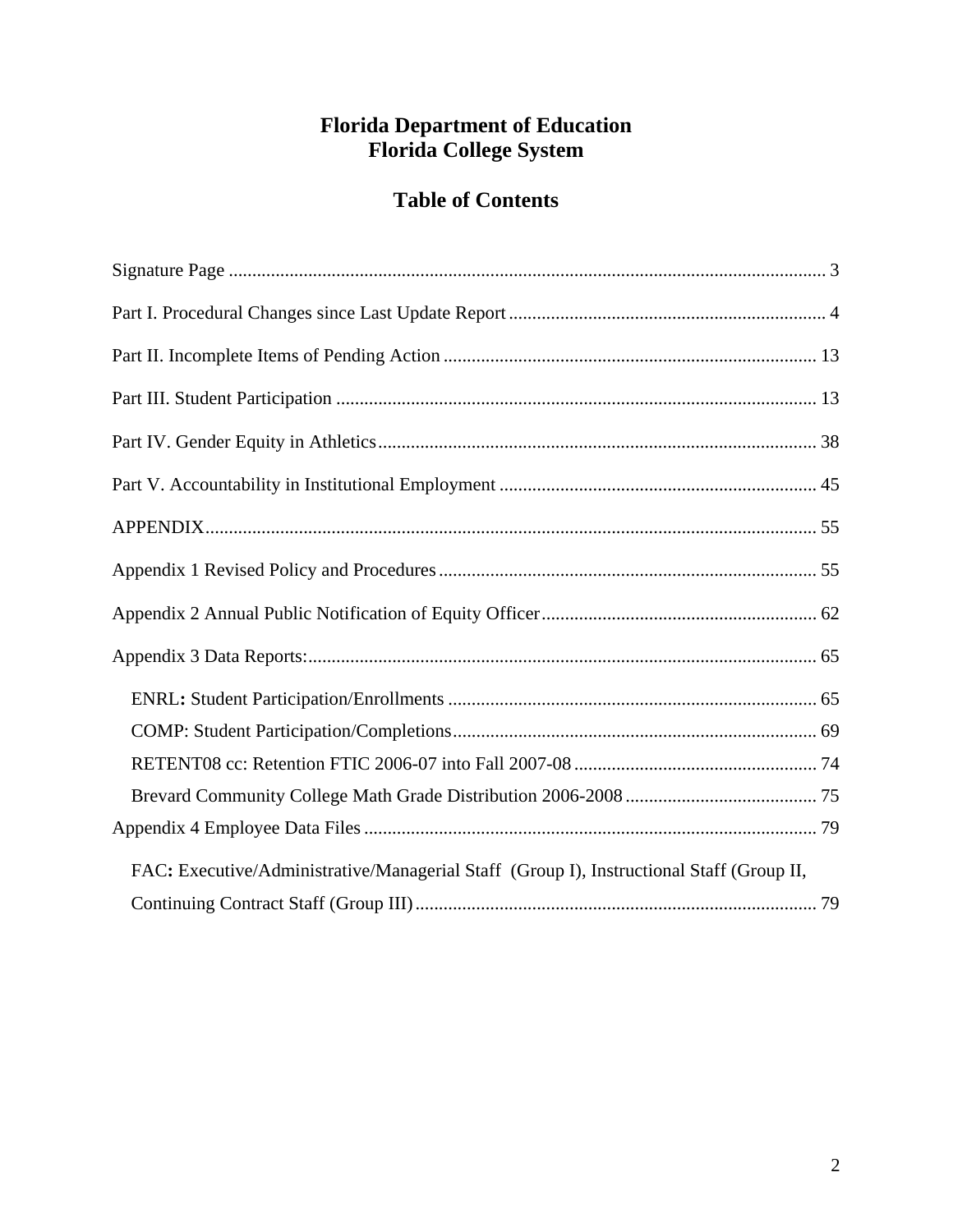## **FLORIDA EDUCATIONAL EQUITY ACT 2008-09 Annual Equity Update Report**



## **Signature Page**

|                                                                                          | Reviewed by: $\frac{1}{2}$ Reviewed by:                                                             |        |  |  |  |  |  |
|------------------------------------------------------------------------------------------|-----------------------------------------------------------------------------------------------------|--------|--|--|--|--|--|
|                                                                                          | President of College (signature)                                                                    | (date) |  |  |  |  |  |
|                                                                                          |                                                                                                     |        |  |  |  |  |  |
|                                                                                          |                                                                                                     |        |  |  |  |  |  |
|                                                                                          | Chair, College Board of Trustees: (signature)                                                       | (date) |  |  |  |  |  |
|                                                                                          | College Equity Officer/Coordinator: ____Darla J. Ferguson________________________<br>(Printed name) |        |  |  |  |  |  |
| (signature)                                                                              |                                                                                                     | (date) |  |  |  |  |  |
|                                                                                          | Equity Officer Title: __Executive Director, Human Resources<br>(If different)                       |        |  |  |  |  |  |
| Address: 1519 Clearlake Road, Cocoa, Florida 32902<br>(Street or P.O., City, State, Zip) |                                                                                                     |        |  |  |  |  |  |
|                                                                                          | Telephone: $\underline{\hspace{1cm}321-433-7080}$                                                   |        |  |  |  |  |  |
|                                                                                          | Fax: $321-433-7685$                                                                                 |        |  |  |  |  |  |
|                                                                                          | Email: __fergusond@brevardcc.edu                                                                    |        |  |  |  |  |  |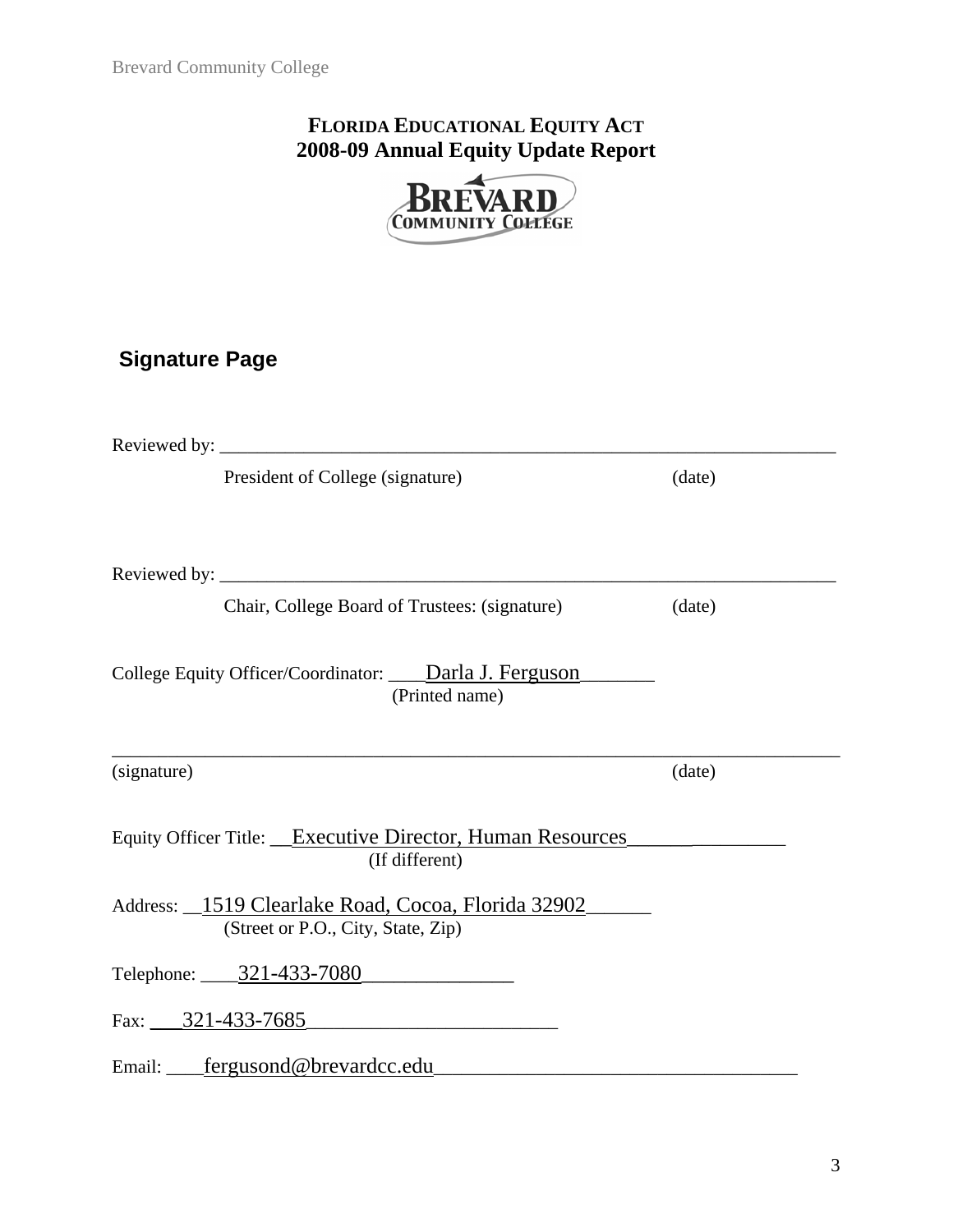### **Part I. Procedural Changes since Last Update Report**

If the college has made no changes in procedural requirements since the last Update Report, there is no need to re-submit copies of policies or description of procedures. If revision were made, insert copies in Appendix 1. In the space below, provide a list of policies and procedures submitted in this report. If all procedural requirements meet state and federal standards and the college has made no changes, indicate by: "No Changes Made."

February 2008 a Brevard Community College student filed a grievance against the College with the Office of Civil Rights and the State of Florida EEOC. During the investigation neither the OCR nor the EEOC found just cause for the grievance**.** The Department of Civil Rights, however, identified several procedural noncompliance issues regarding Brevard Community College's grievance procedures (OCR Docket # 04-08-2023) and required that the College provide the following by November 1, 2008:

- 1. Revised and published grievance procedures in the procedural manual and student handbook to provide the name or title, mailing addresses, and telephone numbers of the Section 504, Title IX and Age Coordinators.
- 2. Instruction to the General Manager, Production and Digital Media Manager, Station Manager and Studio Manager at WBCC-TV Station regarding how to recognize and respond to a grievance under Section 504, Title IX and the Age Act pursuant to the College's revised grievance procedures. A revised and published Student grievance procedures found in the two Student Documents provided.
- 3. The 2008-2009 Student Handbook and Planner and in the 2008-2009.
- 4. Original signed attendance sheets of all of the WBCC-TV employees. The training sessions held on October  $20<sup>th</sup>$  (and later an individual session with the Studio Manager on October  $28<sup>th</sup>$ ) included all of the titles included in the order. As the College Equity Officer, Rose Foss delivered the session on the Grievance Process specifics. In addition, the College invited Hank Groton, Commissioner, Federal Mediation and Conciliation to further reinforce the employee's understanding on how to recognize and respond to a grievance under Section 504, Title IX and the Age Act pursuant to the College's revised grievance procedures.

This is the text of the new procedure which is included in the revised procedures Manual, the College Catalogue and the Student Handbook:

#### Grievance Procedure

*Brevard Community College strongly disapproves of discrimination or harassment with respect to race, color, sex, religion, age, national origin, marital status, disability/handicap, and/or retaliation. Brevard Community College maintains a professional work and academic environment wherein all students, staff, faculty and other members of the College community are treated with respect and dignity. The goal of the College is to provide an academic and institutional climate that is free of harassment.* 

*Brevard Community College does not discriminate in any of its policies, procedures, or practices. Inquiries regarding the College's Equal Opportunity Policies including The Florida Educational Equity Act (Section 1000.05), Title IX (sex discrimination), Title VI of the Civil Rights Act of 1964, Title VII of the Civil Rights Act of 1964 and Section 504*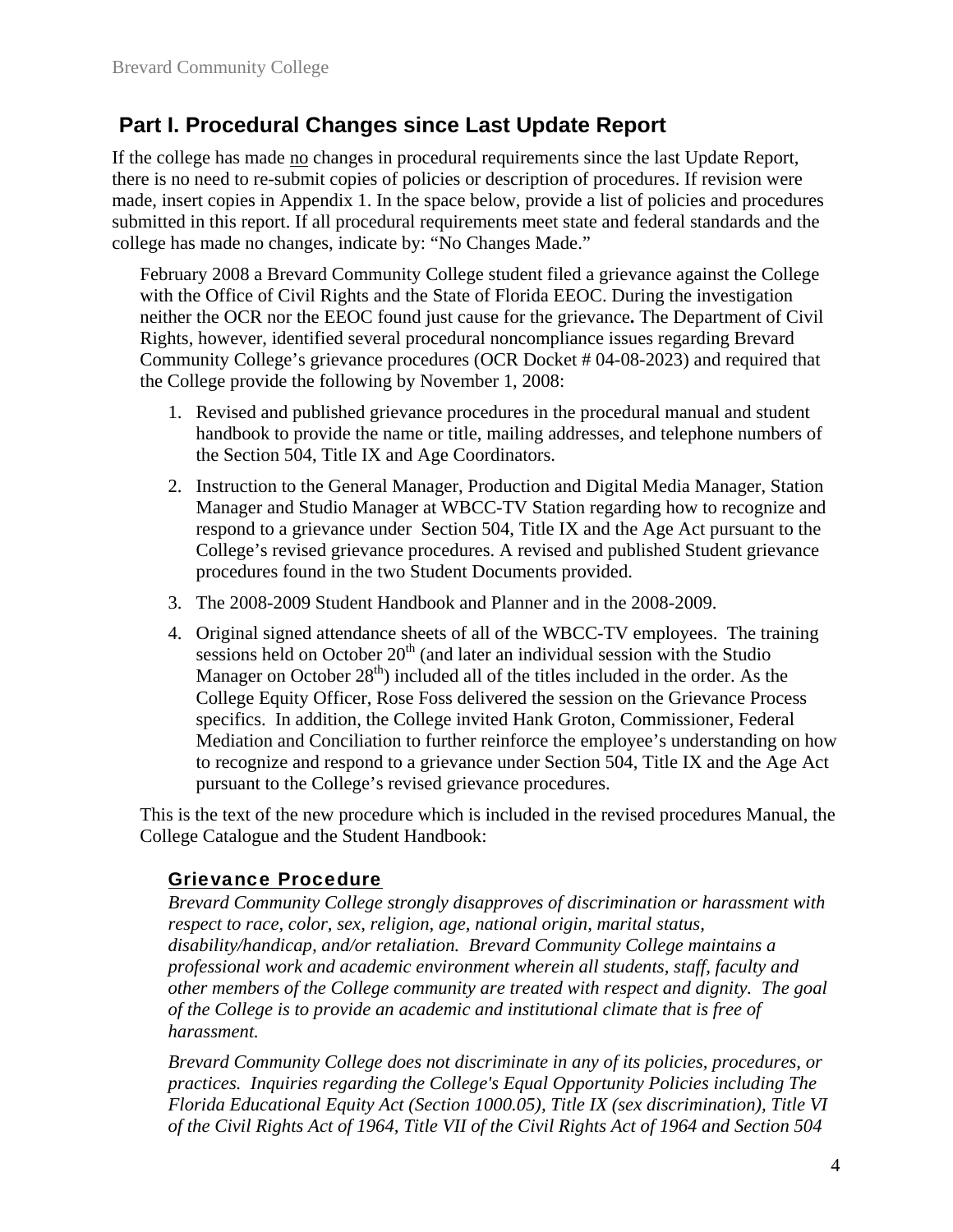*of the Rehabilitations Act of 1973, the Americans with Disabilities Act of 1990, the Vocational Guidelines, and The Age Discrimination Act of 1975 may be directed to Darla Ferguson, Executive Director, Human Resources Equity Officer, Administration Building, Cocoa Campus, 1519 Clearlake Road, Cocoa, Florida 32922; (321) 433- 7080 or alternate contact, Rose Foss, Building 2, Room 156G, Palm Bay Campus, 250 Community College Parkway, Palm Bay, Florida 32909, (321) 433- 7082. Inquiries regarding veterans programs may be directed to the Office of Veterans Affairs, Bldg. 10, Room 209, Melbourne Campus, 3865 North Wickham Road, Melbourne, Florida 32935; (321) 433-5532 or Bldg. 11, Room 209, Cocoa Campus, (321) 433-7333.* 

#### *Definitions.*

- *Complaint. A complaint is a verbal or written claim or charge against the Administrative Staff, a faculty member, an employee of the College or a student stating facts which constitute a misapplication of, misrepresentation of, deviation from, or violation of a specific law, regulation, College policy or procedure, or an existing contract. Verbal*
- *Complainant. Anyone who feels that they have been injured in some fashion by unfair treatment (on the part of a college student or employee, or under any of the college policies, procedures, programs or activities) or by discrimination or harassment (on the basis of age, color, sex/sexual orientation, religion, national origin, race, political affiliation, marital status, veteran status, or physical or mental disability) and are filing a complaint/grievance with the Office of Equity (Equity Officer) for the College.*
- *Respondent. Individual against whom a complaint has been alleged by a complainant.*
- *Discrimination. Discrimination is the unlawful and intentional act of unfair or unequal treatment of individuals who are similarly situated.* 
	- *Employment Discrimination: Discrimination occurs in the employment context when an employer treats one or more employees less favorably than others because of their race, gender, color, religion, national origin, sex, actual or perceived sexual orientation, age, disability, or in retaliation for a complaint made against the employer ("whistleblower"). Employment discrimination can take the form of an adverse action that affects an employee economically like, failure to hire or to promote, demotion, suspension, termination, or loss of benefits.* 
		- *Hostile Work Environment: Employment discrimination can also take the form of a hostile work environment (workplace harassment), like verbal or physical harassment, or it can occur when an employer fails to reasonably accommodate a qualified employee with a disability.*
- *Grievance. A grievance is a formal verbal or written statement initiated by a complainant relating to a circumstance which is believed to be:* 
	- o *A misapplication of, a misrepresentation of, a deviation from, or a violation of a specific law, regulation, College policy/procedure, or an*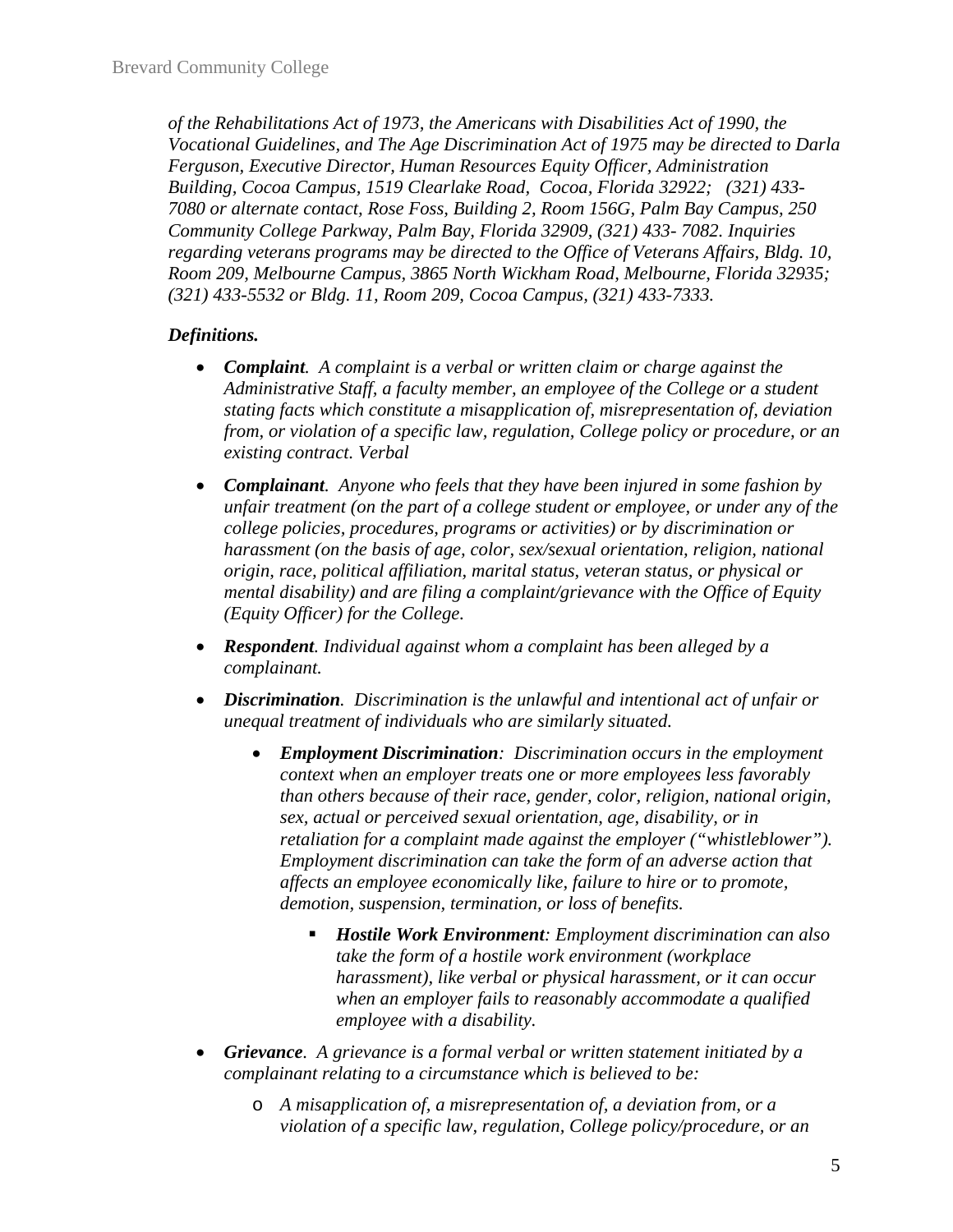*existing contract by a student, employee, faculty member, or an administrative staff member of the College and against a student, employee, faculty member, administrative staff member of the College, or a member of the public.* 

- o *An arbitrary, improper or discriminatory practice that results in unjust treatment of an employee, a faculty member, a student, or a member of the public by a student, a faculty member, an employee of the College, or by an individual acting in an official capacity for BCC.*
- *Harassment. Harassment is unwelcome conduct that is based on race, color, sex, religion, national origin, disability, and/or age. Harassment becomes unlawful when enduring the offensive conduct becomes a condition of continued class attendance, employment, or the conduct is severe or pervasive enough to create a learning or work environment that a reasonable person would consider intimidating, hostile, or abusive.*

*The harasser can be the victim's instructor, supervisor, a supervisor in another area, an agent of the employer, a co-worker/colleague, another student or a nonemployee. The victim does not have to be the person harassed, but can be anyone affected by the offensive conduct. Offensive conduct may include, but is not limited to, offensive jokes, slurs, epithets or name calling, physical assaults or threats, intimidation, ridicule or mockery, insults or put-downs, offensive objects or pictures, and interference with work performance. Unlawful harassment may occur without economic injury to, or discharge of, the victim. Forms of harassment may include the following:* 

- o *Hostile Work Environment. Petty slights, annoyances, and isolated incidents (unless extremely serious) that will not rise to the level of illegality. To be unlawful, the conduct must create a learning or work environment that would be intimidating, hostile, or offensive to a reasonable person.*
- o *Sexual harassment. "Unwelcome sexual conduct" is described as:* 
	- *Unwelcome sexual advances, either verbal or physical;*
	- *Unwelcome requests for sexual favors;*
	- *Physical or verbal abuse of an explicit or implicit sexual nature.*
	- *"Sexual harassment" is defined as sexual conduct where:* 
		- *Submission to or rejection of such conduct is used either explicitly or implicitly as a basis for any decision affecting terms or conditions of an individual's employment, participation in any program or activity, or of obtaining an education, or*
		- *Such conduct has the effect of unreasonably interfering with the individual's work performance or academic experience by creating an intimidating, hostile, or offensive environment for work or learning.*
		- *Sexual harassment can occur between any individuals associated with the college, between staff and a supervisor,*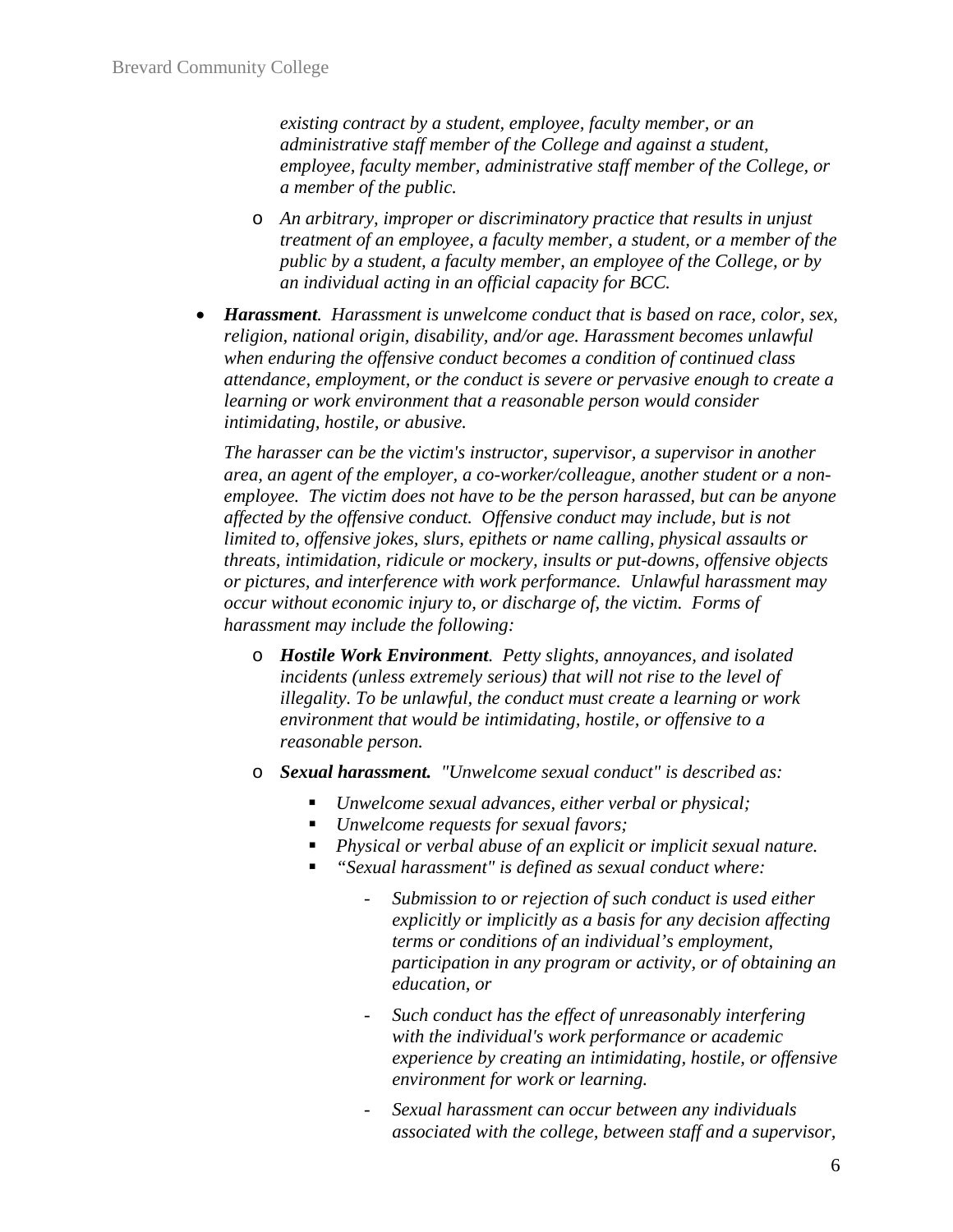*between co-workers, between faculty members, between faculty, staff or student and a customer, vendor, or contractor, or between a student and a faculty member or another student.* 

- Examples of sexual harassment are such actions as sexual *advances; stalking; the requesting of sexual favors accompanied by implied or overt pressure concerning one's job, grade, letter of recommendation, or similar activities; verbal abuse of a sexual nature including comments couched in humor, suggestive gestures; physical contact such as patting, pinching, or unnecessary touching; subtle pressure for sexual activity; sexist remarks regarding a person's body, clothing or sexual activity, or derogatory comments about a person's sexual orientation.*
- o *Stalking is defined as the willful, malicious, and repeated following or harassing of another person. Stalking may be a criminal offense.*
- o *Racial Harassment is defined as unwelcome conduct relating to an individual's race or color which unreasonably interferes with an employee's or student's status or performance by creating an intimidating, hostile, or offensive working or educational environment. Harassment on the basis of race or color includes offensive or demeaning treatment of an individual, where such treatment is based typically on prejudiced stereotypes of a group to which that individual may belong. It includes, but is not limited to objectionable epithets, threatened or actual, physical harm or abuse, racial slurs, comments or manner of speaking, negative references to racial customs or other intimidating or insulting conduct directed against the individual because of his/her race or color.*
- o *Religious Harassment consists of unwelcome physical or verbal conduct which is related to an individual's religion or creed when the conduct has the effect of creating an intimidating, hostile, or offensive working or academic environment. Harassment on the basis of religion includes derogatory comments regarding surnames, religious traditions, religious clothing, or religious slurs or graffiti.*
- o *National Origin Harassment consists of unwelcome physical or verbal conduct which is related to an individual's national origin when the conduct has the purpose or effect of creating an intimidating, hostile or offensive working or academic environment. Harassment on the basis of national origin includes negative comments regarding surnames, manner of speaking, custom, language, or ethnic slurs.*
- o *Disability Harassment consists of unwelcome physical or verbal conduct relating to an individual's disability when the conduct has the purpose or effect of creating an intimidating, hostile or offensive working or academic environment.*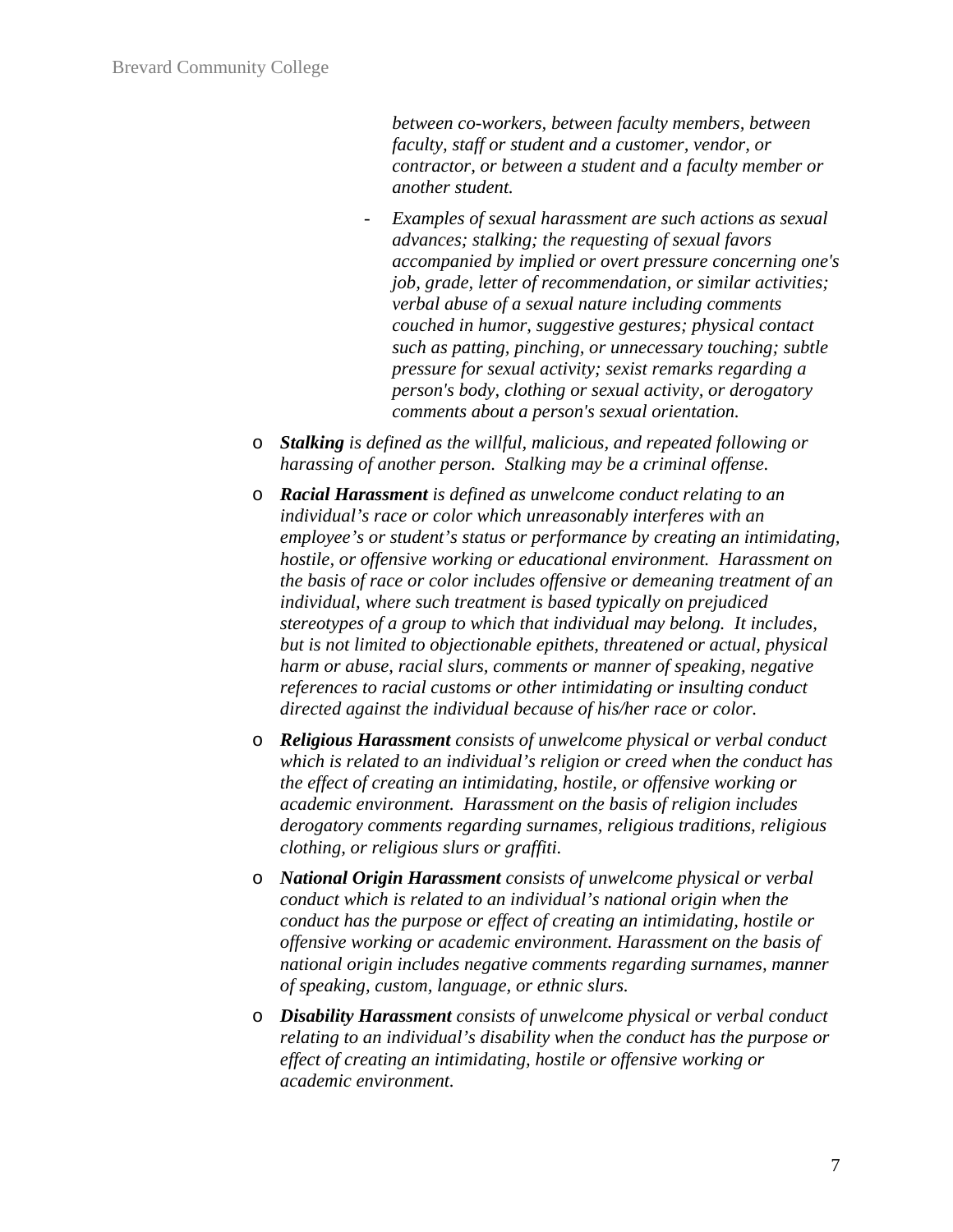o *Sexual Orientation Harassment consists of unwelcome physical or verbal conduct relating to an individual's sexual orientation when the conduct has the purpose or effect of creating an intimidating, hostile or offensive working or academic environment. Harassment on the basis of sexual orientation includes unwelcome verbal, written or physical conduct, directed at the characteristics of a person's sexual orientation such as negative name calling or imitating mannerisms.*

*Responsibility. All BCC employees and students have the responsibility to report and prevent discrimination and/or harassment whenever they experience or witness a violation. Employees and students have the responsibility to inform the harasser directly that the conduct is unwelcome and must stop. Employees and students should also report harassment to immediately in order to prevent its escalation.* 

*The College has a responsibility to prevent harassment, and if it occurs, to take appropriate action.* 

*Refusal to cooperate with the Equity Officer during a grievance investigation could result in disciplinary action, expulsion, or termination by the Board. Violations of confidentiality requirements may be independent grounds for disciplinary action.* 

*A Special Note to Faculty, Supervisors, and Other Persons in Positions of Power: Harassment occurs when a person who is in a position of trust or authority engages in behaviors or creates conditions that are perceived as inappropriate, unwanted and/or that are non-reciprocal. Sexual harassment, in particular, can occur when an unwelcome personal element is introduced into what should be a sex neutral situation. Because of the difference in authority between faculty and students and supervisors and employees, a faculty member or supervisor cannot be certain that a personal relationship is truly welcome or consensual. Members of the College should be aware that whatever differences in status exist, as between supervisor and employee, or faculty member and student, abuses of status may take the form of sexual harassment. Charges of sexual harassment may arise even when romantic or amorous relationships exist that are apparently consensual. Should such a relationship result in a subsequent charge of sexual harassment, the claim that the relationship is or was consensual will not be an adequate defense. Moreover, other individuals may be affected by such relationship. Those who abuse, or appear to abuse, their position violate their responsibility to the College. The College expects its employees to be aware of the potential for problems and conflicts of interest.* 

*Equity Officer Role. The role of the Equity Officer is not to serve as advocate for either the complainant or for the respondent, but to attempt to informally resolve the differences between the parties involved or to assist the complainant through the formal process.* 

*Confidentiality. Due to the nature of the allegation and information received, all information regarding harassment will be kept in confidence to the greatest extent practicable and appropriate under the circumstances. The Equity Officer, who will conduct the investigation, may require the cooperation of other employees or*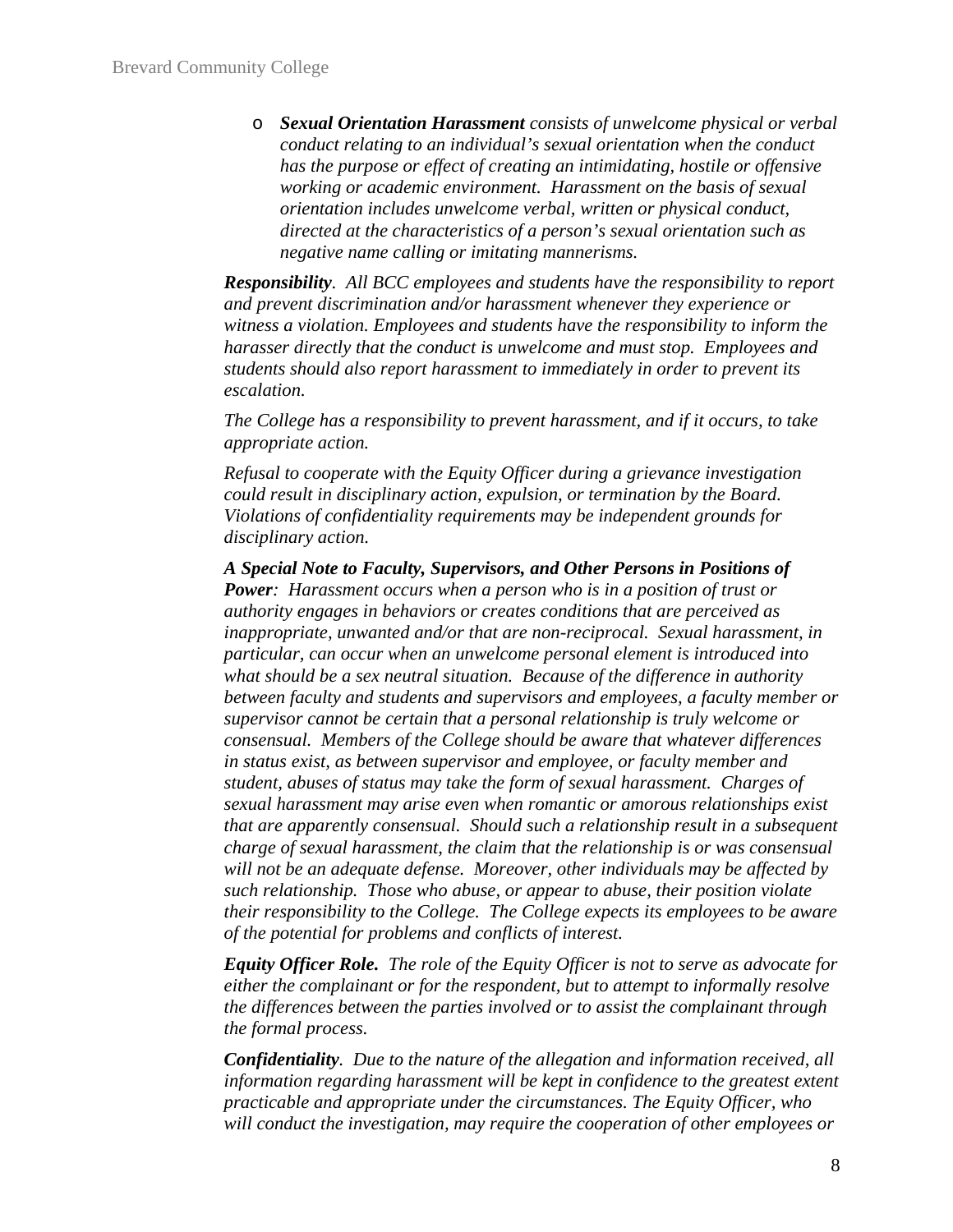*students at the College. Only those individuals necessary for the investigation and resolution of the complaint shall be given information about the situation in question. The College cannot, however, guarantee that the identity of the complainant will be concealed from the accused harasser. When reasonable, the College will consider requests for separation of the primary parties during the investigation.* 

*In order to ensure that a complete investigation of harassment claims can be conducted, it may be necessary for the College to disclose to others portions of the information provided by the complainant. The College will make every effort to honor any complainant's or respondent's request that the College not disclose certain information provided, consistent with the College's obligation to identify and to correct instances of harassment, including sexual harassment. All parties to the complaint should treat the matter under investigation with discretion and respect for the reputation of all parties involved.* 

*Action in the event of discrimination or harassment: Anyone who feels that they have been injured in some fashion by unfair treatment (on the part of a college student or employee, or under any of the college policies, procedures, programs or activities) or by discrimination or harassment (on the basis of age, color, sex/sexual orientation, religion, national origin, race, political affiliation, marital status, veteran status, or physical or mental disability) has the right to initiate informal and (optionally) formal grievance procedures.* 

*Informal Process. The College encourages individuals to discuss issues and attempt to work out differences in an equitable manner. This requires that the complainant confront the respondent be they a co-worker, a supervisor, a fellow student, a member of the faculty, a volunteer, a member of the public or any individual within the College. This verbal discussion is defined as the informal process with respect to any act that may be construed as discrimination or harassment. The informal process is intended to encourage a satisfactory resolution to a complaint at the earliest possible time.* 

*The College allows individuals who believe they have been discriminated or harassed a time limit of sixty (60) calendar days from the date of the alleged incident to file a complaint with the Equity Officer. This requires that the complainant contact the Equity Officer and complete a grievance input form, identifying himself/herself, the respondent, identifying the date(s) the incident(s) took place and the place(s) of the alleged discriminatory action(s), describing the alleged incident(s) and identifying the resolution sought.* 

*Once the Equity Officer receives a complaint, she has ten (10) working days to contact the respondent's immediate supervisor and arrange for the immediate supervisor to attempt to resolve the differences between the two parties. The Equity Officer will monitor the progress of the grievance resolution and, if no satisfactory resolution is achieved within the allotted time frame, escalate the matter to the Campus Associate Provost (for student complaints) or to the respective Vice-president or Provost (for employee complaints).* 

*The Campus Associate Provost, Vice-president or Provost will have ten (10) business days to attempt to resolve the differences between the parties. The*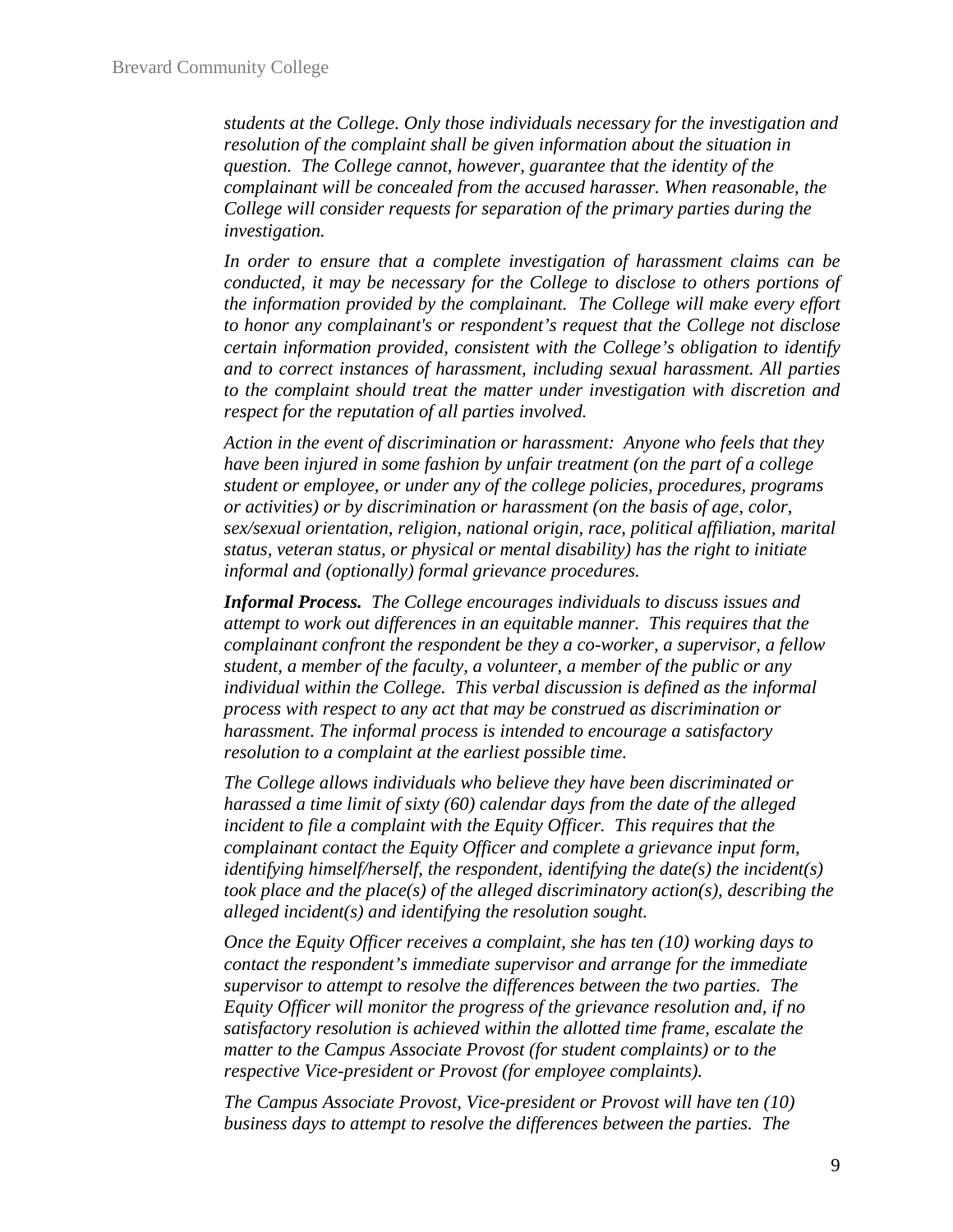*Campus Associate Provost, Vice-president or Provost may also consult the immediate supervisor of the alleged discriminating party (respondent). The Campus Associate Provost, Vice-president or Provost and the Equity Officer will document the complaint, including the allegation, the settlement attempts, and any resolution reached and provide copies of this information to the immediate supervisor of the a alleged discriminating party and to the Campus Provost (for students and faculty).* 

*Formal Process. If the Informal Process does not yield an acceptable resolution for the individual, that student, faculty member, employee, or member of the public, the College Equity Officer will initiate the Formal Grievance Process. Utilizing the information gathered during the Informal Process, the Equity Officer has fifteen (15) business days from completion of the Informal Process to investigate and analyze further the grievance (interview complainant, witnesses, respondent; research legal aspects) and forward the findings to the Campus Provost or Vice-president. The Equity Officer will also forward a copy of the complaint/grievance information to the Office of the President. The Campus Provost or Vice-president has ten (10) business days to resolve this matter.* 

*If the Campus Provost or Vice-president cannot resolve the issue, the Equity Officer has fifteen (15) business days to convene a three member Hearing Panel, consisting of one person from each complainant peer group, respondent peer group, and College administration. Appointed members of the Hearing Panel shall be limited to full-time employees and full-time students. The Hearing Panel shall convene the hearing, calling together interested parties, witnesses and other parties deemed necessary as advisors. They will obtain, review and analyze all relevant records, documents, etc. and submit a recommendation to the Equity Officer.* 

*Note: At any point in time, if due process requires further investigation, a written notice will be sent to the complainant and the respondent.* 

*After the close of the hearing, the Equity Officer has five (5) business days to prepare a report outlining each issue the panel considered, summaries of important evidence brought to bear on the issue, conclusions, and recommendation and communicate the outcome in writing to the complainant and all involved parties.* 

*Appeal Process If the complainant is not satisfied with the decision of the Hearing Panel, he/she must contact the Equity Officer in writing to request an appeal within five (5) business days of complainant's receipt of reported findings. The Equity Officer will forward the appeal request and case file to the President within 5 business days of receipt of complainant's appeal.* 

*The President will make the final determination within five (5) business days of receipt of the appeal from the Equity Officer. Within five (5) business days of receiving the President's decision The Equity Officer will inform the complainant and respondent of the President's decision in writing.* 

*Disposition. Possible outcomes of the investigation are that the allegations are substantiated or that the allegations are not substantiated, i.e. an inconclusive*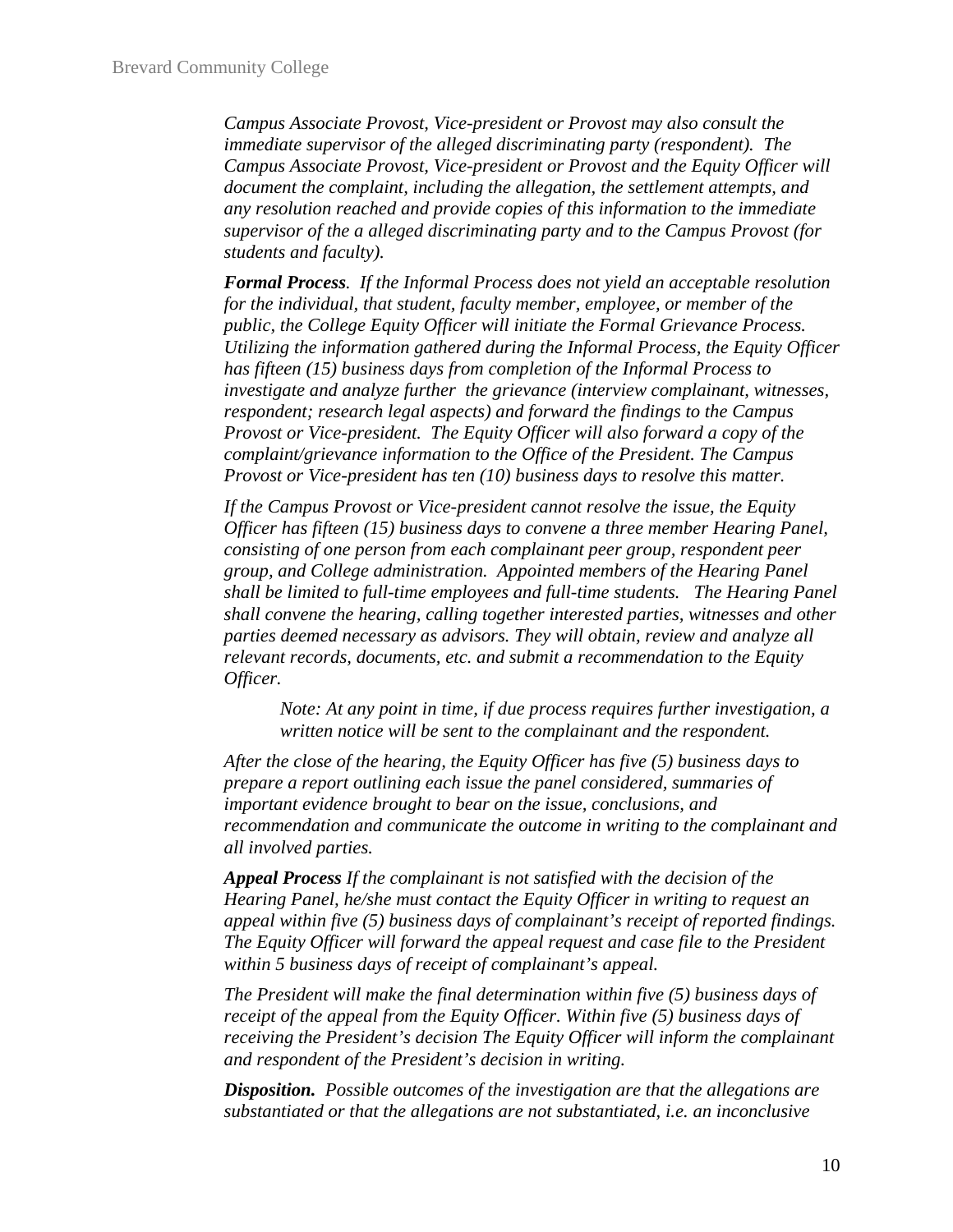*investigation. The College will consider every claim of harassment or discrimination on an individual basis. Upon completion of the formal grievance process, if the allegations are substantiated, disciplinary action may range from counseling, reprimand, suspension, transfer, demotion or immediate expulsion and/or termination.* 

*Retaliation. Anti-discrimination laws prohibit harassment against individuals in retaliation for filing a discrimination charge, testifying, or participating in any way in an investigation, proceeding, or lawsuit under these laws; or for opposing employment practices that they reasonably believe discriminate against individuals and are in violation of anti-discrimination laws.* 

*It is illegal and contrary to College policy for an individual to engage in retaliatory conduct, whether directly or indirectly, against a person who files a harassment and/or discrimination complaint or who gives testimony during an investigation of a complaint. Retaliatory conduct is conduct that adversely and unjustifiably affects another's terms and conditions of employment, educational experience, quality of life, and that is motivated by intent to cause harm because of the targeted individual's involvement in a harassment and/or discrimination complaint. Retaliation against an individual for reporting any type of harassment or for participating in an investigation is prohibited by the College policy and state and federal laws. The College will investigate and discipline any retaliation committed by the accused harasser by way of irresponsible, malicious, or unfounded complaints up to and including termination and/or expulsion.* 

*Any employee, student, or member of the public who believes that retaliatory actions have been taken against him/her for involvement in a harassment and/or discrimination complaint may seek a solution through the College Equity Officer.* 

*False Allegations. It is a violation of this procedure for anyone to knowingly make false accusations of harassment or discrimination. The College recognizes that injury can be done to both the complainant and the respondent, and both have rights that must be protected. Those making false accusations of harassment or discrimination will be disciplined. Failure to prove a claim is not equivalent to a false allegation.* 

*Notification Requirements. The College will include this procedure in future printing of Student Handbooks, Full-time and Adjunct Faculty Handbooks, New Employee Orientation Binder, Class Schedules, similar handbooks issued for other employees, and any other appropriate College-sponsored publication and will provide basic steps of due process available to the complainant.* 

*Governmental Agencies. A complainant is free to present his/her allegations to outside governmental agencies such as the EEOC or the Department of Education. The College hopes that such situations involving cases of harassment and/or discrimination can be resolved internally and in everyone's best interest.*

2. Policy and Review Process: Provide below a description of the process used by the college's governing board to review policies and procedures used by the college to assure that all policies and procedures comply with the requirements of Section 1000.05 Florida Statutes and Rules 6A-19.001-.010 F.A.C.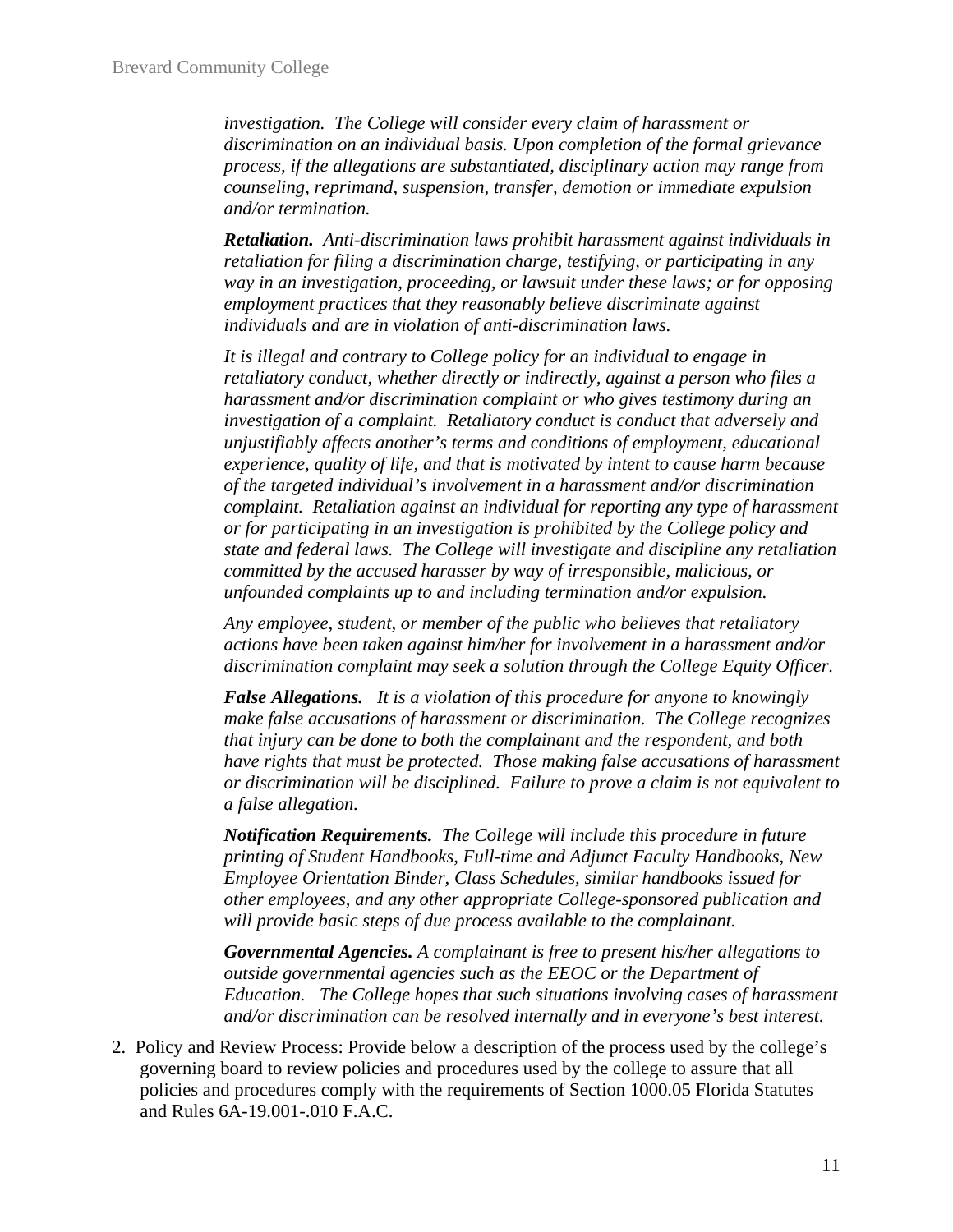The College:

- analyzes the need for new policies/procedures or for existing policy/procedure changes,
- gathers data from all parties involved in carrying out the procedure,
- investigates existing policies and procedures already in use by other community colleges and
- develops a preliminary procedure from which to work and sends it to all interested parties for review.

Once input is gained from all interested parties, the College attorney receives the document for review and generates a revised copy. Necessary revisions are made and the procedure is then ready for Presidential review and approval. Once the President has had an opportunity to read and approve the procedure, the document is sent out from the President's office in the Board meeting packet to the Board members prior to the official Board meeting. The Board members have a chance to read the information prior to the Board meeting. During the Board meeting the Board members discuss the details of the procedure and vote on its acceptance.

3. Provide in Appendix 2 a copy of the college's "Annual Public Notification of Equity Officer" that identifies the person(s), by name, title, address, and phone number designated to coordinate the college's compliance with Section 1000.05, F.S. and Rules 6A-19.001-.010 F.A.C. The identity of the Equity Officer/Coordinator shall be included in the regular notification of the policy of nondiscrimination. [Rule  $6A-19.010(1)(g)$ ]. Examples of the notice include, but are not limited to, posters, publications in campus catalogs or newspapers, or postings on the college's website.

The Grievance Procedure which is located in the Procedures Manual available to all employees on the College Intranet. This is also explained to all new employees upon orientation. This procedure is also available in the College Catalogue and the Student Handbook.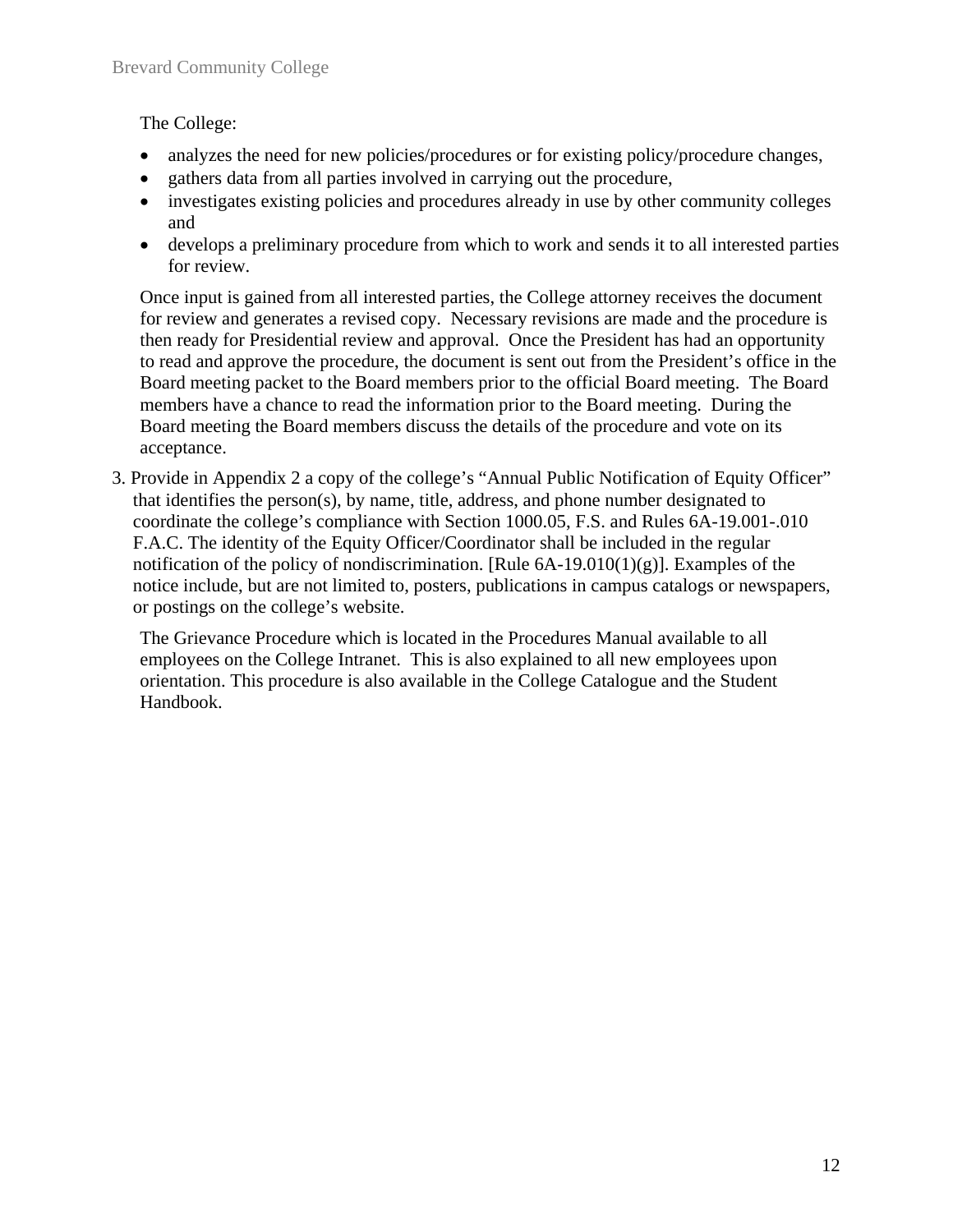### **Part II. Incomplete Items of Pending Action**

This section of the Update reflects findings resulting from any on-site review of a college's Methods of Administration (MOA) that have not been adequately addressed and are considered "open". If the college has had a recent state/federal civil rights compliance on-site review and if there are incomplete items, they will be identified in the college's previous year's Monitoring Work Plan. All open findings should be addressed below. The findings will be closed upon a finding of compliance with state and federal rules and laws. If not applicable, indicate: "N/A"

February 2008 a Brevard Community College student filed a grievance against the College with the Office of Civil Rights and the State of Florida EEOC. During the investigation neither the OCR nor the EEOC found just cause for the grievance**.** The Department of Civil Rights, however, identified several procedural noncompliance issues regarding Brevard Community College's grievance procedures (OCR Docket # 04-08-2023) and required that the College provide the following by November 1, 2008:

- 1. Revised and published grievance procedures in the procedural manual and student handbook to provide the name or title, mailing addresses, and telephone numbers of the Section 504, Title IX and Age Coordinators.
- 2. Instruction to the General Manager, Production and Digital Media Manager, Station Manager and Studio Manager at WBCC-TV Station regarding how to recognize and respond to a grievance under Section 504, Title IX and the Age Act pursuant to the College's revised grievance procedures. A revised and published Student grievance procedures found in the two Student Documents provided.
- 3. The 2008-2009 Student Handbook and Planner and in the 2008-2009.
- 4. Original signed attendance sheets of all of the WBCC-TV employees. The training sessions held on October  $20<sup>th</sup>$  (and later an individual session with the Studio Manager on October  $28<sup>th</sup>$ ) included all of the titles included in your order. As the College Equity Officer, I delivered the session on the Grievance Process specifics. In addition, we invited Hank Groton, Commissioner, Federal Mediation and Conciliation to further reinforce the student's understanding on how to recognize and respond to a grievance under Section 504, Title IX and the Age Act pursuant to the College's revised grievance procedures.

The College has met all of the requirements requested by the Office of Civil Rights.

### **Part III. Student Participation**

Section A: Plan for Diversity in Student Participation

- **1. Student Enrollments:** Refer to Appendix 3(a): ENRL
	- Enrollments for Black students by gender
	- Enrollments for Hispanic students by gender
	- Enrollments for Other Minorities by gender
	- Enrollments for Whites by gender
	- Total enrollment by Gender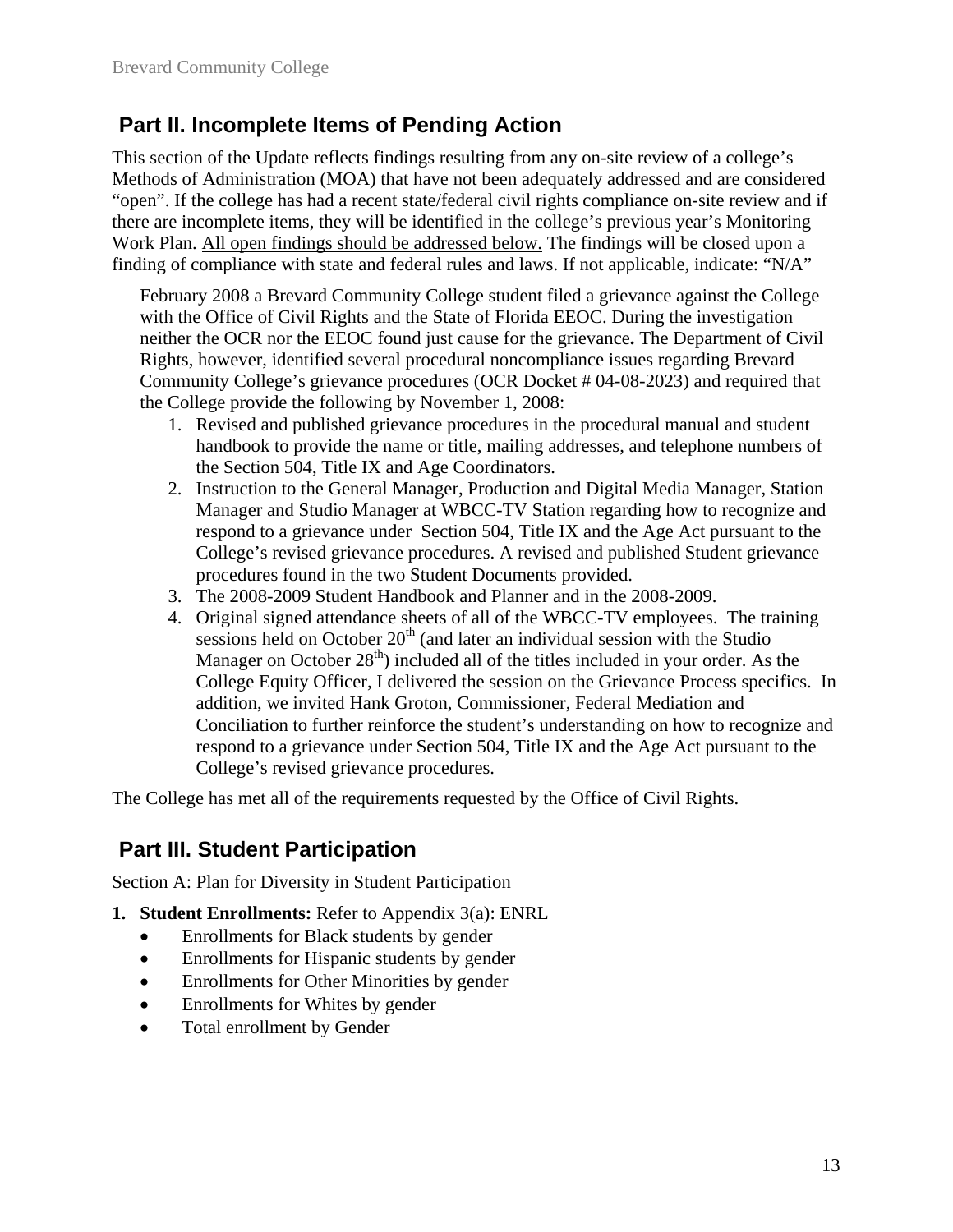

## **Enrollments for Black Students by Gender**

- **Great efforts have been made this year to strengthen student recruitment/enrollment.**
- **The College has added recruiters responsible for going to the local high schools and working within the community to encourage students to attend.**
- **In addition, the College has added more counselors and other enrollment personnel to ensure that the enrollment experience is a positive one for the students.**
- **Black FTIC Female enrollment has increased.**
- **Black Female Overall enrollment has increased significantly.**
- **Black Male FTIC has increased as well.**
- **The College has experienced in all categories a positive net in student enrollment within the Black student population. We attribute this to the fact that we are very visible and active within the Black Community. Two of our four Provosts are Black Females and our Community Ambassador is a Black Male.**
- **With the aggressive efforts that the College is undertaking we expect enrollment in this category to increase by at least 5% by 2010 and by 8% by 2012.**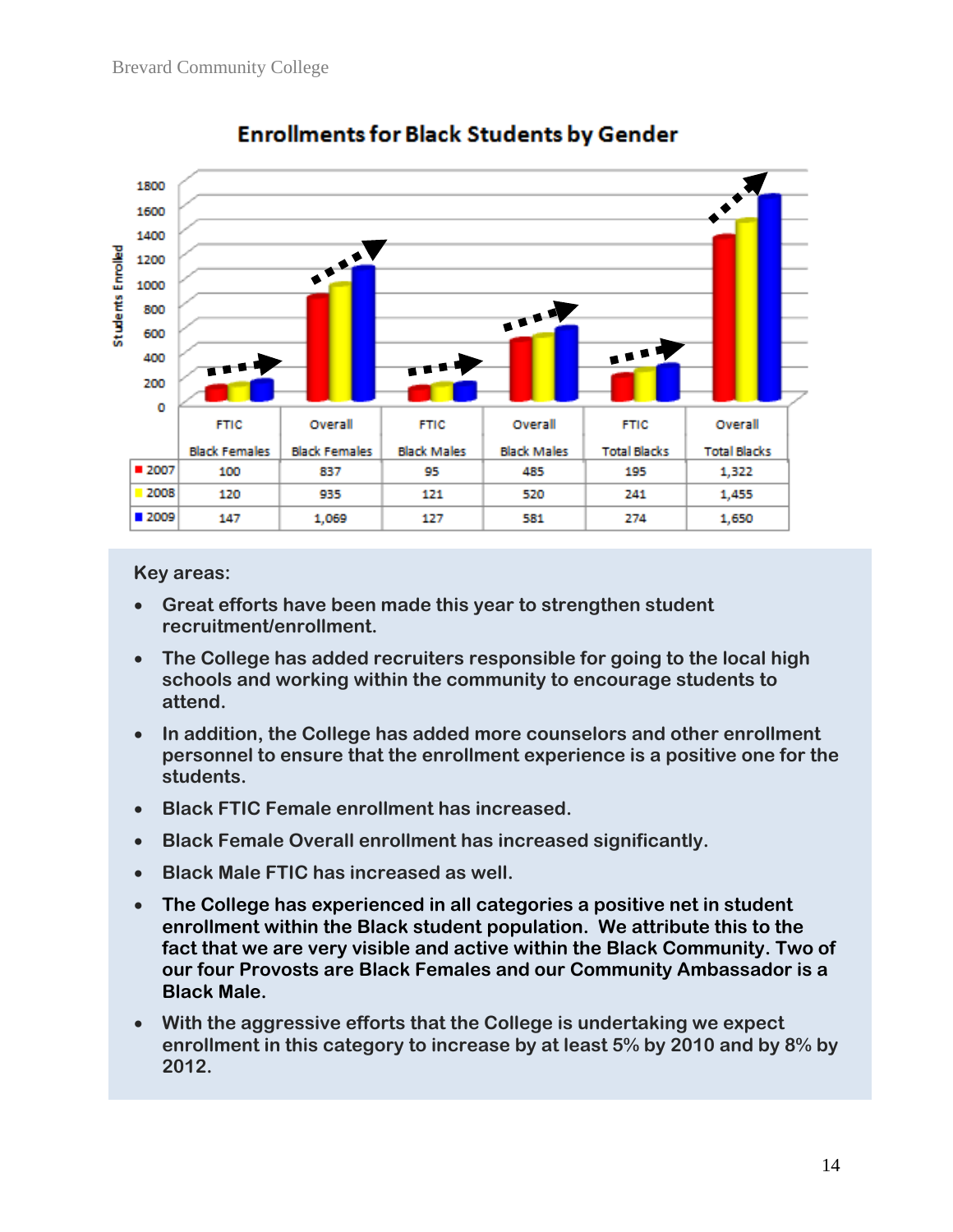

## **Enrollments for Hispanic Students by Gender**

- **Great efforts have been made this year to strengthen student recruitment/enrolment.**
- **The College has added recruiters responsible for going to the local high schools and working within the community to encourage students to attend**
- **In addition, the College has added more counselors and other enrollment personnel to ensure that the enrollment experience is a positive one for the student. Spanish speaking Student Services personnel located in the different campuses are able to assist students through the process.**
- **Based on the data provided for this report, Hispanics make up 7.74% of the student population (4.7% females and 3.04% males). Based on census information found on the internet for Brevard County, Hispanics make up approximately 6.5% of the population, if this is true the College's Hispanic student population is higher than is reflected in county census records.**
- **Hispanic FTIC Females have increased.**
- **Hispanic Males FTIC and Overall enrollment has also increased.**
- **Although Hispanic FTIC has not demonstrated a marked increase the College enrollment shows that we are moving in the right direction and look forward to increased numbers as this year's efforts start to take roots.**
- **With the aggressive efforts that the College is undertaking we expect enrollment in this category to increase by at least 5% by 2010 and by 8% by 2012.**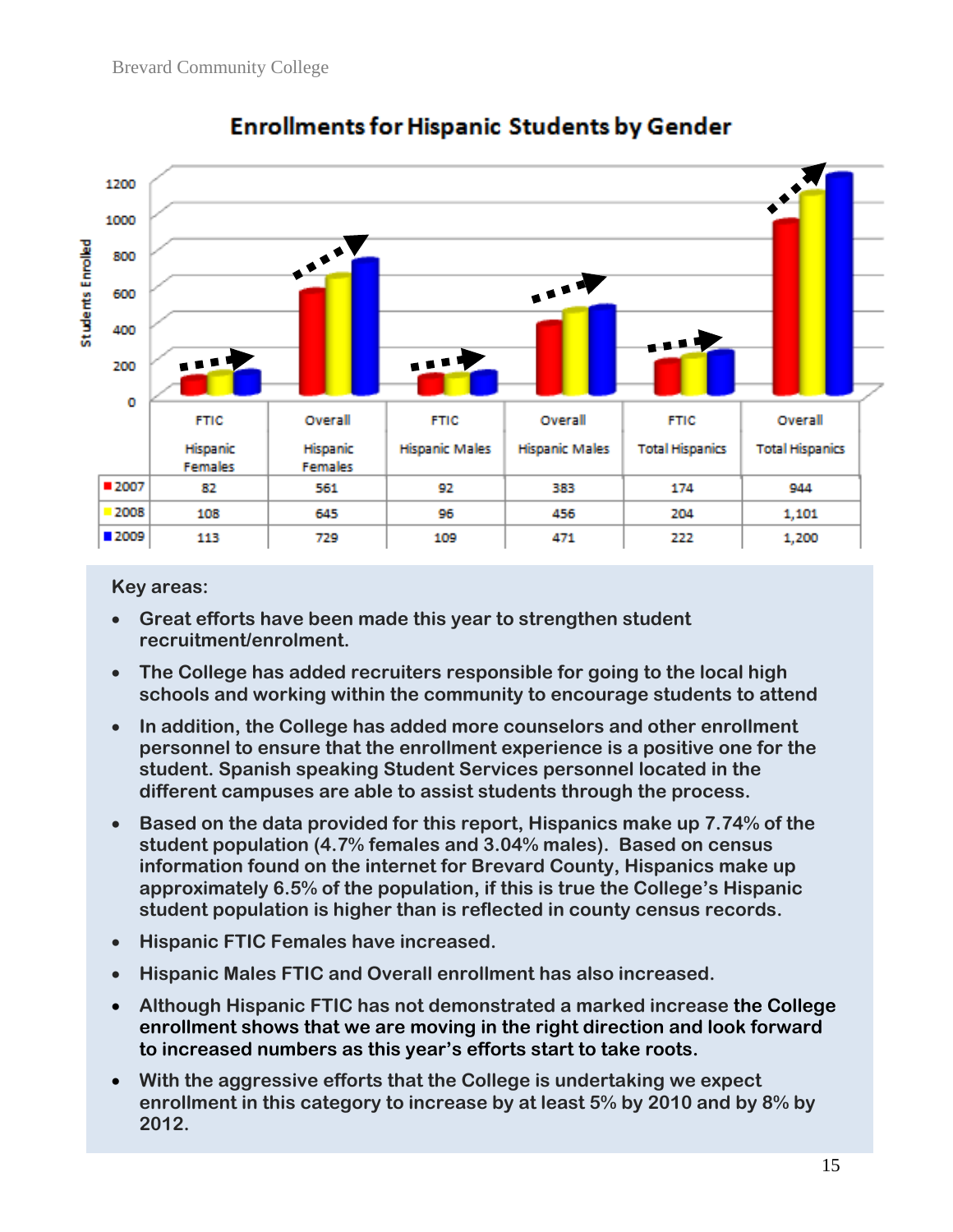

## **Enrollments for Other Minorities by Gender**

- **Great efforts have been made this year to strengthen student recruitment/enrollment.**
- **The College has added recruiters responsible for going to the local high schools and working within the community to encourage students to attend.**
- **In addition, the College has added more counselors and other enrollment personnel to ensure that the enrollment experience is a positive one for the student.**
- **Other Minority FTIC Female enrollment has increased.**
- **Other Minority FTIC Male enrollment has decreased very slightly.**
- **Other Minority FTIC has not demonstrated a marked increase.**
- **This situation could be attributed to the fact that students need to self identify and they elect not to do so. We expect our new recruiting efforts to have a positive impact on these numbers.**
- **With the aggressive efforts that the College is undertaking we expect enrollment in this category to increase by at least 5% by 2010 and by 8% by 2012.**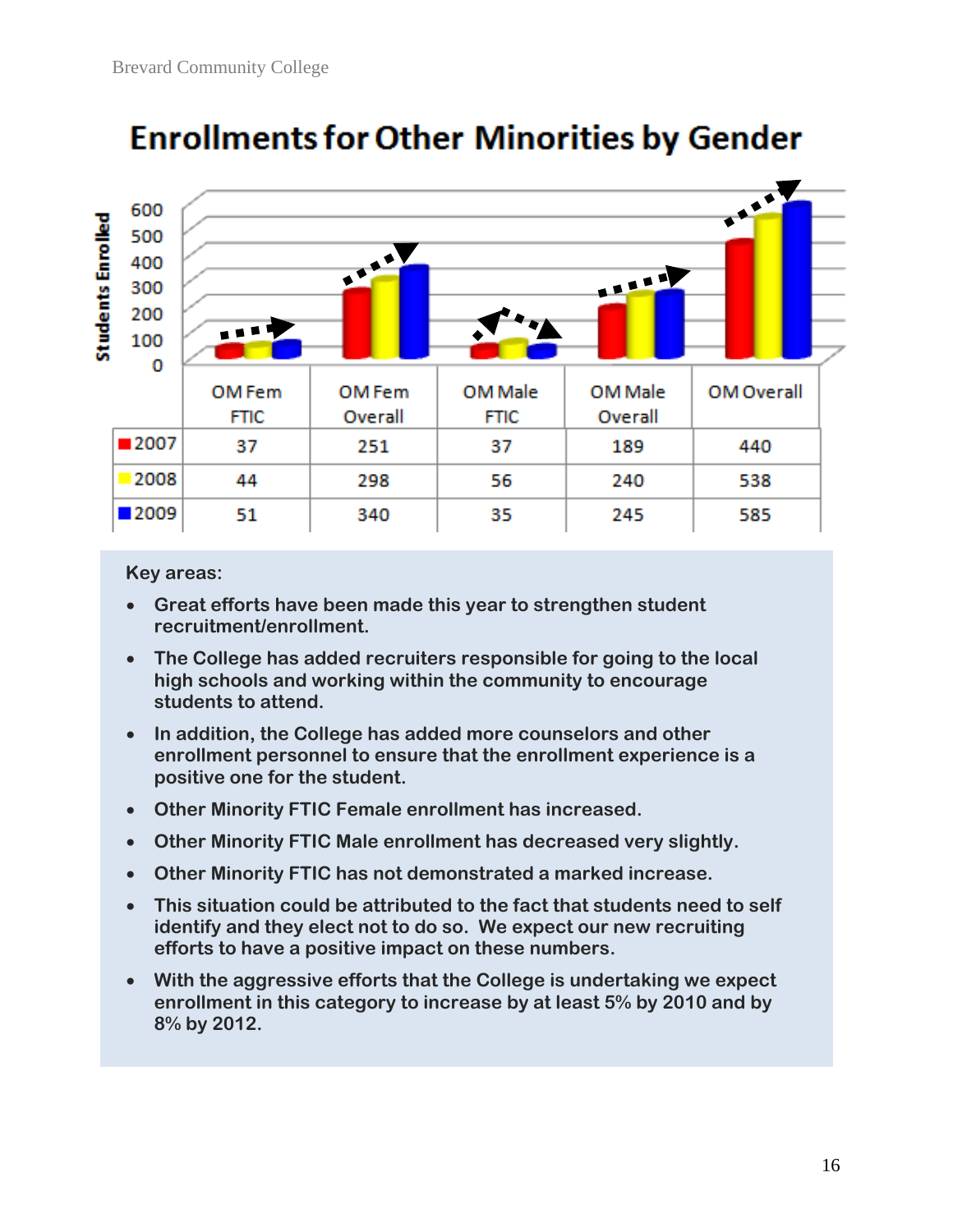

- **Great efforts have been made this year to strengthen student recruitment/enrollment.**
- **The College has added recruiters responsible for going to the local high schools and working within the community to encourage students to attend.**
- **In addition, the College has added more counselors and other enrollment personnel to ensure that the enrollment experience is a positive one for the student.**
- **Although not necessarily in significant numbers, all white enrollment has increased with the exception of 2008-2009 White Male FTIC which decreased by 7 students**
- **With the aggressive efforts that the College is undertaking we expect enrollment in this category to increase by at least 5% by 2010 and by 8% by 2012**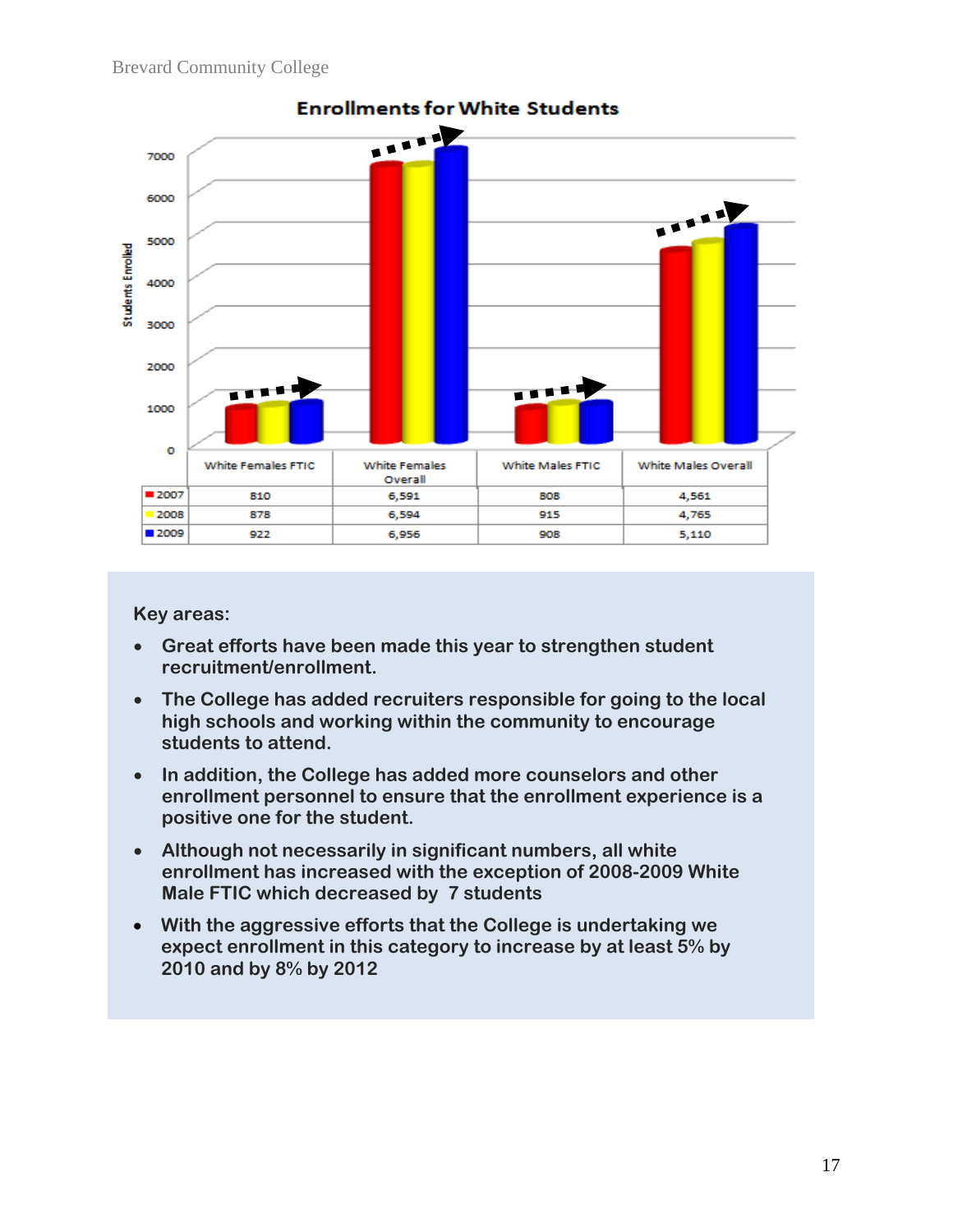

#### **Total Enrollments by Gender**

**These charts detail the progress made by gender and racial segment groups.** 



#### Overall Enrollment Comparison by Group and Gender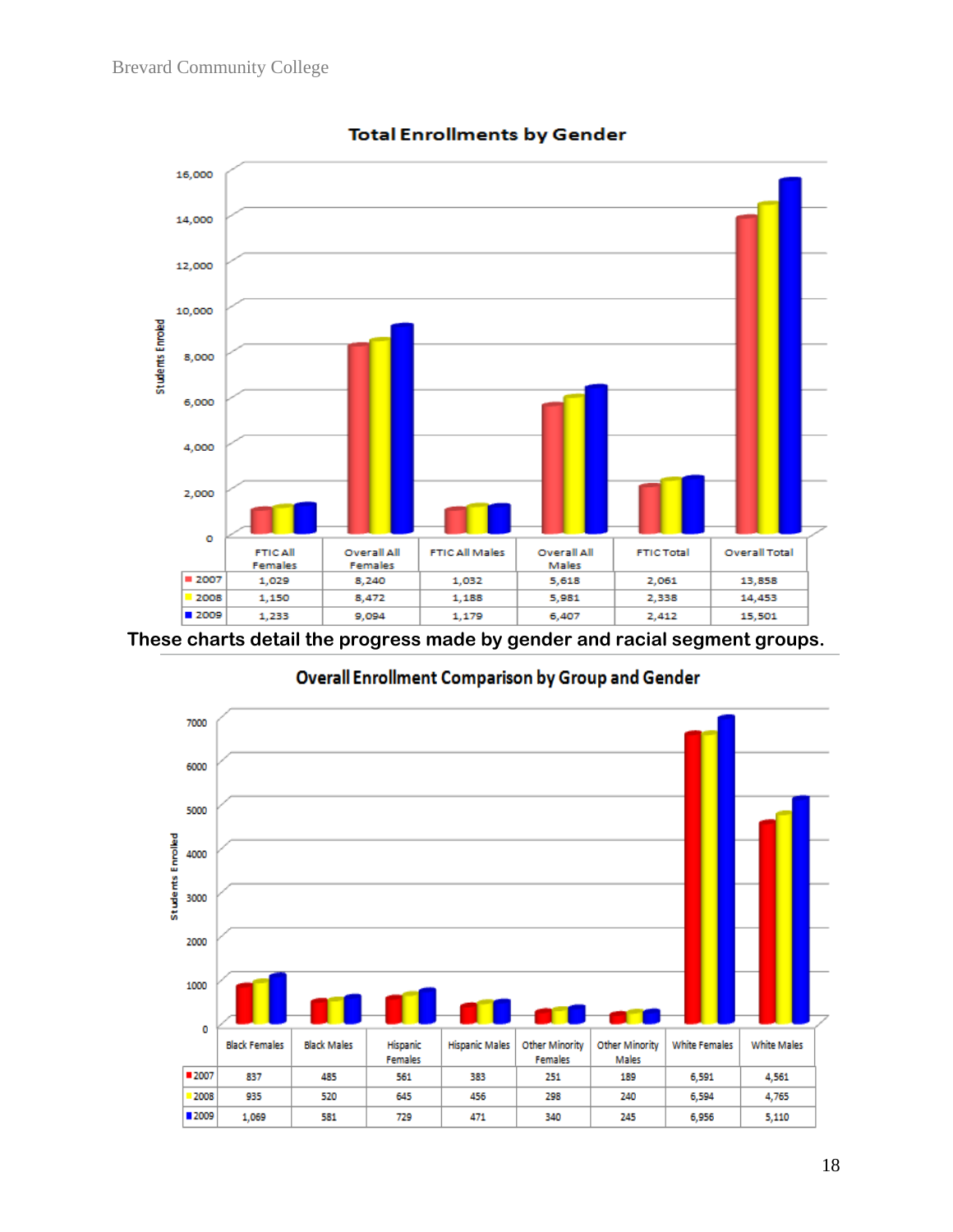

#### Student Population Enrollment Comparison to 2005-2007 Brevard County Data

**2005-2007 and Brevard County Census Data:** 

- This last row of 2005-2007 figures **in** was obtained as the result of an **Internet search on Census data for Brevard County.**
- **Note that, at best, it is 2 years behind and the new, 2010 census will most certainly produce even higher figures with respect to specific minority groups.**
- **Its intent was to provide a benchmark, against which to compare BCC's actual numbers.**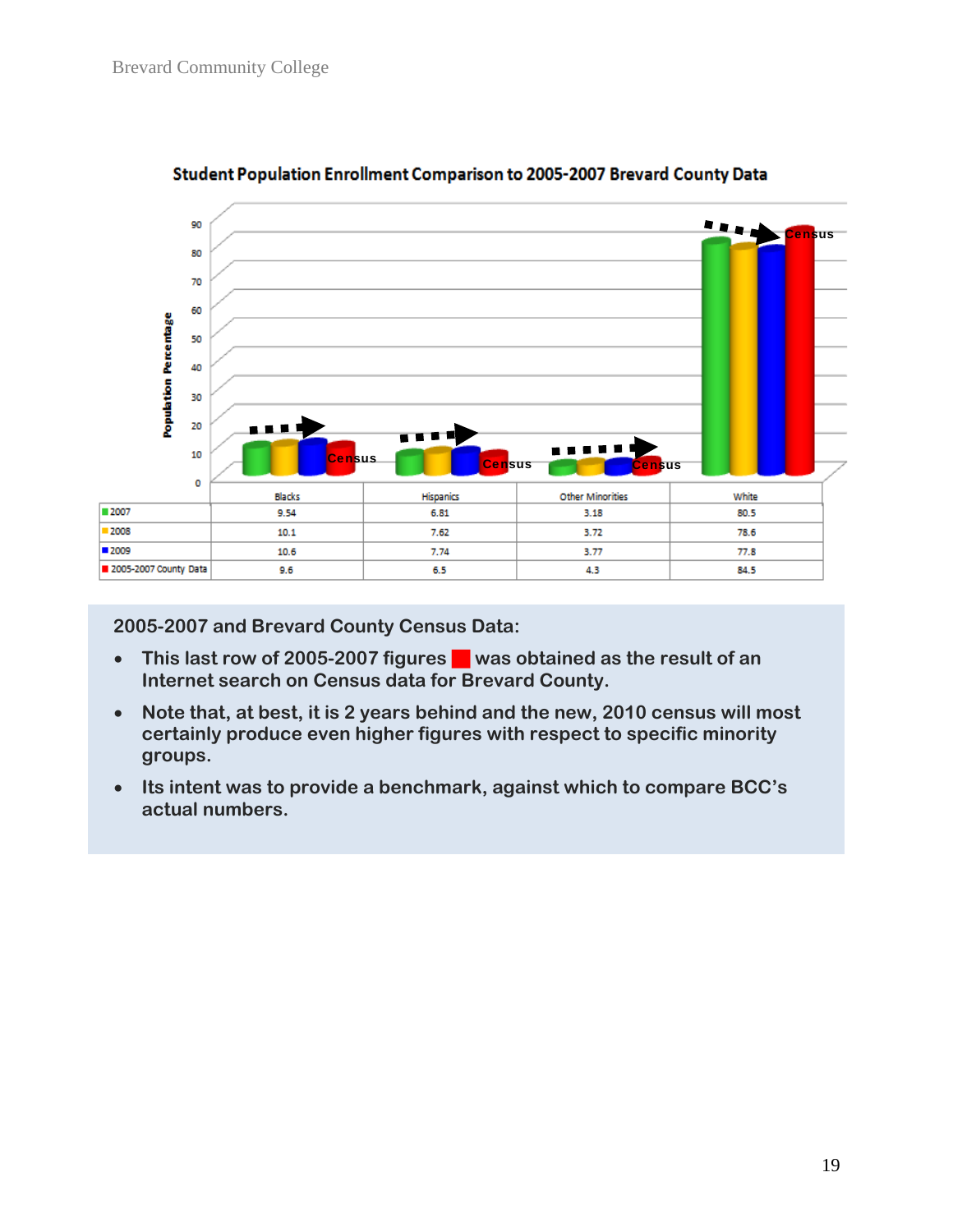#### Brevard Community College

Colleges will continue to examine trends in the representation of students by race and by gender for First-Time-In-College (FTIC) and Overall Enrollment. The reporting period is from 2007 to 2009. The college should evaluate enrollment trends, identify disproportionate ratios of enrollments (i.e., gaps in comparison to non-minority student enrollments) and establish goals that it determines are appropriate in order to increase enrollments for underrepresented students. Colleges should continue to access, modify and/or develop new methods and strategies for accomplishing the established goals.

### **Trends for Brevard Community College Based on Data Provided**

BF=Black Females BM=Black Males HF=Hispanic Females HM=Hispanic Males Hisp=Hispanic OMF=Other Minority Female OMM=Other Minority Male OM=Other Minority WF=White Females WM=White Males W=White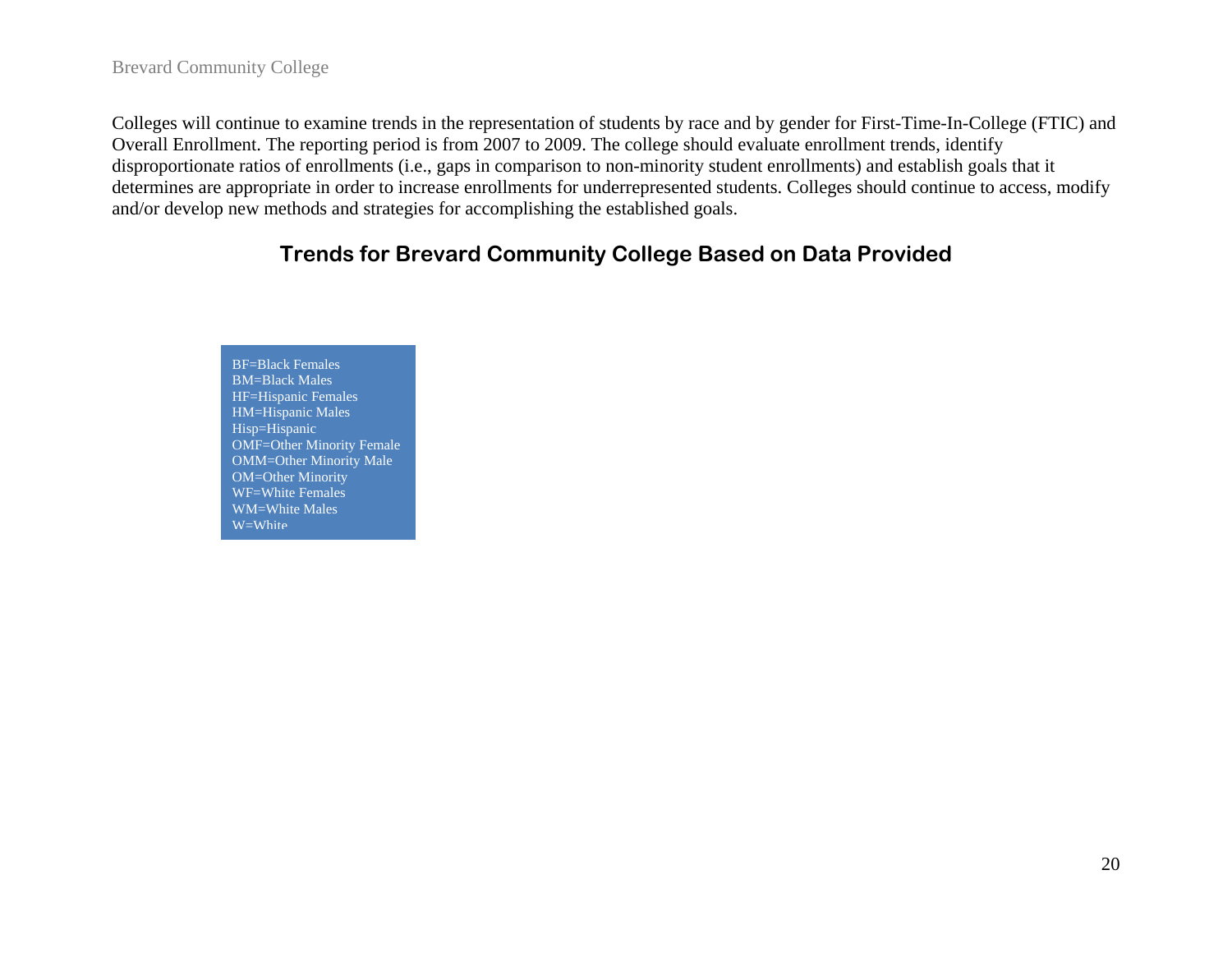**2.** Student Completions (college degree and certificate programs): Refer to Appendix 3 (b): Student Participation/Completions

This year's report evaluates degree and certificate completion from 2006 to 2008 by race and by gender of students achieving A.A. Degrees, A.S. Degrees, or Certificates. The college should evaluate the completion trends and establish goals that it determines are appropriate for increasing completions of underrepresented students in 2009-2010 through 2011-2012. Colleges will continue to access, modify, and develop new methods and strategies for accomplishing the goals in areas where completions have not been in alignments with goals.

List methods and strategies to increase the percentage of completions in those areas the college has identified.

Goals and Timelines: Identify the targeted students by race and/or gender and the goals for degree or certificate completions for 2009-2010 through 2011-2012.

Identify areas of disproportionate completions (i.e., gaps in comparison to non-minority student completions) or decreases in the percentage of completions. If not exist, please note**.**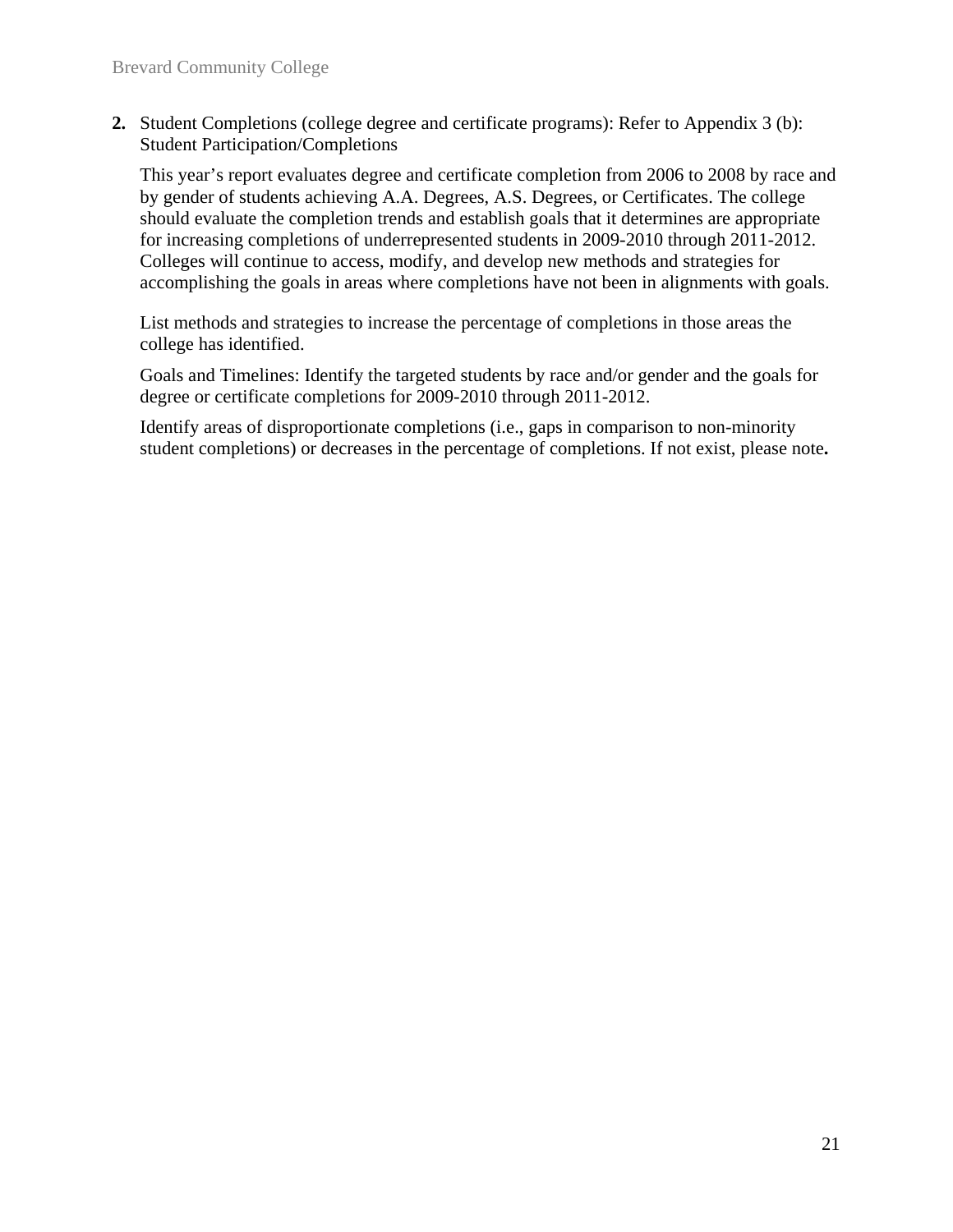

## **AA Completions Across Segments**

- **Black AA completions decreased from 2006 to 2007 but increased in 2008.**
- **Hispanic AA completions increased slightly across 2006-2007 and 2008.**
- **Other minorities AA completions increased across 2006-2007 and 2008 up to a total of 3.9%.**
- **White AA completions dipped almost 3 percentage points across the years in question coinciding with a 3% increase in minority completions. This reinforces that our current initiatives are working to close the achievement gap.**
- **The College is developing faculty initiatives to assist faculty in dealing with diverse populations in the classroom to ensure the success of minority groups.**
- **Our goal for Blacks is to have a completion rate of 9.6% in AA degrees by 2011 and 10.65% by 2012.**
- **Our goal for Hispanics is to have a completion rate of 6.5% in AA degrees by 2011 and 7.74% by 2012.**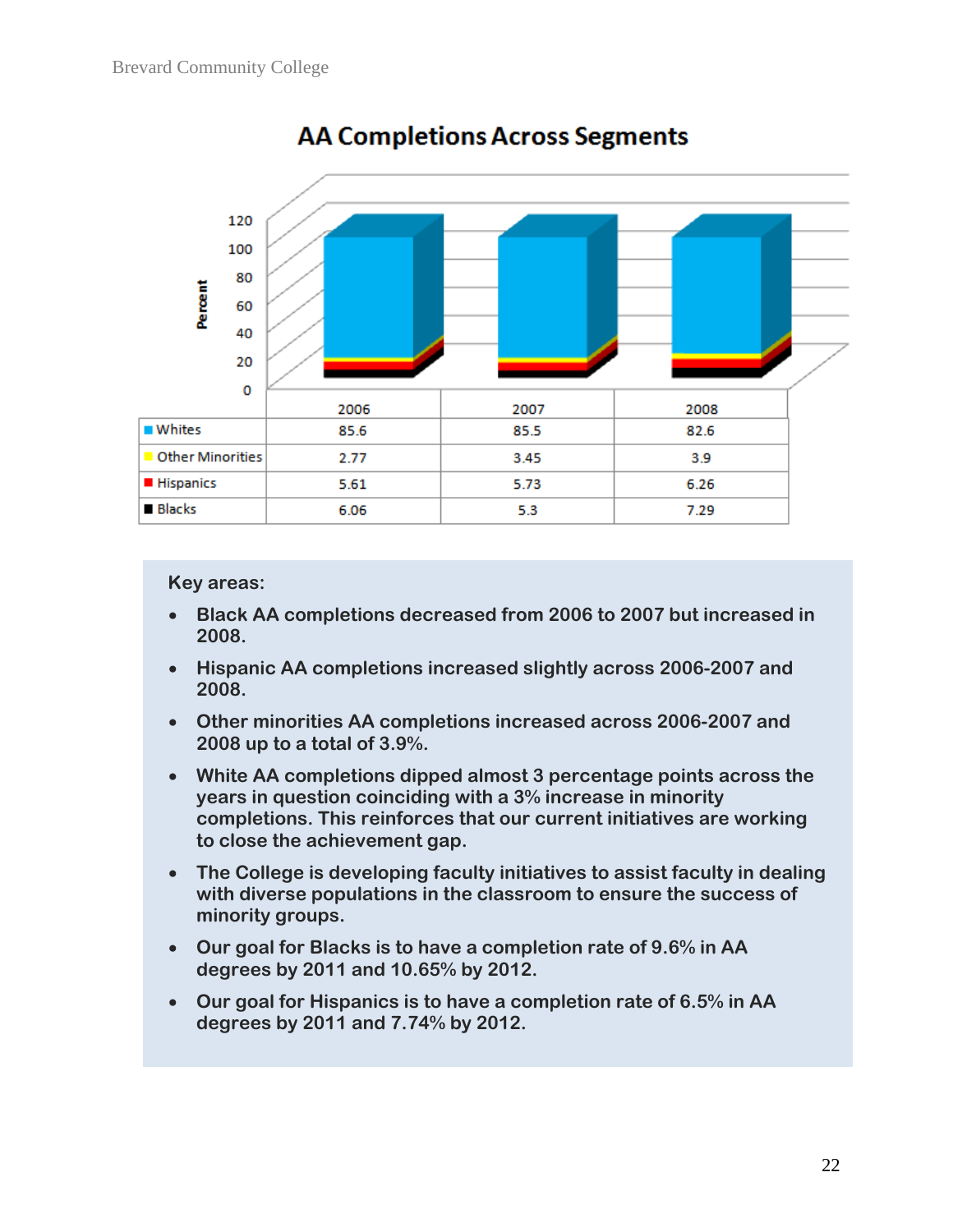

## **AS Completions Across Segments**

- **Black AS completions increased from 2006 to 2007 but decreased by 1% point in 2008.**
- **Hispanic AS completions decreased by over 1%point 2006 to 2007 but returned to the original success percentage in 2008.**
- **Other minorities AS completions remained steady across 2006-2007 and 2008.**
- **White AS completions dipped almost 4 percentage points across the years in question compared with the 3.5% increase in minority completions.**
- **This reinforces that our current initiatives are working to close the achievement gap.**
- **The College is developing faculty initiatives to assist faculty in dealing with diverse populations in the classroom to ensure the success of minority groups.**
- **Our goal for Blacks is to have a completion rate of 9.6% in AS degrees by 2011 and 10.65% by 2012.**
- **Our goal for Hispanics is to have a completion rate of 6.5% in AS degrees by 2011 and 7.74% by 2012.**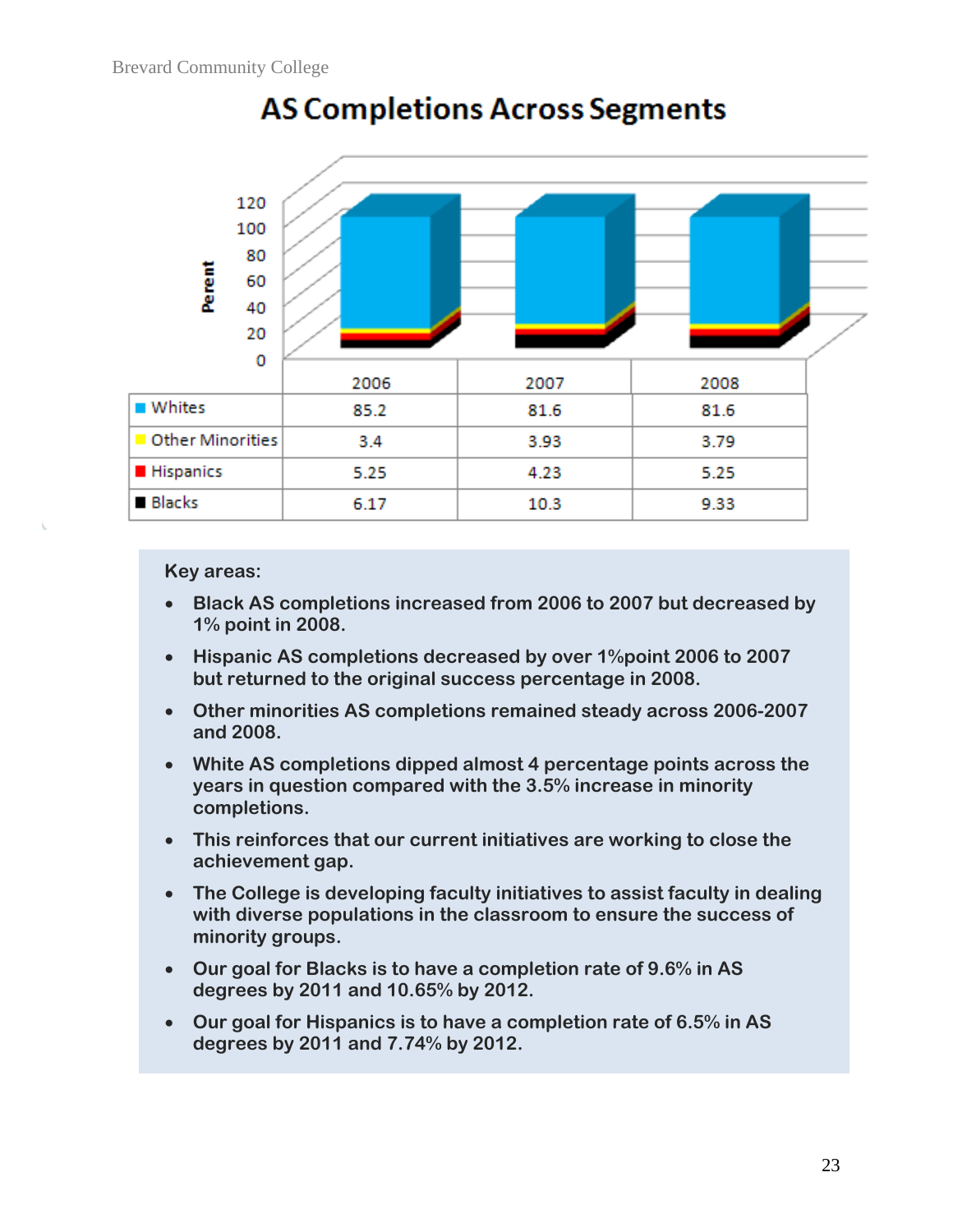

## **Certificate Completions Across Segments**

- **Black Certificate completions increased from 2006 to 2007 then decreased by 2008.**
- **Hispanic Certificate completions increased.**
- **Other minorities Certificate completions decreased.**
- **White Certificate completions as percentage of total increased slightly.**
- **The College has initiated a program whereby career and technical program specialists work with students to map the sequence of courses toward completion of certificates on the way to earning an AS degree.**
- **The College also created programs of study that show students the sequence of courses required to earn them certificates.**
- **The College is developing faculty initiatives to assist faculty in dealing with diverse populations in the classroom to ensure the success of minority groups.**
- **Our goal for Blacks is to have a completion rate of 9.6% in AA degrees by 2011 and 10.65% by 2012.**
- **Our goal for Hispanics is to have a completion rate of 6.5% in AA degrees by 2011 and 7.74% by 2012.**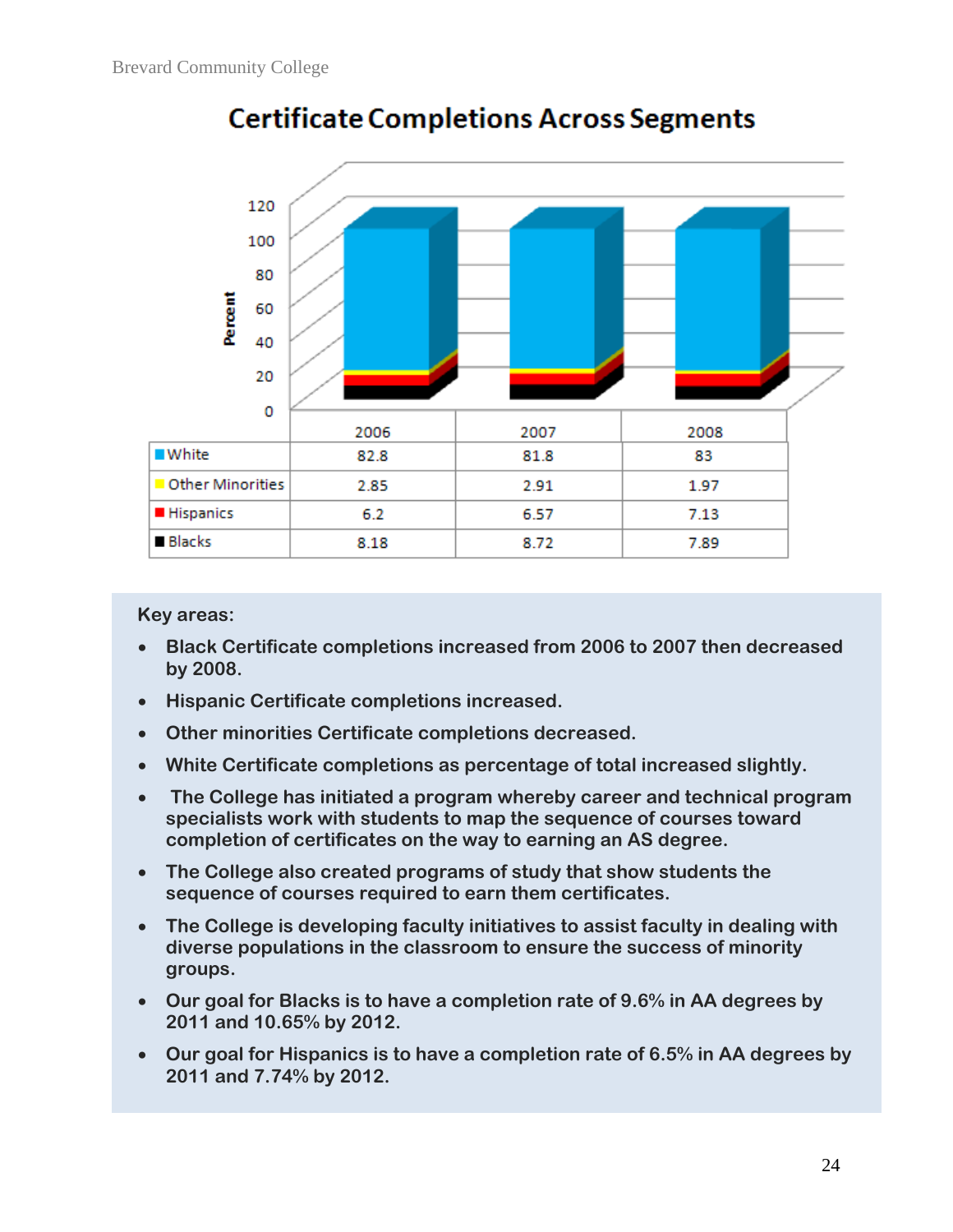#### **Section B: Persistence and Retention Analysis and Strategies:**

Refer to Appendix 3 (c): IPEDS Retention

The College 2008-09 Update Report should include methods and strategies used by the college to increase persistence and retention of FTIC students returning for their second year. Data is from the IPEDS Enrollment fall FTIC 2006-07 Retention into Fall 2007-08 and includes fulltime and part-time students by race and by gender.

Identify full-time students by race where the percentage of students retained for Fall 2007-08 was less than the percentage of white non-Hispanic full-time students retained. If not exist, please note.



Full Time FTIC 2006-2007 Retention into Fall 2007-2008

- **Hispanic retention is higher than the percentage of white non-Hispanic students retained.**
- **The College will utilize the newly created positions of Associate Provost in each individual campus to continue the areas of success with the Hispanic students and strengthen retention within the Blacks and Other Minority students.**
- **Our goal is to bring all students under the White non-Hispanic group success rates to 65% retention by 2010 and 70% by 2012.**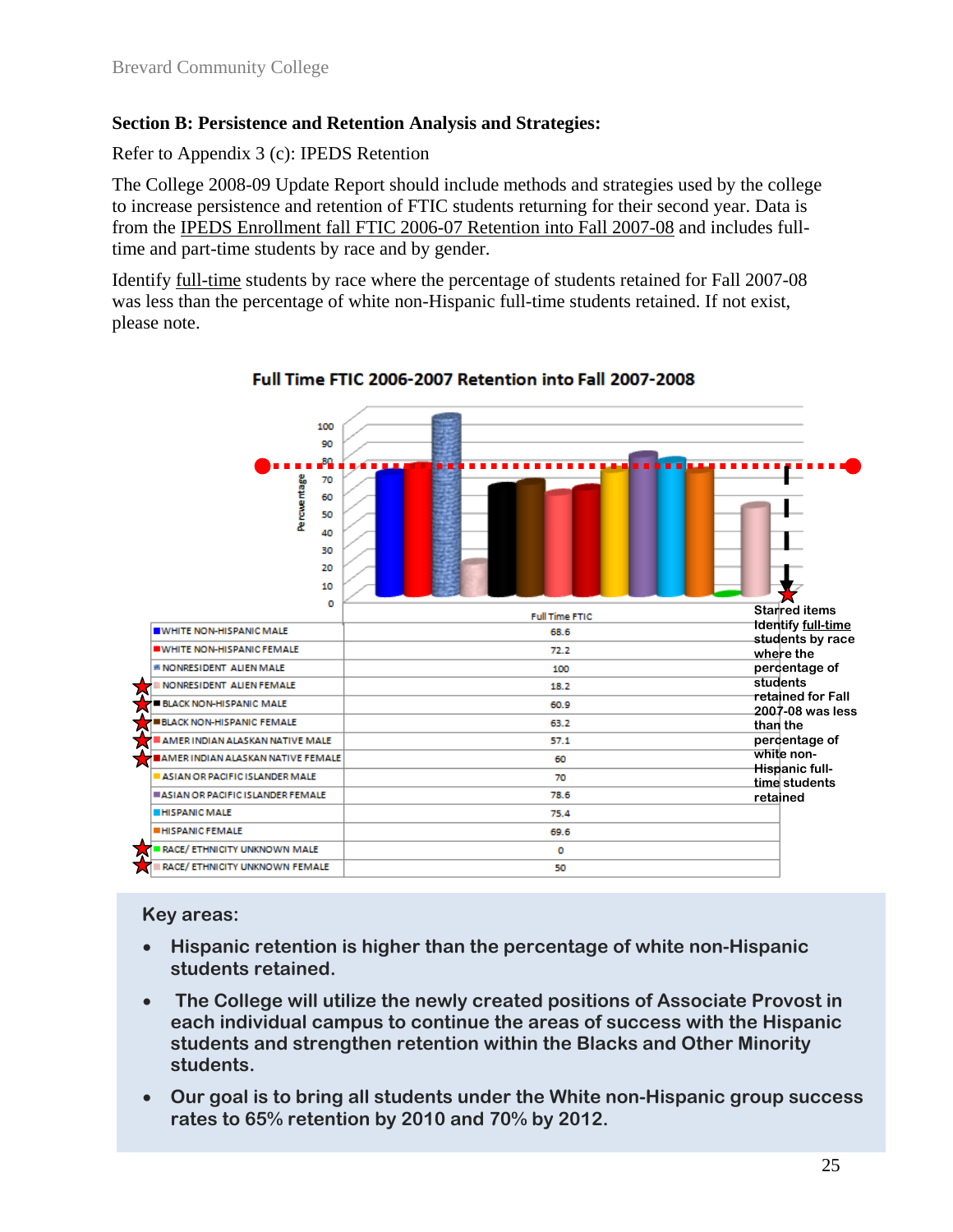Identify part-time students by race where the percentage of students retained for Fall 2007-08 was less than the percentage of white non-Hispanic part-time students retained. If not exist, please note.



Part Time Fall FTIC 2006-2007 Retention into Fall 2007-2008

Based on an analysis of the college's data, identify methods and strategies the college will develop and/or implement to increase the percentage of students returning to college following their first year and/or close the gaps in retention when compared to white non-Hispanic students.

Goals and Timelines: Identify goals to increase the retention rates and/or close any gaps in retention rates for 2009-2010 through 2011-2012.

- **In the category of part time students, Hispanic females' retention was on par with that of White non-Hispanics. Notable gaps exist with Hispanic males and Blacks (Male and Female) as well as Other Minority Groups.**
- **The College will utilize the newly created positions of Associate Provost in each individual campus to develop strategies to increase retention for full and part time students.**
- **Our goal for Blacks and Other Minorities is to have a success rate of 52% by 2010 and 55% by 2012.**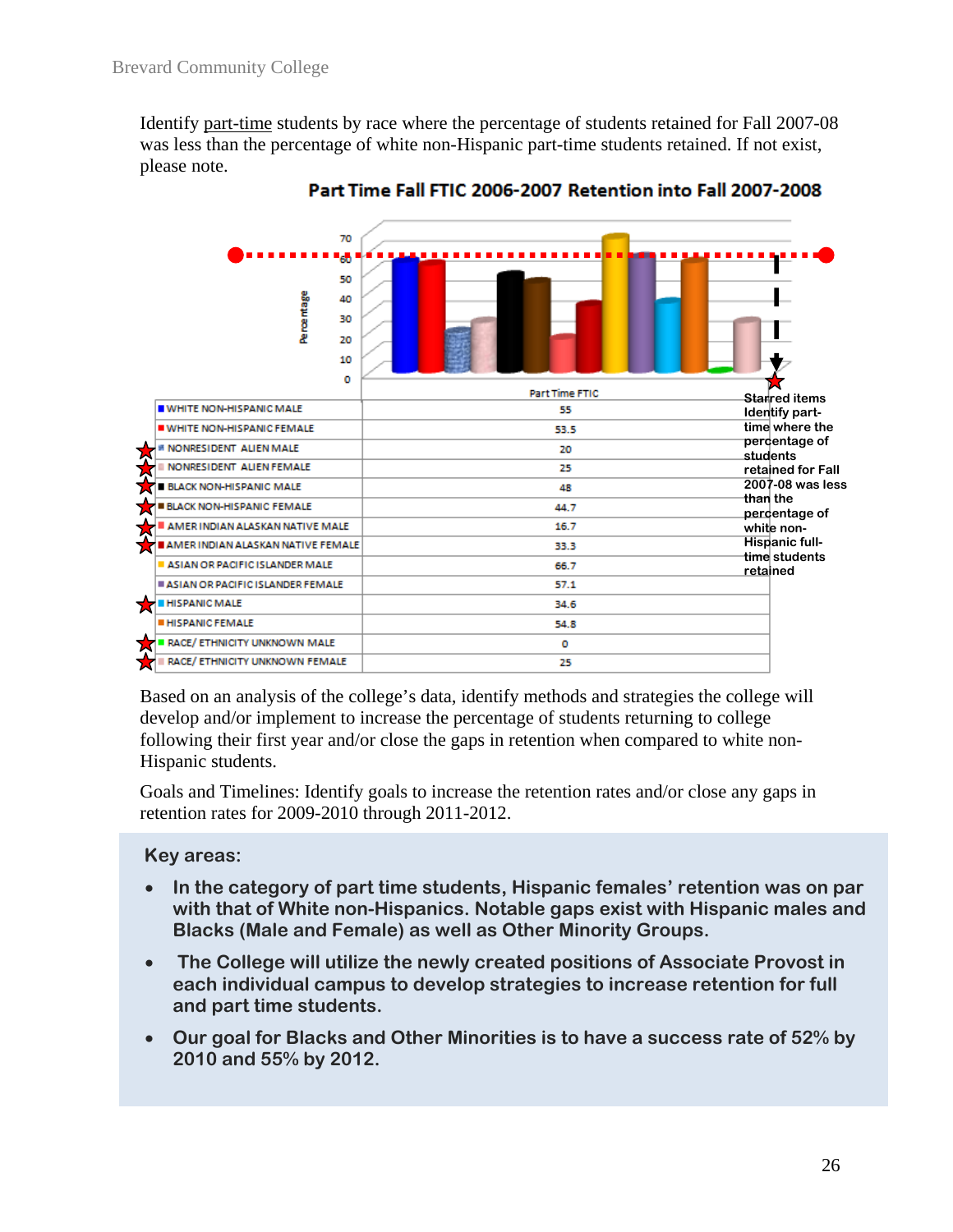#### **Section C: Mathematics (Gatekeeper) Course Analysis:**

Refer to Appendix 3 (d): Math Grade Distribution and Math Disparity Gaps

The College 2008-09 Update Report should include an analysis of white, black and Hispanic students enrolled in mathematics gatekeeper courses from 2005 through 2007. Colleges should evaluate increases/decreases in the percentage of students who were successful in gatekeeper courses and/or identify where there have been increases in the gaps from 2005 to 2007. The college should develop strategies to reverse negative trends and close gaps. Data was extracted from Grade Distribution for Students in A&P and Vocational Lower Division Courses, Excluding Dual Enrollment, by Race/Ethnicity and include:

- 1. Mathematics Gatekeeper Courses: Disparity Gaps: for Black/White and Hispanic/White comparing Fall 2005 to Fall 2007 for each gatekeeper course.
- 2. Mathematics Gatekeeper Courses: Grade Distribution: for white, black and Hispanic students for each gatekeeper course for each year (2005, 2006, and 2007). Data from this report was extrapolated for the Disparity Gaps.

#### **Notes regarding the Disparity reports:**

- 1. This year we dropped courses with the suffix "L." To ensure everything is comparable, we re-ran the prior year data. This may result in slightly different numbers for 2005-06 and 2006-07 compared to data reported in last year's report.
- 2. Success is defined as grades of A, B, C, and S
- 3. Any grades of X, P, PR, and Z were deleted.
- 4. Grades of WP and WF are considered the same as W.
- 5. The courses included this year are MAT0024, MAT1033, MAC1105, MGF1106
- 6. All results are for Fall terms.
- 7. Equity gaps are not calculated unless there are at least 10 students of each race enrolled.
- 8. If a gap increased from 2005 to 2007, it will be reflected by the amount of percentage points it increased as a positive number. (last column, titled "Change in B/W or H/W gap")
- 9. If a gap decreased from 2005 to 2007, it will be reflected by the amount of percentage points it decreased as a negative number. (last column, titled "Change in B/W or H/W gap")

#### **The college should complete each of the following sections:**

For each course, identify areas by race where there has been a decrease in the percentage of students successfully completing mathematics gatekeeper courses in 2005 compared to 2007. If not exist, please note.

For each course, identify areas where there has been an increase in the Black/White and/or Hispanic/White gaps from 2005 to 2007 in the percentage of students successfully completing mathematics gatekeeper courses. If not exist, please note.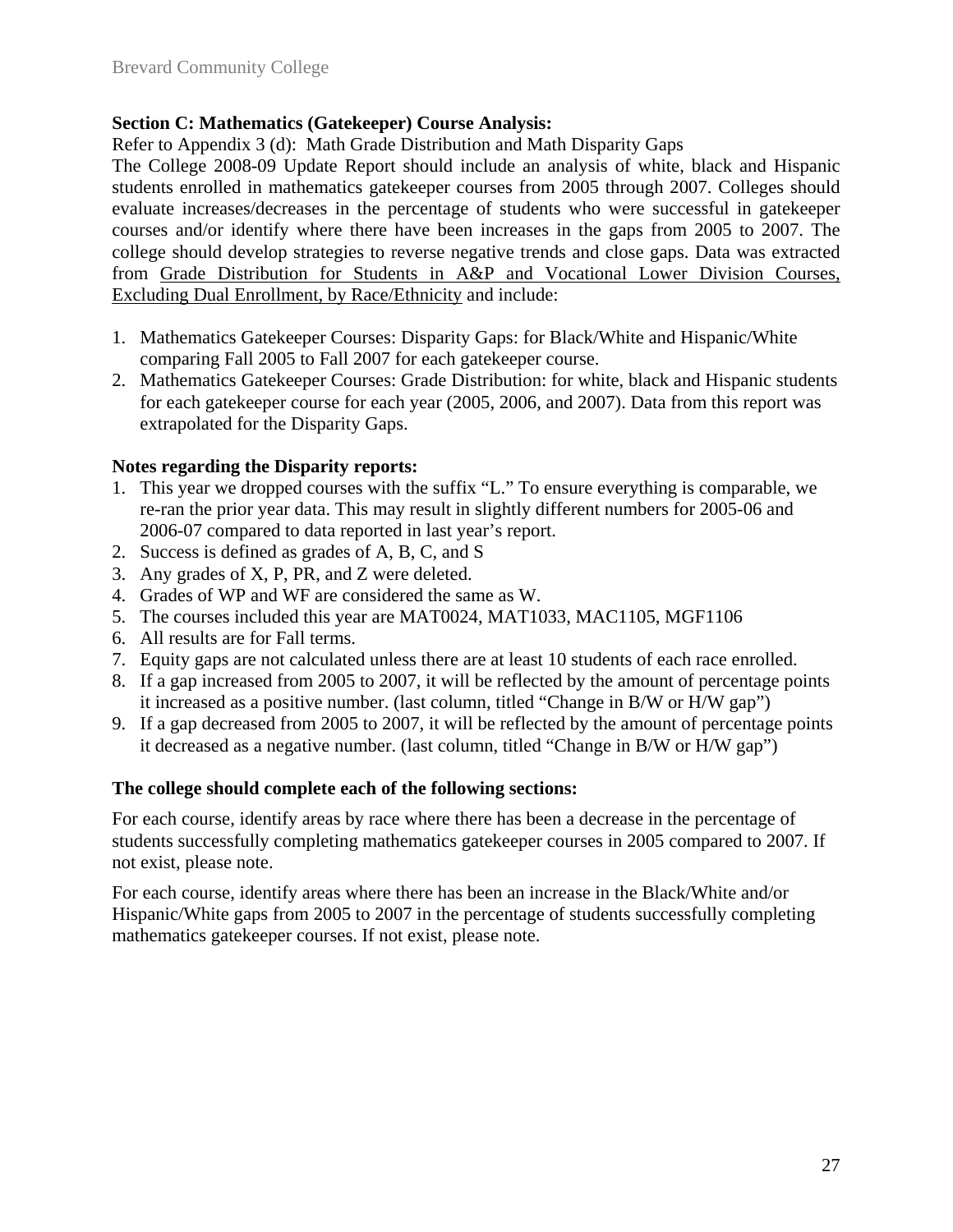

### **Gatekeeper Course Progression - Black Students**

#### **Key areas (arrows):**

- **1. Completion of MAC1105 decreased by 4.54% points**
- **2. Completion of MAT0024 increased 5.34% points**
- **3. Completion of MAT1033 increased 5.34% points**
- **4. Completion of MGF1106 decreased by 12.07% points.**
- **5. Completion of MGF1106 decreased by12.07% points**

#### **Gatekeeper Course Progression - Hispanic Students**



- **Completion of MGF1106 decreased by 3.26% points only but was still 5.11% point greater than the White completion rate.**
- **Other courses demonstrated marked improvement**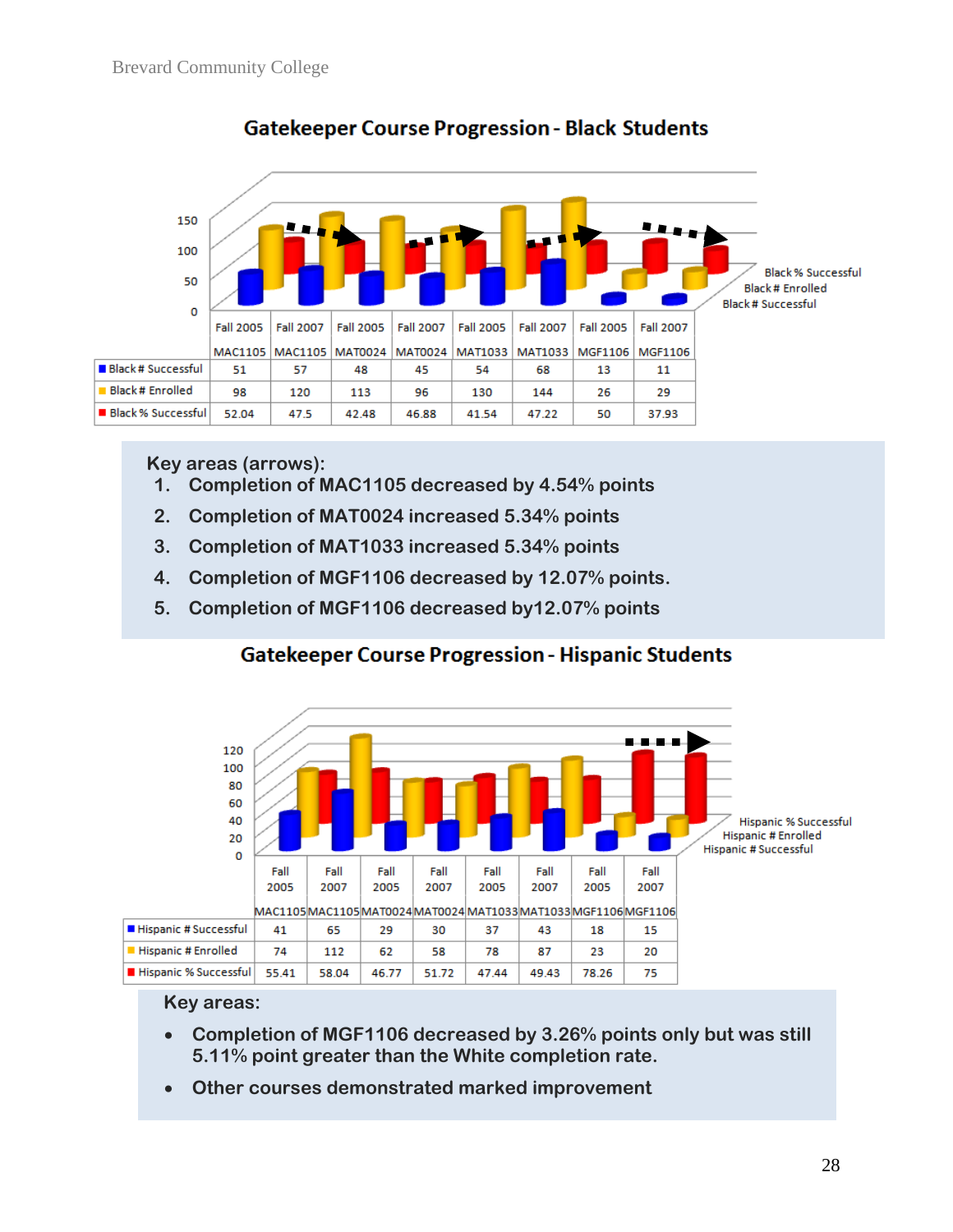

**+**



2007

29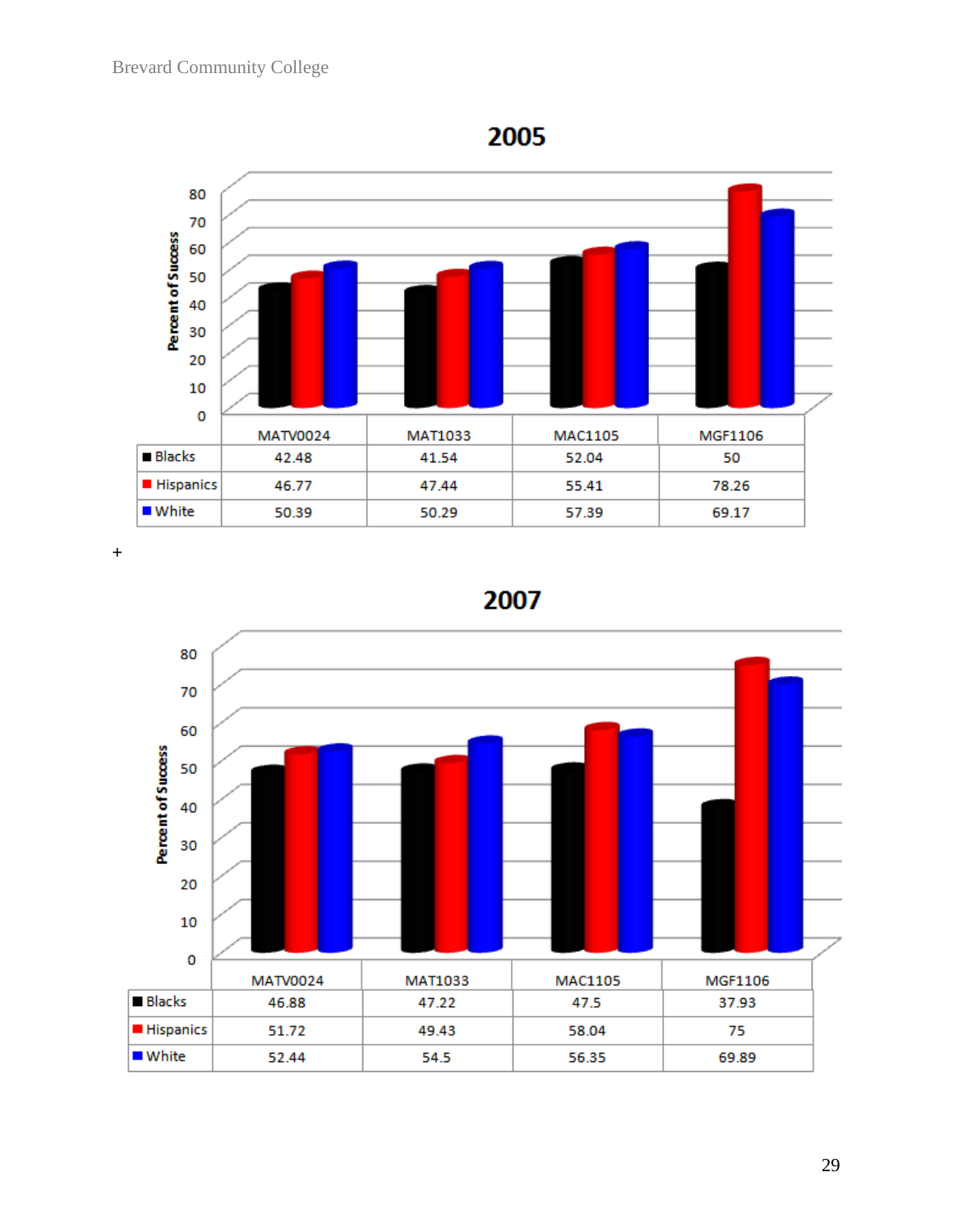

## Math Disparity Gap 2006-2008

|           | Blacks-05 | Blacks-07 | Hispanics-05 | Hispanics-07 | White-05 | White-07 |
|-----------|-----------|-----------|--------------|--------------|----------|----------|
| I∎MGF1106 | 50.00%    | 37.93%    | 78.26%       | 75.00%       | 69.17%   | 69.89%   |
| MAC1105   | 52.04%    | 47.50%    | 55.41%       | 58.04%       | 57.39%   | 56.35%   |
| I MAT1033 | 41.54%    | 47.22%    | 47.44%       | 49.43%       | 50.29%   | 54.50%   |
| ■MATV0024 | 42.48%    | 46.88%    | 46.77%       | 51.72%       | 50.39%   | 52.44%   |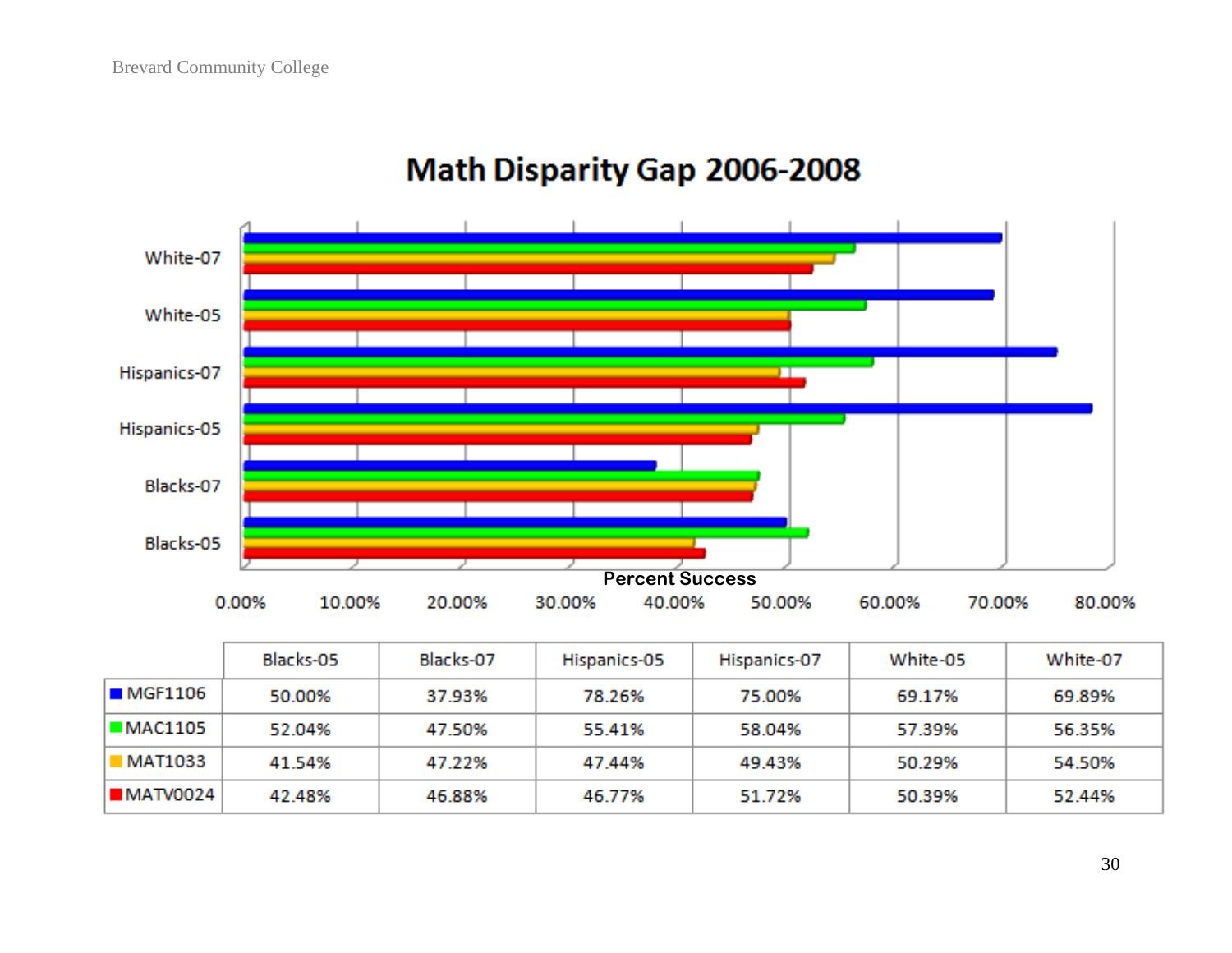

## 2005 White/Minority Gaps in Gatekeeper Courses

## 2007 White/Minority Gaps in Gatekeeper Courses

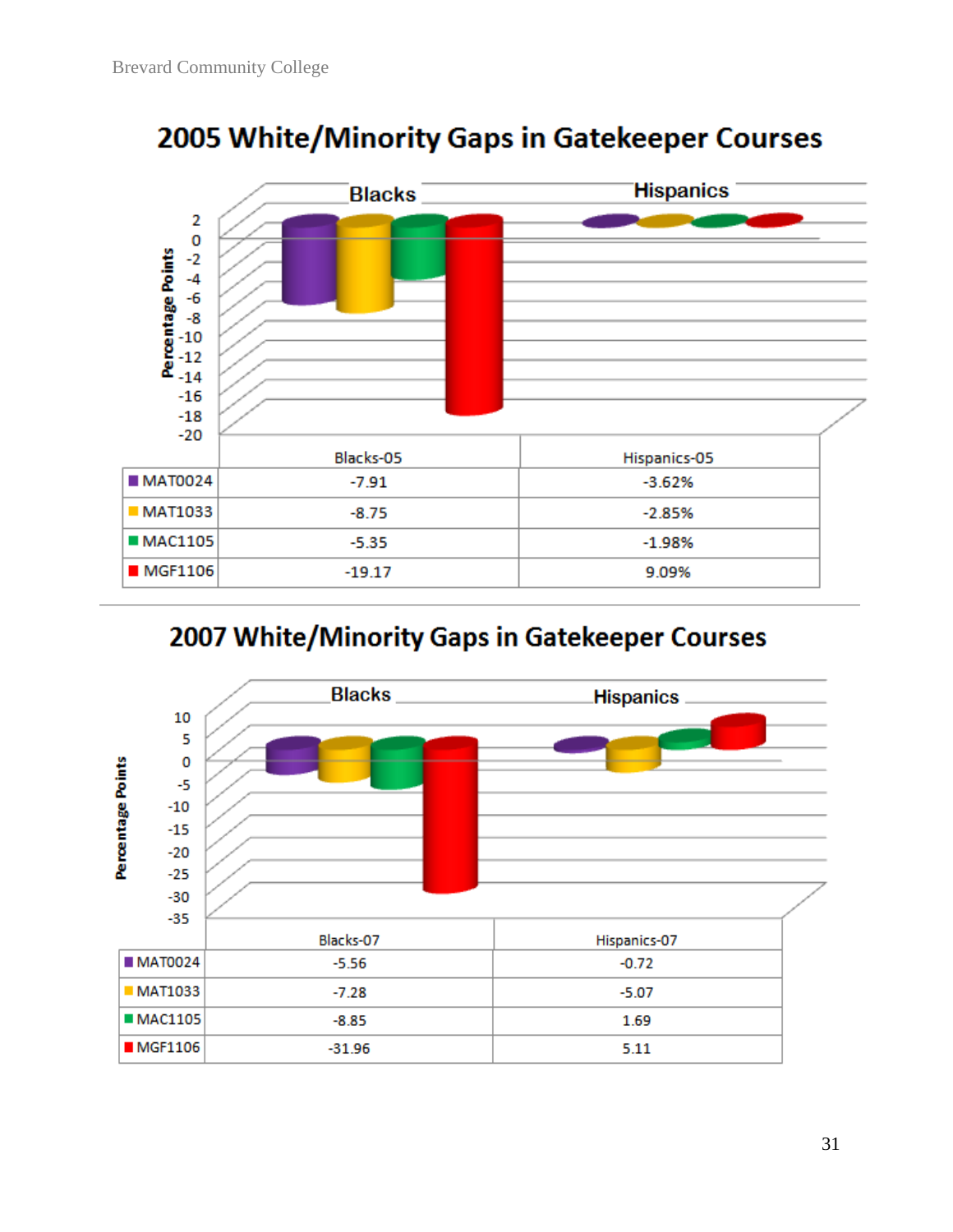**Continuous Improvement Process: Based on an analysis of the college's data for each course, identify methods and strategies the college will implement and monitor to increase and/or close the gaps in the success rates of the mathematics gatekeeper courses.** 

**Please provide methods and strategies the College will implement and monitor and/or close the gaps in success rates of the mathematics gatekeeper courses.** 

#### **Key areas:**

- **In MAT0024 the Black/White gap decreased by 2.35 percentage points. In this course, the Hispanic gap decreased as well, generating a net difference of 2.0 percentage points. This certainly is a move in the right direction for this specific course.**
- **In MAT1033, the Black/White gap decreased as well, generating a difference of .84 percentage points. The Hispanic/White gap in this category increased by 2.49 percentage points.**
- **In MAC1105 the Back/White gap increased by 3.5 percentage points. And the Hispanic gap caught up and exceeded the White scores by 1.69 percentage points.**
- **We found the biggest gaps in MGF1106. Blacks went from a -19.17 gap to a -31.96 gap. Although Hispanics did not do as well in 2005 as in 2007, the still managed to surpass the Whites by 5.11 percentage points.**

**It is obvious that the College needs to focus on Gatekeeper courses and especially MGF 1106. Given the large gaps in Black/White MAC 1105 and MGF 1106 completion percentages, the College has created the positions of Associate Provost in each Campus. These individuals will be responsible for creating strategies that support minority student success, among other tasks.**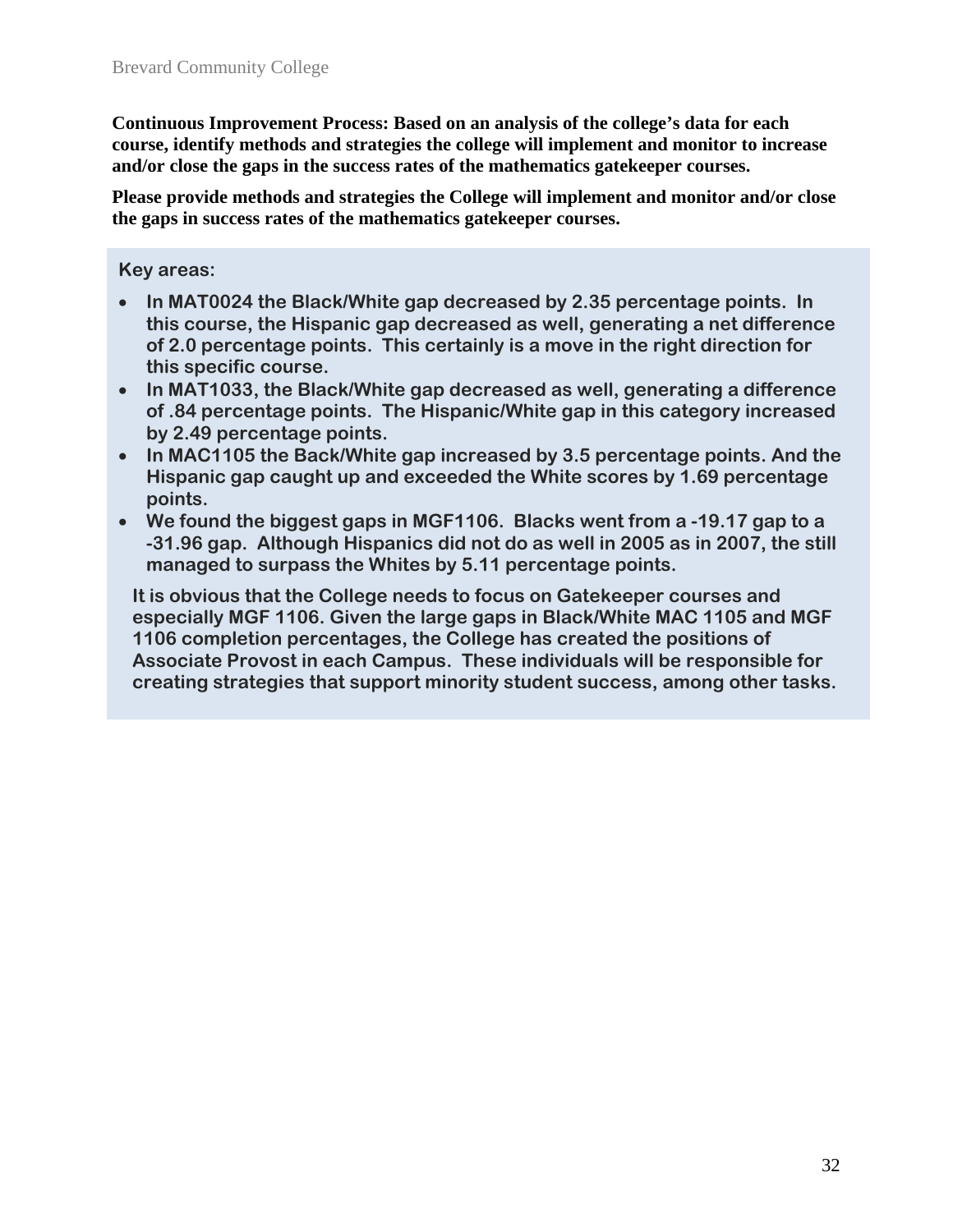#### **Section D. Substitution Requirements for Eligible Students with Disabilities (Rule 6A-**

**10.041 F.A.C.)** This section applies to all colleges offering any of the following programs:

- Associate in Science (A.S.)
- Associate in Applied Science (A.A.S.)
- Career Technical Education (CTE) Certificate
- College and Vocational Preparation

Colleges are required to develop policies and procedures for providing reasonable substitution for eligible students required by Section 1007.264, Florida Statute, Rule 6A-10.041 F.A.C., and 34 C.F.R. Part 106 implementing Section 504 of the Rehabilitation Act of 1973.**The College Equity Update Report should include certification indicated by the president's signature below that the college is in compliance with the following:**

#### **Certification that reasonable substitutions are made available for eligible students for the following as required in Rule 6A-10.041(1):**

- Requirements for admission to the institution;
- Requirements for graduation where failure to meet the graduation requirement does not constitute a fundamental alteration in the nature of the program;
- Requirements for admission to a program of study where failure to meet the admission requirement does not constitute a fundamental alteration in the nature of the program; and
- Requirements for entry into upper division where failure to meet the admission requirement does not constitute a fundamental alteration in the nature of the program.
- of the college's policy and procedures for implementing substitution requirements according to the applicable laws.

#### **Certification that the college's policies and procedures include at least the following as required in Rule 6A-10.041(2):**

- A mechanism to identify persons eligible for reasonable substitutions due to vision impairment, hearing impairment, dyslexia or other specific learning disability,
- A mechanism for identifying reasonable substitutions for criteria for admission to the institution, admission to a program of study, entry to upper division, or graduation related to each disability,
- A mechanism for making the designated substitutions known to affected persons,
- A mechanism for making substitution decisions on an individual basis, and
- A mechanism for a student to appeal denial of a substitution or a determination of eligibility.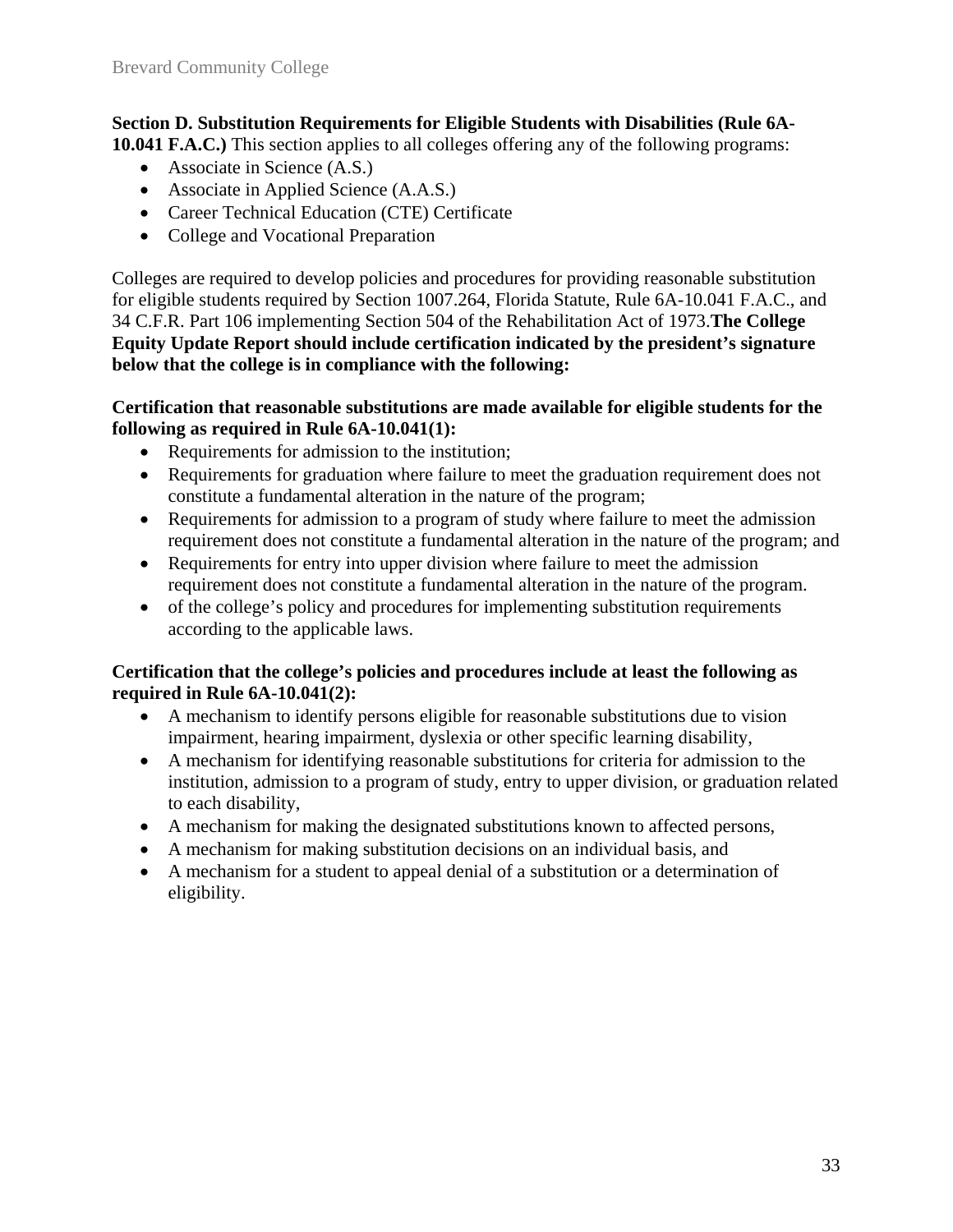#### **BREVARD COMMUNITY COLLEGE SUBSTITUTION POLICIES CONCERNING STATE BOARD OF EDUCATION RULE 6A-10.041 FLORIDA STATUTES 240.152 and 240.153 FOR ELIGIBLE STUDENTS WITH DISABILITIES**

Any student who has a documented hearing impairment, visual impairment, specific learning disability, or other disability as designated by law and defined by Rule 6A-10.041 shall be eligible for reasonable substitution(s) of any requirement for admission to the College, admission to a program of study, or graduation from the College provided that:

1. the disability can reasonably be expected to prevent the student from meeting the necessary requirements; and

2. the failure to meet the requirement(s) does not constitute a fundamental alteration in the nature of the program.

#### **PROCEDURE**

- I. A mechanism to identify eligible persons for reasonable substitutions Students must provide documentation of a disability written by a qualified professional to their campus Office for Students with Disabilities (OSD). The documentation must verify that the disability substantially limits one or more major life activity, and will be reviewed by the Director of the OSD for compliance with federal legislation and Florida Statute guidelines.
- II. A mechanism for identifying reasonable substitutions for admissions to the College, to a program of study, or for graduation from the College – All requests for substitutions will be considered on an individual basis.

#### A. **Reasonable substitution for criteria for admission to the institution**

- 1. BCC is committed to equal educational opportunities for all students and thus, does not discriminate on the basis of race, color, sex, age, national origin, or disability in its admission and treatment of students. The College has an Open Door policy and having a disability does not prevent a student from being admitted. However, should a student, because of a documented disability, not meet admissions requirements, the student should act in accordance with the following procedure:
	- a) He/she should present appropriate documentation of the disability to the Campus Disability Services Specialist or designee who, on behalf of the student, will file a request for substitution for criteria for admission to the College.
	- b) The Disability Services Specialist or designee will work with the Director of the OSD to recommend a reasonable substitution for criteria for admission to the College to the appropriate Associate Provost.
	- c) The Associate Provost will approve or deny the recommendations for substitution.

#### B. **Reasonable substitution for criteria for admission to a program of study**

- 1. Certain programs within the College have specific entrance requirements. To apply for reasonable substitution(s) for these requirements, the student should act in accordance with the following procedure:
	- a) He/she should present appropriate documentation of the disability to the Campus Disability Services Specialist or designee who, on behalf of the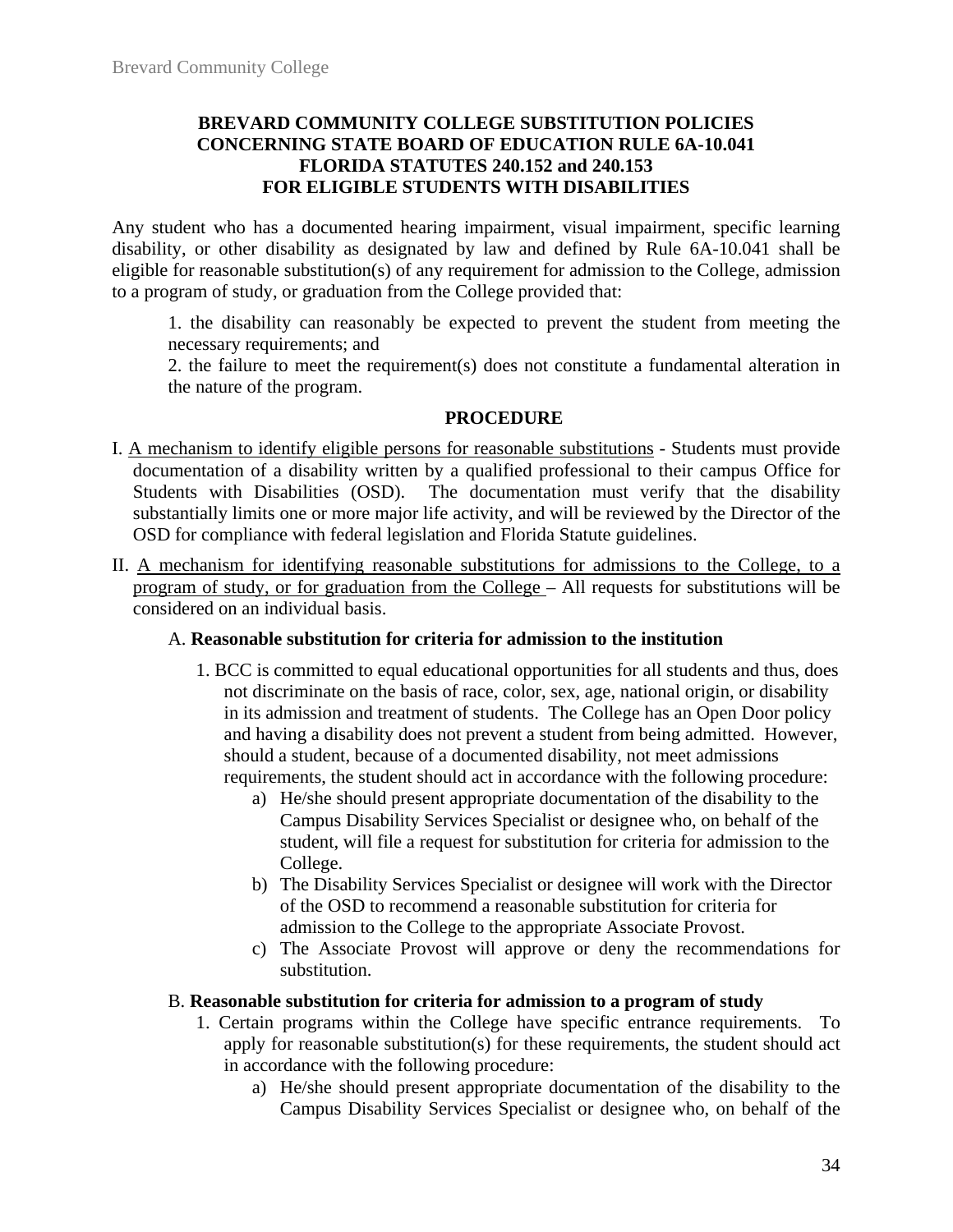student, will file a request for substitution for criteria for admission to the program of study.

- b) The Disability Services Specialist or designee will work with the Director of the OSD to recommend a reasonable substitution for specific criteria for admission to the program, to the appropriate Department Chairperson.
- c) The Department Chairperson will approve or deny the recommendations for substitution.

#### C. **Reasonable substitutions for criteria for graduation**

- 1. A student whose disability impacts his/her ability to complete one or more graduation requirement may apply for such things as course substitutions and waivers of the CLAST by acting in accordance with the following procedure:
	- a) He/she should present appropriate documentation of the disability to the Campus Disability Services Specialist or designee who, on behalf of the student, will file a request for substitution for criteria for graduation.
	- b) The Disability Services Specialist or designee will work with the Director of the OSD to recommend a reasonable substitution for criteria for graduation from the College.
	- c) The Director of the OSD will forward the recommendation(s) to the Executive Vice President-Chief Learning Officer who shall chair and convene a committee to approve or deny the request. The committee shall be comprised of the following people:
		- (1) Executive Vice President-Chief Learning Officer
		- (2) Campus Curriculum Coordinator of Subject in Question or
		- Academic Dean of Subject in Question
		- (3) Appropriate Vice-Provost
		- (4) Appropriate Associate Provost
		- (5) Director of the Office for Students with Disabilities
- III. A mechanism for making the designated substitutions known to the affected persons
	- A. Students requesting substitutions will be contacted personally by the Director of the Office for Students with Disabilities and will be advised as to the outcome of the request. If the requested substitution(s) has been granted, the Registrar will also be notified.

IV. A mechanism for appeal of a denial of a substitution request or to appeal a determination of ineligibility

A. The student should file a written appeal to the Campus Disability Services Specialist or designee. This appeal shall be forwarded to the Director of the Office for Students with Disabilities. The appeal shall be presented to a committee consisting of the following people:

> Executive Vice President-Chief Learning Officer Campus Provost Academic Dean Equity Coordinator A representative from an appropriate community agency who is knowledgeable of the specific disability or impairment Director of the Office for Students with Disabilities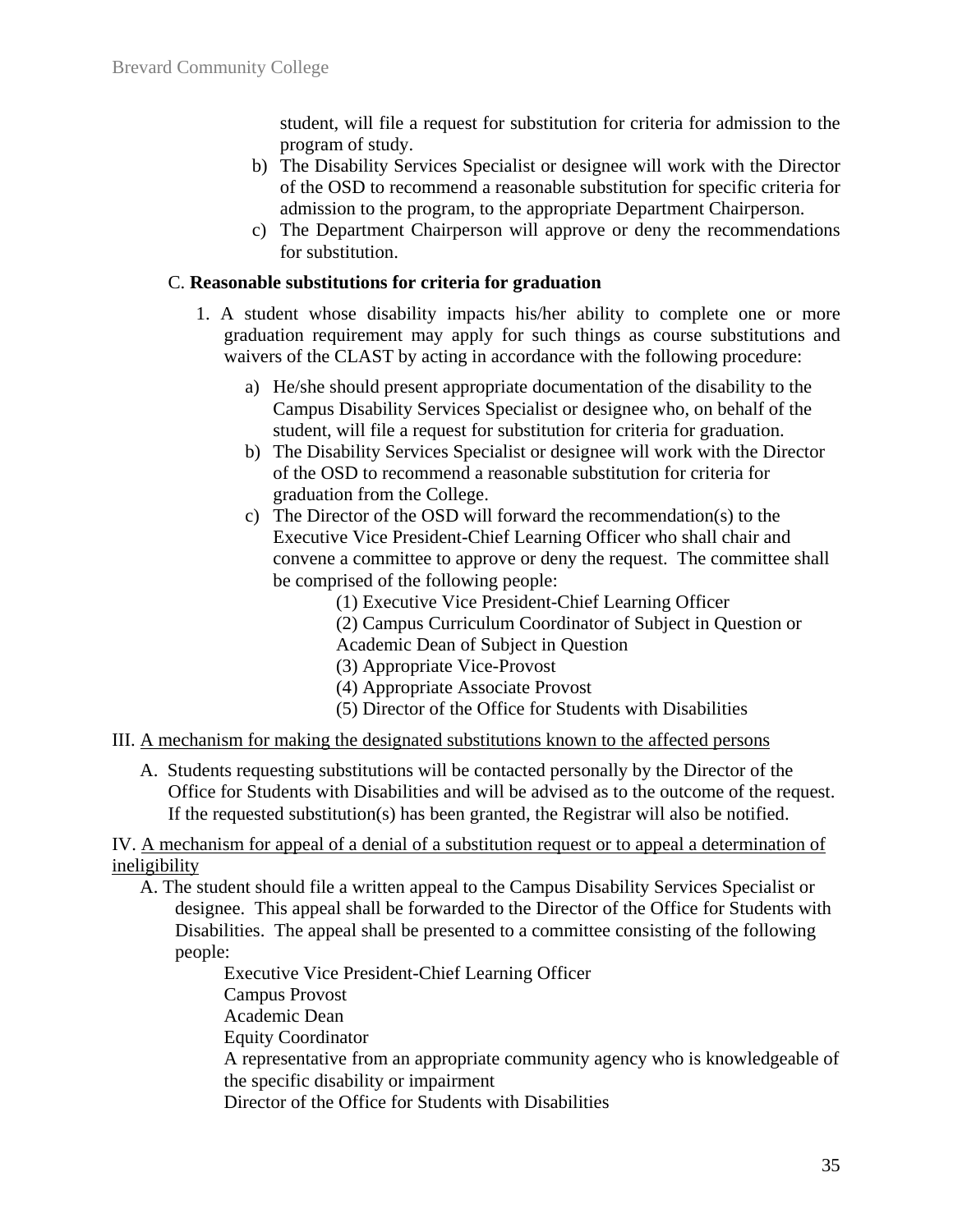The Executive Vice President-Chief Learning Officer and the Director of the Office for Students with Disabilities are members of the Appeals Committee as resource members only and cannot vote. The committee will forward its recommendation(s) to the College President whose decision is final.

- V. A mechanism for record keeping
	- A. Records shall be maintained on the number of students with disabilities requesting, granted, and denied substitutions. The Director of the Office for Students with Disabilities will maintain these records.

#### VI. A mechanism for articulation with other state institutions

- A. The College will accept all substitutions previously granted by other state post-secondary institutions and/or institutions with which the College has articulation agreements as they may relate to admission to the College, a program of study, or graduation from the College.
- B. When granting substitutions, the College will consider whether the substitutions that it provides will be accepted by the receiving institutions, and advise its students accordingly.

#### VII. A mechanism for notifying students regarding the substitution procedure

A. Information will be included in the student handbook, college catalog, and other college publications.

Signed: \_\_\_\_\_\_\_\_\_\_\_\_\_\_\_\_\_\_\_\_\_\_\_\_\_\_\_\_\_\_\_\_\_\_\_\_\_\_\_\_\_\_\_\_\_\_\_\_\_\_\_\_\_\_\_\_\_\_\_\_\_\_\_\_\_\_\_\_

Date: (month, day, year)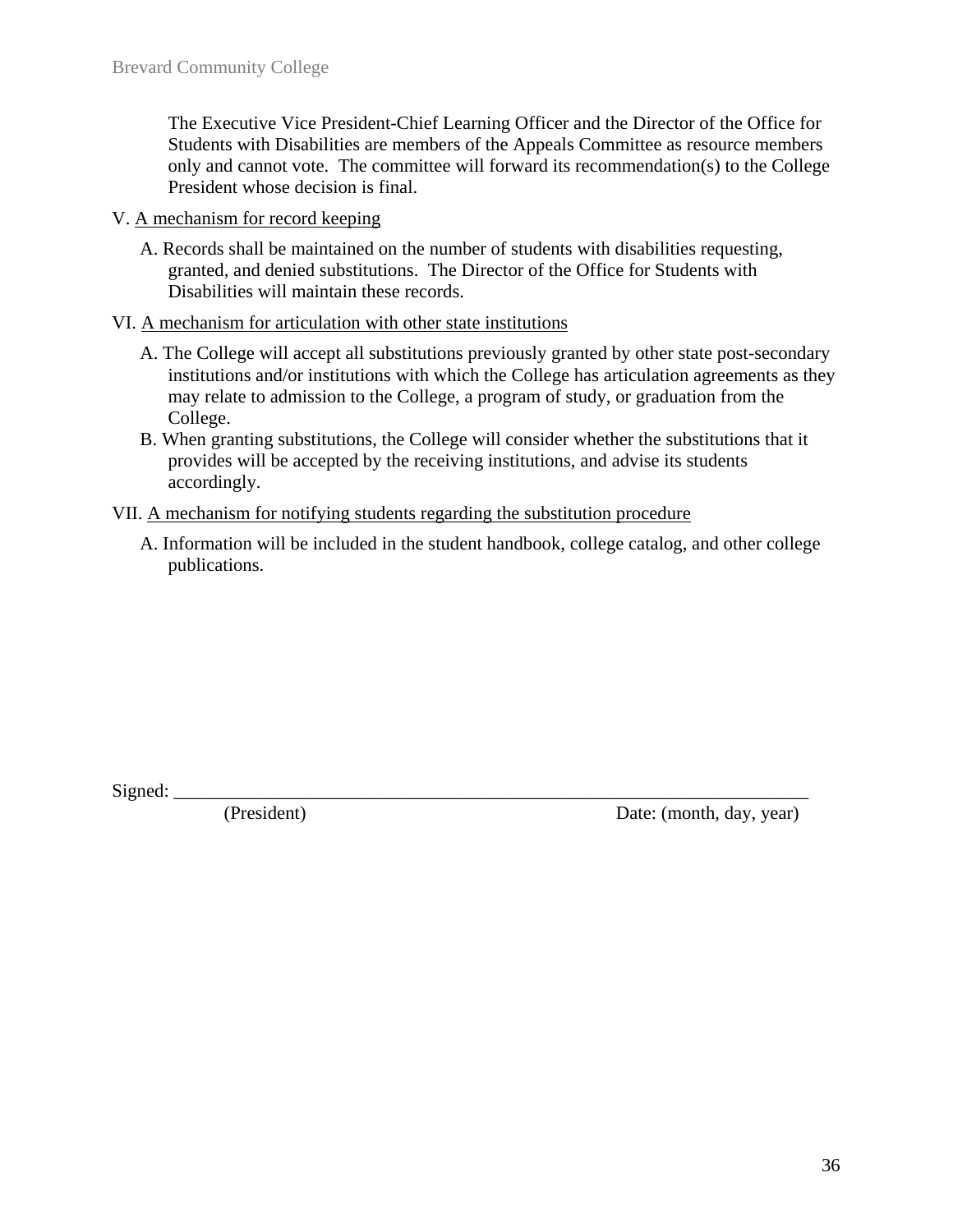Each public university, community college and postsecondary career center operated by a school district shall maintain records on the number of students granted substitutions by type of disability, the substitutions provide, the substitutions identified as available for each documented disability and the number of requests for substitutions which were denied.

For the 2008-09 Equity Update Report, colleges should address the following for students with disabilities covered under Rule 6A-10.041:

- (a) the number of student requests for course substitutions: \_see below\_
- (b) the number of course substitutions granted from 2007-2008: <u>see below</u>

For the 2007/2008 year:

- There were 3 requests for TABE waivers and they were all granted
- There were 4 requests for CLAST waivers and 3 were granted
- There was one request for a MAT 1033 waiver so that he could take upper level math. It was granted.
- There was one request for a MATV 0024 and MAT 1033 waiver so she could take upper level math. It was granted.
- There was one request for a MATV 0024 waiver for AS/LGAS in Legal Studies and it was granted.
- There was one request for a prep math waiver that was denied.
- There was one request for a MATV 0024 waiver for AS/CCAS in Early Childhood and it was granted.

For the 2008/2009 year to date:

- Math TABE waiver for dental assisting granted
- Math CLAST waiver denied
- Math CLAST waiver denied, appealed, and then granted
- Math TABE waiver for cosmetology granted
- Math CLAST waiver and a "D" for statistics counted for AA degree
- MAT 1033 waived so that student could go on to take liberal arts math for AA degree
- Math waiver denied for AA degree student needs to complete more credits
- Math course substitution granted for AA degree
- Math waiver granted for AS degree in Drafting & Design Technology (AS/DRAS)
- TABE waiver for culinary arts granted

Therefore: three TABE waivers so far, three CLAST waivers requested and two granted, one prereq math waived, three math substitutions requested and two granted.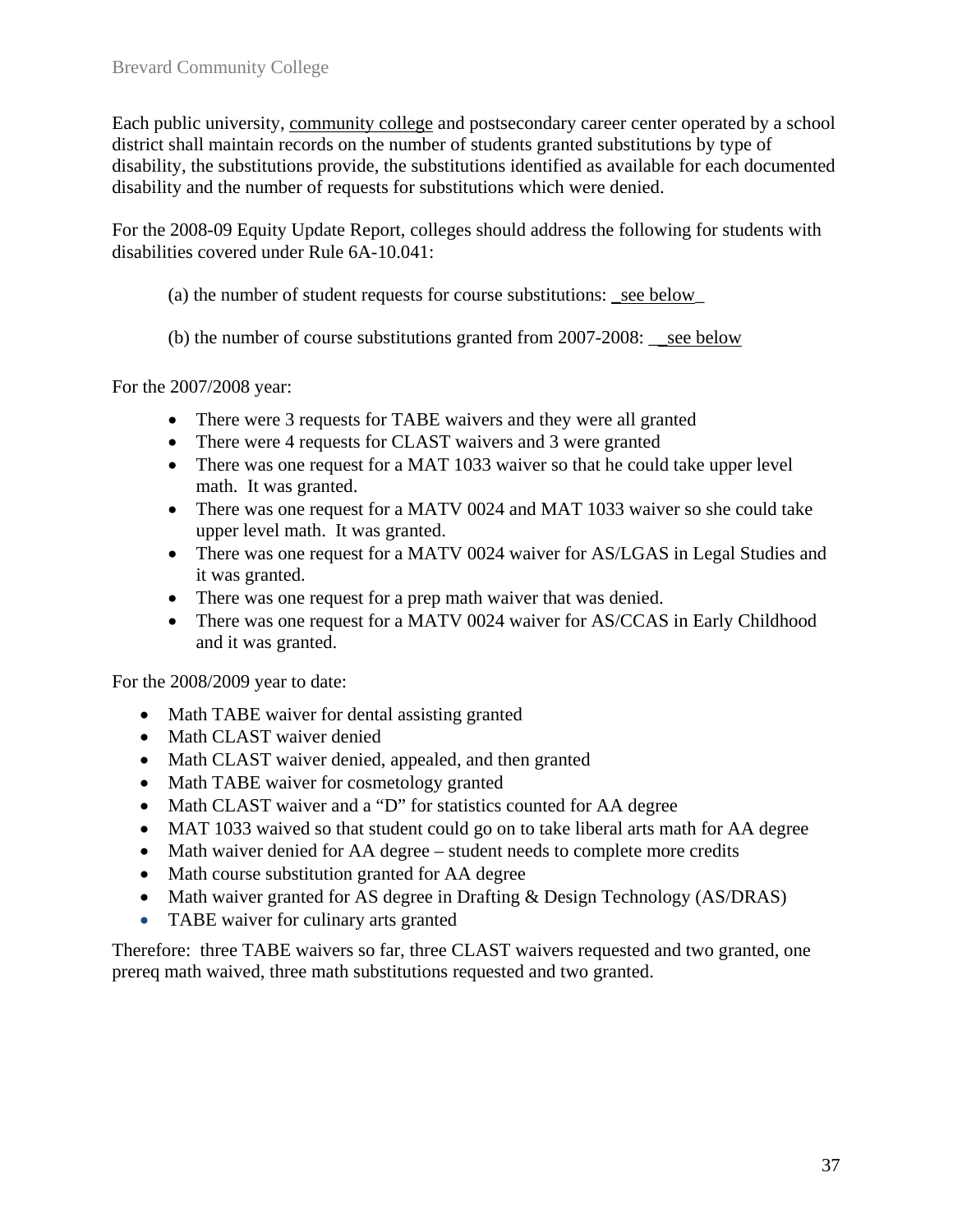## **Part IV. Gender Equity in Athletics**

#### **A. Diversity in Athletic Program Administration and Leadership**

1. This section is designed to compile information and data related to diversity among individuals currently employed as full-time athletic directors and coaches. Please provide below disaggregated data of current employees in these job categories by race/ethnicity and gender. Do not include Athletic Directors in the total count for Coaches.

| Target                  | Total #                | #     | #            | #        | #     | #     | #    | #      |
|-------------------------|------------------------|-------|--------------|----------|-------|-------|------|--------|
| Employees               | Full-time<br>Employees | White | <b>Black</b> | Hispanic | Asian | Other | Male | Female |
| Athletic<br>Directors:  |                        |       |              |          |       |       |      |        |
|                         |                        |       |              |          |       |       |      |        |
| Coaches:                |                        |       |              |          |       |       |      |        |
| <b>Female Athletics</b> |                        |       |              |          |       |       |      |        |
| Male Athletics          |                        |       |              |          |       |       |      |        |
| <b>Total Coaches</b>    |                        |       |              |          |       |       |      |        |
| Percent of Total        |                        |       |              |          |       |       |      |        |

2. This section is designed to compile information and data related to diversity among individuals currently employed as part-time athletic directors and coaches. Please provide below disaggregated data of current employees in these job categories by race/ethnicity and gender. Do not include Athletic Directors in the total count for Coaches.

| Target     | Total #   | #     | #            | #        | #                | #              | #    | #      |
|------------|-----------|-------|--------------|----------|------------------|----------------|------|--------|
| Employees  | Part-time | White | <b>Black</b> | Hispanic | Asian            | Other          | Male | Female |
|            | Employees |       |              |          |                  |                |      |        |
| Athletic   |           | 1     |              |          |                  |                | 1    |        |
| Directors: |           |       |              |          |                  |                |      |        |
|            |           |       |              |          |                  |                |      |        |
| Coaches:   |           |       |              |          |                  |                |      |        |
| Female     | 7         | 3     | 2            |          |                  |                | 4    | 3      |
| Athletics  |           |       |              |          |                  |                |      |        |
| Male       | 6         | 5     | 1            | $\theta$ | $\boldsymbol{0}$ | $\overline{0}$ | 6    | 0      |
| Athletics  |           |       |              |          |                  |                |      |        |
| Total      | 13        | 8     | 3            | 1        | 1                | $\overline{0}$ | 10   | 3      |
| Coaches    |           |       |              |          |                  |                |      |        |
| Percent of | 100       | 61    | 23           | 7        | 7                |                | 76   | 23     |
| Total      |           |       |              |          |                  |                |      |        |

#### 3. **Employment Strategies**

- a. Describe below strategies to develop and prepare females and racial minorities for promotional opportunities leading to employment as athletic directors and coaches. (Do not describe the process for selection.)
	- 1) Availability to attend clinics within their sport.
	- 2) Encouraged to meet and be mentored by faculty and staff at the College.
	- 3) Periodicals-Journals and commercial products available at all times, in the above mentioned 3.a.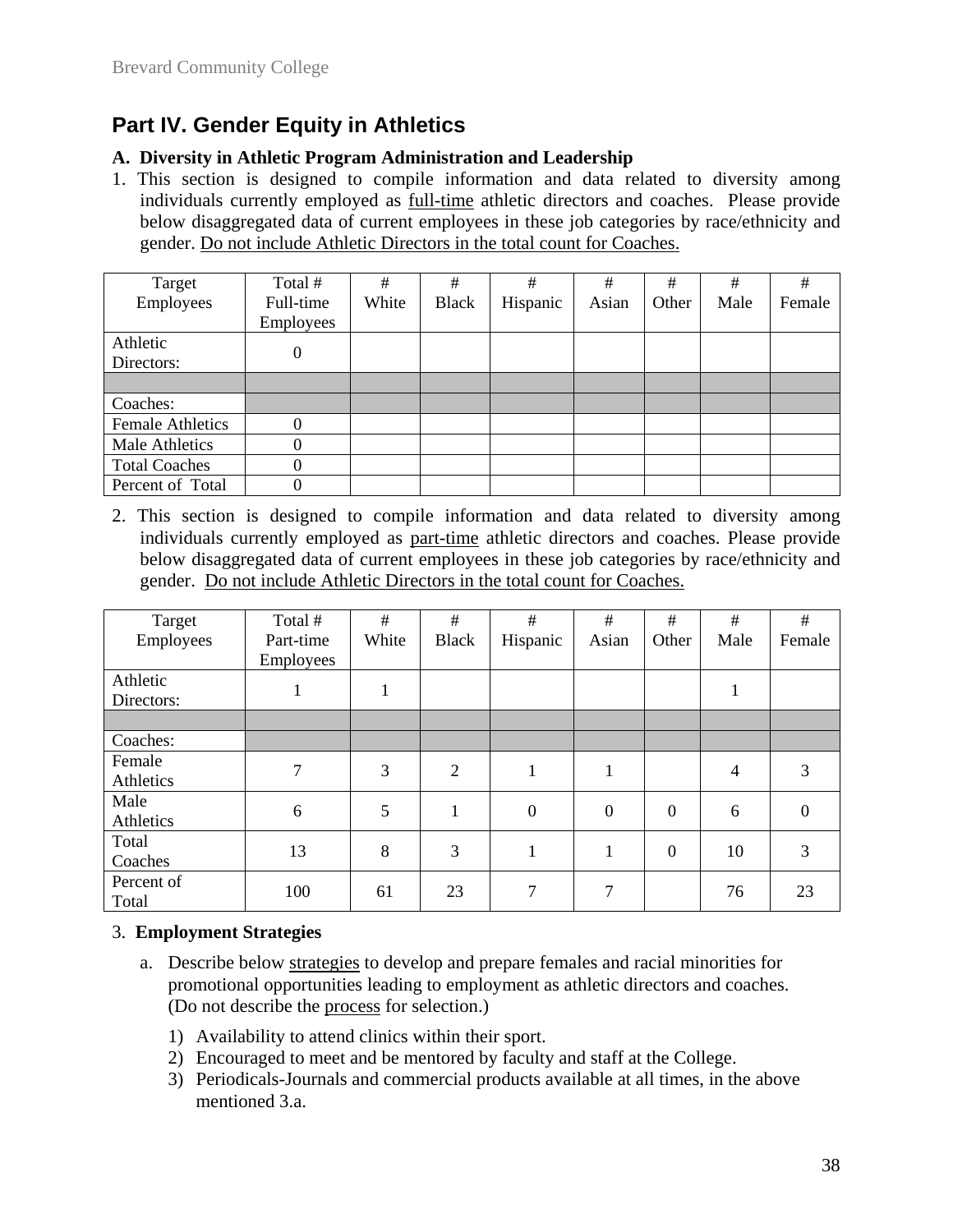- 4) Invited and involved in all athletic-department and coaching meetings.
- b. Describe the search process for hiring full-time coaches.

At this time, we do not have any full time coaching responsibilities. However, we would follow the same guidelines recommended by Human Resources for any full time position.

- c. Where search committees are utilized in the selection and hiring of full-time coaches, what steps are taken to ensure diversity on the search/selection committee(s)? N/A.
- d. To what extent are part-time coaches pursued as applicants for positions as full-time athletic directors and coaches? We would follow the same rules and regulations that are provided by the College..
- e. Specify media, including publications, agencies, organizations and networks, utilized to identify qualified applicants as coaches and athletic directors:

The Athletic Director pursues any hiring on behalf of the Athletic Department and follows the same hiring guidelines that are set by the College's Human Resources Department.

f. Describe modifications the institution will make to ensure greater diversity among individuals hired as athletic directors and full-time coaches.

The College has policies that are in place and the Athletic Department will follow those policies accordingly.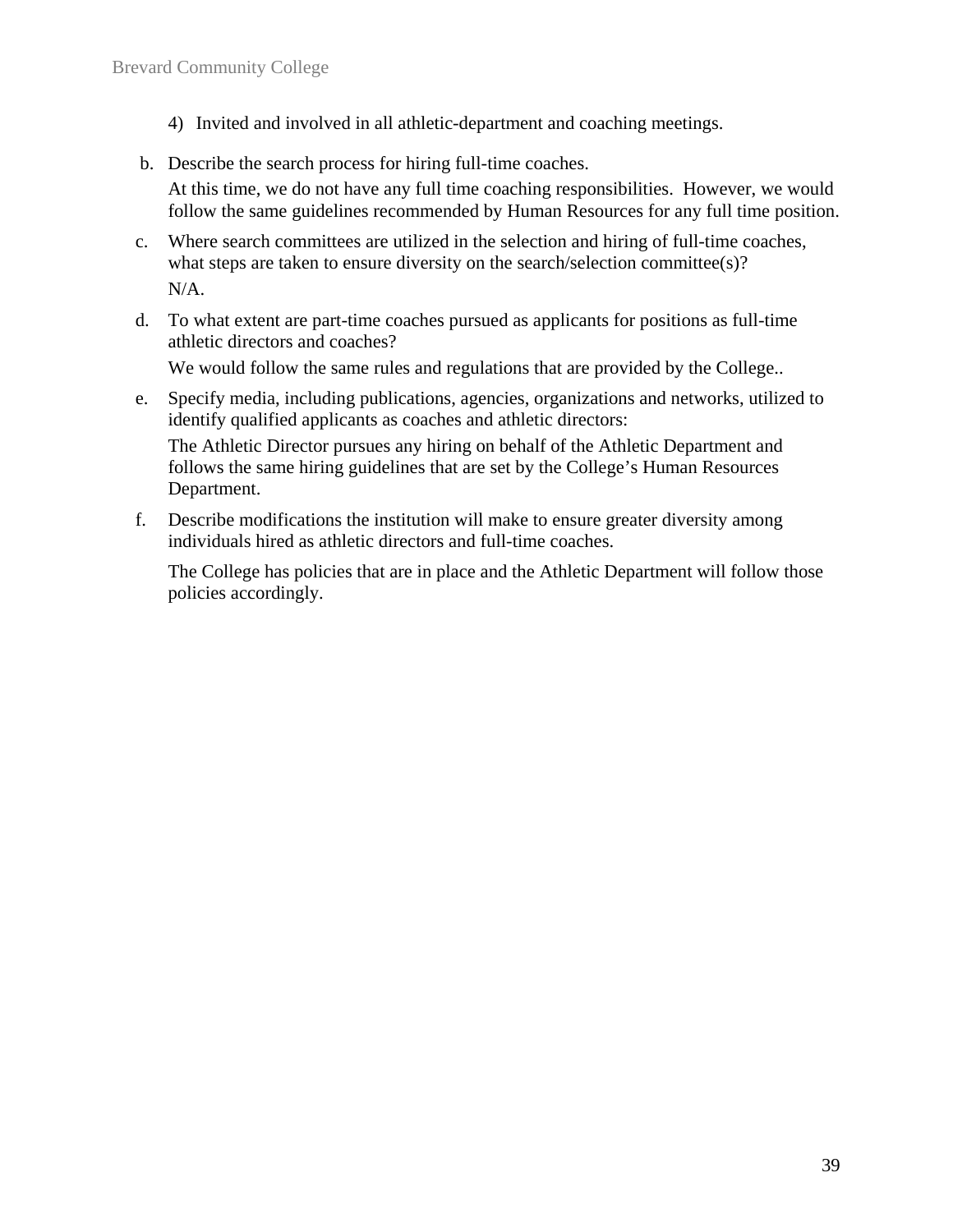#### **B. Community College 2007-08 Athletic Participation by Sport**

Complete the table to show data for male and female participation rates and full-time enrollment. Additional athletic programs may be added if not on this list.

| Number of Participants                |       |                                           |                    |                                       |         |                                           |        |  |  |  |
|---------------------------------------|-------|-------------------------------------------|--------------------|---------------------------------------|---------|-------------------------------------------|--------|--|--|--|
| <b>Varsity Teams</b>                  |       | 2007-08                                   | # Males<br>2007-08 | # Females<br>2007-08                  | 2008-09 | Total<br>2007-08<br>2008-09               |        |  |  |  |
| Baseball                              |       | 19                                        | 23                 | $\overline{0}$<br>$\theta$            |         | 19                                        | 23     |  |  |  |
| Basketball                            |       | 12                                        | 11                 | 14                                    | 17      |                                           | 28     |  |  |  |
| Golf                                  |       | 8                                         | 8                  | $\overline{0}$<br>$\overline{0}$      |         | 8                                         | 8      |  |  |  |
| Softball                              |       | $\overline{0}$                            | $\mathbf{0}$       | 20                                    | 24      | 20                                        | 24     |  |  |  |
| Swimming                              |       |                                           |                    |                                       |         |                                           |        |  |  |  |
| Tennis                                |       |                                           |                    |                                       |         |                                           |        |  |  |  |
| <b>Track and Field</b>                |       |                                           |                    |                                       |         |                                           |        |  |  |  |
| Volleyball                            |       | $\overline{0}$                            | $\overline{0}$     | 13                                    | 15      | 13                                        | 15     |  |  |  |
| Soccer                                |       |                                           |                    |                                       |         |                                           |        |  |  |  |
| Other                                 |       |                                           |                    |                                       |         |                                           |        |  |  |  |
| <b>Total Athletes</b>                 |       | 39                                        | 42                 | 47                                    | 56      | 86                                        | 98     |  |  |  |
| % of Athletes by gender               |       | 45                                        | 42                 | 54                                    | 57      | 100                                       | 100    |  |  |  |
|                                       |       | <b>Fall 2007 Enrollment (EF2A Report)</b> |                    |                                       |         | <b>Fall 2008 Enrollment (EF2A Report)</b> |        |  |  |  |
|                                       | Males | Females                                   | Total              |                                       | Males   | Females                                   | Total  |  |  |  |
| Total<br>Headcount                    | 6,014 | 8,482                                     | 14,696             | Total<br>Headcount                    | 6,475   | 9,132                                     | 15,607 |  |  |  |
| Percent of<br>Enrollment by<br>Gender | 41.5  | 58.5                                      | 100                | Percent of<br>Enrollment<br>by Gender | 41.5    | 58.5                                      | 100    |  |  |  |

Note: OCR defines a participant as anyone who: (1) participated in competition, or (2) participated with the team and was eligible for competition but did not play in the game. Participation is determined as of the date of the first competitive event for the sport. This section applies to all colleges offering intercollegiate sports. Use Table B (above) to show the relationship between the rate at which females are enrolled full-time in the college and the rate at which females are participating in intercollegiate sports.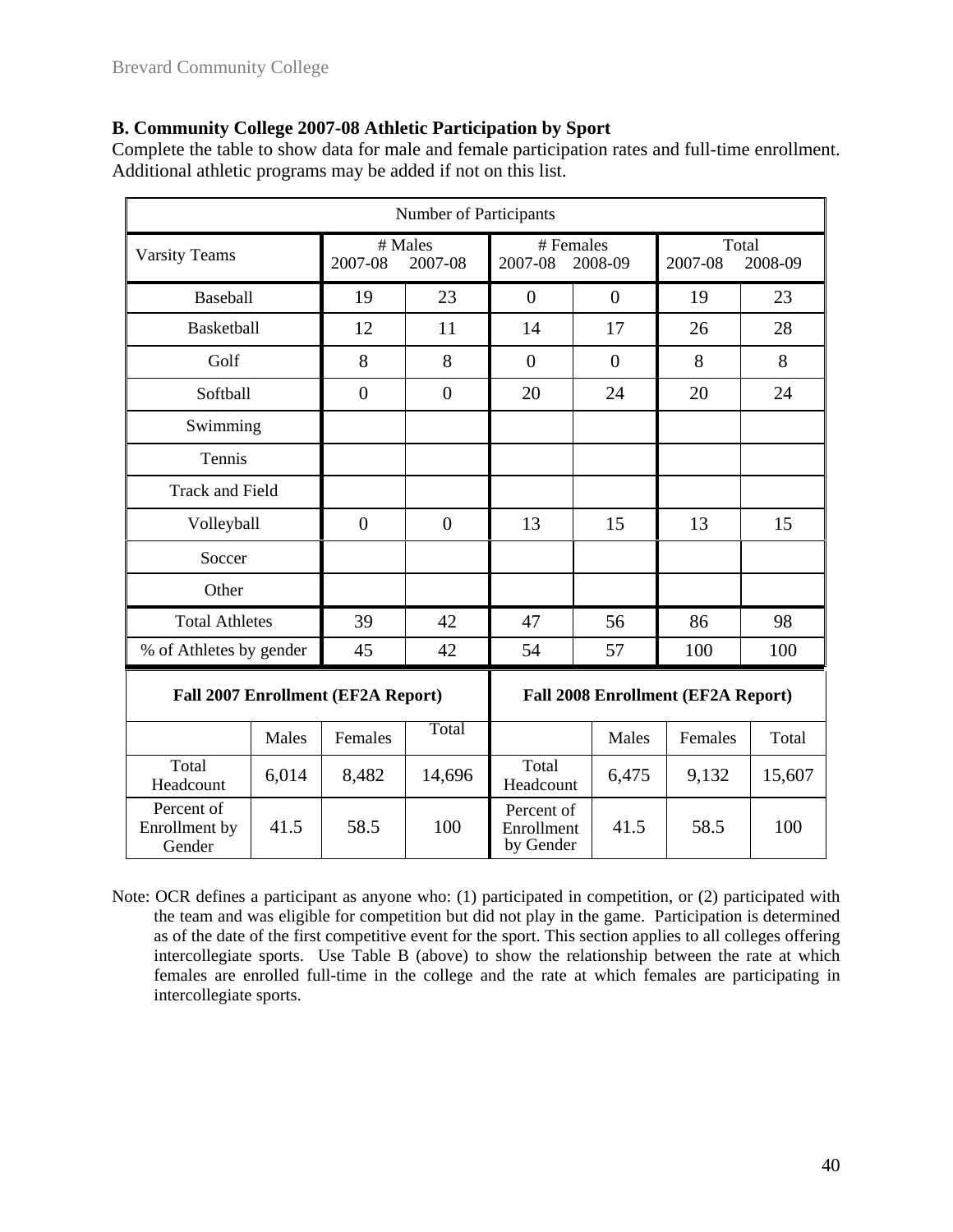#### **C. Gender Equity in Athletics – Compliance Update**

Please review the components below and provide a brief description of the status of corrective steps taken only in components where a Corrective Action Plan was required in the 2007-08 Equity Update. If no corrective actions were required, verify compliance for 2008-09 by appending the required signatures.

1. Sports and levels of competition effectively accommodate the interests and abilities of members of both sexes. [Section 1000.05(3)(d)(1), F.S.; Rule 6A-19.004(2), FAC; Title IX:  $106.41(c)(1)$ ]

No corrective action required

2. Equipment and supplies are provided equitably to female and male teams. [Section  $1000.05(3)(d)(2)$ , F.S.; Rule 6A-19.004(4), FAC; Title IX:  $106.41(c)(2)$ ]

No corrective action required

3. Scheduling of games and practice times provide for equal opportunities. [Section 1000.05(3)(d)(3), F.S.; Rule 6A-19.004(5), FAC; Title IX: 106.41(c)(3)]

No corrective action required

4. Travel and Per Diem allowances are provided for athletes in an equitable manner. [Section 1000.05(3)(d)(4); Rule 6A-19.004(6), FAC; Title IX: 106(c)(4)]

No corrective action required

5. Opportunities to receive coaching are provided in an equitable manner. [Section 1000.05(3)(d)(5), F.S.; Rule 6A-19.004(7), FAC; Title IX: 106.41(c)(5)]

No corrective action required

6. Locker rooms, practice facilities and competitive facilities are of comparable quality for male and female teams. [Section 1000.05(3)(d)(7), F.S.; Rule 6A-19.004(8), FAC; Title IX: 106.41(c)(7)]

No corrective action required

7. Medical and training facilities and services, including insurance, are provided in an equitable manner. [Section  $1000.05(3)(d)(8)$ , F.S.; Rule 6A-19.004(9), FAC; Title IX: 106.41(c)(8)]

No corrective action required

8. Publicity and promotion of male and female teams support equal opportunity. [Section 1000.05(3)(d)(10), F.S.; Rule 6A-19.004(10), FAC; Title IX: 106.41(c)(10)]

No corrective action required

9. Support services are equitable for male and female teams. [Rule 6A-19.004(11), FAC; Title IX: 106.41(a)]

No corrective action required

10. Provision of housing, dining facilities and services provide equal opportunity. [Section 1000.05(3)(d)(9), F.S.; Rule 6A-19.004(12), FAC; Title IX: 106.41(c)(9)]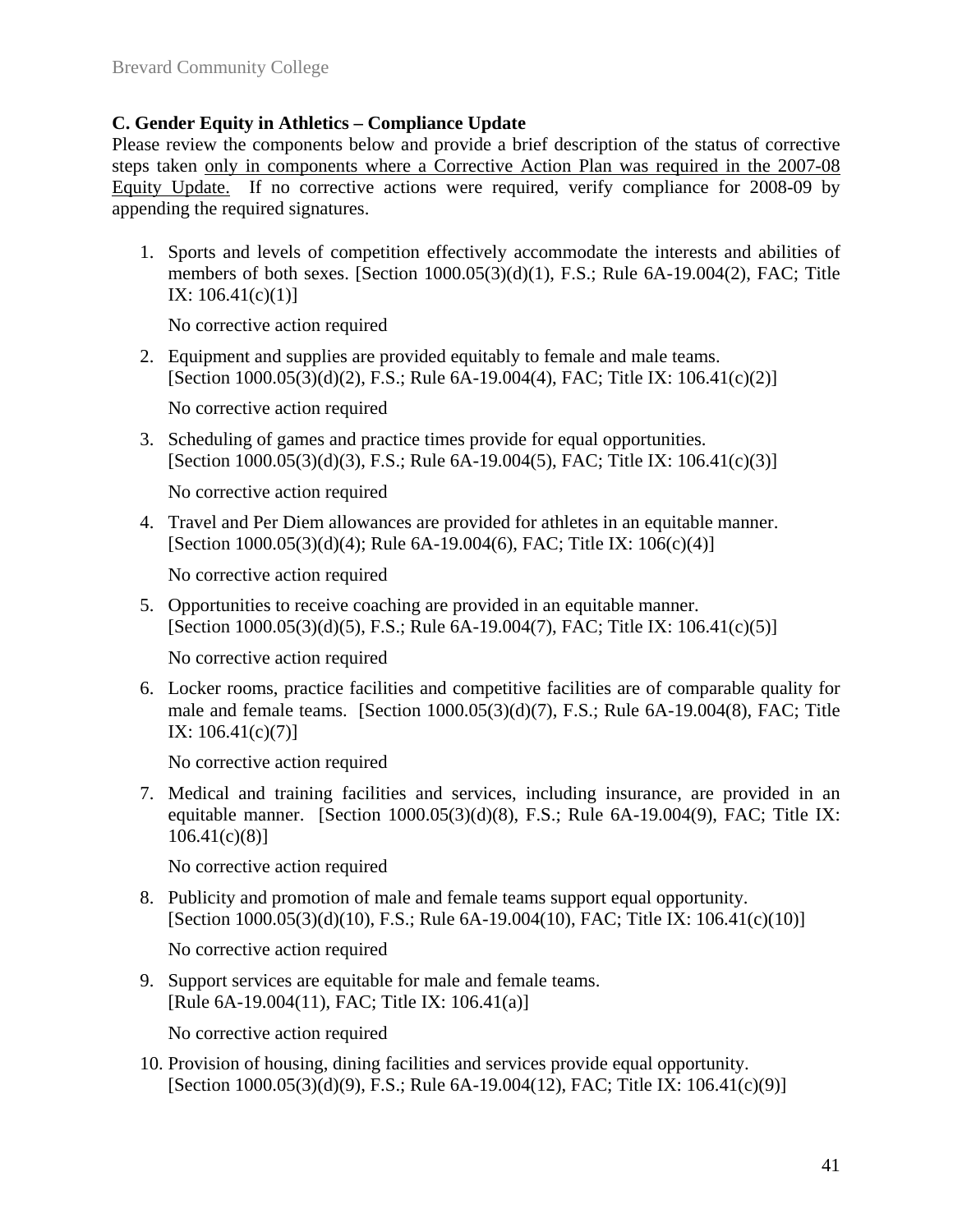No corrective action required

11. Recruitment of student athletes is conducted in a manner which provides equal opportunity. [Rule 6A-19.004(13), FAC; Title IX: 106.41 (a)]

No corrective action required

12. Recruitment, assignment and compensation of tutors are equitable. [Rule 6A-19.004(14), FAC; Title IX: 106.41(c)]

\_\_\_\_\_\_\_\_\_\_\_\_\_\_\_\_\_\_\_\_\_\_\_\_\_\_\_\_\_\_\_\_\_\_\_\_\_\_\_ \_\_\_\_\_\_\_\_\_\_\_\_\_\_\_

\_\_\_\_\_\_\_\_\_\_\_\_\_\_\_\_\_\_\_\_\_\_\_\_\_\_\_\_\_\_\_\_\_\_\_\_\_\_\_\_ \_\_\_\_\_\_\_\_\_\_\_\_\_\_\_

No corrective action required

13. Financial aid is awarded to athletes in a manner which provides equal opportunity. [Rule 6A-19.005, FAC; Title IX: 106.37(c)]

#### COMPLIANCE VERIFICATION

We hereby verify that the institution is in compliance with the identified components of the athletic programs, as required by Title IX and the Florida Educational Equity Act.

Signature, Athletic Director Date

Signature, President Date

College: Brevard Community College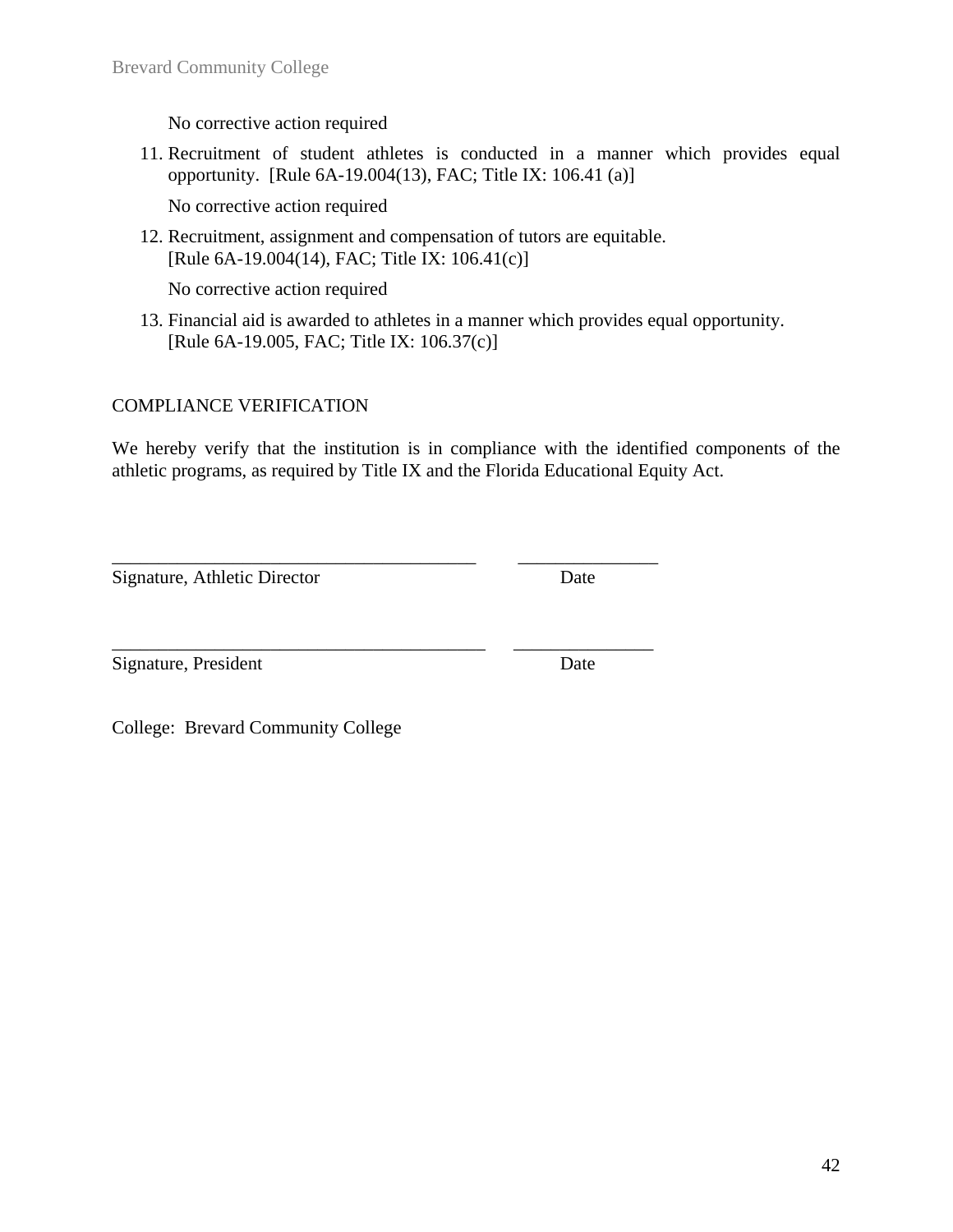#### **D. Corrective Action Plan for Non-Compliance Components in Athletics**

If the Fall 2008 full-time enrollment of females was greater than five percentage points above the representation of females participating in sports, describe below the college's plan to correct this disparity. Specify modifications proposed for 2009-10 and include a time line for completion of the plan.

| (1)<br>Gender Equity in<br>Athletics<br>Component                                            | (2)<br>Planned Actions To Address<br>Deficiencies Found in Athletics | (3)<br>Responsible Person(s) and<br><b>Contact Information</b> | (4)<br><b>Time Lines</b> |
|----------------------------------------------------------------------------------------------|----------------------------------------------------------------------|----------------------------------------------------------------|--------------------------|
| <b>Total Population</b><br>female= $58.5\%$<br>Female<br>participation in<br>sports = $57\%$ | N/A                                                                  |                                                                |                          |
|                                                                                              |                                                                      |                                                                |                          |

In the Fall 2008 full-time enrollment of females was not greater than five percentage points above the representation of females participating in sports.

Signature of the Athletic Director Date

\_\_\_\_\_\_\_\_\_\_\_\_\_\_\_\_\_\_\_\_\_\_\_\_\_\_\_\_\_\_\_\_\_\_ \_\_\_\_\_\_\_\_\_\_\_\_\_\_\_\_

\_\_\_\_\_\_\_\_\_\_\_\_\_\_\_\_\_\_\_\_\_\_\_\_\_\_\_\_\_\_\_\_\_\_ \_\_\_\_\_\_\_\_\_\_\_\_\_\_\_

Signature of the President Date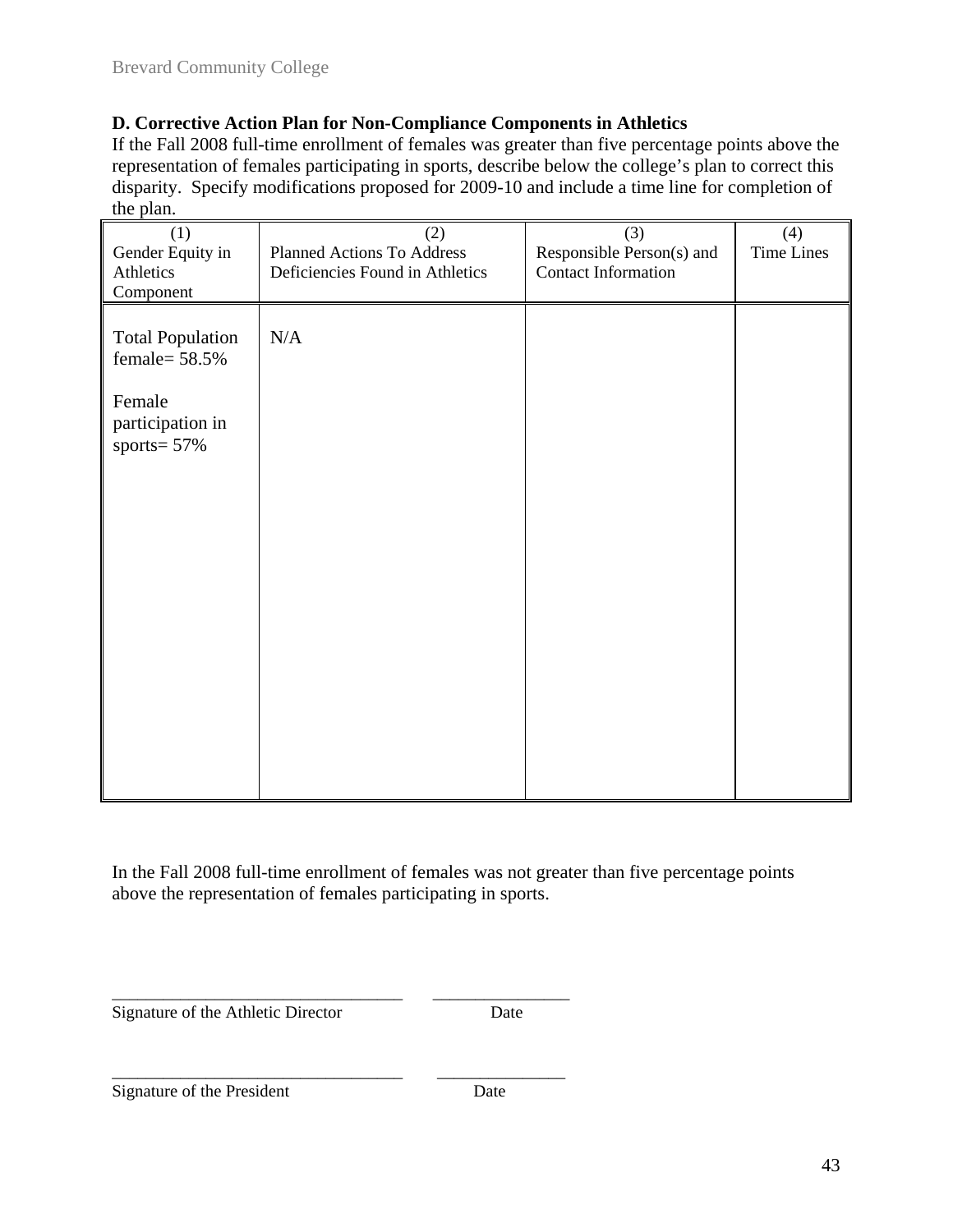#### **E. Board of Trustees Certification**

#### **Section 1006.71 (1) F.S. describes the "Gender Equity Plan" as follows:**

- a) Each community college and state university shall develop a gender equity plan pursuant to Section 1000.05, F.S.
- b) The plan shall include consideration of equity in sports offerings, participation, availability of facilities, scholarship offerings, and funds allocated for administration, recruitment, comparable coaching, publicity and promotion, and other support costs.
- c) The Commissioner of Education shall annually assess the progress of each institution's plan and advise the State Board of Education and the Legislature regarding compliance.
- d) Each board of trustees of a public community college or state university shall annually evaluate the presidents on the extent to which the gender equity goals have been achieved.

Please provide the following information relative to the statutory requirement stated in (d) above.

- a. Has the local Board of Trustees evaluated the president on the extent to which gender equity goals were achieved during the period from July 1, 2007 to June 30, 2008? Yes  $\times$  No Month and Date of Evaluation: October 15, 2008 If not, please ensure completion of the evaluation prior to submission of the 2008-09 Annual Equity Act Update.
- b. Provide a brief summary of the focus and results of the evaluation and describe steps to be taken by the Board where the president's evaluation yielded unsatisfactory progress toward meeting the intended goals for gender equity in athletics.
- c. Where areas for improvement are identified on the President's evaluation, describe steps to be taken by the Board to meet the intended goals for gender equity in athletics.

I hereby certify that the Board of Trustees has evaluated the president as described above and as required by Section 1006.71(d).

 $\overline{\phantom{a}}$  , and the contribution of the contribution of the contribution of the contribution of the contribution of the contribution of the contribution of the contribution of the contribution of the contribution of the

Signature, Chair of Board of Trustees Date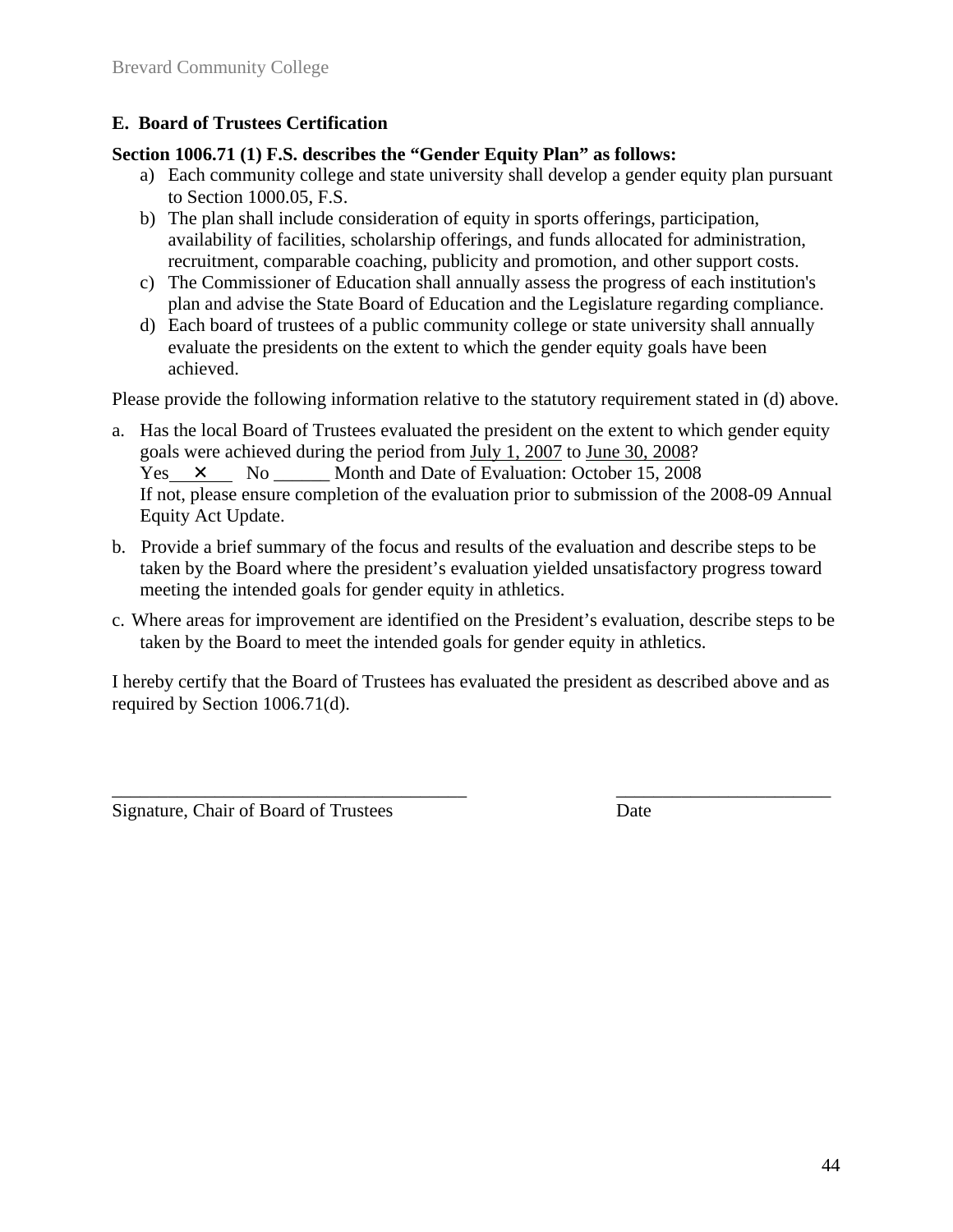## **Part V. Accountability in Institutional Employment**

This part constitutes the college's progress report related to its Employment Equity Accountability Program required in Section 1012.86 F.S. Colleges should address each of the three sections to complete the Employment Equity Progress Report.

#### **Section A. Employment Analysis**

Refer to Appendix 4.a, b, and c. There are three data files for which the college will use to evaluate employment trends for females and minorities in Executive/Administrative/Managerial (EAM), Faculty, and Continuing Contract positions, respectively. The files provide annual employment numbers and percentages by race and by gender for 2004 through 2008. They also provide the numerical and percentage differences in employment demographics, comparing 2007 with 2008. Colleges are required to set goals for increasing the employment of females and minorities in those areas that do not meet or exceed national standard benchmarks. **The U.S. Census is recognized as a national standard; however, colleges should set goals for achievement within a defined timeframe and may consider** *additional* **benchmarks.**

Beginning with this year's report, there are changes in the manner of evaluating the effectiveness of the college's methods and strategies to increase female and minority employment. The Census data included in the employment data files is new and more reflective of each college's service area. There are two Census data columns: one for persons over age 25 who have achieved a master's degree and above and one for persons over age 25 who have achieved a bachelor's degree and above. The college should evaluate the female and minority percentages of its employees requiring master's and bachelor's degrees compared to similar demographics of its service area.

Also beginning with this year's report, an additional benchmark is included for colleges to use in evaluating the effectiveness of its methods and strategies to increase the employment of females and minorities. The college should consider comparing the ratio of its female and minority employees to similar demographics of its student population.

 Lastly, the college should consider changes in the ratios of female and minority employees from 2007 to 2008, which is also provided in the employment data files.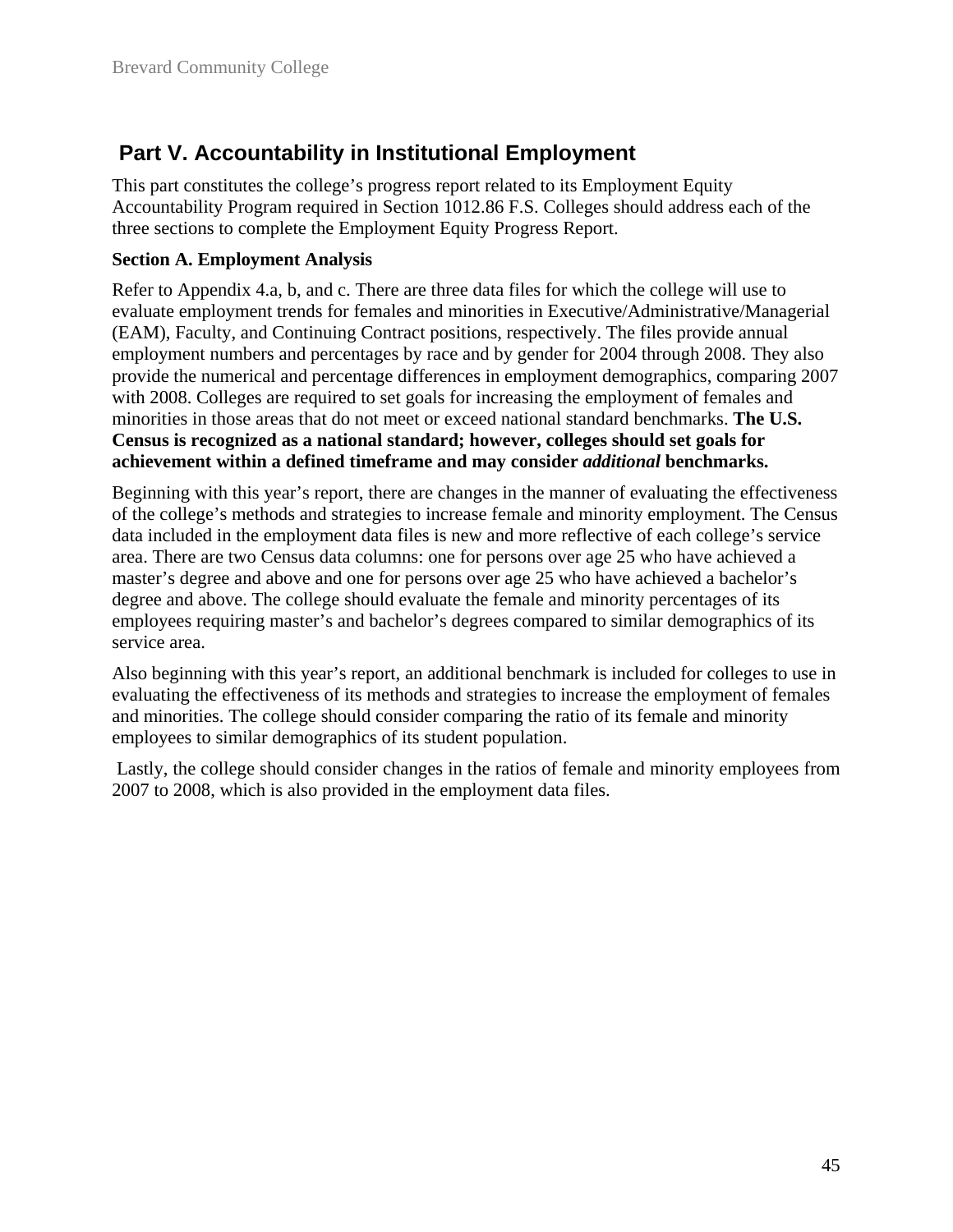- **1. Identify the employment areas of females and/or minorities in each area where the percentages of employment are less than the benchmarks. If not exist, please note.** 
	- *a)* Executive/Administrative/Managerial (EAM)

**Key areas:** 

- **In the EAM category the College meets and exceeds the census number for available candidates for Black females (15.38% versus the 2.16% census availability). We had one Black male retire to a part time position and he is acting as our minority College ambassador in the community, seeking to make the College more diverse in its talent.**
- **Total Hispanic student population approximating 8% with no Hispanic representation in EAM category – available pool is 3.66% for Total Hispanics, this is rather limited.**
- **Total Other reflects the same discrepancy**

#### b) Instructional Staff (Faculty)

**Key areas:** 

- **In the faculty category the College meets and exceeds the census number for available candidates for Black females (4.19% versus the 2.16% census availability). The College meets the census percentage in Black males.**
- **Total Hispanic student population approximating 8% and there is only 1.4% Hispanic representation in Faculty category – available pool is 3.66% for Total Hispanics, this is rather limited but we continue to make every effort to select the best qualified candidates and then, from that pool, we identify minority candidates.**
- **In the Total Other category the College meets and exceeds the census percentage for Other male (2.33% versus the 1.64 census availability). The College is only down .88% in the Other female category when compared to census availability.**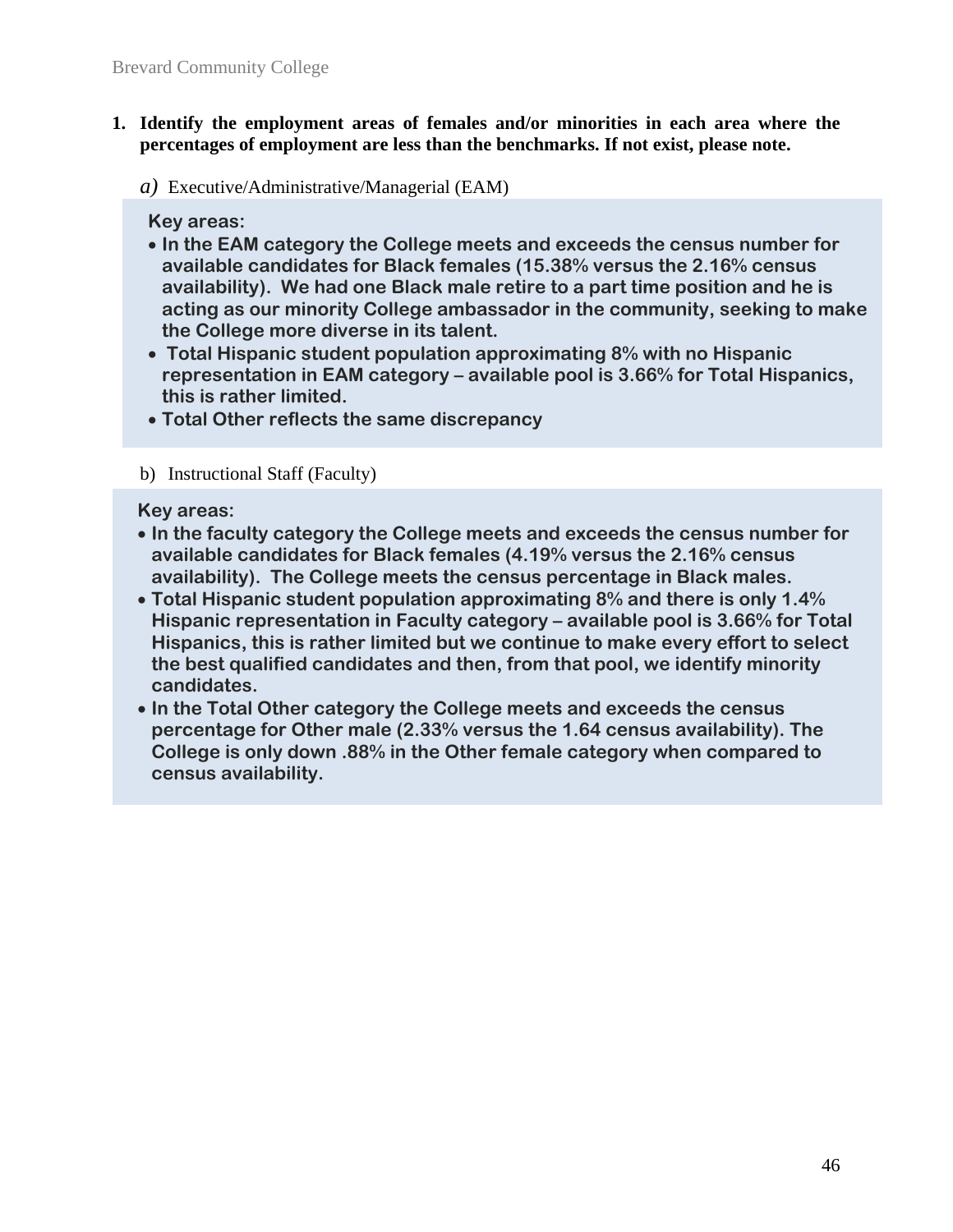c) Continuing Contract Instructional Staff

#### **Key areas:**

- **In the Continuing Contract category the College meets and slightly exceeds the census number for available candidates for Black females (2.6% versus the 2.16% census availability). The College also exceeds the census percentage in Black males.**
- **Total Hispanic student population approximating 8% and there is only 1.95% Hispanic representation in Continuing Contract category – available pool is 3.66% for Total Hispanics, this is rather limited but we continue to make every effort to select the best qualified candidates and then, from that pool, we identify minority candidates**
- **In the Total Other category the College meets and exceeds the census percentage for Other male (3.25% versus the 1.64 census availability). The College is only down .98% in the Other female category.**
- **2. Are there barriers affecting the successful recruitment and/or retention of females and/or minorities? If so, list them below along with recommendations for each area.** 
	- a. Executive/Administrative/Managerial (EAM)
	- b. Instructional Staff (Faculty)
	- c. Continuing Contract Instructional Staff

**3. List the methods and strategies the college will use to increase the percentage of female and minority employees.** 

- a. Executive/Administrative/Managerial (EAM)
- b. Instructional Staff (Faculty)
- c. Continuing Contract Instructional Staff

**4. Goals and Timelines: Identify goals and timelines for accomplishing the goals to increase the employment of females and minorities.** 

- a. Executive/Administrative/Managerial (EAM)
- b. Instructional Staff (Faculty)
- c. Continuing Contract Instructional Staff

**The College fares very well with respect to females in the Faculty and Contract areas. In the EAM category currently, all four of the College Provosts are female, two of them are Black. The College also employs a Black male as the ambassador to the community to assist in recruiting minorities. Since this is a part time position, it was not reflected in the numbers.** 

**Two barriers to successful recruitment of minorities are the current budget constraints under which the College and, in fact, the nation is working and the availability of qualified candidates in the area.** 

 **At the present time there are no openings in the EAM category. As faculty and Contract positions become available the College will first select the qualified candidates. If the pool of qualified candidates yields minorities the College will identify the gaps and address them accordingly.**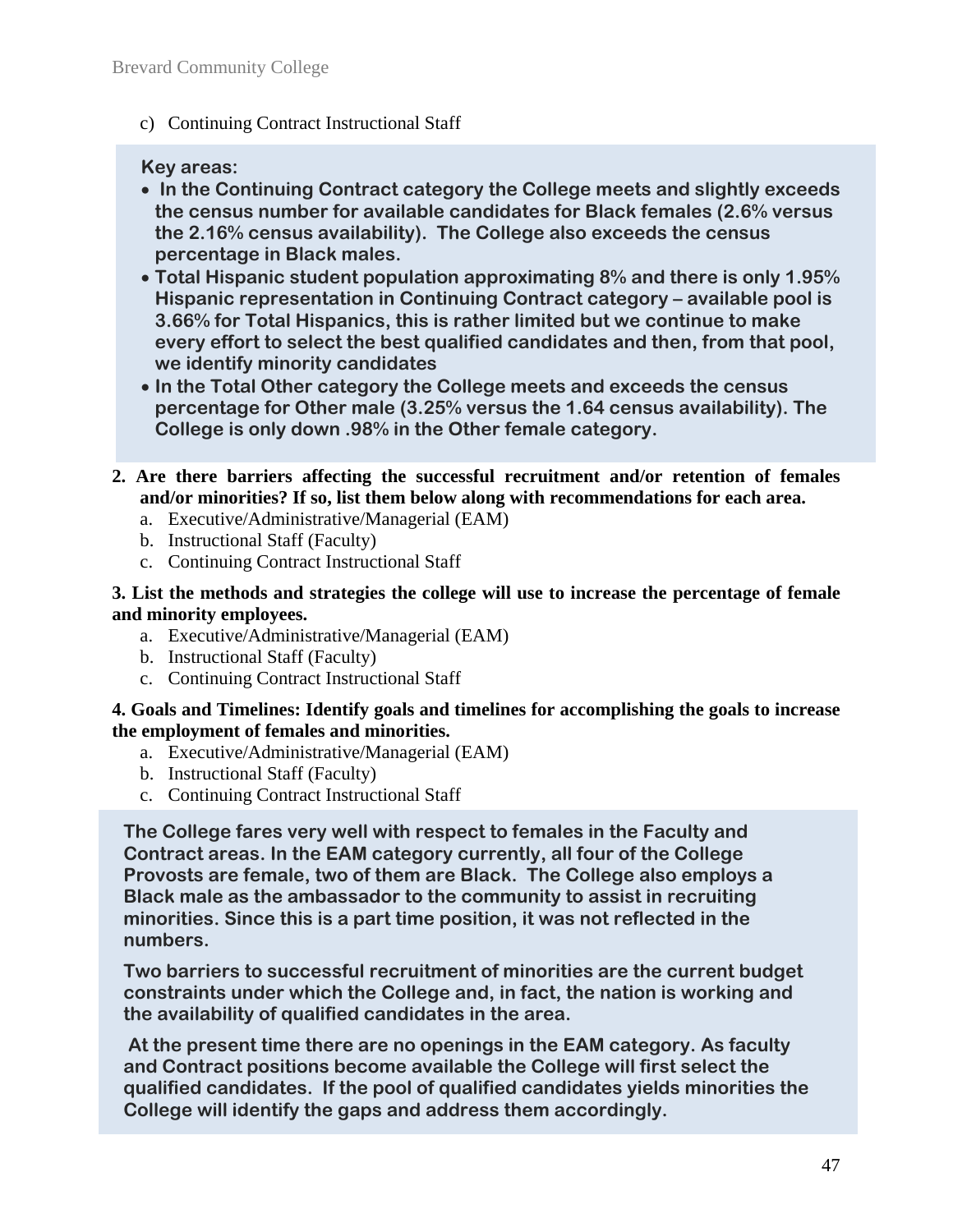# **EAM Hiring by Population Segment - Census vs Student Population**

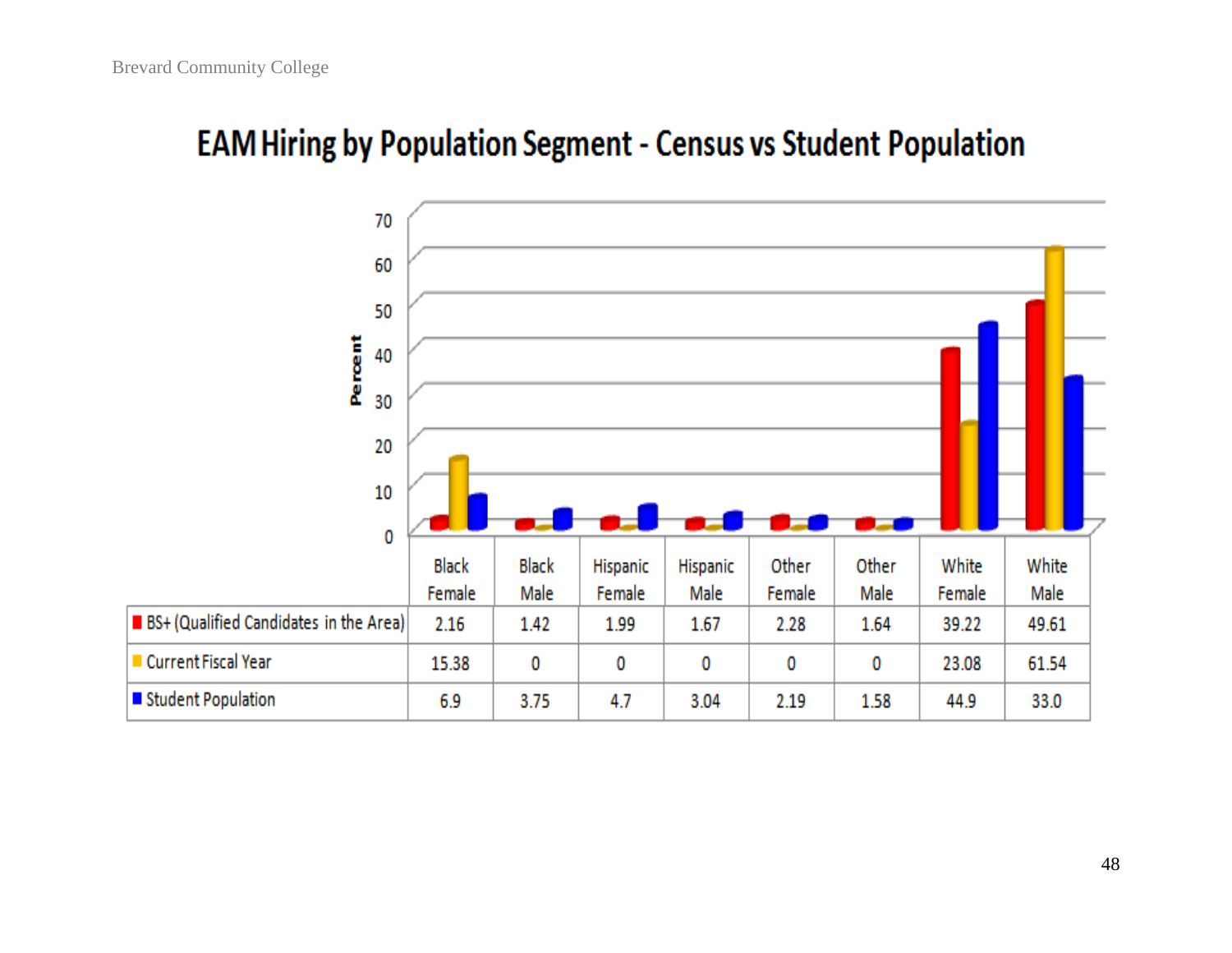## **Faculty Hiring by Population Segment - Census vs Student Population**

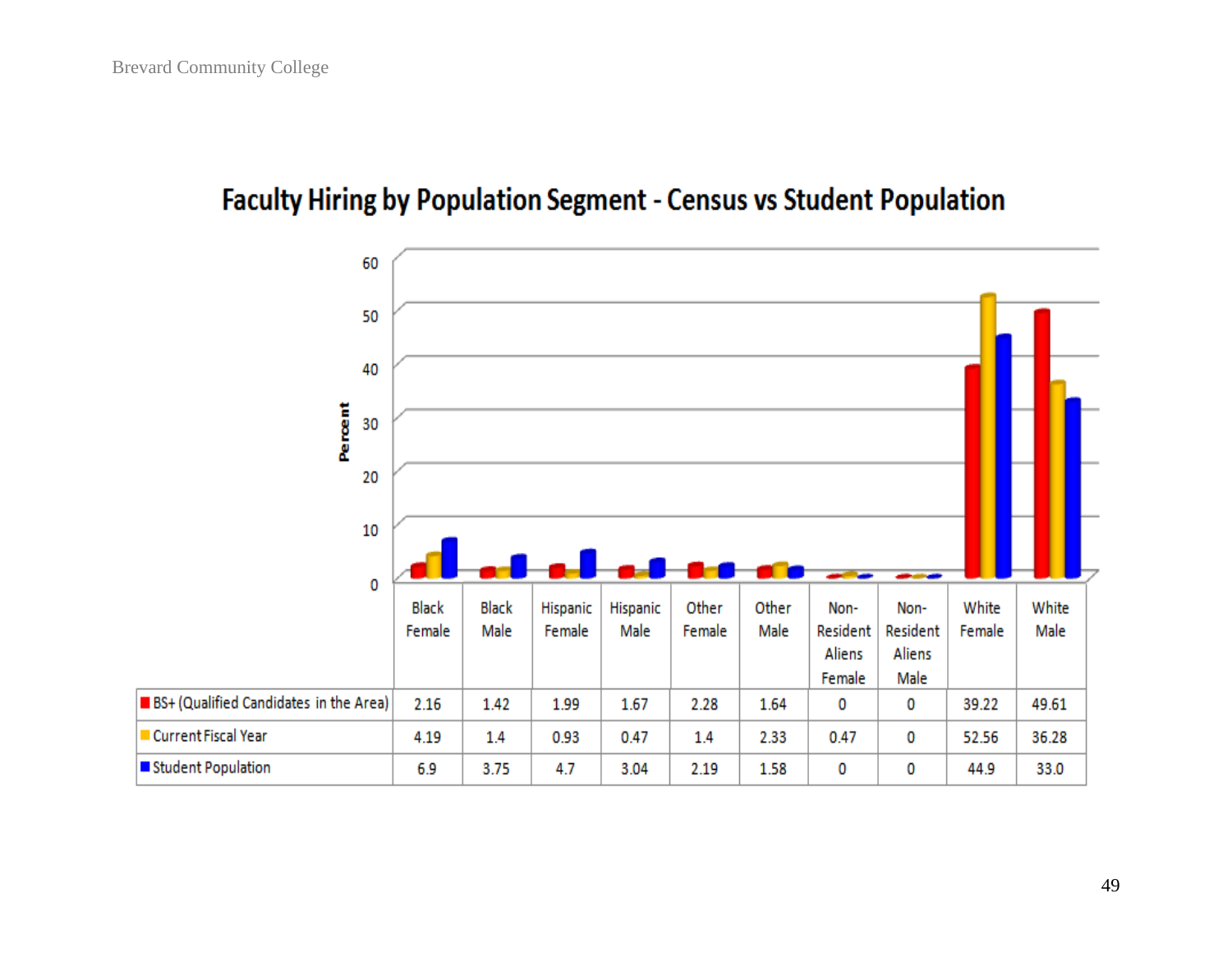

## Continuing Contract Hiring by Population Segment - Census vs Student Population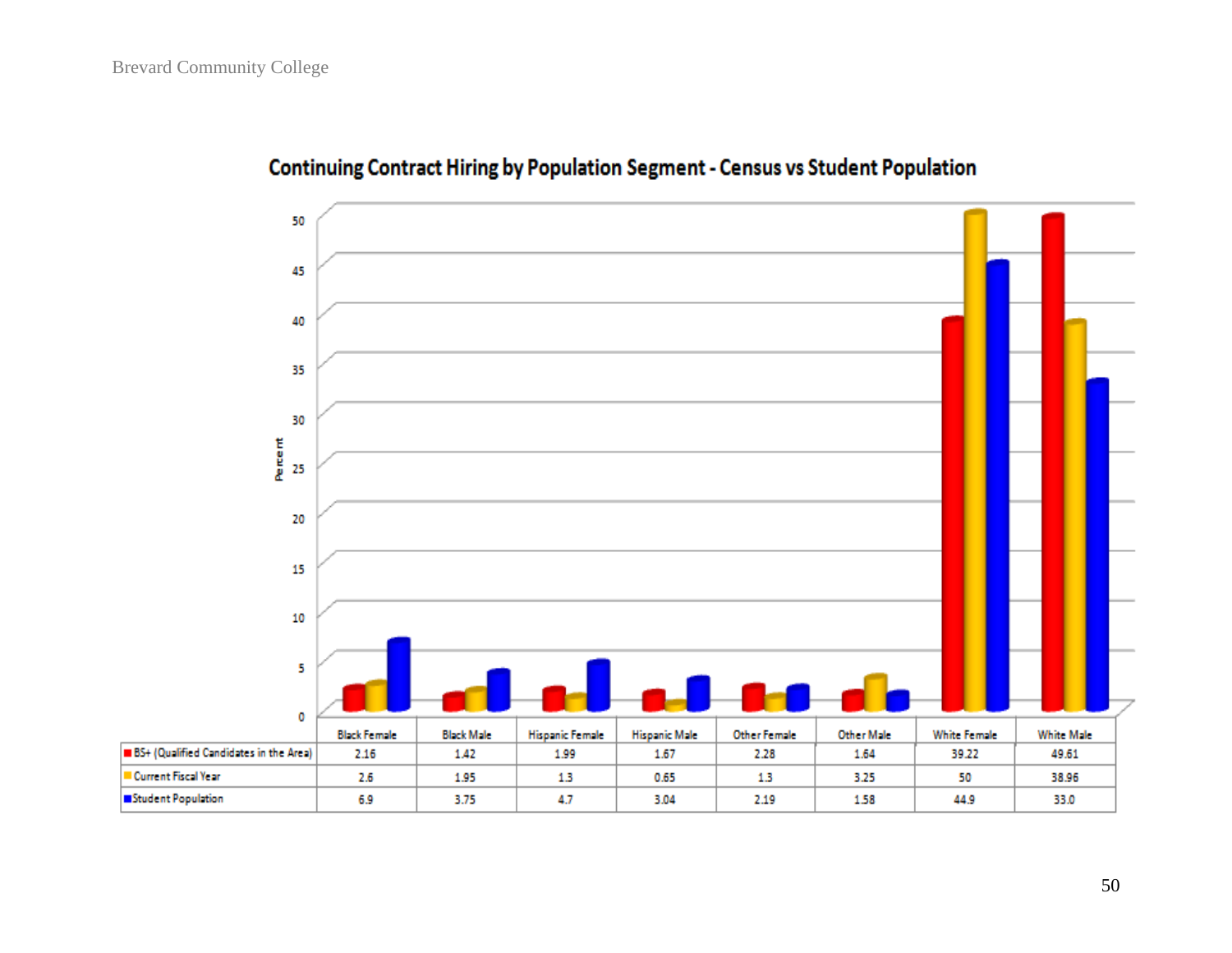#### **Section B. College Evaluations of Key Personnel and Presidents**

The college should provide a summary of the results as requested in Section 1012.86(3)(a) and (b) Florida Statute, which provide that:

"Community college presidents and the head of each major administrative division shall be evaluated annually on the progress made toward meeting the goals and objectives of the community college's employment accountability plan."

#### **1. The college should provide a summary of results as requested in Section 1012.86(3)(a), Florida Statutes, which provides that:**

**Dr. James Drake was evaluated by the Brevard Community College District Board of Trustees on October 15, 2008. This evaluation included some of the following topics: Equity, Accountability, Decision Making, Integrity and Leadership. Dr. Drake met and exceeded the expectations as set forth by the Board.** 

"The community college presidents, or the president's designees, shall annually evaluate each department chairperson, dean, provost, and vice president in achieving the annual and long-term goals and objectives."

The college should provide a summary of the results of the evaluation of department chairpersons, deans, provosts, and vice presidents in achieving employment accountability goals. The summary should also briefly describe the remedial steps to be taken when staff evaluations yield unsatisfactory progress toward meeting intended goals.

**Members of the President's Executive Council have been evaluated to include the Provosts and Associate Provosts. The College is committed to Equity and Diversity.** 

#### **2. The college should provide a summary of results as requested in Section 1012.86(3)(b), Florida Statutes, which provides that:**

"Community college district boards of trustees shall annually evaluate the performance of the community college presidents in achieving the annual and long-term goals and objectives. A summary of the results of such evaluations shall be reported to the Commissioner of Education and the State Board of Education as part of the community college's annual employment accountability plan, and to the Legislature as part of the annual equity progress report submitted by the State Board of Education."

The college should provide below a response to this section of law, including the most recent month, date, and year of the president's performance evaluation.

**Dr. James Drake was evaluated by the Brevard Community College District Board of Trustees on October 15, 2008. This evaluation included some of the following topics: Equity, Accountability, Decision Making, Integrity and Leadership. Dr. Drake met and exceeded the expectations as set forth by the Board.**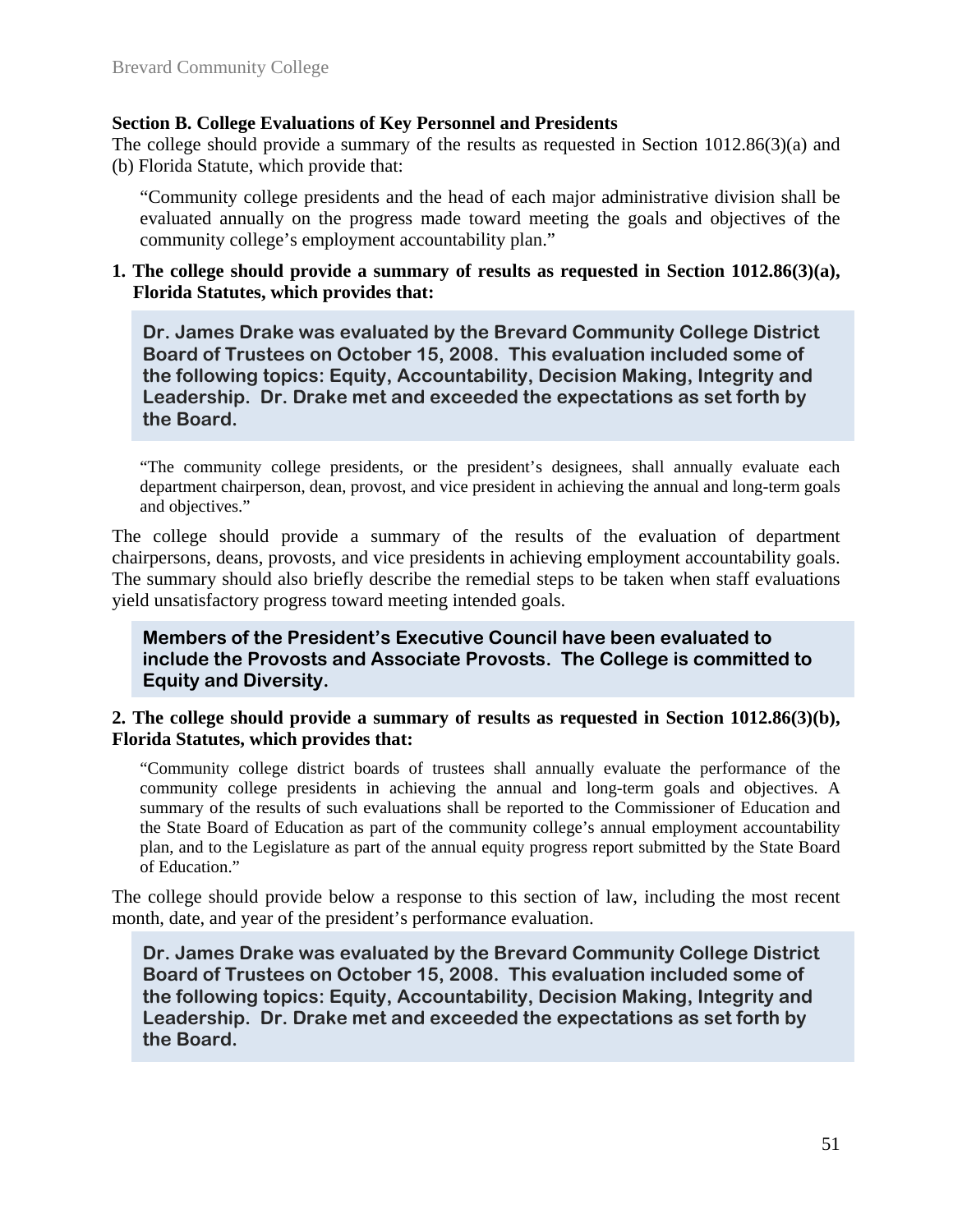#### **Section C. Certification of Key Processes**

The college should complete the certification related to additional processes required by Section 1012.86, F.S. The signature of the college president, the date, and name of the institution should also be provided.

1) My institution maintains diversity and balance in the gender and ethnic composition of the selection committee for each vacancy that occurs in executive, administrative and managerial positions and in faculty positions. The guidelines implemented for ensuring balanced and diverse membership on selection and review committees are described as follows:

Brevard Community College has an open door policy and includes members of all majority and minority groups. We post positions on the College web site as well as in the local media. This includes specialty media sources with an eye towards reaching a diverse population in the county and, in fact the country. In addition to our recruitment efforts, we work with our supervisors and hiring managers to insure a thorough understanding of the benefits that a diverse workforce brings to the College. Ultimately, the hiring managers are in the best position to identify which candidate will do the job correctly for him/her. We submit all applicant information to the hiring managers without forwarding any ethnic data. Hiring managers make informed decisions on the basis of candidate accomplishments.

2) My college is in compliance with State Board of Education Rule 6A-14.0411, which sets forth the requirements for receiving continuing contracts for instructional staff. The process used to grant continuing contracts is described below:

After the completion of three to four years of annual contracts, the Campus provost recommends a faculty member for continuing contract. The request is forwarded to the Executive Vice President in charge of academics. The EVP/CLO (Don Astrab, PhD) and the College President approve the faculty member's continuing contract.

The following describes the process used to annually apprise each eligible faculty member of progress toward attainment of continuing-contract status:

Each Provost is responsible for evaluating their faculty members via the PEP (Performance Enhancement Plan). See the following sources from Brevard Community College official documents: (Note: only parts A and B of the PEP are to be forwarded to Human Resources for placement in the faculty member's personnel file or "permanent file."

- 3) My college has developed a budgetary incentive plan to support and ensure attainment of the goals developed pursuant to Section 1012.86, F.S. Summarized below is a description of the incentive plan, including how resources shall be allocated to support the implementation of strategies and the achievement of goals in a timely manner: In an effort to develop employment goals aimed at ensuring racial, ethnic and gender diversity in the identified categories all employees are rated on a diversity or "valuing differences" dimension with which they must comply in order to work at the College.
- 4) The following describes how funds are used to increase the number of females and minorities receiving continuing contracts: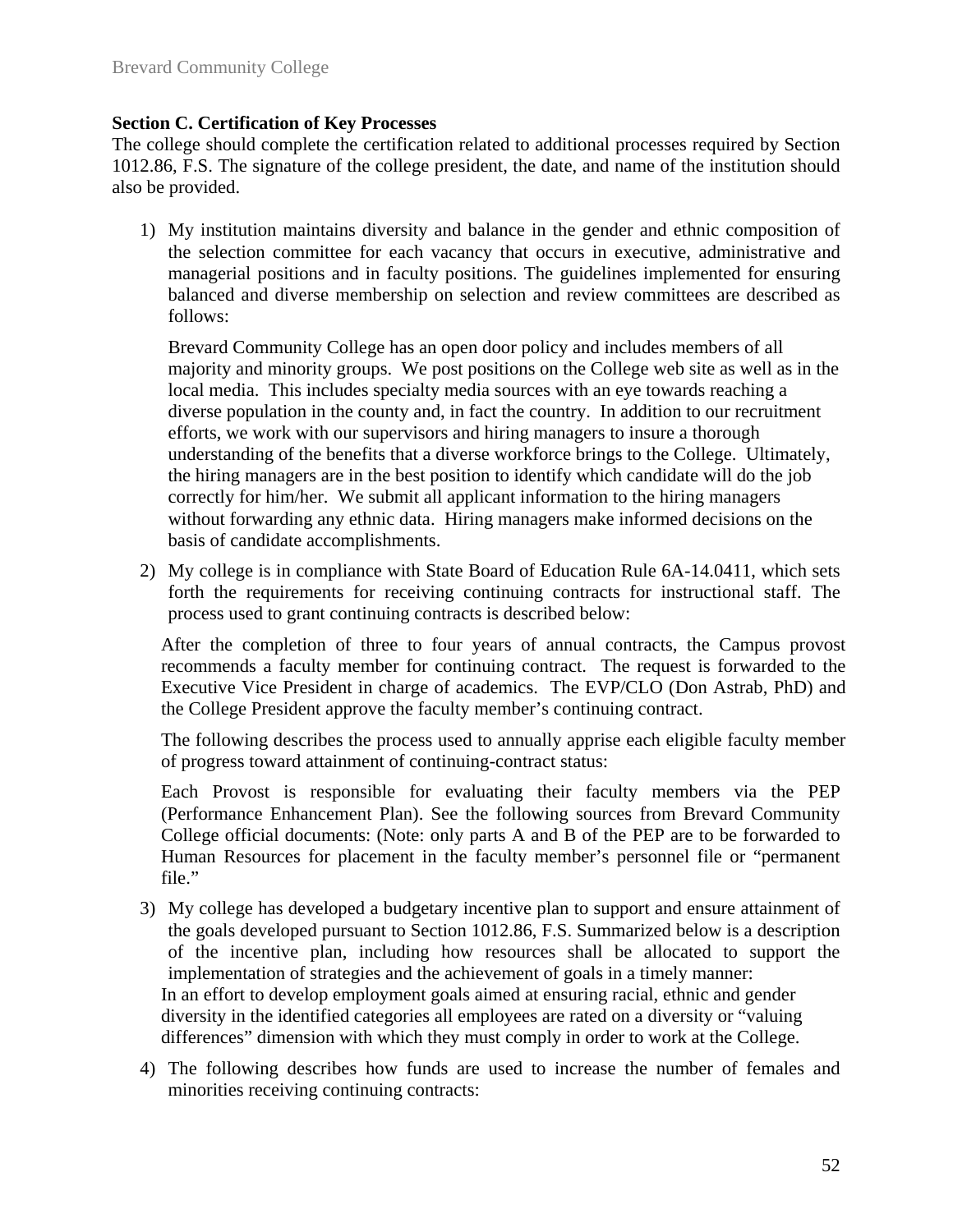All of the positions available at Brevard Community College are posted on/with Career Builder. Career Builder partners with a multitude of Diversity Business Partners who have access to BCC's job postings as a result of our Career Builder postings. careerbuilder.com

#### **Employees**

**For Employers** Diversity and Disability Training Programs. The college's Staff Training department continues to provide a variety of diversity and disability awareness training opportunities to employees at convenient times during the fiscal and academic year. This training emphasizes the need for inclusion, tolerance and acceptance of cultural diversity. The Office of Students with Disability sponsors an annual campus-wide Disability Awareness Month program. This program allows students without disabilities to experience certain disabilities through a competitive wheel chair race or a blindfolded scavenger hunt.

Minority Vendor Fair. Through a collaborated effort with several staff departments, BCC launched its inaugural minority vendor fair. The purpose of the Minority Vendor Fair was to establish dialogue with local minority-owned small businesses and vendors and to officially invite them to participate in bidding opportunities at the college. This effort resulted in the creation of a contact list and database of local minority-owned businesses for continuous reference for the college.

#### **Minority Employee Recruitment Activities/Programs**

BCC Human Resource Department continues to seek solutions to adequately address the underutilization of minorities and females in Official and Administrator positions, as well as in Service Maintenance and Protective Service: Non-Sworn positions. Recently, BCC has partnered with the "Career Builder" to advertise positions. Additionally, the Career Builder has several diversity affiliates, which will help to increase our visibility to minorities nationwide. Another effort BCC will implement to address the disparity of minority employees is to continue fostering relationships with the local minority community and to provide more training to current women and minority employees that will prepare them for advancement within the organization. A "Career Pathing" program will also be developed to help minorities set career goals within the college.

Activities and programs that are still ongoing and continue to have positively influenced minority employee recruitment include:

- o Faculty and Professional Staff Recruitment Fairs. These quarterly recruitment events have resulted in the hiring of several highly-qualified and local minority faculty and staff employees.
- o Space Coast Education & Professional Welcome Committee (Welcome Wagon). This committee was established to present a positive and professional picture of life in Brevard County and assist with attracting a culturally diverse group of professionals to the county and to Brevard Community College. The committee consists of minority professionals who assist the college with communicating the opportunities and amenities for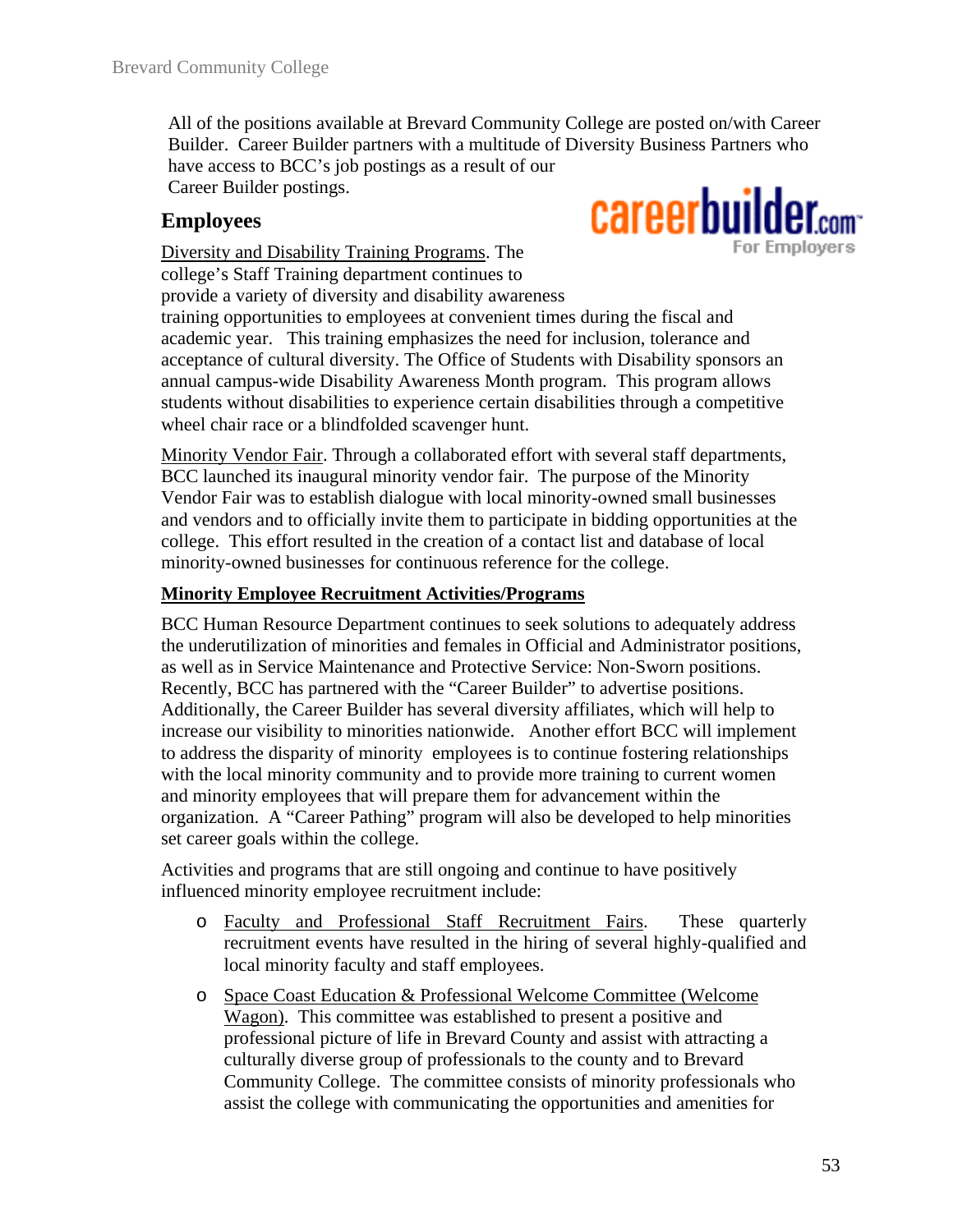minority faculty and senior administration to individuals identified as strong candidates for full-time positions at the college.

o Job Announcement Mail-outs to Minority Organizations. The college has expanded its mailing list to 30 local ethnic organizations, to ensure wider distribution of job announcements to our diverse community.

Active Participation in the Minority Communities. Through our positive and respectful relationship with our community minority leaders, the Community Partnership Committee and the local NAACP Branches, BCC is able to actively participate and support outreach programs within the minority communities.

Pursuant to Section 1012.86, F.S., I hereby certify that the information provided above is true to the best of my knowledge and that information and data will be available upon request as a demonstration of a good faith effort to comply with this section.

\_\_\_\_\_\_\_\_\_\_\_\_\_\_\_\_\_\_\_\_\_\_\_\_\_\_\_\_\_\_\_\_\_\_\_\_\_\_\_\_\_\_\_\_\_\_\_\_\_\_\_\_\_\_\_\_\_\_\_\_\_\_\_\_\_\_\_\_\_\_\_\_\_\_\_\_\_\_

President Date **Date** Institution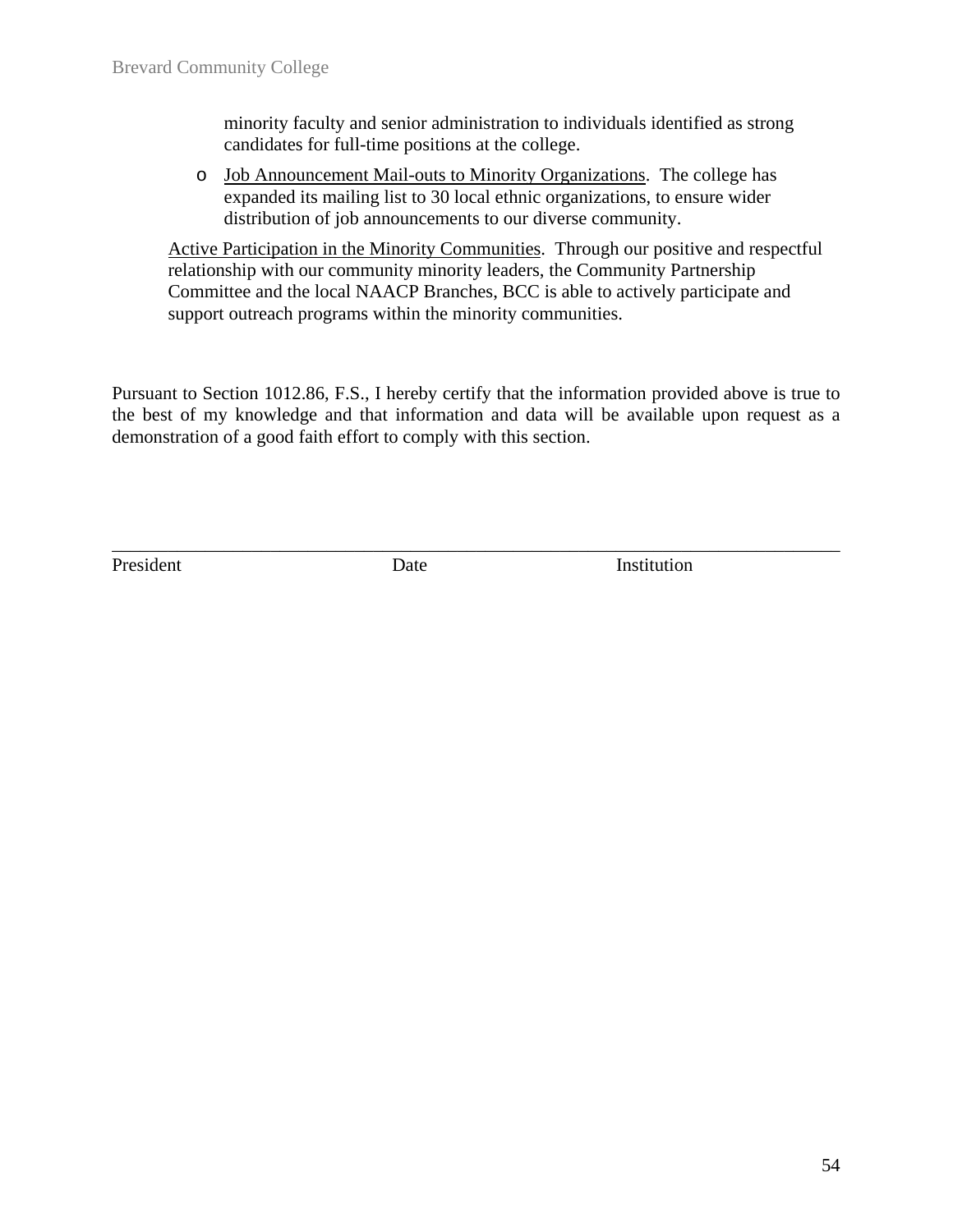## **APPENDIX**

### **Appendix 1 Revised Policy and Procedures**

#### Brevard Community College Policy and Procedures Manual

| <b>Title: Grievance Procedure</b>                                                                                                                                                                                                        | Number: |  |  |  |  |  |  |  |  |
|------------------------------------------------------------------------------------------------------------------------------------------------------------------------------------------------------------------------------------------|---------|--|--|--|--|--|--|--|--|
| Legal Authority: FS 1001.64, 1001.65; ADA, ADEA, Title VI, VII, IX, Civil Rights Act of 1964, Section 504<br>Page: 1 of 6<br>of the Rehabilitation Act of 1973, FL Educational Equity Act, Age Discrimination Act, Age Discrimination in |         |  |  |  |  |  |  |  |  |
| <b>Employment Act</b>                                                                                                                                                                                                                    |         |  |  |  |  |  |  |  |  |
| Board Policy Governance: 200.2, 200.7, 300.6                                                                                                                                                                                             |         |  |  |  |  |  |  |  |  |
| History: Date Adopted: January 15, 2002; Revised: July 21, 2005; July 18, 2006;                                                                                                                                                          |         |  |  |  |  |  |  |  |  |
| Previously 313.1, 313.2                                                                                                                                                                                                                  |         |  |  |  |  |  |  |  |  |
| Revised and Renumbered: whenever, 2008                                                                                                                                                                                                   |         |  |  |  |  |  |  |  |  |

#### Grievance Procedure

Brevard Community College strongly disapproves of discrimination or harassment with respect to race, color, sex, religion, age, national origin, marital status, disability/handicap, and/or retaliation. Brevard Community College maintains a professional work and academic environment wherein all students, staff, faculty and other members of the College community are treated with respect and dignity. The goal of the College is to provide an academic and institutional climate that is free of harassment.

Brevard Community College does not discriminate in any of its policies, procedures, or practices. Inquiries regarding the College's Equal Opportunity Policies including The Florida Educational Equity Act (Section 1000.05), Title IX (sex discrimination), Title VI of the Civil Rights Act of 1964, Title VII of the Civil Rights Act of 1964 and Section 504 of the Rehabilitations Act of 1973, the Americans with Disabilities Act of 1990, the Vocational Guidelines, and The Age Discrimination Act of 1975 may be directed to, Darla Ferguson, Executive Director, Human Resources and Equity Officer, Administration Building, Cocoa Campus, 1519 Clearlake Road, Cocoa, Florida 32922; (321) 433-7080 or alternate contact, Rose M. Foss, Building 2, Room 156G, Palm Bay Campus, 250 Community College Parkway, Palm Bay, Florida 32909, (321) 433-7082. Inquiries regarding veterans programs may be directed to the Office of Veterans Affairs, Bldg. 10, Room 209, Melbourne Campus, 3865 North Wickham Road, Melbourne, Florida 32935; (321) 433-5532 or Bldg. 11, Room 209, Cocoa Campus, (321) 433-7333.

#### **Definitions.**

- **Complaint.** A complaint is a verbal *or written* claim or charge against the Administrative Staff, a faculty member, an employee of the College *or a student* stating facts which constitute a misapplication of, misrepresentation of, deviation from, or violation of a specific law, regulation, College policy or procedure, or an existing contract..
- **Complainant.** Anyone who feels that they have been injured in some fashion by unfair treatment (on the part of a college student or employee, or under any of the college policies, procedures, programs or activities) or by discrimination or harassment (on the basis of age, color, sex/sexual orientation, religion, national origin, race, political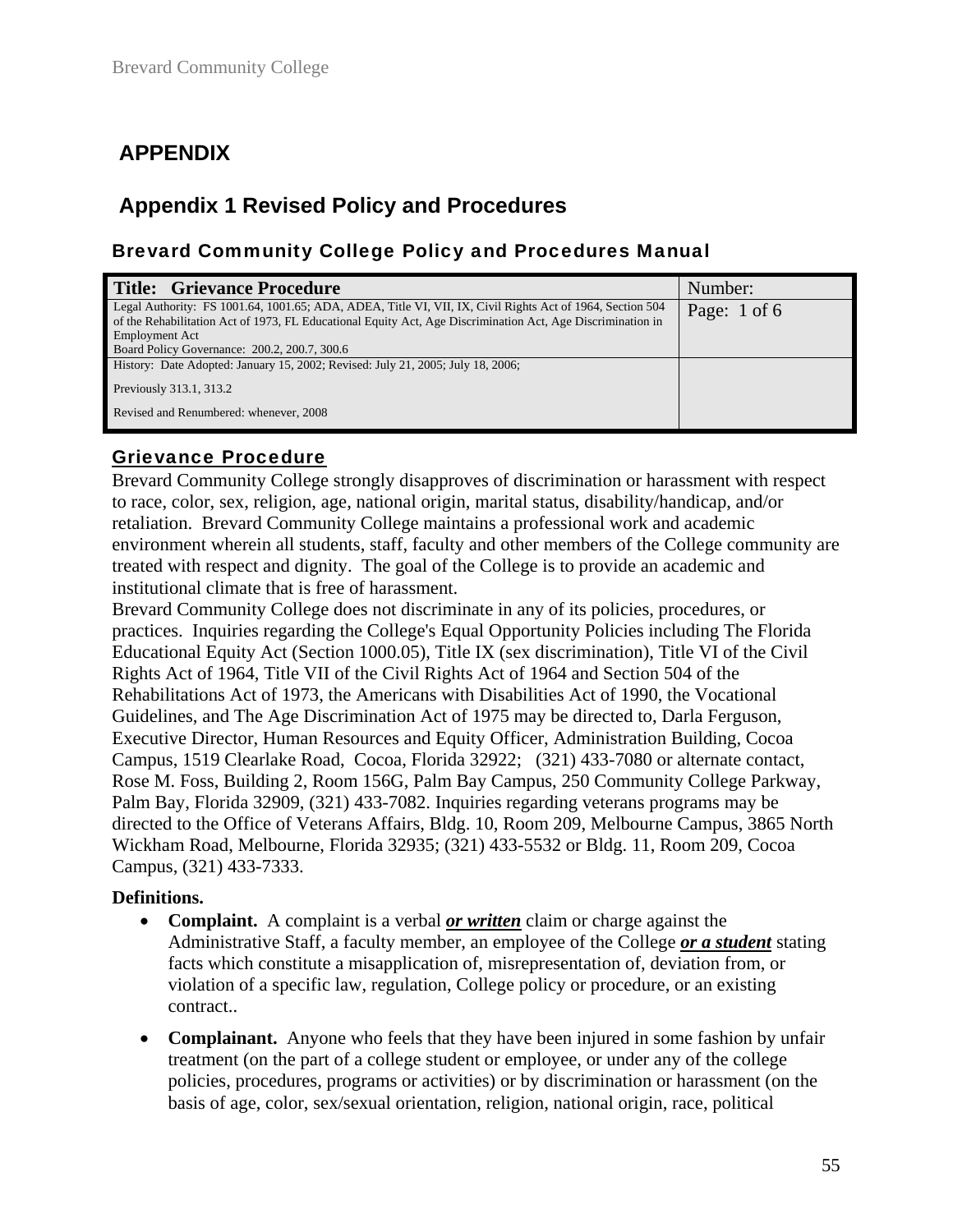affiliation, marital status, veteran status, or physical or mental disability) and are filing a complaint/grievance with the Office of Equity (Equity Officer) for the College.

- **Respondent.** Individual against whom a complaint has been alleged by a complainant.
- **Discrimination.** Discrimination is the unlawful and intentional act of unfair or unequal treatment of individuals who are similarly situated.
	- **Employment Discrimination**: Discrimination occurs in the employment context when an employer treats one or more employees less favorably than others because of their race, gender, color, religion, national origin, sex, actual or perceived sexual orientation, age, disability, or in retaliation for a complaint made against the employer ("whistleblower"). Employment discrimination can take the form of an adverse action that affects an employee economically like, failure to hire or to promote, demotion, suspension, termination, or loss of benefits.
		- **Hostile Work Environment:** Employment discrimination can also take the form of a hostile work environment (workplace harassment), like verbal or physical harassment, or it can occur when an employer fails to reasonably accommodate a qualified employee with a disability.
- **Grievance.** A grievance is a formal verbal or written statement initiated by a complainant relating to a circumstance which is believed to be:
	- o A misapplication of, a misrepresentation of, a deviation from, or a violation of a specific law, regulation, College policy/procedure, or an existing contract by a student, employee, faculty member, or an administrative staff member of the College and against a student, employee, faculty member, administrative staff member of the College, or a member of the public.
	- o An arbitrary, improper or discriminatory practice that results in unjust treatment of an employee, a faculty member, a student, or a member of the public by a student, a faculty member, an employee of the College, or by an individual acting in an official capacity for BCC.
- **Harassment**. Harassment is unwelcome conduct that is based on race, color, sex, religion, national origin, disability, and/or age. Harassment becomes unlawful when enduring the offensive conduct becomes a condition of continued class attendance, employment, or the conduct is severe or pervasive enough to create a learning or work environment that a reasonable person would consider intimidating, hostile, or abusive.

The harasser can be the victim's instructor, supervisor, a supervisor in another area, an agent of the employer, a co-worker/colleague, another student or a non-employee. The victim does not have to be the person harassed, but can be anyone affected by the offensive conduct. Offensive conduct may include, but is not limited to, offensive jokes, slurs, epithets or name calling, physical assaults or threats, intimidation, ridicule or mockery, insults or put-downs, offensive objects or pictures, and interference with work performance. Unlawful harassment may occur without economic injury to, or discharge of, the victim. Forms of harassment may include the following:

o **Hostile Work Environment**. Petty slights, annoyances, and isolated incidents (unless extremely serious) that will not rise to the level of illegality. To be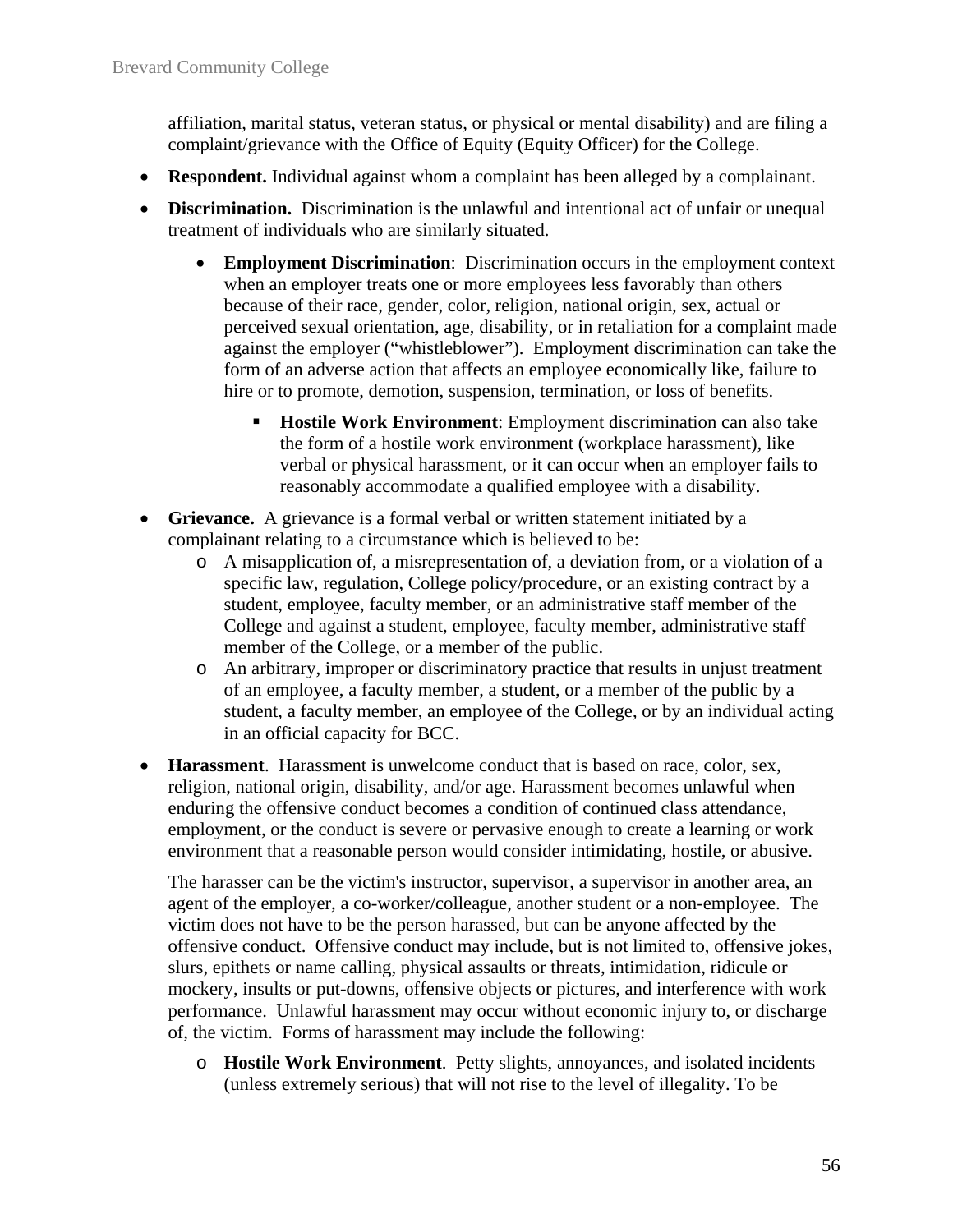unlawful, the conduct must create a learning or work environment that would be intimidating, hostile, or offensive to a reasonable person.

- o **Sexual harassment.** "Unwelcome sexual conduct" is described as:
	- Unwelcome sexual advances, either verbal or physical;
		- Unwelcome requests for sexual favors;
		- Physical or verbal abuse of an explicit or implicit sexual nature.
		- "Sexual harassment" is defined as sexual conduct where:
			- Submission to or rejection of such conduct is used either explicitly or implicitly as a basis for any decision affecting terms or conditions of an individual's employment, participation in any program or activity, or of obtaining an education, or
			- Such conduct has the effect of unreasonably interfering with the individual's work performance or academic experience by creating an intimidating, hostile, or offensive environment for work or learning.
			- Sexual harassment can occur between any individuals associated with the college, between staff and a supervisor, between coworkers, between faculty members, between faculty, staff or student and a customer, vendor, or contractor, or between a student and a faculty member or another student.
			- Examples of sexual harassment are such actions as sexual advances; stalking; the requesting of sexual favors accompanied by implied or overt pressure concerning one's job, grade, letter of recommendation, or similar activities; verbal abuse of a sexual nature including comments couched in humor, suggestive gestures; physical contact such as patting, pinching, or unnecessary touching; subtle pressure for sexual activity; sexist remarks regarding a person's body, clothing or sexual activity, or derogatory comments about a person's sexual orientation.
- o **Stalking** is defined as the willful, malicious, and repeated following or harassing of another person. Stalking may be a criminal offense.
- o **Racial Harassment** is defined as unwelcome conduct relating to an individual's race or color which unreasonably interferes with an employee's or student's status or performance by creating an intimidating, hostile, or offensive working or educational environment. Harassment on the basis of race or color includes offensive or demeaning treatment of an individual, where such treatment is based typically on prejudiced stereotypes of a group to which that individual may belong. It includes, but is not limited to objectionable epithets, threatened or actual, physical harm or abuse, racial slurs, comments or manner of speaking, negative references to racial customs or other intimidating or insulting conduct directed against the individual because of his/her race or color.
- o **Religious Harassment** consists of unwelcome physical or verbal conduct which is related to an individual's religion or creed when the conduct has the effect of creating an intimidating, hostile, or offensive working or academic environment.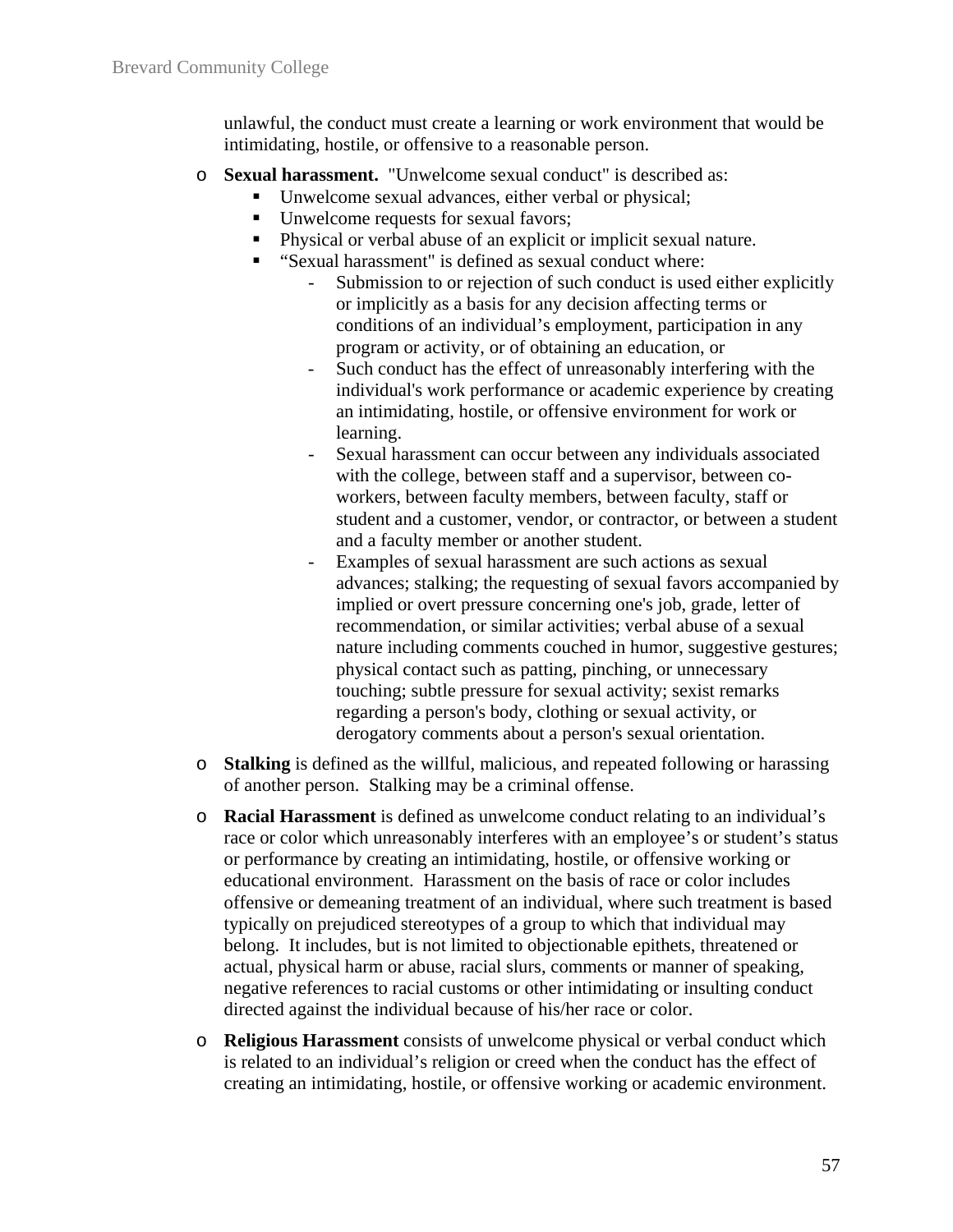Harassment on the basis of religion includes derogatory comments regarding surnames, religious traditions, religious clothing, or religious slurs or graffiti.

- o **National Origin Harassment** consists of unwelcome physical or verbal conduct which is related to an individual's national origin when the conduct has the purpose or effect of creating an intimidating, hostile or offensive working or academic environment. Harassment on the basis of national origin includes negative comments regarding surnames, manner of speaking, custom, language, or ethnic slurs.
- o **Disability Harassment** consists of unwelcome physical or verbal conduct relating to an individual's disability when the conduct has the purpose or effect of creating an intimidating, hostile or offensive working or academic environment.
- o **Sexual Orientation Harassment** consists of unwelcome physical or verbal conduct relating to an individual's sexual orientation when the conduct has the purpose or effect of creating an intimidating, hostile or offensive working or academic environment. Harassment on the basis of sexual orientation includes unwelcome verbal, written or physical conduct, directed at the characteristics of a person's sexual orientation such as negative name calling or imitating mannerisms.

**Responsibility.** All BCC employees and students have the responsibility to report and prevent discrimination and/or harassment whenever they experience or witness a violation. Employees and students have the responsibility to inform the harasser directly that the conduct is unwelcome and must stop. Employees and students should also report harassment to immediately in order to prevent its escalation.

The College has a responsibility to prevent harassment, and if it occurs, to take appropriate action.

Refusal to cooperate with the Equity Officer during a grievance investigation could result in disciplinary action, expulsion, or termination by the Board. Violations of confidentiality requirements may be independent grounds for disciplinary action.

#### **A Special Note to Faculty, Supervisors, and Other Persons in Positions of Power:**

Harassment occurs when a person who is in a position of trust or authority engages in behaviors or creates conditions that are perceived as inappropriate, unwanted and/or that are nonreciprocal. Sexual harassment, in particular, can occur when an unwelcome personal element is introduced into what should be a sex neutral situation. Because of the difference in authority between faculty and students and supervisors and employees, a faculty member or supervisor cannot be certain that a personal relationship is truly welcome or consensual. Members of the College should be aware that whatever differences in status exist, as between supervisor and employee, or faculty member and student, abuses of status may take the form of sexual harassment. Charges of sexual harassment may arise even when romantic or amorous relationships exist that are apparently consensual. Should such a relationship result in a subsequent charge of sexual harassment, the claim that the relationship is or was consensual will not be an adequate defense. Moreover, other individuals may be affected by such relationship. Those who abuse, or appear to abuse, their position violate their responsibility to the College.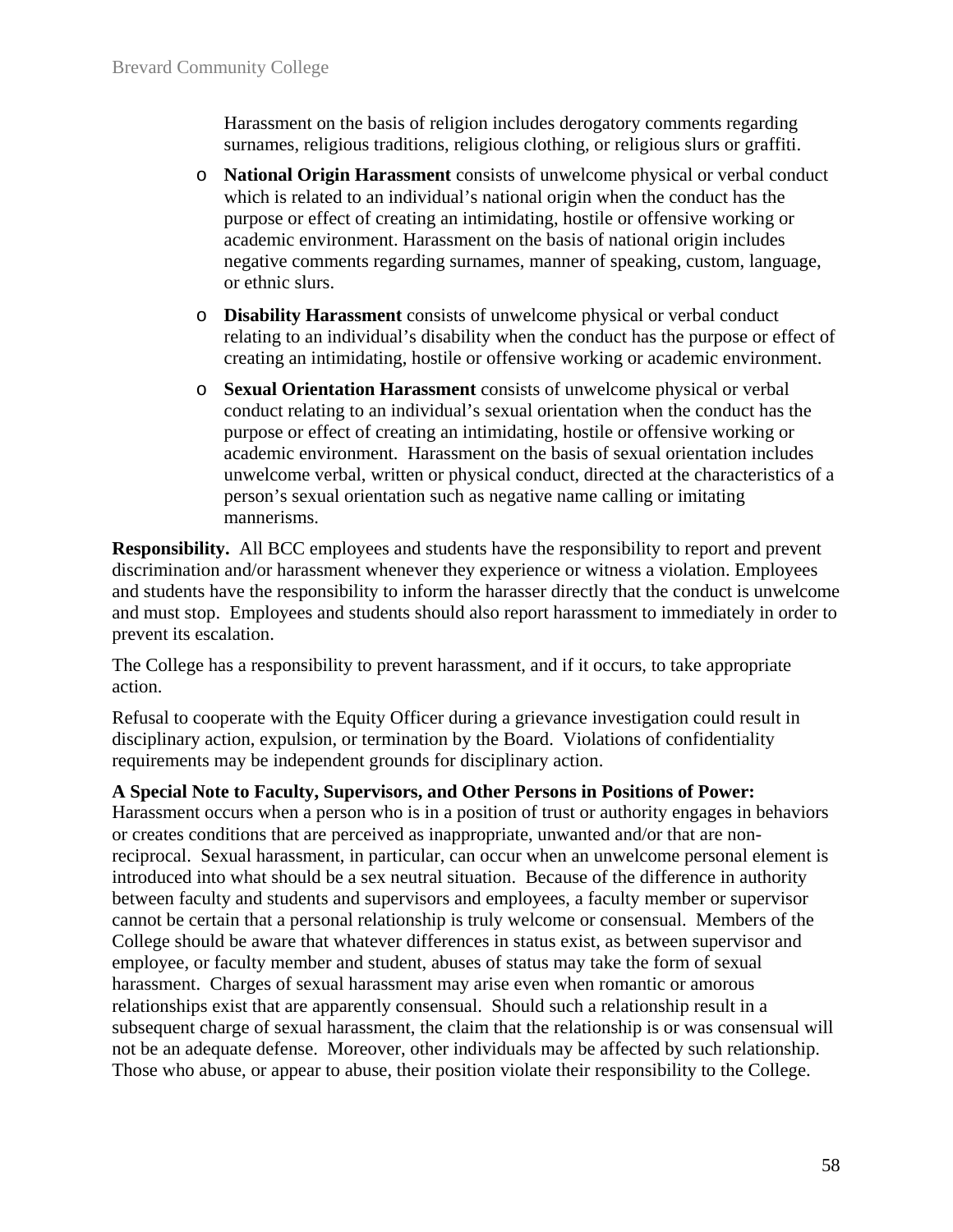The College expects its employees to be aware of the potential for problems and conflicts of interest.

**Equity Officer Role**. The role of the Equity Officer is not to serve as advocate for either the complainant or for the respondent, but to attempt to informally resolve the differences between the parties involved or to assist the complainant through the formal process.

**Confidentiality.** Due to the nature of the allegation and information received, all information regarding harassment will be kept in confidence to the greatest extent practicable and appropriate under the circumstances. The Equity Officer, who will conduct the investigation, may require the cooperation of other employees or students at the College. Only those individuals necessary for the investigation and resolution of the complaint shall be given information about the situation in question. The College cannot, however, guarantee that the identity of the complainant will be concealed from the accused harasser. When reasonable, the College will consider requests for separation of the primary parties during the investigation.

In order to ensure that a complete investigation of harassment claims can be conducted, it may be necessary for the College to disclose to others portions of the information provided by the complainant. The College will make every effort to honor any complainant's or respondent's request that the College not disclose certain information provided, consistent with the College's obligation to identify and to correct instances of harassment, including sexual harassment. All parties to the complaint should treat the matter under investigation with discretion and respect for the reputation of all parties involved.

**Action in the Event of Discrimination or Harassment**: Anyone who feels that they have been injured in some fashion by unfair treatment (on the part of a college student or employee, or under any of the college policies, procedures, programs or activities) or by discrimination or harassment (on the basis of age, color, sex/sexual orientation, religion, national origin, race, political affiliation, marital status, veteran status, or physical or mental disability) has the right to initiate informal and (optionally) formal grievance procedures.

**Informal Process.** The College encourages individuals to discuss issues and attempt to work out differences in an equitable manner. This would require that the complainant confront the respondent be they a co-worker, a supervisor, a fellow student, a member of the faculty, a volunteer, a member of the public or any individual within the College. This verbal discussion is defined as the informal process with respect to any act that may be construed as discrimination or harassment. The informal process is intended to encourage a satisfactory resolution to a complaint at the earliest possible time.

The College allows individuals who believe they have been discriminated or harassed a time limit of sixty (60) calendar days from the date of the alleged incident to file a complaint with the Equity Officer. This will require that the complainant contact the Equity Officer and complete a grievance input form, identifying himself/herself, the respondent, identifying the date(s) the incident(s) took place and the place(s) of the alleged discriminatory action(s), describing the alleged incident(s) and identifying the resolution sought.

Once the Equity Officer receives a complaint, he/she has ten (10) working days to contact the respondent's immediate supervisor and arrange for the immediate supervisor to attempt to resolve the differences between the two parties. The Equity Officer will monitor the progress of the grievance resolution and, if no satisfactory resolution is achieved within the allotted time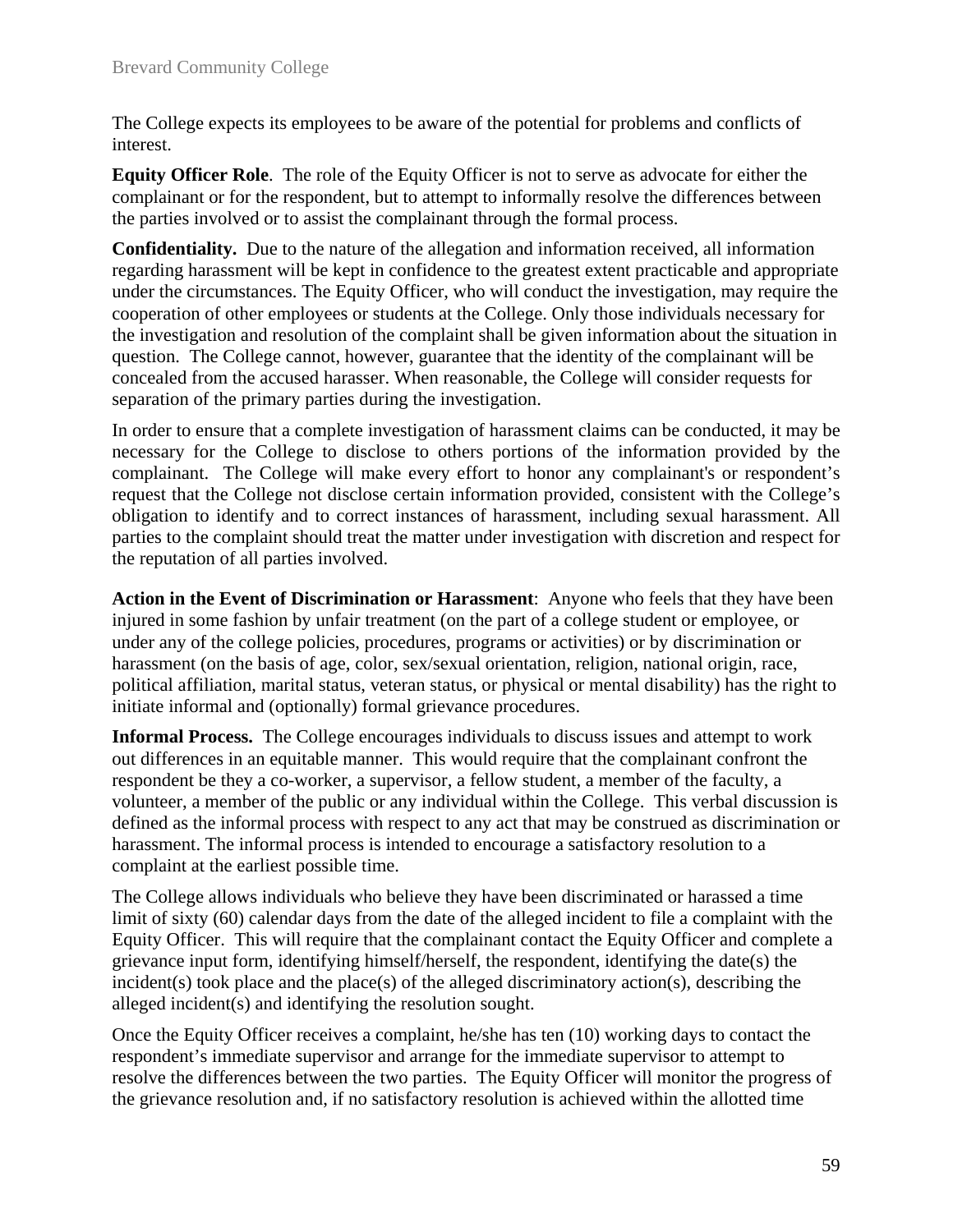frame, escalate the matter to the Campus Dean of Student Services (for student complaints) or to the respective Vice-president (for employee complaints).

The Campus Dean of Students, Assistant Provost or Vice-president will have ten (10) days to attempt to resolve the differences between the parties. The Campus Dean of Students*,* Assistant Provos*t* or Vice-president may also consult the immediate supervisor of the alleged discriminating party. The Campus Dean of Students*,* Assistant Provos*t* or Vice-president and the Equity Officer will document the complaint, including the allegation, the settlement attempts, and any resolution reached and provide copies of this information to the immediate supervisor of the a alleged discriminating party and to the Campus Provost.

**Formal Process.** If the Informal Process does not yield an acceptable resolution for the individual, that student, faculty member, employee, or member of the public the College Equity Officer will initiate the Formal Grievance Process. Utilizing the information gathered during the Informal Process, the Equity Officer has fifteen (10) business days from completion of the Informal Process to investigate and analyze further the grievance (interview complainant, witnesses, respondent; research legal aspects) and forward the findings to the Campus Provost or Vice-president. The Equity Officer will also forward a copy of the complaint/grievance information to the Office of the President. The Campus Provost or Vice-president has ten (10) business days to resolve this matter.

If the Campus Provost cannot resolve the issue, the Equity Officer has fifteen (15) business days to convene a three member Hearing Panel, consisting of one person each from complainant peer group, respondent peer group, College administration. Appointed members of the Hearing Panel shall be limited to full-time employees and full-time students. The Hearing Panel shall convene the hearing, calling together interested parties, witnesses and other parties deemed necessary as advisors. They will obtain, review and analyze all relevant records, documents, etc. and submit a recommendation to the Equity Officer.

Note: At any point in time, if due process requires further investigation, a written notice will be sent to the complainant and the respondent.

After the close of the hearing, the Equity Officer has five (5) business days to prepare a report outlining each issue the panel considered, summaries of important evidence brought to bear on the issue, conclusions, and recommendation and communicate the outcome in writing to the complainant and all involved parties.

**Appeal Process** If the complainant is not satisfied with the decision of the Hearing Panel, he/she must contact the Equity Officer in writing to request an appeal within five (5) business days of complainant's receipt of reported findings.

The Equity Officer will forward the appeal request and case file to the President within 5 business days of receipt of complainant's appeal.

The President will make the final determination within five (5) business days of receipt of the appeal from the Equity Officer. Within five (5) business days of receiving the President's decision The Equity Officer will inform the complainant and respondent of the President's decision in writing.

**Disposition.** Possible outcomes of the investigation are that the allegations are substantiated or that the allegations are not substantiated, i.e. an inconclusive investigation. The College will consider every claim of harassment or discrimination on an individual basis. Upon completion of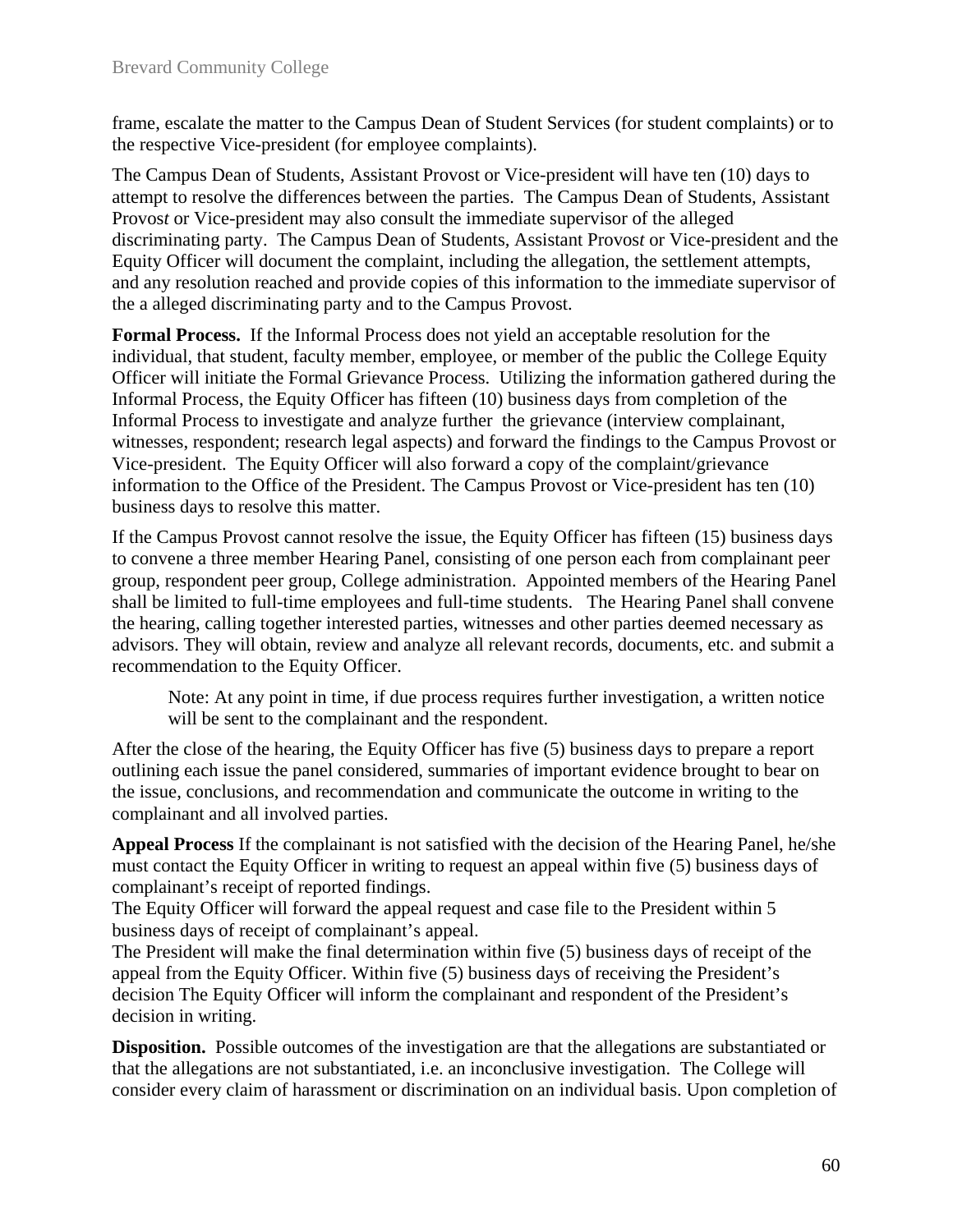the formal grievance process, if the allegations are substantiated, disciplinary action may range from counseling, reprimand, suspension, transfer, demotion or immediate expulsion and/or termination.

**Retaliation.** Anti-discrimination laws prohibit harassment against individuals in retaliation for filing a discrimination charge, testifying, or participating in any way in an investigation, proceeding, or lawsuit under these laws; or for opposing employment practices that they reasonably believe discriminate against individuals and are in violation of anti-discrimination laws.

It is illegal and contrary to College policy for an individual to engage in retaliatory conduct, whether directly or indirectly, against a person who files a harassment and/or discrimination complaint or who gives testimony during an investigation of a complaint. Retaliatory conduct is conduct that adversely and unjustifiably affects another's terms and conditions of employment, educational experience, quality of life, and that is motivated by intent to cause harm because of the targeted individual's involvement in a harassment and/or discrimination complaint. Retaliation against an individual for reporting any type of harassment or for participating in an investigation is prohibited by the College policy and state and federal laws. The College will investigate and discipline any retaliation committed by the accused harasser by way of irresponsible, malicious, or unfounded complaints up to and including termination and/or expulsion.

Any employee, student, or member of the public who believes that retaliatory actions have been taken against him/her for involvement in a harassment and/or discrimination complaint may seek a solution through the College Equity Officer.

**False Allegations**. It is a violation of this procedure for anyone to knowingly make false accusations of harassment or discrimination. The College recognizes that injury can be done to both the complainant and the respondent, and both have rights that must be protected. Those making false accusations of harassment or discrimination will be disciplined. Failure to prove a claim is not equivalent to a false allegation.

**Notification Requirements**. The College will include this procedure in future printing of Student Handbooks, Full-time and Adjunct Faculty Handbooks, New Employee Orientation Binder, Class Schedules, similar handbooks issued for other employees, and any other appropriate College-sponsored publication and will provide basic steps of due process available to the complainant.

**Governmental Agencies**. A complainant is free to present his/her allegations to outside governmental agencies such as the EEOC or the Department of Education. The College hopes that such situations involving cases of harassment and/or discrimination can be resolved internally and in everyone's best interest.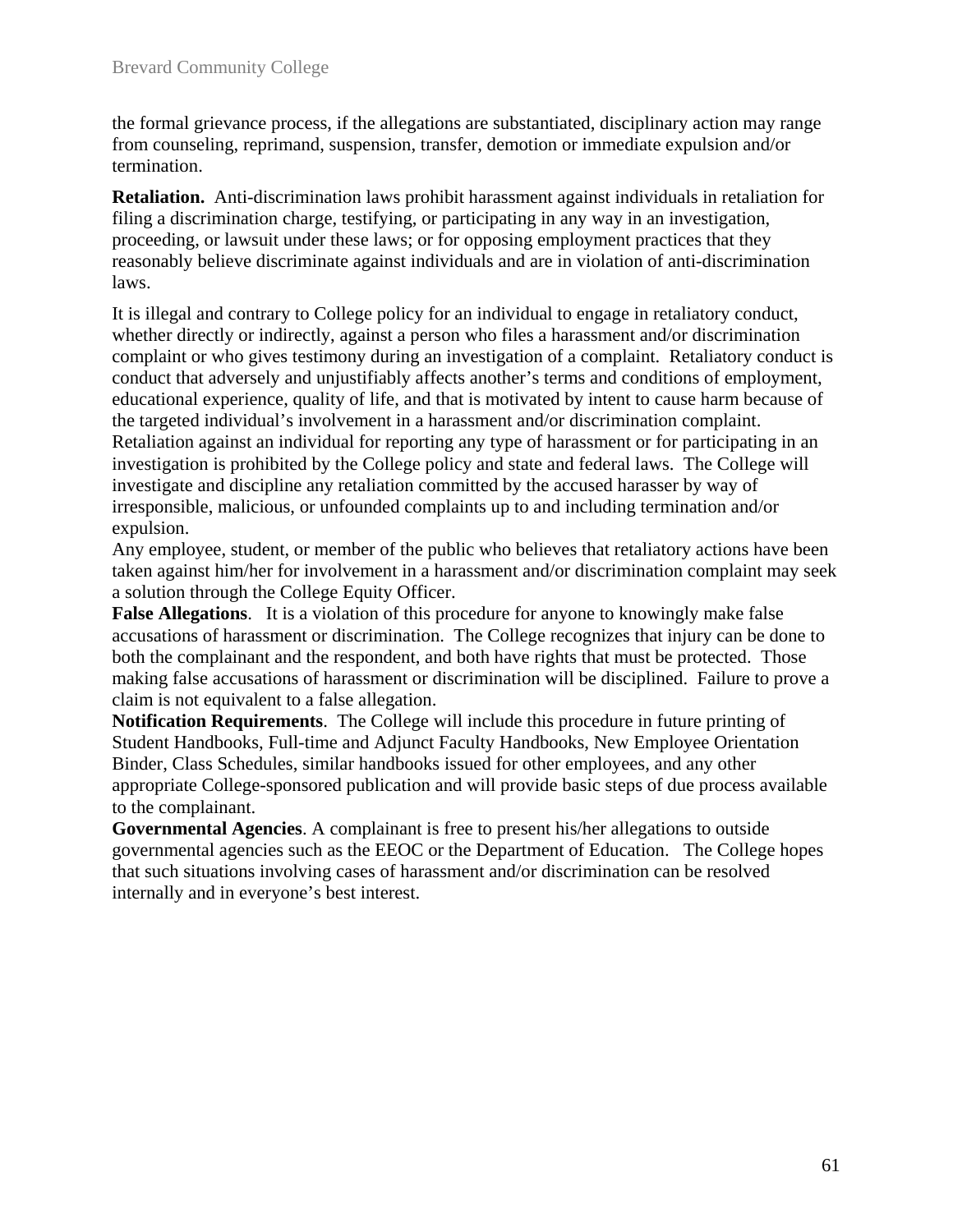## **Appendix 2 Annual Public Notification of Equity Officer**

This is provided in the regular posting of the Grievance Procedure which is located in the Procedures Manual available to all employees on the College Intranet. This is also explained to all new employees upon orientation. This procedure is also available in the College Catalogue and the Student Handbook.

For the specific wording of the procedure see Appendix 1.

Brevard Community College is committed to conducting all activities without regard to age, color, sex/sexual orientation, religion, national origin, race political affiliation, marital status, veteran status, or physical or mental disability.

In accordance with Federal and State laws as well as College Policy, Brevard Community College does not discriminate in any of its policies, procedures or practices on the basis of age, color, sex/sexual orientation, religion, national origin, race political affiliation, marital status, veteran status, or physical or mental disability. Inquiries regarding the College's Equal Opportunity Policies including The Florida Educational Equity Act (Section 1000.05), Title IX (sex discrimination), Title VI of the Civil Rights Act of 1964, Title VII of the Civil Rights Act of 1964, Section 504 of the Rehabilitation Act of 1973, the Americans with Disabilities Act of 1990, the Vocational Guidelines, and The Age Discrimination Act of 1975 may be directed to Darla Ferguson, Executive Director, Human Resources Equity Officer, Administration Building, Cocoa Campus, 1519 Clearlake Road, Cocoa, Florida 32922; (321) 433-7080 or alternate contact, Rose Foss, Building 2, Room 156G, Palm Bay Campus, 250 Community College Parkway, Palm Bay, Florida 32909, (321) 433- 7082. Inquiries regarding veterans programs may be directed to the Office of Veterans Affairs, Bldg. 10, Room 209, Melbourne Campus, 3865 North Wickham Road, Melbourne, Florida 32935; (321) 433-5532 or Bldg. 11, Room 209, Cocoa Campus, (321) 433-7333.

The College has instituted procedures to provide a channel for the resolution of various types of problems or complaints by students and applicants for admission concerning college policies or college employees. Retaliatory action of any kind taken by an employee of the College against any student involved in any aspect of the grievance procedure is prohibited and shall be regarded as a separate and distinct grievous matter per College policy.

Students who feel that they have been injured in some fashion by unfair treatment (on the part of a college employee, or under any of the College policies, procedures, programs or activities) or by discrimination or harassment (on the basis of age, color, sex/sexual orientation, religion, national origin, race political affiliation, marital status, veteran status, or physical or mental disability) have the right to initiate informal and (optionally) formal grievance procedures. The informal procedure is intended to encourage a satisfactory resolution of the student's complaint at the earliest possible point in time. Where such informal resolution is not attainable, the formal grievance provides a second route for the student to take.

INFORMAL PROCESS: Students who believe that they have been injured in some fashion by discrimination or harassment should first seek to clarify the incident or resolve the issue through direct contact with either the alleged discriminating party (respondent) or the immediate supervisor of that party.

60 calendar days The College allows a student who believes he/she has been discriminated or harassed a time limit of sixty (60) calendar days from the date of the alleged incident to file a complaint with the College Equity Officer, Darla Ferguson, Executive Director, Human Resources Equity Officer, Administration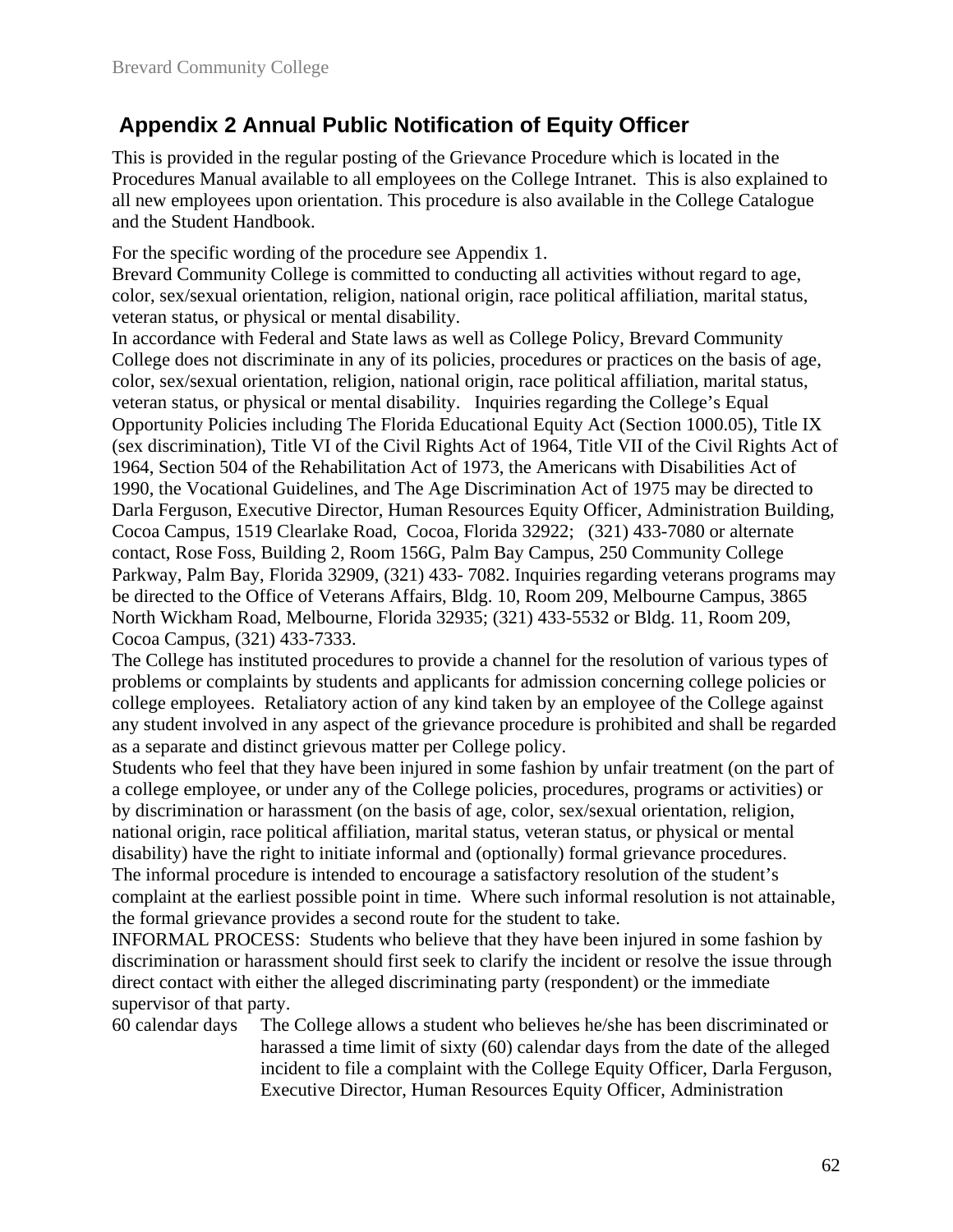Building, Cocoa Campus, 1519 Clearlake Road, Cocoa, Florida 32922; (321) 433-7080 or alternate contact, Rose Foss, Building 2, Room 156G, Palm Bay Campus, 250 Community College Parkway, Palm Bay, Florida 32909, (321) 433- 7082.. This will require that the student complete a grievance input form, identifying himself/herself , the respondent (alleged discriminating party), identifying the date and place of the alleged discriminatory action, describing the alleged incident and identifying the resolution sought.

- 10 business days The Equity Officer or her alternate will contact the immediate supervisor and arrange for the immediate supervisor to attempt to resolve the differences between the two parties within ten (10) business days. The Equity Officer or her alternate will monitor the progress of the grievance resolution and, if no satisfactory resolution is achieved, will escalate the matter to the Campus Associate Provost.
- 10 business days The Campus Associate Provost has ten (10) business days to attempt to resolve the differences between the aggrieved student and the respondent. The Campus Associate Provost may also consult the immediate supervisor of the respondent. The Campus Associate Provost and the Equity Officer or her alternate will document the case, including the allegation, the settlement attempts, and any resolution reached and provide copies of this memorandum to the immediate supervisor of the alleged discriminating party, to the Campus Provost, and to the Campus Associate Provost.

FORMAL PROCESS: If the informal process does not resolve the issue, the aggrieved student may request that his/her grievance be forwarded to the Campus Provost as a formal written complaint.

10 business days The Equity Officer or her alternate will forward the complaint/grievance information to the Campus Provost. He/she has ten (10) business days to resolve this matter.

> The Equity Officer or her alternate will also forward a copy of the complaint/grievance information to the Office of the President.

If the Campus Provost cannot resolve the issue:

15 business days The Equity Officer or her alternate will convene a three member Hearing Panel consisting of one person each from complainant peer group, respondent peer group, and College administration. Appointed members of the Hearing Panel shall be limited to full-time employees and full-time students.

> The Hearing Panel shall convene the hearing, calling together the interested parties, witnesses and other parties deemed necessary as advisors. Only the appointed members of the Panel will vote on the recommendation to be made. They have a total of fifteen (15) business days from the time the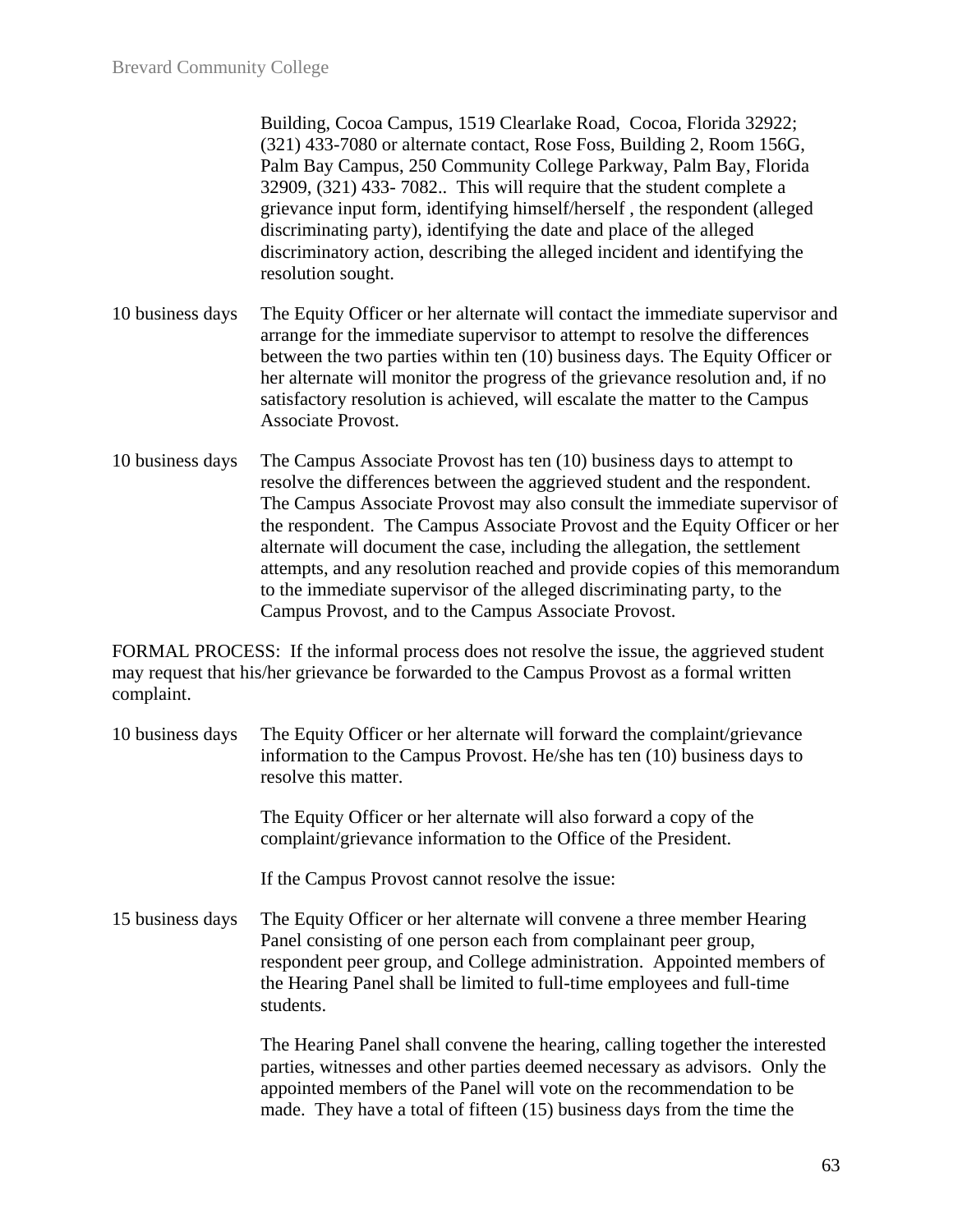Campus Provost acted upon the complaint to develop a recommendation.

5 business days After the close of the hearing, the Equity Officer or her alternate will prepare a report outlining each issue the panel considered; summaries of important evidence brought to bear on the issue; conclusions, and recommendations as to action and present it to the College President within five (5) business days.

5 business days Within five (5) business days, the President will make a final decision in the case, and forward a copy of the final decision to the Equity Officer or her alternate who will contact the student and all involved parties including the supervisor of the alleged discriminator, the Campus Associate Provost and the Campus Provost.

APPEAL PROCESS**:** If the student is not satisfied with the decision of the Hearing Panel, he/she must contact the Equity Officer or her alternate in writing to request an appeal within five (5) business days of student's receipt of reported findings.

The Equity Officer or her alternate will forward the appeal request and case file to the President within five (5) business days of receipt of student's appeal.

The President will make the final determination within five (5) business days of receipt of the appeal from the Equity Officer or her alternate. Within five (5) business days of receiving the President's decision The Equity Officer or her alternate will inform the student and respondent of the President's decision in writing.

CONFIDENTIALITY: Due to the nature of the allegation and information received, all information regarding harassment will be kept in confidence to the greatest extent practicable and appropriate under the circumstances. The Equity Officer or her alternate, who will conduct the investigation, may require the cooperation of other students or employees at the College. Only those individuals necessary for the investigation and resolution of the complaint shall be given information about the situation in question. The College cannot, however, guarantee that the identity of the complainant will be concealed from the accused harasser. When reasonable, the College will consider requests for separation of the primary parties during the investigation. In order to ensure that a complete investigation of harassment claims can be conducted, it may be necessary for the College to disclose to others portions of the information provided by the complainant. The College will make every effort to honor any complainant's or respondent's request that the College not disclose certain information provided, consistent with the College's obligation to identify and to correct instances of harassment, including sexual harassment. All parties to the complaint should treat the matter under investigation with discretion and respect for the reputation of all parties involved.

OTHER PROCEDURES: In accordance with Federal and State laws as well as College Policy, Brevard Community College has established grievance/complaint procedures for College Faculty and Staff to follow as well as these student procedures. Grievance procedures for faculty and staff can be found on the Brevard Community College Intranet Web site or by contacting Darla Ferguson, Executive Director, Human Resources Equity Officer, Administration Building, Cocoa Campus, 1519 Clearlake Road, Cocoa, Florida 32922; (321) 433-7080 or alternate contact, Rose Foss, Building 2, Room 156G, Palm Bay Campus, 250 Community College Parkway, Palm Bay, Florida 32909, (321) 433- 7082.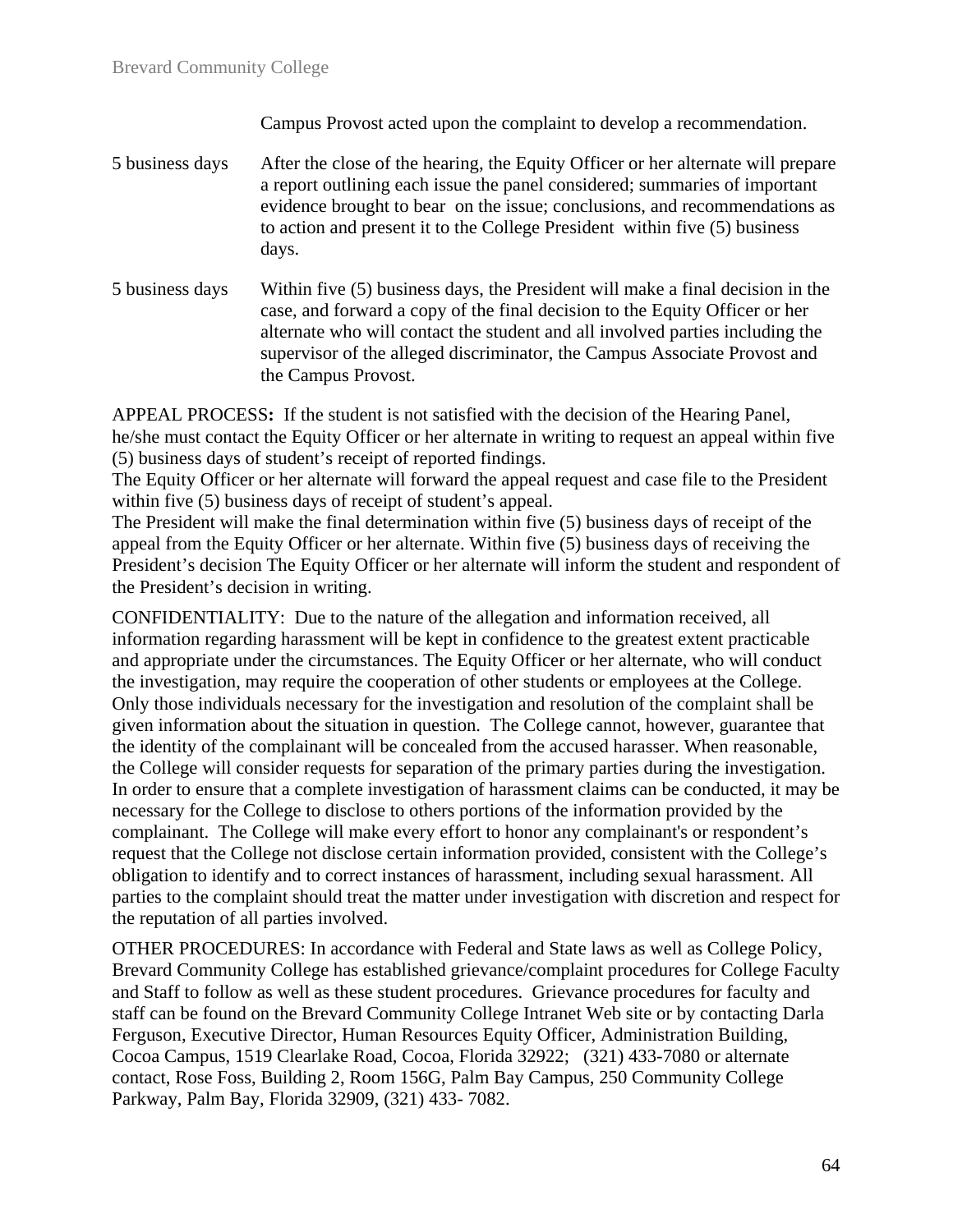## **Appendix 3 Data Reports:**

ENRL**:** Student Participation/Enrollments

|                                                               | <b>Brevard Community College</b> | Year          |                                    |      |                |                                    |                       |       |                                    |                |  |  |  |  |
|---------------------------------------------------------------|----------------------------------|---------------|------------------------------------|------|----------------|------------------------------------|-----------------------|-------|------------------------------------|----------------|--|--|--|--|
| <b>Report by Group I Detailed and/or</b><br><b>Summarized</b> |                                  | 2007          |                                    |      |                | 2008                               |                       |       | 2009                               |                |  |  |  |  |
| <b>Affected Class</b>                                         | <b>Enrollments</b>               | <b>Number</b> | <b>Total</b><br><b>Enrollments</b> |      | Percent Number | <b>Total</b><br><b>Enrollments</b> | <b>Percent Number</b> |       | <b>Total</b><br><b>Enrollments</b> | <b>Percent</b> |  |  |  |  |
|                                                               | <b>First-Time-In-College</b>     | 100           | 2,061                              | 4.85 | 120            | 2,338                              | 5.13                  | 147   | 2,412                              | 6.09           |  |  |  |  |
| <b>BLACKS FEMALE</b>                                          | <b>Overall Enrollment</b>        | 837           | 13,858                             | 6.04 | 935            | 14,453                             | 6.47                  | 1,069 | 15,501                             | 6.90           |  |  |  |  |
| <b>BLACKS MALE</b>                                            | <b>First-Time-In-College</b>     | 95            | 2,061                              | 4.61 | 121            | 2,338                              | 5.18                  | 127   | 2,412                              | 5.27           |  |  |  |  |
|                                                               | <b>Overall Enrollment</b>        | 485           | 13,858                             | 3.50 | 520            | 14,453                             | 3.60                  | 581   | 15,501                             | 3.75           |  |  |  |  |
| <b>BLACKS TOTAL</b>                                           | <b>First-Time-In-College</b>     | 195           | 2,061                              | 9.46 | 241            | 2,338                              | 10.3                  | 274   | 2,412                              | 11.4           |  |  |  |  |
|                                                               | <b>Overall Enrollment</b>        | 1,322         | 13,858                             | 9.54 | 1,455          | 14,453                             | 10.1                  | 1,650 | 15,501                             | 10.6           |  |  |  |  |

|                                                                | <b>Brevard Community College</b> |               |                                    |                       |       | Year                               |                |       |                                    |                |  |
|----------------------------------------------------------------|----------------------------------|---------------|------------------------------------|-----------------------|-------|------------------------------------|----------------|-------|------------------------------------|----------------|--|
| <b>Report by Group II Detailed and/or</b><br><b>Summarized</b> |                                  | 2007          |                                    |                       |       | 2008                               |                |       | 2009                               |                |  |
| <b>Affected Class</b>                                          | <b>Enrollments</b>               | <b>Number</b> | <b>Total</b><br><b>Enrollments</b> | <b>Percent Number</b> |       | <b>Total</b><br><b>Enrollments</b> | Percent Number |       | <b>Total</b><br><b>Enrollments</b> | <b>Percent</b> |  |
|                                                                | <b>First-Time-In-College</b>     | 82            | 2,061                              | 3.98                  | 108   | 2,338                              | 4.62           | 113   | 2,412                              | 4.68           |  |
| <b>HISPANICS FEMALE</b>                                        | <b>Overall Enrollment</b>        | 561           | 13,858                             | 4.05                  | 645   | 14,453                             | 4.46           | 729   | 15,501                             | 4.70           |  |
|                                                                | <b>First-Time-In-College</b>     | 92            | 2,061                              | 4.46                  | 96    | 2,338                              | 4.11           | 109   | 2,412                              | 4.52           |  |
| <b>HISPANICS MALE</b>                                          | <b>Overall Enrollment</b>        | 383           | 13,858                             | 2.76                  | 456   | 14,453                             | 3.16           | 471   | 15,501                             | 3.04           |  |
| <b>HISPANICS TOTAL</b>                                         | <b>First-Time-In-College</b>     | 174           | 2,061                              | 8.44                  | 204   | 2,338                              | 8.73           | 222   | 2,412                              | 9.20           |  |
|                                                                | <b>Overall Enrollment</b>        | 944           | 13,858                             | 6.81                  | 1,101 | 14,453                             | 7.62           | 1,200 | 15,501                             | 7.74           |  |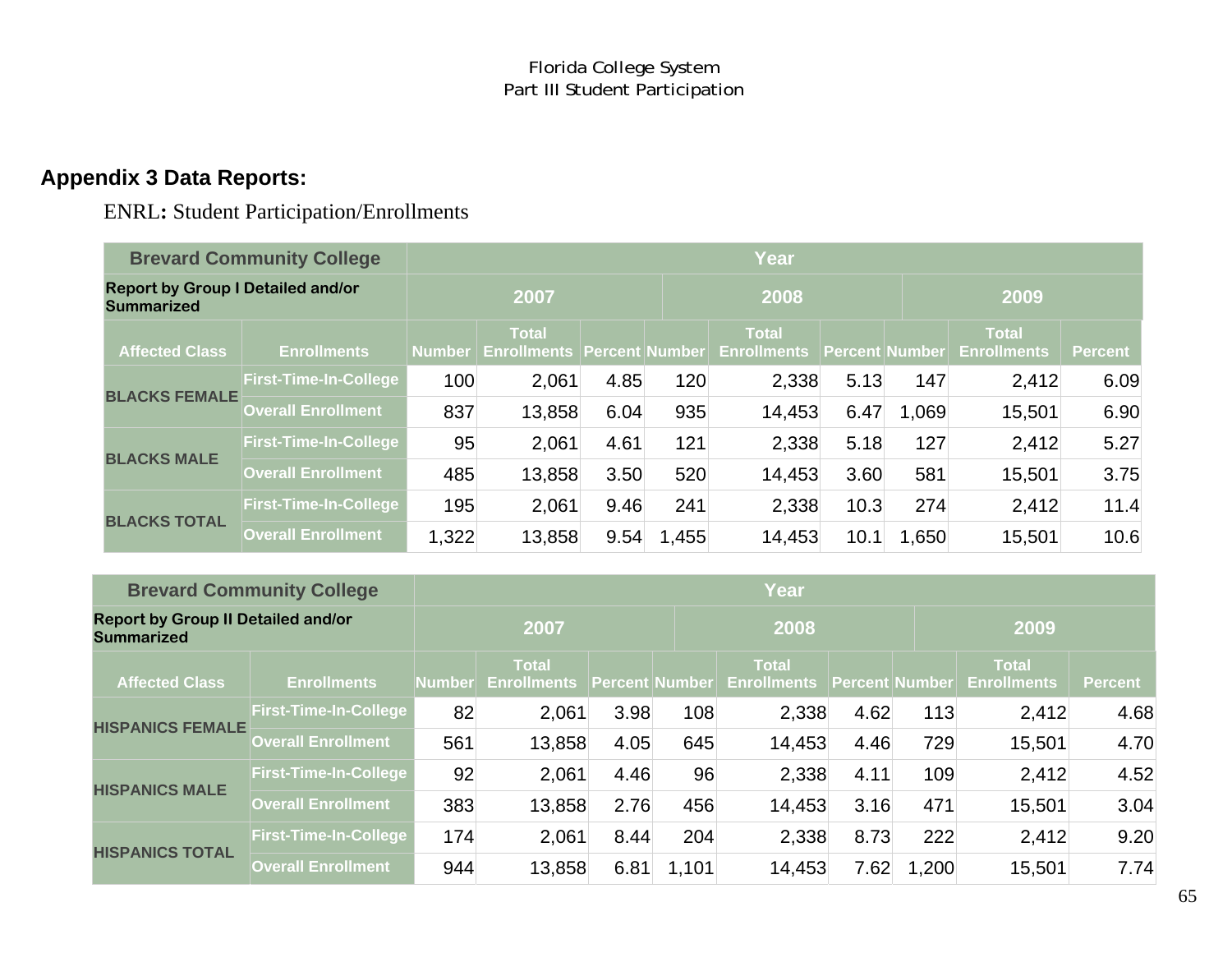| <b>Brevard Community College</b>                                |                              | <b>Year</b> |                                                   |      |      |                                    |      |                       |                                            |      |
|-----------------------------------------------------------------|------------------------------|-------------|---------------------------------------------------|------|------|------------------------------------|------|-----------------------|--------------------------------------------|------|
| <b>Report by Group III Detailed and/or</b><br><b>Summarized</b> |                              |             | 2007                                              |      | 2008 |                                    |      | 2009                  |                                            |      |
| <b>Affected Class</b>                                           | <b>Enrollments</b>           |             | <b>Total</b><br>Number Enrollments Percent Number |      |      | <b>Total</b><br><b>Enrollments</b> |      | <b>Percent Number</b> | <b>Total</b><br><b>Enrollments Percent</b> |      |
|                                                                 |                              |             |                                                   |      |      |                                    |      |                       |                                            |      |
| <b>OTHER MINORITIES</b><br><b>FEMALE</b>                        | <b>First-Time-In-College</b> | 37          | 2,061                                             | 1.80 | 44   | 2,338                              | 1.88 | 51                    | 2,412                                      | 2.11 |
|                                                                 | <b>Overall Enrollment</b>    | 251         | 13,858                                            | 1.81 | 298  | 14,453                             | 2.06 | 340                   | 15,501                                     | 2.19 |
| <b>OTHER MINORITIES</b>                                         | <b>First-Time-In-College</b> | 37          | 2,061                                             | 1.80 | 56   | 2,338                              | 2.40 | 35                    | 2,412                                      | 1.45 |
| <b>MALE</b>                                                     | <b>Overall Enrollment</b>    | 189         | 13,858                                            | 1.36 | 240  | 14,453                             | 1.66 | 245                   | 15,501                                     | 1.58 |
| <b>OTHER MINORITIES</b><br><b>TOTAL</b>                         | <b>First-Time-In-College</b> | 74          | 2,061                                             | 3.59 | 100  | 2,338                              | 4.28 | 86                    | 2,412                                      | 3.57 |
|                                                                 | <b>Overall Enrollment</b>    | 440         | 13,858                                            | 3.18 | 538  | 14,453                             | 3.72 | 585                   | 15,501                                     | 3.77 |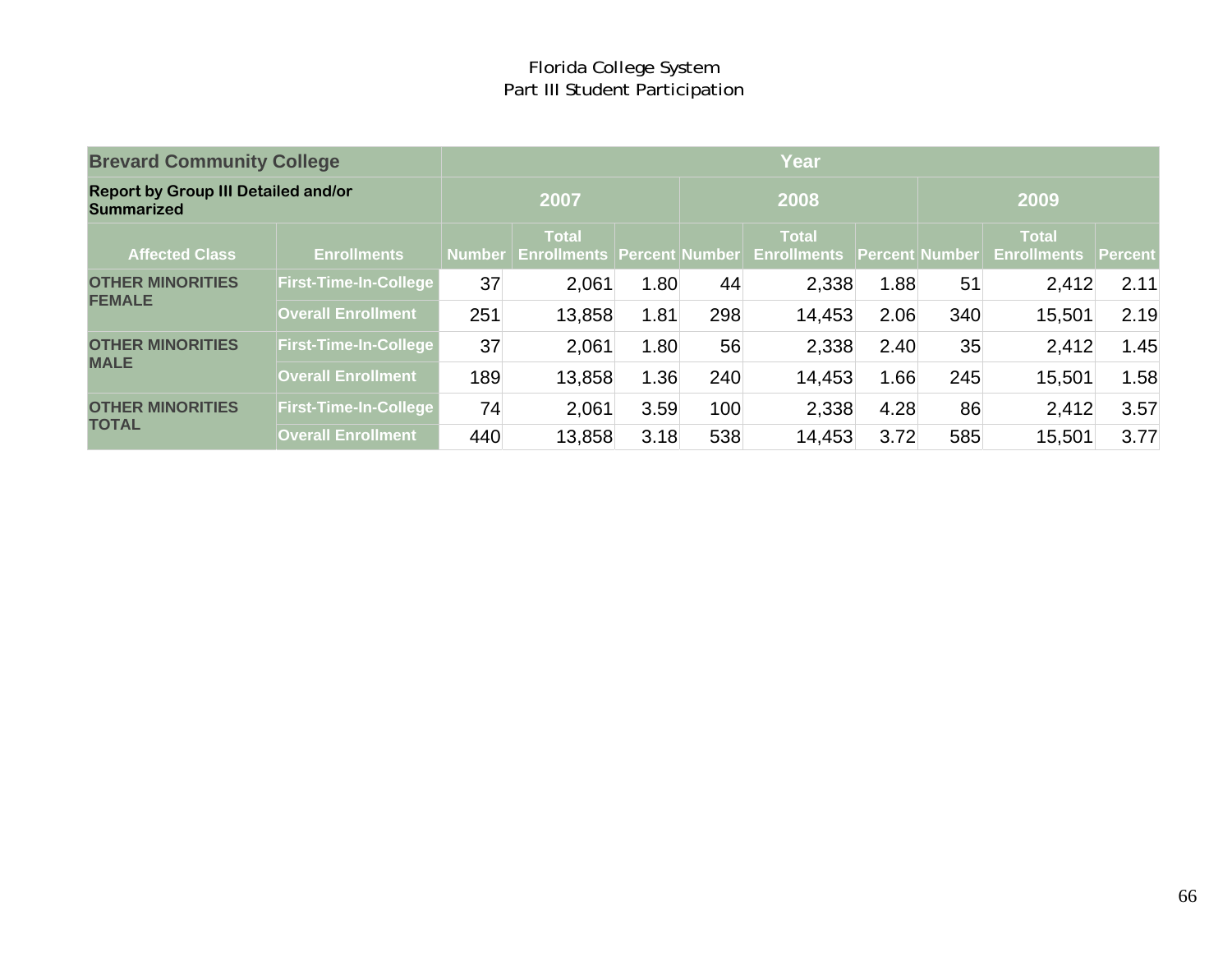| <b>Brevard Community</b><br><b>College</b> |                                         |               | Year                               |                |               |                                        |                |               |                                    |                |  |  |  |
|--------------------------------------------|-----------------------------------------|---------------|------------------------------------|----------------|---------------|----------------------------------------|----------------|---------------|------------------------------------|----------------|--|--|--|
| and/or Summarized                          | <b>Report by Group IV Detailed</b>      |               |                                    | 2007           |               | 2008                                   |                |               | 2009                               |                |  |  |  |
| <b>Affected</b><br><b>Class</b>            | <b>Number</b>                           | <b>Number</b> | <b>Total</b><br><b>Enrollments</b> | <b>Percent</b> | <b>Number</b> | <b>Total</b><br><b>Enrollment</b><br>S | <b>Percent</b> | <b>Number</b> | <b>Total</b><br><b>Enrollments</b> | <b>Percent</b> |  |  |  |
|                                            | <b>First-Time-</b><br><b>In-College</b> | 810           | 2,061                              | 39.3           | 878           | 2,338                                  | 37.6           | 922           | 2,412                              | 38.2           |  |  |  |
| <b>WHITE</b><br><b>FEMALES</b>             | <b>Overall</b><br><b>Enrollmen</b>      | 6,591         | 13,858                             | 47.6           | 6,594         | 14,453                                 | 45.6           | 6,956         | 15,501                             | 44.9           |  |  |  |
|                                            | <b>First-Time-</b><br><b>In-College</b> | 808           | 2,061                              | 39.2           | 915           | 2,338                                  | 39.1           | 908           | 2,412                              | 37.7           |  |  |  |
| <b>WHITE</b><br><b>MALES</b>               | <b>Overall</b><br><b>Enrollmen</b>      | 4,561         | 13,858                             | 32.9           | 4,765         | 14,453                                 | 33             | 5,110         | 15,501                             | 33             |  |  |  |
|                                            | <b>First-Time-</b><br>In-College        | 1,618         | 2,061                              | 78.5           | 1,793         | 2,338                                  | 76.7           | 1,830         | 2,412                              | 75.9           |  |  |  |
| <b>WHITES</b><br><b>TOTAL</b>              | <b>Overall</b><br><b>Enrollmen</b>      | 11,152        | 13,858                             | 80.5           | 11,359        | 14,453                                 | 78.6           | 12,066        | 15,501                             | 77.8           |  |  |  |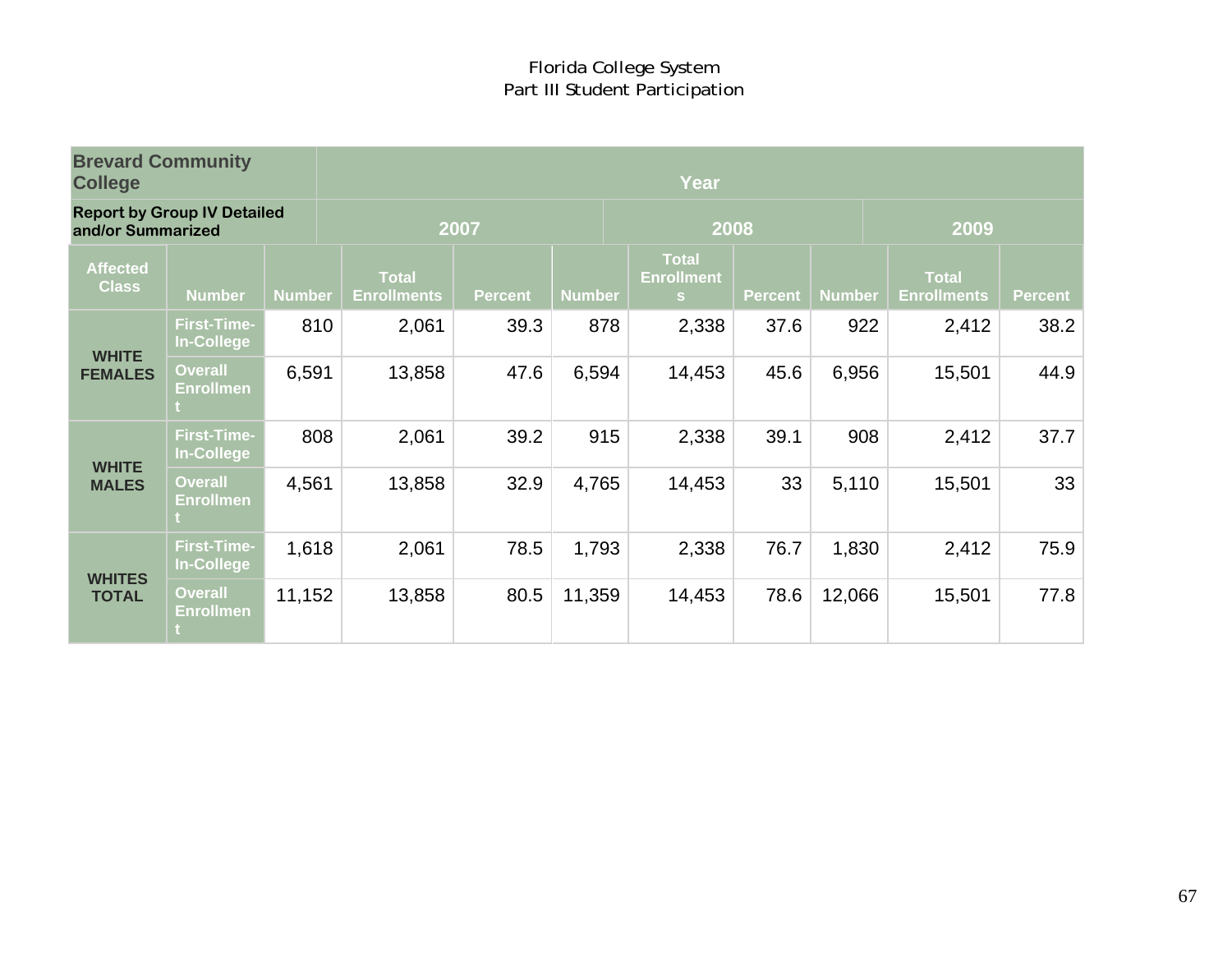|                       | <b>Brevard Community College</b>         | <b>Year</b>   |                                    |         |            |                                            |      |        |                                    |                |  |  |
|-----------------------|------------------------------------------|---------------|------------------------------------|---------|------------|--------------------------------------------|------|--------|------------------------------------|----------------|--|--|
| <b>Summarized</b>     | <b>Report by Group V Detailed and/or</b> |               | 2007                               |         | 2008       |                                            |      | 2009   |                                    |                |  |  |
| <b>Affected Class</b> | <b>Enrollments</b>                       | <b>Number</b> | <b>Total</b><br><b>Enrollments</b> | Percent |            | <b>Total</b><br>Number Enrollments Percent |      | Number | <b>Total</b><br><b>Enrollments</b> | <b>Percent</b> |  |  |
|                       | <b>First-Time-In-College</b>             | 1,029         | 2,061                              | 49.9    | 1,150      | 2,338                                      | 49.2 | 1,233  | 2,412                              | 51.1           |  |  |
| <b>FEMALES</b>        | <b>Overall Enrollment</b>                | 8,240         | 13,858                             | 59.5    | 8,472      | 14,453                                     | 58.6 | 9.094  | 15,501                             | 58.7           |  |  |
|                       | <b>First-Time-In-College</b>             | 1,032         | 2,061                              | 50.1    | 1,188      | 2,338                                      | 50.8 | 1,179  | 2,412                              | 48.9           |  |  |
| <b>MALES</b>          | <b>Overall Enrollment</b>                | 5,618         | 13,858                             | 40.5    | 5,981      | 14,453                                     | 41.4 | 6,407  | 15,501                             | 41.3           |  |  |
| <b>TOTAL</b>          | <b>First-Time-In-College</b>             | 2,061         | 2,061                              | 100     | 2,338      | 2,338                                      | 100  | 2,412  | 2,412                              | 100            |  |  |
|                       | <b>Overall Enrollment</b>                | 13,858        | 13,858                             |         | 100 14,453 | 14,453                                     | 100  | 15,501 | 15,501                             | 100            |  |  |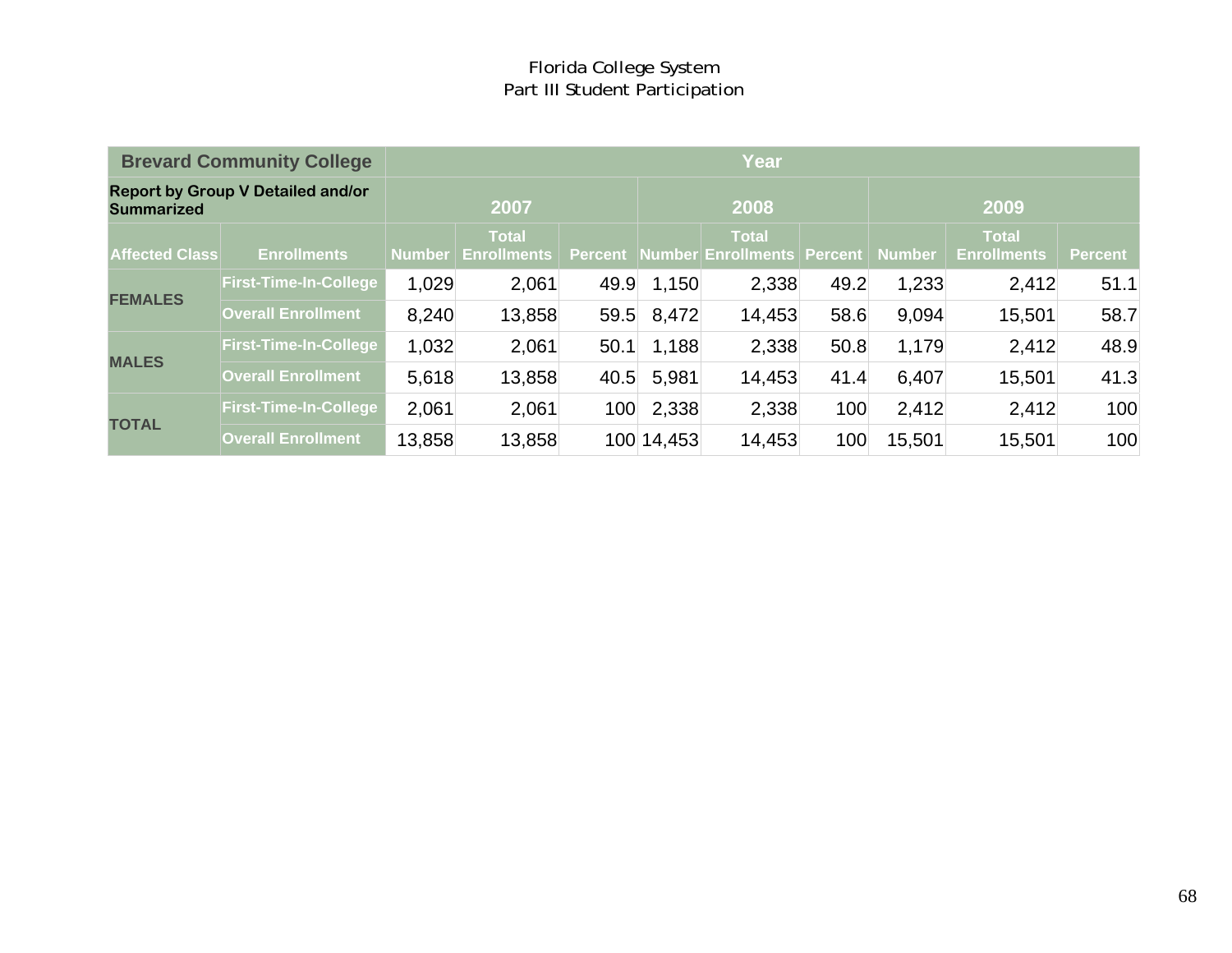## COMP: Student Participation/Completions

| <b>Brevard Community College</b>                       |                           |      | <b>Year</b>                        |                |      |                                    |                |        |                                    |         |  |  |  |  |
|--------------------------------------------------------|---------------------------|------|------------------------------------|----------------|------|------------------------------------|----------------|--------|------------------------------------|---------|--|--|--|--|
| <b>Report by Group I Detailed</b><br>and/or Summarized |                           | 2006 |                                    |                | 2007 |                                    |                | 2008   |                                    |         |  |  |  |  |
| <b>Affected Class</b>                                  | <b>Completions Number</b> |      | <b>Total</b><br><b>Completions</b> | Percent Number |      | <b>Total</b><br><b>Completions</b> | <b>Percent</b> | Number | <b>Total</b><br><b>Completions</b> | Percent |  |  |  |  |
|                                                        | <b>AA Degrees</b>         | 63   | 1,552                              | 4.06           | 50   | 1,624                              | 3.08           | 80     | 1,742                              | 4.59    |  |  |  |  |
| <b>BLACKS FEMALE AS Degrees</b>                        |                           | 16   | 324                                | 4.94           | 16   | 331                                | 4.83           | 19     | 343                                | 5.54    |  |  |  |  |
|                                                        | <b>Certificates</b>       | 45   | 807                                | 5.58           | 47   | 791                                | 5.94           | 43     | 912                                | 4.71    |  |  |  |  |
|                                                        | <b>AA Degrees</b>         | 31   | 1,552                              | 2.00           | 36   | 1,624                              | 2.22           | 47     | 1,742                              | 2.70    |  |  |  |  |
| <b>BLACKS MALE</b>                                     | <b>AS Degrees</b>         | 4    | 324                                | 1.23           | 18   | 331                                | 5.44           | 13     | 343                                | 3.79    |  |  |  |  |
|                                                        | <b>Certificates</b>       | 21   | 807                                | 2.60           | 22   | 791                                | 2.78           | 29     | 912                                | 3.18    |  |  |  |  |
|                                                        | <b>AA Degrees</b>         | 94   | 1,552                              | 6.06           | 86   | 1,624                              | 5.30           | 127    | 1,742                              | 7.29    |  |  |  |  |
| <b>BLACKS TOTAL AS Degrees</b>                         |                           | 20   | 324                                | 6.17           | 34   | 331                                | 10.3           | 32     | 343                                | 9.33    |  |  |  |  |
|                                                        | <b>Certificates</b>       | 66   | 807                                | 8.18           | 69   | 791                                | 8.72           | 72     | 912                                | 7.89    |  |  |  |  |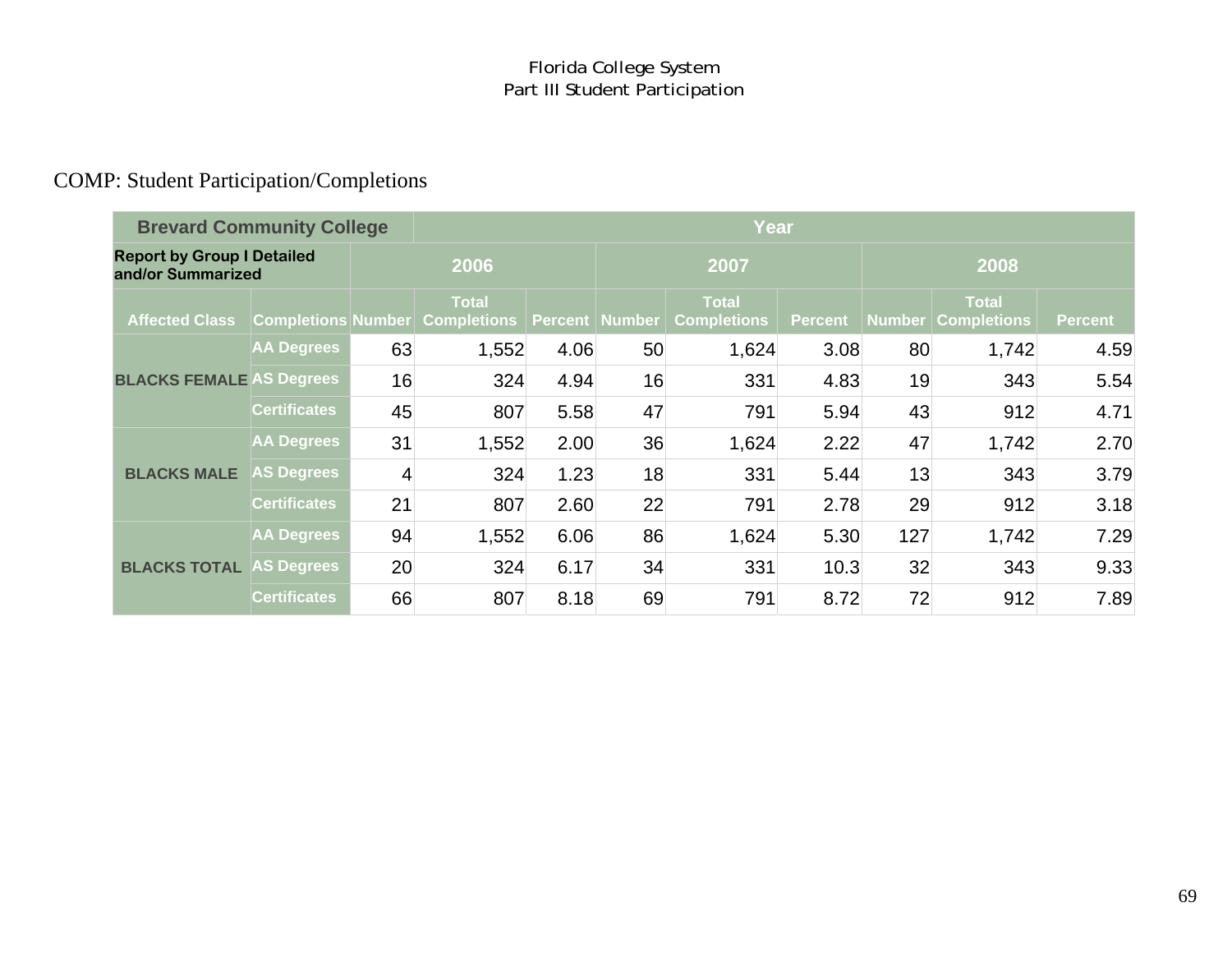$\mathbf{x} = \mathbf{y}$  ,  $\mathbf{y} = \mathbf{y}$ 

| <b>Brevard Community College</b>                        |                     |                | Year                                                                      |      |    |              |                         |                |                                    |                |  |  |  |
|---------------------------------------------------------|---------------------|----------------|---------------------------------------------------------------------------|------|----|--------------|-------------------------|----------------|------------------------------------|----------------|--|--|--|
| <b>Report by Group II Detailed</b><br>and/or Summarized |                     |                | 2006                                                                      |      |    | 2007         |                         |                | 2008                               |                |  |  |  |
| <b>Affected Class</b>                                   |                     |                | <b>Total</b><br>Completions Number Completions Percent Number Completions |      |    | <b>Total</b> | <b>Percent   Number</b> |                | <b>Total</b><br><b>Completions</b> | <b>Percent</b> |  |  |  |
|                                                         | <b>AA Degrees</b>   | 57             | 1,552                                                                     | 3.67 | 54 | 1,624        | 3.33                    | 64             | 1,742                              | 3.67           |  |  |  |
| <b>HISPANICS FEMALE</b>                                 | <b>AS Degrees</b>   | 15             | 324                                                                       | 4.63 | 6  | 331          | 1.81                    | 14             | 343                                | 4.08           |  |  |  |
|                                                         | <b>Certificates</b> | 20             | 807                                                                       | 2.48 | 23 | 791          | 2.91                    | 31             | 912                                | 3.40           |  |  |  |
|                                                         | <b>AA Degrees</b>   | 30             | 1,552                                                                     | 1.93 | 39 | 1,624        | 2.40                    | 45             | 1,742                              | 2.58           |  |  |  |
| <b>HISPANICS MALE</b>                                   | <b>AS Degrees</b>   | $\overline{2}$ | 324                                                                       | 0.62 | 8  | 331          | 2.42                    | $\overline{4}$ | 343                                | 1.17           |  |  |  |
|                                                         | <b>Certificates</b> | 30             | 807                                                                       | 3.72 | 29 | 791          | 3.67                    | 34             | 912                                | 3.73           |  |  |  |
|                                                         | <b>AA Degrees</b>   | 87             | 1,552                                                                     | 5.61 | 93 | 1,624        | 5.73                    | 109            | 1,742                              | 6.26           |  |  |  |
| <b>HISPANICS TOTAL</b>                                  | <b>AS Degrees</b>   | 17             | 324                                                                       | 5.25 | 14 | 331          | 4.23                    | 18             | 343                                | 5.25           |  |  |  |
|                                                         | <b>Certificates</b> | 50             | 807                                                                       | 6.20 | 52 | 791          | 6.57                    | 65             | 912                                | 7.13           |  |  |  |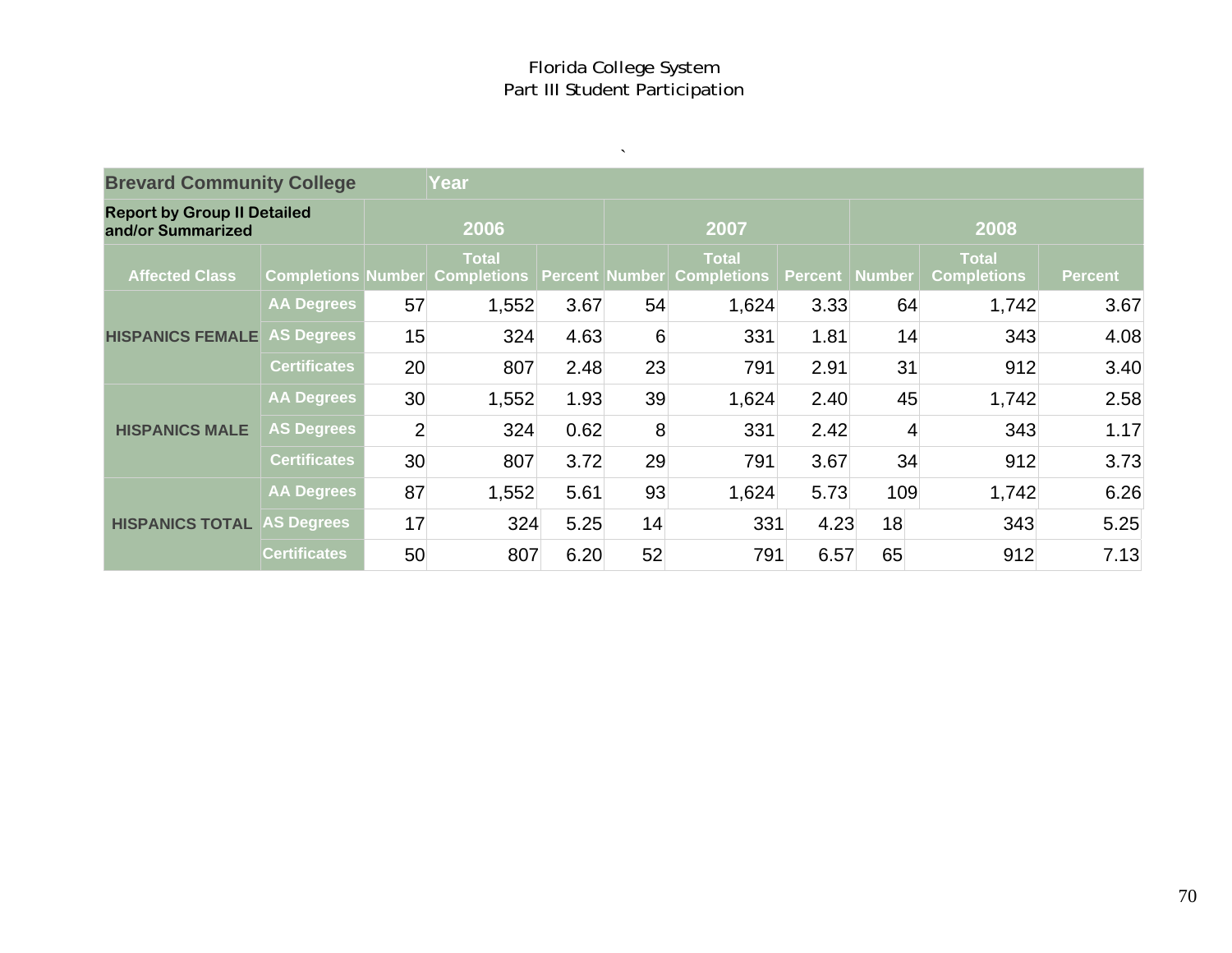| <b>Brevard Community College</b>                                |                           |      | Year                               |      |                |                                                       |                |        |                                    |                |  |
|-----------------------------------------------------------------|---------------------------|------|------------------------------------|------|----------------|-------------------------------------------------------|----------------|--------|------------------------------------|----------------|--|
| <b>Report by Group III Detailed and/or</b><br><b>Summarized</b> |                           | 2006 |                                    |      | 2007           |                                                       |                | 2008   |                                    |                |  |
| <b>Affected Class</b>                                           | <b>Completions Number</b> |      | <b>Total</b><br><b>Completions</b> |      |                | <b>Total</b><br><b>Percent   Number   Completions</b> | <b>Percent</b> | Number | <b>Total</b><br><b>Completions</b> | <b>Percent</b> |  |
| <b>OTHER MINORITIES FEMALE AS Degrees</b>                       | <b>AA Degrees</b>         | 27   | 1,552                              | 1.74 | 30             | 1,624                                                 | 1.85           | 39     | 1,742                              | 2.24           |  |
|                                                                 |                           | 5    | 324                                | 1.54 | 6              | 331                                                   | 1.81           | 9      | 343                                | 2.62           |  |
|                                                                 | <b>Certificates</b>       | 16   | 807                                | 1.98 | 12             | 791                                                   | 1.52           | 12     | 912                                | 1.32           |  |
| <b>OTHER MINORITIES MALE</b>                                    | <b>AA Degrees</b>         | 16   | 1,552                              | 1.03 | 26             | 1,624                                                 | 1.60           | 29     | 1,742                              | 1.66           |  |
|                                                                 | <b>AS Degrees</b>         | 6    | 324                                | 1.85 | $\overline{7}$ | 331                                                   | 2.11           | 4      | 343                                | 1.17           |  |
|                                                                 | <b>Certificates</b>       | 7    | 807                                | 0.87 | 11             | 791                                                   | 1.39           | 6      | 912                                | 0.66           |  |
| <b>OTHER MINORITIES TOTAL</b>                                   | <b>AA Degrees</b>         | 43   | 1,552                              | 2.77 | 56             | 1,624                                                 | 3.45           | 68     | 1,742                              | 3.90           |  |
|                                                                 | <b>AS Degrees</b>         | 11   | 324                                | 3.40 | 13             | 331                                                   | 3.93           | 13     | 343                                | 3.79           |  |
|                                                                 | <b>Certificates</b>       | 23   | 807                                | 2.85 | 23             | 791                                                   | 2.91           | 18     | 912                                | 1.97           |  |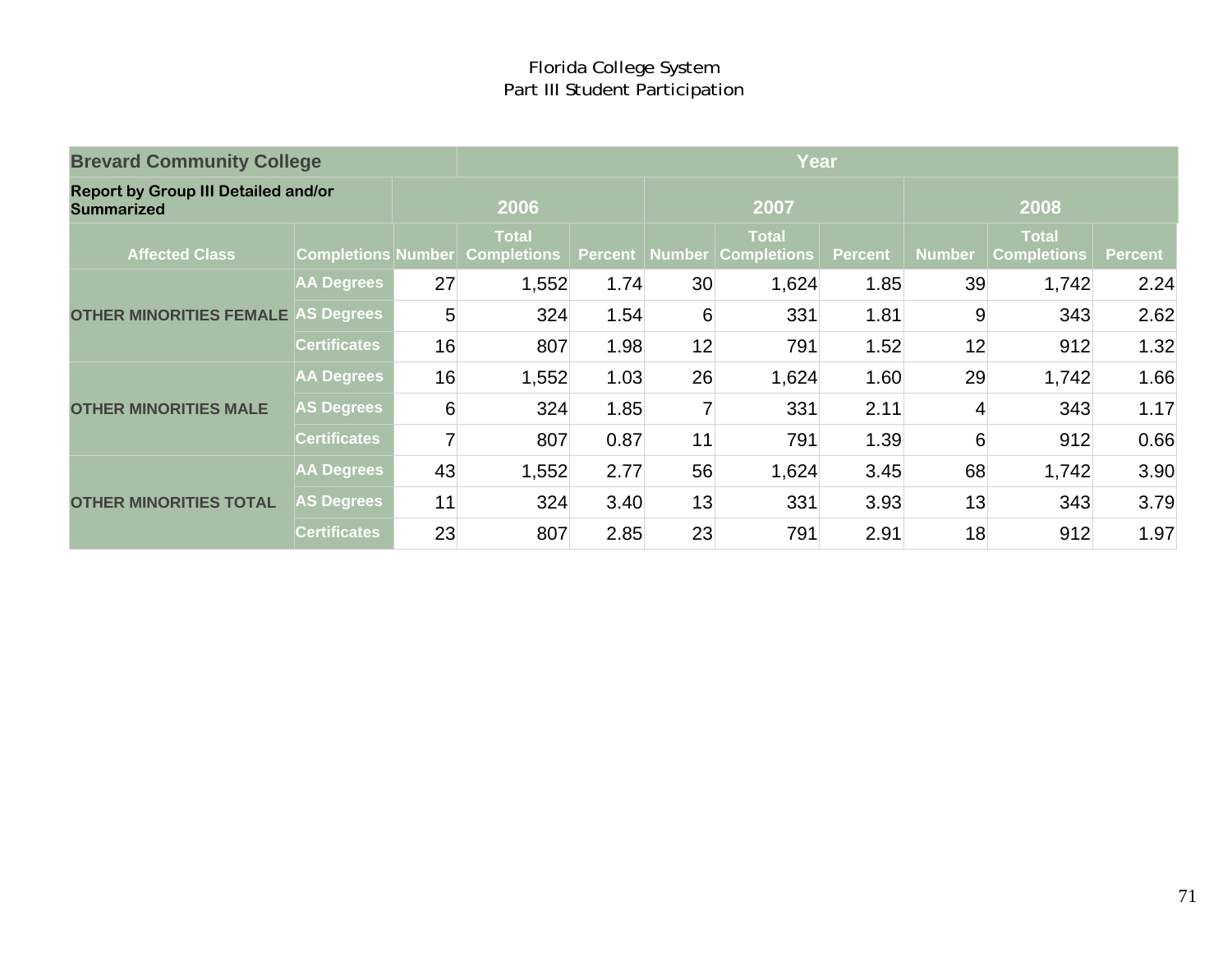| <b>Brevard Community College</b>                        |                           | <b>Year</b> |                                    |         |       |                                           |                |               |                                    |                |  |
|---------------------------------------------------------|---------------------------|-------------|------------------------------------|---------|-------|-------------------------------------------|----------------|---------------|------------------------------------|----------------|--|
| <b>Report by Group IV Detailed</b><br>and/or Summarized |                           | 2006        |                                    |         |       | 2007                                      |                | 2008          |                                    |                |  |
| <b>Affected Class</b>                                   | <b>Completions Number</b> |             | <b>Total</b><br><b>Completions</b> | Percent |       | <b>Total</b><br><b>Number Completions</b> | <b>Percent</b> | <b>Number</b> | <b>Total</b><br><b>Completions</b> | <b>Percent</b> |  |
| <b>WHITE FEMALES</b>                                    | <b>AA Degrees</b>         | 782         | 1,552                              | 50.4    | 833   | 1,624                                     | 51.3           | 906           | 1,742                              | 52             |  |
|                                                         | <b>AS Degrees</b>         | 194         | 324                                | 59.9    | 174   | 331                                       | 52.6           | 192           | 343                                | 56             |  |
|                                                         | <b>Certificates</b>       | 326         | 807                                | 40.4    | 318   | 791                                       | 40.2           | 329           | 912                                | 36.1           |  |
| <b>WHITE MALES</b>                                      | <b>AA Degrees</b>         | 546         | 1,552                              | 35.2    | 556   | 1,624                                     | 34.2           | 532           | 1,742                              | 30.5           |  |
|                                                         | <b>AS Degrees</b>         | 82          | 324                                | 25.3    | 96    | 331                                       | 29             | 88            | 343                                | 25.7           |  |
|                                                         | <b>Certificates</b>       | 342         | 807                                | 42.4    | 329   | 791                                       | 41.6           | 428           | 912                                | 46.9           |  |
| <b>WHITE TOTAL</b>                                      | <b>AA Degrees</b>         | 1,328       | 1,552                              | 85.6    | 1,389 | 1,624                                     | 85.5           | 1,438         | 1,742                              | 82.6           |  |
|                                                         | <b>AS Degrees</b>         | 276         | 324                                | 85.2    | 270   | 331                                       | 81.6           | 280           | 343                                | 81.6           |  |
|                                                         | <b>Certificates</b>       | 668         | 807                                | 82.8    | 647   | 791                                       | 81.8           | 757           | 912                                | 83             |  |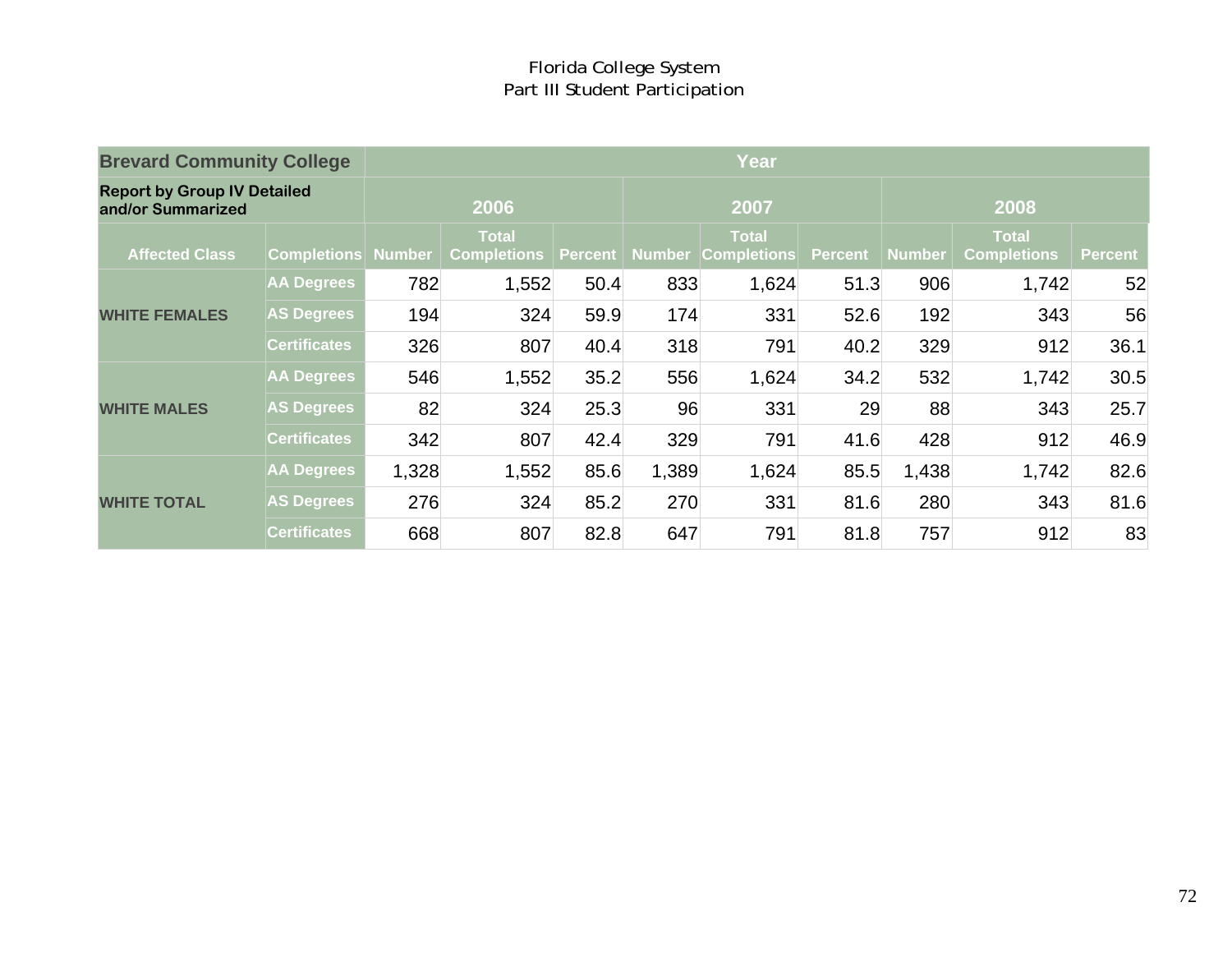## Florida College System Part III Student Participation

| <b>Brevard Community College</b>                              |                           |       |                                    |      |       | Year                                                    |                |               |                                    |                |
|---------------------------------------------------------------|---------------------------|-------|------------------------------------|------|-------|---------------------------------------------------------|----------------|---------------|------------------------------------|----------------|
| <b>Report by Group V Detailed and/or</b><br><b>Summarized</b> |                           |       | 2006                               |      |       | 2007                                                    |                |               | 2008                               |                |
| <b>Affected Class</b>                                         | <b>Completions Number</b> |       | <b>Total</b><br><b>Completions</b> |      |       | <b>Total</b><br><b>Percent   Number   Completions  </b> | <b>Percent</b> | <b>Number</b> | <b>Total</b><br><b>Completions</b> | <b>Percent</b> |
|                                                               | <b>AA Degrees</b>         | 929   | 1,552                              | 59.9 | 967   | 1,624                                                   | 59.5           | 1,089         | 1,742                              | 62.5           |
| <b>FEMALES</b>                                                | <b>AS Degrees</b>         | 230   | 324                                | 71.0 | 202   | 331                                                     | 61.0           | 234           | 343                                | 68.2           |
|                                                               | <b>Certificates</b>       | 407   | 807                                | 50.4 | 400   | 791                                                     | 50.6           | 415           | 912                                | 45.5           |
|                                                               | <b>AA Degrees</b>         | 623   | 1,552                              | 40.1 | 657   | 1,624                                                   | 40.5           | 653           | 1,742                              | 37.5           |
| <b>MALES</b>                                                  | <b>AS Degrees</b>         | 94    | 324                                | 29.0 | 129   | 331                                                     | 39.0           | 109           | 343                                | 31.8           |
|                                                               | <b>Certificates</b>       | 400   | 807                                | 49.6 | 391   | 791                                                     | 49.4           | 497           | 912                                | 54.5           |
|                                                               | <b>AA Degrees</b>         | 1,552 | 1,552                              | 100  | 1,624 | 1,624                                                   | 100            | 1,742         | 1,742                              | 100            |
| <b>TOTAL</b>                                                  | <b>AS Degrees</b>         | 324   | 324                                | 100  | 331   | 331                                                     | 100            | 343           | 343                                | 100            |
|                                                               | <b>Certificates</b>       | 807   | 807                                | 100  | 791   | 791                                                     | 100            | 912           | 912                                | 100            |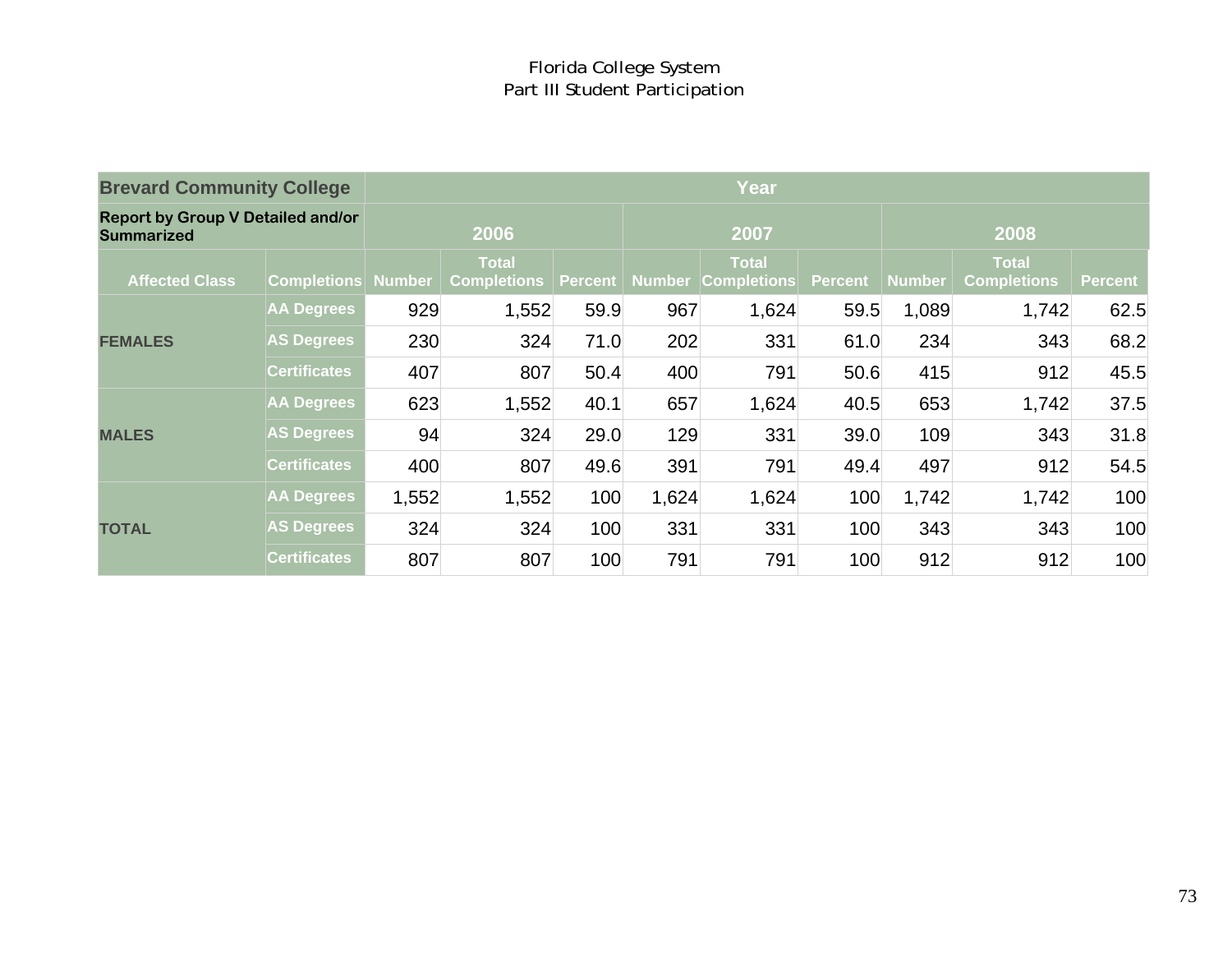#### Florida College System Part III Student Participation

## RETENT08 cc: Retention FTIC 2006-07 into Fall 2007-08

|                  |             |               |             |                   |             |                    |      |                 |      | Enrollment Fall FTIC 2006-2007 Retention into Fall 2007-2008 |             |                   |             |                  |             |                     |              |
|------------------|-------------|---------------|-------------|-------------------|-------------|--------------------|------|-----------------|------|--------------------------------------------------------------|-------------|-------------------|-------------|------------------|-------------|---------------------|--------------|
|                  |             |               |             |                   |             |                    |      |                 |      |                                                              |             |                   |             |                  |             |                     |              |
|                  |             |               |             |                   |             | <b>AMER INDIAN</b> |      | <b>ASIAN OR</b> |      |                                                              |             |                   |             | RACE/            |             |                     |              |
|                  |             | NONRESIDENT   |             | <b>BLACK NON-</b> |             | ALASKAN            |      | <b>PACIFIC</b>  |      |                                                              |             | <b>WHITE NON-</b> |             | <b>ETHNICITY</b> |             |                     |              |
|                  |             | ALIEN         |             | <b>HISPANIC</b>   |             | <b>NATIVE</b>      |      | <b>ISLANDER</b> |      | <b>HISPANIC</b>                                              |             | <b>HISPANIC</b>   |             | <b>UNKNOWN</b>   |             | <b>ALL STUDENTS</b> |              |
|                  | <b>MALE</b> | <b>FEMALE</b> | <b>MALE</b> | <b>FEMALE</b>     | <b>MALE</b> | <b>FEMALE</b>      | MALE | <b>FEMALE</b>   | MALE | <b>FEMALE</b>                                                | <b>MALE</b> | <b>FEMALE</b>     | <b>MALE</b> | <b>FEMALE</b>    | <b>MALE</b> | <b>FEMALE</b>       | <b>TOTAL</b> |
| <b>Full Time</b> |             |               |             |                   |             |                    |      |                 |      |                                                              |             |                   |             |                  |             |                     |              |
| <b>FTIC</b>      | 6.0         | 11.0          | 64.0        | 68.0              | 7.0         | 5.0                | 20.0 | 28.0            | 61.0 | 56.0                                                         | 561.0       | 565.0             | 2.0         | 2.0              | 721.0       | 735.0               | 1456.0       |
| Number           |             |               |             |                   |             |                    |      |                 |      |                                                              |             |                   |             |                  |             |                     |              |
| Retained         | 6.0         | 2.0           | 39.0        | 43.0              | 4.0         | 3.0                | 14.0 | 22.0            | 46.0 | 39.0                                                         | 385.0       | 408.0             | 0.0         | 1.0              | 494.0       | 518.0               | 1012.0       |
| %                |             |               |             |                   |             |                    |      |                 |      |                                                              |             |                   |             |                  |             |                     |              |
| Retained         | 100.0       | 18.2          | 60.9        | 63.2              | 57.1        | 60.0               | 70.0 | 78.6            | 75.4 | 69.6                                                         | 68.6        | 72.2              | 0.0         | 50.0             | 68.5        | 70.5                | 69.5         |
| Part             |             |               |             |                   |             |                    |      |                 |      |                                                              |             |                   |             |                  |             |                     |              |
| Time             |             |               |             |                   |             |                    |      |                 |      |                                                              |             |                   |             |                  |             |                     |              |
| <b>FTIC</b>      | 5.0         | 4.0           | 25.0        | 38.0              | 6.0         | 3.0                | 6.0  | 7.0             | 26.0 | 31.0                                                         | 260.0       | 297.0             | 1.0         | 4.0              | 329.0       | 384.0               | 713.0        |
| Number           |             |               |             |                   |             |                    |      |                 |      |                                                              |             |                   |             |                  |             |                     |              |
| Retained         | 1.0         | 1.0           | 12.0        | 17.0              | 1.0         | 1.0                | 4.0  | 4.0             | 9.0  | 17.0                                                         | 143.0       | 159.0             | 0.0         | 1.0              | 170.0       | 200.0               | 370.0        |
| %                |             |               |             |                   |             |                    |      |                 |      |                                                              |             |                   |             |                  |             |                     |              |
| Retained         | 20.0        | 25.0          | 48.0        | 44.7              | 16.7        | 33.3               | 66.7 | 57.1            | 34.6 | 54.8                                                         | 55.0        | 53.5              | 0.0         | 25.0             | 51.7        | 52.1                | 51.9         |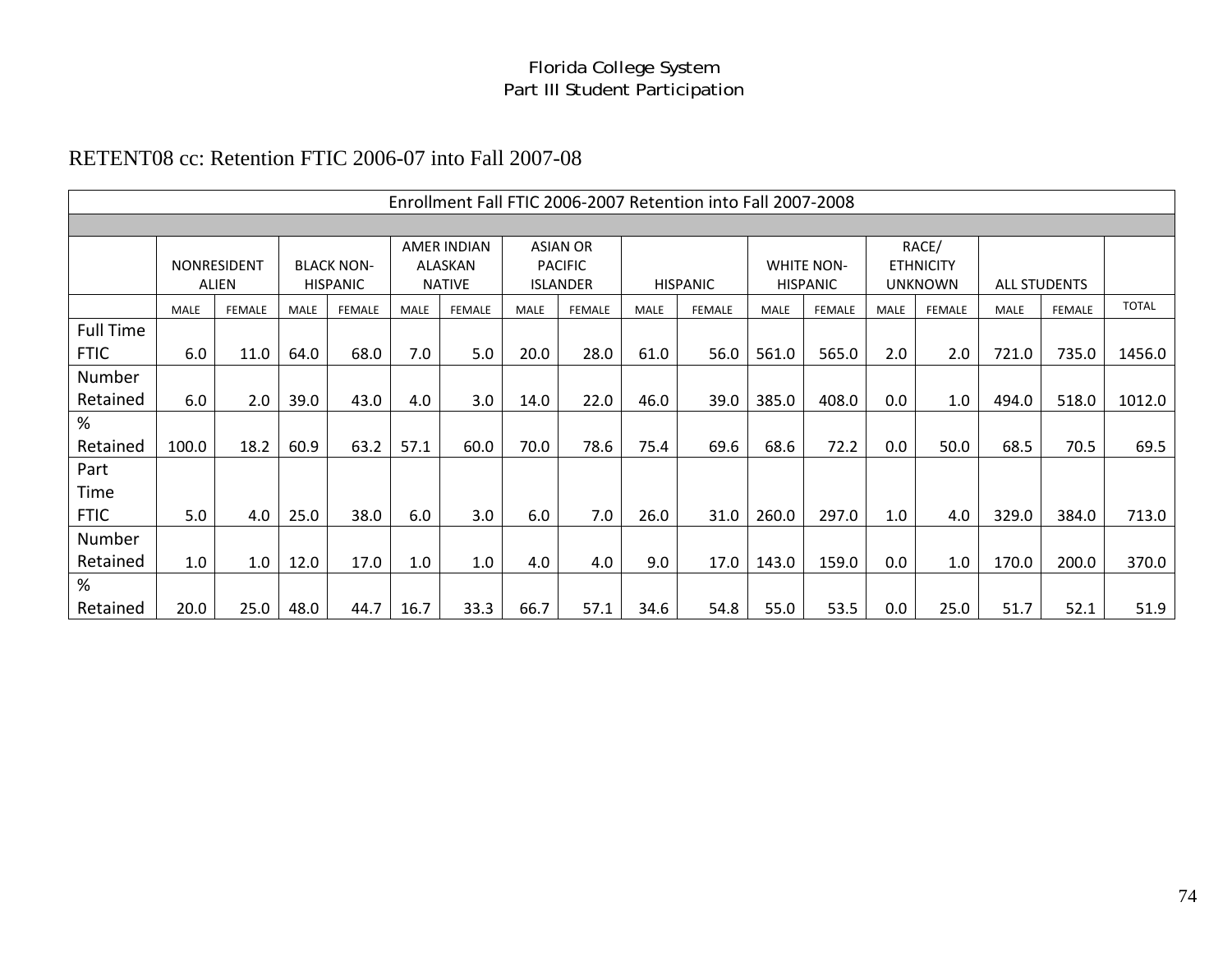## Florida College System Part III Student Participation Mathematics Gatekeeper Courses Grade Distributions for Brevard

#### Brevard Community College Math Disparity Gap 2006-2008

|                |                |                |            | <b>Fall 2005</b> |         |         |               |                  |                  |                   | <b>Fall 2007</b> |         |         |               |                                                                                                                                                                                 |
|----------------|----------------|----------------|------------|------------------|---------|---------|---------------|------------------|------------------|-------------------|------------------|---------|---------|---------------|---------------------------------------------------------------------------------------------------------------------------------------------------------------------------------|
| Course         | <b>Black #</b> | <b>Black #</b> | Black $\%$ | White #          | White # | White % | <b>Black-</b> | <b>Black</b> $#$ | <b>Black</b> $#$ | <b>Black</b> $\%$ | White #          | White # | White % | <b>Black-</b> | <b>Change in</b><br>Successful Enrolled Successful Successful Enrolled Successful White Gap Successful Enrolled Successful Successful Enrolled Successful White Gap Black-White |
|                |                |                |            |                  |         |         |               |                  |                  |                   |                  |         |         |               | Gap                                                                                                                                                                             |
| <b>MAT0024</b> | 48             | 113            | 42.48      | 325              | 645     | 50.39   | $-7.91$       | 45               | 96               | 46.88             | 312              | 595     | 52.44   | $-5.56$       | $-2.35$                                                                                                                                                                         |
| <b>MAT1033</b> | 54             | 130            | 41.54      | 435              | 865     | 50.29   | $-8.75$       | 68               | 144              | 47.22             | 436              | 800     | 54.5    | $-7.28$       | $-1.47$                                                                                                                                                                         |
| <b>MAC1105</b> | 51             | 98             | 52.04      | 567              | 988     | 57.39   | $-5.35$       | 57               | 120              | 47.5              | 626              | 1111    | 56.35   | $-8.85$       | 3.5                                                                                                                                                                             |
| MGF1106        |                | 26             | 50         | 184              | 266     | 69.17   | $-19.17$      |                  | 29               | 37.93             | 195              | 279     | 69.89   | $-31.96$      | 12.79                                                                                                                                                                           |

|                |    |                     |       | <b>Fall 2005</b> |     |       |         |    |     |                                                                                                                                    | <b>Fall 2007</b> |      |       |           |                                                                                                                                                            |
|----------------|----|---------------------|-------|------------------|-----|-------|---------|----|-----|------------------------------------------------------------------------------------------------------------------------------------|------------------|------|-------|-----------|------------------------------------------------------------------------------------------------------------------------------------------------------------|
|                |    | Successful Enrolled |       |                  |     |       |         |    |     | Course Hispanic # Hispanic # Hispanic % White # White # White % Hispanic- Hispanic # Hispanic # Hispanic % White # White # White % |                  |      |       | Hispanic- | Change in<br>Successful Successful Enrolled Successful White Gap Successful Enrolled Successful Enrolled Successful White Gap Hispanic-White<br><b>Gap</b> |
| <b>MAT0024</b> | 29 | 62                  | 46.77 | 325              | 645 | 50.39 | $-3.62$ | 30 | 58  | 51.72                                                                                                                              | 312              | 595  | 52.44 | $-0.72$   | $-2.9$                                                                                                                                                     |
| <b>MAT1033</b> | 37 | 78                  | 47.44 | 435              | 865 | 50.29 | $-2.85$ | 43 | 87  | 49.43                                                                                                                              | 436              | 800  | 54.5  | $-5.07$   | 2.22                                                                                                                                                       |
| <b>MAC1105</b> | 41 | 74                  | 55.41 | 567              | 988 | 57.39 | $-1.98$ | 65 | 112 | 58.04                                                                                                                              | 626              | 1111 | 56.35 | 1.69      | $-3.67$                                                                                                                                                    |
| MGF1106        | 18 | 23                  | 78.26 | 184              | 266 | 69.17 | 9.09    | 15 | 20  |                                                                                                                                    | 195              | 279  | 69.89 | 5.11      | 3.98                                                                                                                                                       |

## Brevard Community College Math Grade Distribution 2006-2008

#### Year=Fall 2005 Race=Black

|                |   |             |          |          |          |          |          |                | <b>Grade</b> |                |             |          |          |                                                                                 |                |   |          | <b>Total</b> |            |
|----------------|---|-------------|----------|----------|----------|----------|----------|----------------|--------------|----------------|-------------|----------|----------|---------------------------------------------------------------------------------|----------------|---|----------|--------------|------------|
|                | A |             | B.       |          | C        |          | D        |                | F            |                |             |          |          |                                                                                 |                | W |          |              |            |
|                |   |             |          |          |          |          |          |                |              |                |             |          |          | Count % Count % Count % Count % Count % Count % Count % Count % Count % Count % |                |   |          |              |            |
| <b>MAT0024</b> |   | $0 \quad 0$ | $\Omega$ | $\Omega$ | $\Omega$ | $\theta$ | $\Omega$ | $\overline{0}$ | $\theta$     | $\overline{0}$ | $0 \quad 0$ |          | 48 42.48 |                                                                                 | 48 42.48       |   | 17 15.04 |              | 113 100.00 |
| <b>MAT1033</b> |   | 4 3.08      |          | 17 13.08 |          | 33 25.38 |          | 24 18.46       |              | 35 26.92       | 1 0.77      | $\Omega$ | $\Omega$ | $\Omega$                                                                        | $\theta$       |   | 16 12.31 |              | 130 100.00 |
| <b>MAC1105</b> |   | 7 7.14      |          | 22 22.45 |          | 22 22.45 |          | 9 9.18         |              | 21 21.43       | $0 \quad 0$ | $\Omega$ | $\Omega$ | $\Omega$                                                                        | $\theta$       |   | 17 17.35 |              | 98 100.00  |
| <b>MGF1106</b> |   | $0 \quad 0$ |          | 6 23.08  |          | 7 26.92  |          | 1 3.85         |              | 8 30.77        | $0 \quad 0$ | $\Omega$ | $\Omega$ | $\Omega$                                                                        | $\overline{0}$ |   | 4 15.38  |              | 26 100.00  |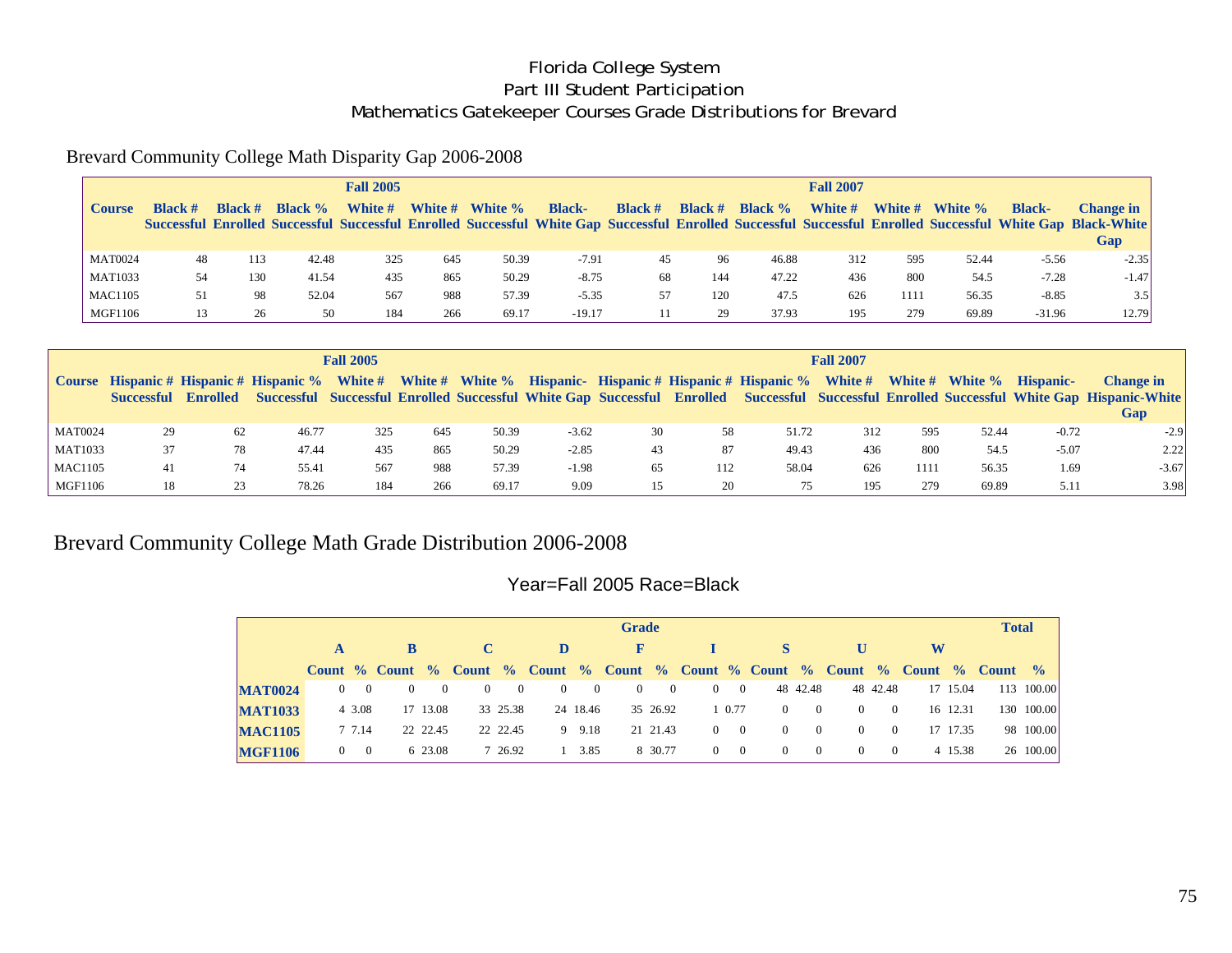## Florida College System Part III Student Participation Mathematics Gatekeeper Courses Grade Distributions for Brevard

#### Year=Fall 2005 Race=Hispanic

|                |              |                |                |                |          |                |          | <b>Grade</b> |          |             |                                                                               |                |                |                |          |                | <b>Total</b> |                |
|----------------|--------------|----------------|----------------|----------------|----------|----------------|----------|--------------|----------|-------------|-------------------------------------------------------------------------------|----------------|----------------|----------------|----------|----------------|--------------|----------------|
|                |              | B              |                |                |          | D              |          | F            |          |             |                                                                               |                |                |                | W        |                |              |                |
|                |              |                |                |                |          |                |          |              |          |             | Count % Count % Count % Count % Count % Count % Count % Count % Count % Count |                |                |                |          |                |              | $\frac{6}{10}$ |
| <b>MAT0024</b> | $0 \qquad 0$ | $\overline{0}$ | $\overline{0}$ | $\overline{0}$ | $\sim 0$ | $\overline{0}$ | $\sim 0$ | $\sim$ 0     | $\sim 0$ | $0\qquad 0$ |                                                                               | 29 46.77       |                | 27 43.55       |          | 6 9.68         |              | 62 100.00      |
| <b>MAT1033</b> | 7 8.97       |                | 15 19.23       |                | 15 19.23 |                | 12 15.38 |              | 16 20.51 | 1 1.28      | $\overline{0}$                                                                | $\sim 0$       | $\Omega$       | $\overline{0}$ |          | 12 15.38       |              | 78 100.00      |
| <b>MAC1105</b> | 13 17.57     |                | 14 18.92       |                | 14 18.92 |                | 6 8.11   |              | 14 18.92 | $0 \quad 0$ | $\overline{0}$                                                                | $\overline{0}$ | $\overline{0}$ | $\overline{0}$ |          | 13 17.57       |              | 74 100.00      |
| <b>MGF1106</b> | 2 8.70       |                | 9 39.13        |                | 7 30.43  |                | 3 13.04  |              | 2 8.70   | $0 \quad 0$ | $\theta$                                                                      | $\overline{0}$ | $\overline{0}$ | $\overline{0}$ | $\theta$ | $\overline{0}$ |              | 23 100.00      |

#### Year=Fall 2005 Race=White

|                |          |           |              |           |          |           |          |                | <b>Grade</b>                                                                  |           |             |                |                |          |                |   |           | <b>Total</b> |                |
|----------------|----------|-----------|--------------|-----------|----------|-----------|----------|----------------|-------------------------------------------------------------------------------|-----------|-------------|----------------|----------------|----------|----------------|---|-----------|--------------|----------------|
|                |          |           | <sup>B</sup> |           | C        |           | D        |                | $\mathbf{F}$                                                                  |           |             | <b>S</b>       |                | U        |                | W |           |              |                |
|                |          |           |              |           |          |           |          |                | Count % Count % Count % Count % Count % Count % Count % Count % Count % Count |           |             |                |                |          |                |   |           |              | $\frac{6}{10}$ |
| <b>MAT0024</b> | $\theta$ | $\sim 0$  | $\theta$     | $\theta$  | $\theta$ | $\sim 0$  | $\theta$ | $\overline{0}$ | $\theta$                                                                      | $\bf{0}$  | $0 \quad 0$ |                | 325 50.39      |          | 249 38.60      |   | 71 11.01  |              | 645 100.00     |
| <b>MAT1033</b> |          | 104 12.02 |              | 158 18.27 |          | 173 20.00 |          | 99 11.45       |                                                                               | 198 22.89 | 2 0.23      | $\overline{0}$ | $\Omega$       | $\Omega$ | $\overline{0}$ |   | 131 15.14 |              | 865 100.00     |
| <b>MAC1105</b> |          | 181 18.32 |              | 214 21.66 |          | 172 17.41 |          | 94 9.51        |                                                                               | 153 15.49 | 1 0.10      | $\Omega$       | $\Omega$       | $\Omega$ | $\overline{0}$ |   | 173 17.51 |              | 988 100.00     |
| <b>MGF1106</b> |          | 37 13.91  |              | 78 29.32  |          | 69 25.94  |          | 28 10.53       |                                                                               | 21 7.89   | $0 \quad 0$ | $\overline{0}$ | $\overline{0}$ | $\theta$ | $\overline{0}$ |   | 33 12.41  |              | 266 100.00     |

#### Year=Fall 2006 Race=Black

|                |          |          |          |          |          |          |          | <b>Grade</b> |          |          |                   |          |          |          |                |                                                                               |          | <b>Total</b> |                |
|----------------|----------|----------|----------|----------|----------|----------|----------|--------------|----------|----------|-------------------|----------|----------|----------|----------------|-------------------------------------------------------------------------------|----------|--------------|----------------|
|                |          | B.       |          |          |          | D        |          | F            |          |          |                   |          |          |          |                | W                                                                             |          |              |                |
|                |          |          |          |          |          |          |          |              |          |          |                   |          |          |          |                | Count % Count % Count % Count % Count % Count % Count % Count % Count % Count |          |              | $\frac{6}{10}$ |
| <b>MAT0024</b> | - 0      | $\theta$ | $\theta$ | $\theta$ | $\bf{0}$ | $\theta$ | $\theta$ | $\theta$     | -0       | $\theta$ | $\sim 0$          |          | 55 53.40 |          | 34 33.01       |                                                                               | 14 13.59 |              | 103 100.00     |
| <b>MAT1033</b> | 14 11.29 |          | 20 16.13 |          | 36 29.03 |          | 10 8.06  |              | 29 23.39 | $\Omega$ | $\hspace{1.6cm}0$ | 0        |          | $^{(1)}$ | $\Omega$       |                                                                               | 15 12.10 |              | 124 100.00     |
| <b>MAC1105</b> | 12 10.34 |          | 13 11.21 |          | 27 23.28 |          | 17 14.66 |              | 24 20.69 |          | 1 0.86            | 0        |          | $\Omega$ | $\overline{0}$ |                                                                               | 22 18.97 |              | 116 100.00     |
| <b>MGF1106</b> | 2 6.06   |          | 6 18.18  |          | 10 30.30 |          | 7 21.21  | 3            | 9.09     | $\Omega$ | $\hspace{0.6cm}0$ | $^{(1)}$ | $\Omega$ | $^{(1)}$ | $\theta$       |                                                                               | 5 15.15  |              | 33 100.00      |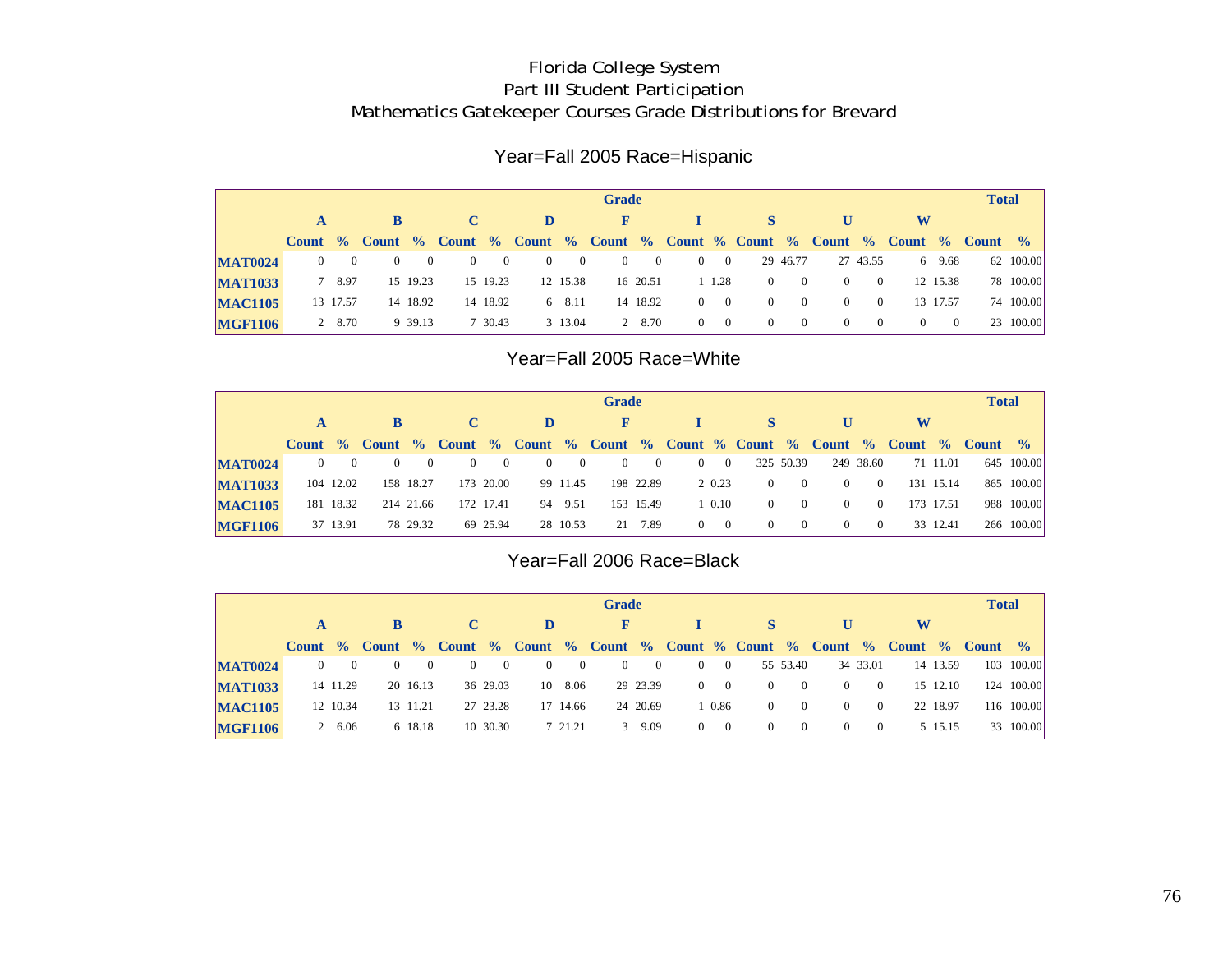## Florida College System Part III Student Participation Mathematics Gatekeeper Courses Grade Distributions for Brevard

#### Year=Fall 2006 Race=Hispanic

|                |              |          |          |          |   |          |          |                | <b>Grade</b> |          |          |          |          |                |   |          | <b>Total</b>                                                    |               |
|----------------|--------------|----------|----------|----------|---|----------|----------|----------------|--------------|----------|----------|----------|----------|----------------|---|----------|-----------------------------------------------------------------|---------------|
|                | A            |          | B        |          |   |          | D        |                |              |          |          |          | U        |                | W |          |                                                                 |               |
|                | <b>Count</b> |          |          |          |   |          |          |                |              |          |          |          |          |                |   |          | % Count % Count % Count % Count % Count % Count % Count % Count | $\frac{0}{0}$ |
| <b>MAT0024</b> | $\theta$     | $\Omega$ | $\Omega$ | $\Omega$ | 0 | $\theta$ | $\theta$ | $\overline{0}$ | $\theta$     | $\bf{0}$ |          | 36 63.16 |          | 12 21.05       |   | 9 15.79  |                                                                 | 57 100.00     |
| <b>MAT1033</b> |              | 9 10.23  |          | 9 10.23  |   | 30 34.09 |          | 8 9.09         |              | 24 27.27 | $\Omega$ | $\Omega$ | $\Omega$ | $\Omega$       |   | 8 9.09   |                                                                 | 88 100.00     |
| <b>MAC1105</b> |              | 13 16.46 |          | 18 22.78 |   | 18 22.78 |          | 5 6.33         |              | 14 17.72 | $\Omega$ | $\Omega$ | $\Omega$ | $\overline{0}$ |   | 11 13.92 |                                                                 | 79 100.00     |
| <b>MGF1106</b> |              | 6 23.08  |          | 7.69     |   | 7 26.92  |          | 3 11.54        |              | 4 15.38  | $\Omega$ | $\Omega$ | $\Omega$ | $\theta$       |   | 4 15.38  |                                                                 | 26 100.00     |

## Year=Fall 2007 Race=Black

|                |          |                |          |          |          |          |          |          | <b>Grade</b>                                                                  |          |          |             |          |          |          |                |   |          | <b>Total</b> |               |
|----------------|----------|----------------|----------|----------|----------|----------|----------|----------|-------------------------------------------------------------------------------|----------|----------|-------------|----------|----------|----------|----------------|---|----------|--------------|---------------|
|                | A        |                | B        |          | C        |          | D        |          |                                                                               |          |          |             |          |          |          |                | W |          |              |               |
|                |          |                |          |          |          |          |          |          | Count % Count % Count % Count % Count % Count % Count % Count % Count % Count |          |          |             |          |          |          |                |   |          |              | $\frac{0}{0}$ |
| <b>MAT0024</b> | $\Omega$ | $\theta$       | $\theta$ | 0        | $^{(1)}$ | $\bf{0}$ | $\Omega$ | $\theta$ | $\theta$                                                                      | 0        | $^{(1)}$ | $\sim 0$    |          | 45 46.88 |          | 31 32.29       |   | 20 20.83 |              | 96 100.00     |
| <b>MAT1033</b> |          | 9 6.25         |          | 20 13.89 |          | 39 27.08 |          | 19 13.19 |                                                                               | 39 27.08 |          | $0 \quad 0$ | $\Omega$ | $\Omega$ | $\Omega$ | $\overline{0}$ |   | 18 12.50 |              | 144 100.00    |
| <b>MAC1105</b> |          | 14 11.67       |          | 20 16.67 |          | 23 19.17 |          | 15 12.50 |                                                                               | 22 18.33 | $^{(1)}$ | $\sim$ 0    | $\Omega$ | $\theta$ | $\theta$ | $\overline{0}$ |   | 26 21.67 |              | 120 100.00    |
| <b>MGF1106</b> | $\Omega$ | $\overline{0}$ |          | 3 10.34  |          | 8 27.59  |          | 6 20.69  |                                                                               | 5 17.24  |          | 1 3.45      | $\Omega$ | $\theta$ | $\theta$ | $\overline{0}$ |   | 6 20.69  |              | 29 100.00     |

## Year=Fall 2007 Race=Hispanic

|                |              |                |          |          |                |              |                |                | <b>Grade</b>                                                          |              |          |          |          |                |   |          | <b>Total</b> |                |
|----------------|--------------|----------------|----------|----------|----------------|--------------|----------------|----------------|-----------------------------------------------------------------------|--------------|----------|----------|----------|----------------|---|----------|--------------|----------------|
|                | $\mathbf{A}$ |                |          |          | $\mathbf C$    |              | D              |                |                                                                       |              |          |          |          |                | W |          |              |                |
|                |              |                |          |          |                |              |                |                | Count % Count % Count % Count % Count % Count % Count % Count % Count |              |          |          |          |                |   |          |              | $\frac{6}{10}$ |
| <b>MAT0024</b> | $\Omega$     | $\overline{0}$ | $\Omega$ | $\theta$ | $\overline{0}$ | $\mathbf{0}$ | $\overline{0}$ | $\overline{0}$ | $\overline{0}$                                                        | $\mathbf{0}$ |          | 30 51.72 |          | 24 41.38       |   | 4 6.90   |              | 58 100.00      |
| <b>MAT1033</b> |              | 11 12.64       |          | 14 16.09 |                | 18 20.69     |                | 11 12.64       |                                                                       | 18 20.69     | $\Omega$ | $\Omega$ | $\Omega$ | $\overline{0}$ |   | 15 17.24 |              | 87 100.00      |
| <b>MAC1105</b> |              | 22 19.64       |          | 16 14.29 |                | 27 24.11     |                | 8 7.14         |                                                                       | 16 14.29     | $\Omega$ | $\Omega$ | $\Omega$ | $\overline{0}$ |   | 23 20.54 |              | 112 100.00     |
| <b>MGF1106</b> |              | 5.00           |          | 8 40.00  |                | 6 30.00      |                | 2 10.00        |                                                                       | 5.00         | $\Omega$ | $\Omega$ | $\Omega$ | $\overline{0}$ |   | 2 10.00  |              | 20 100.00      |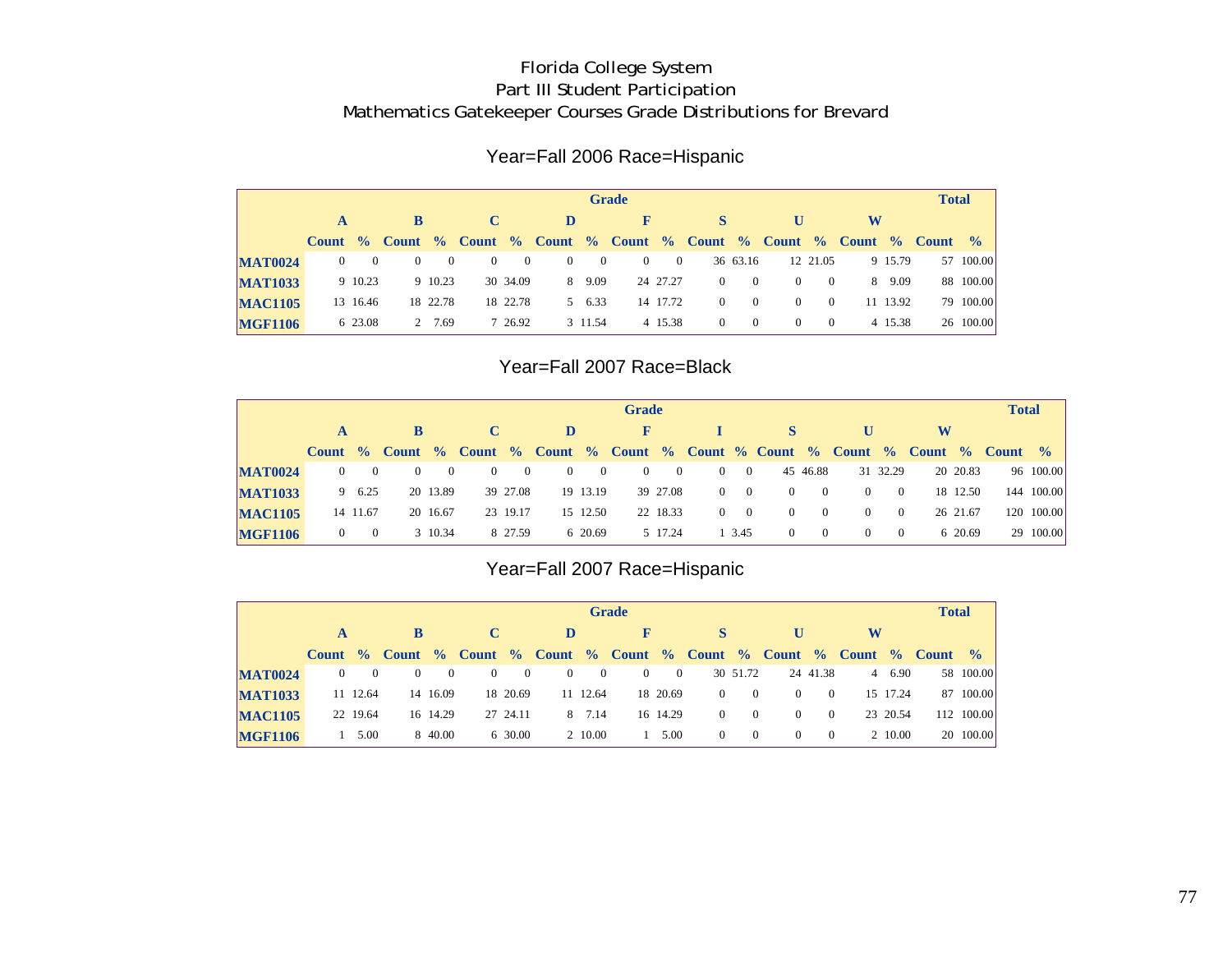#### Florida College System Part III Student Participation Mathematics Gatekeeper Courses Grade Distributions for Brevard

### Year=Fall 2007 Race=White

|                |                |              |          |           |                |           |                |              | <b>Grade</b>   |           |             |                                                                                         |           |          |                |   |           | <b>Total</b> |             |
|----------------|----------------|--------------|----------|-----------|----------------|-----------|----------------|--------------|----------------|-----------|-------------|-----------------------------------------------------------------------------------------|-----------|----------|----------------|---|-----------|--------------|-------------|
|                |                |              |          |           |                |           | D              |              | $\mathbf{F}$   |           |             | <b>S</b>                                                                                |           | U        |                | W |           |              |             |
|                |                |              |          |           |                |           |                |              |                |           |             | Count % Count % Count % Count % Count % Count % Count % Count % Count % Count % Count % |           |          |                |   |           |              |             |
| <b>MAT0024</b> | $\overline{0}$ | $\mathbf{0}$ | $\Omega$ | $\Omega$  | $\overline{0}$ | $\sim 0$  | $\overline{0}$ | $\mathbf{0}$ | $\overline{0}$ | $\sim 0$  | $0\qquad 0$ |                                                                                         | 312 52.44 |          | 213 35.80      |   | 70 11.76  |              | 595 100.00  |
| <b>MAT1033</b> |                | 108 13.50    |          | 163 20.38 |                | 165 20.63 |                | 87 10.88     |                | 174 21.75 | 2 0.25      | $\overline{0}$                                                                          |           | $\Omega$ | $\mathbf{0}$   |   | 101 12.63 |              | 800 100.00  |
| <b>MAC1105</b> |                | 185 16.65    |          | 230 20.70 |                | 211 18.99 | 110            | 9.90         |                | 186 16.74 | 1 0.09      | $\Omega$                                                                                |           | $\Omega$ | $\overline{0}$ |   | 188 16.92 |              | 1111 100.00 |
| <b>MGF1106</b> |                | 33 11.83     |          | 93 33.33  |                | 69 24.73  |                | 16 5.73      |                | 36 12.90  | 1 0.36      | $\theta$                                                                                |           | $\Omega$ | $\theta$       |   | 31 11.11  |              | 279 100.00  |

Source: MCP2005 - MCP2008 Community College Office of Evaluation 02/24/09 13:36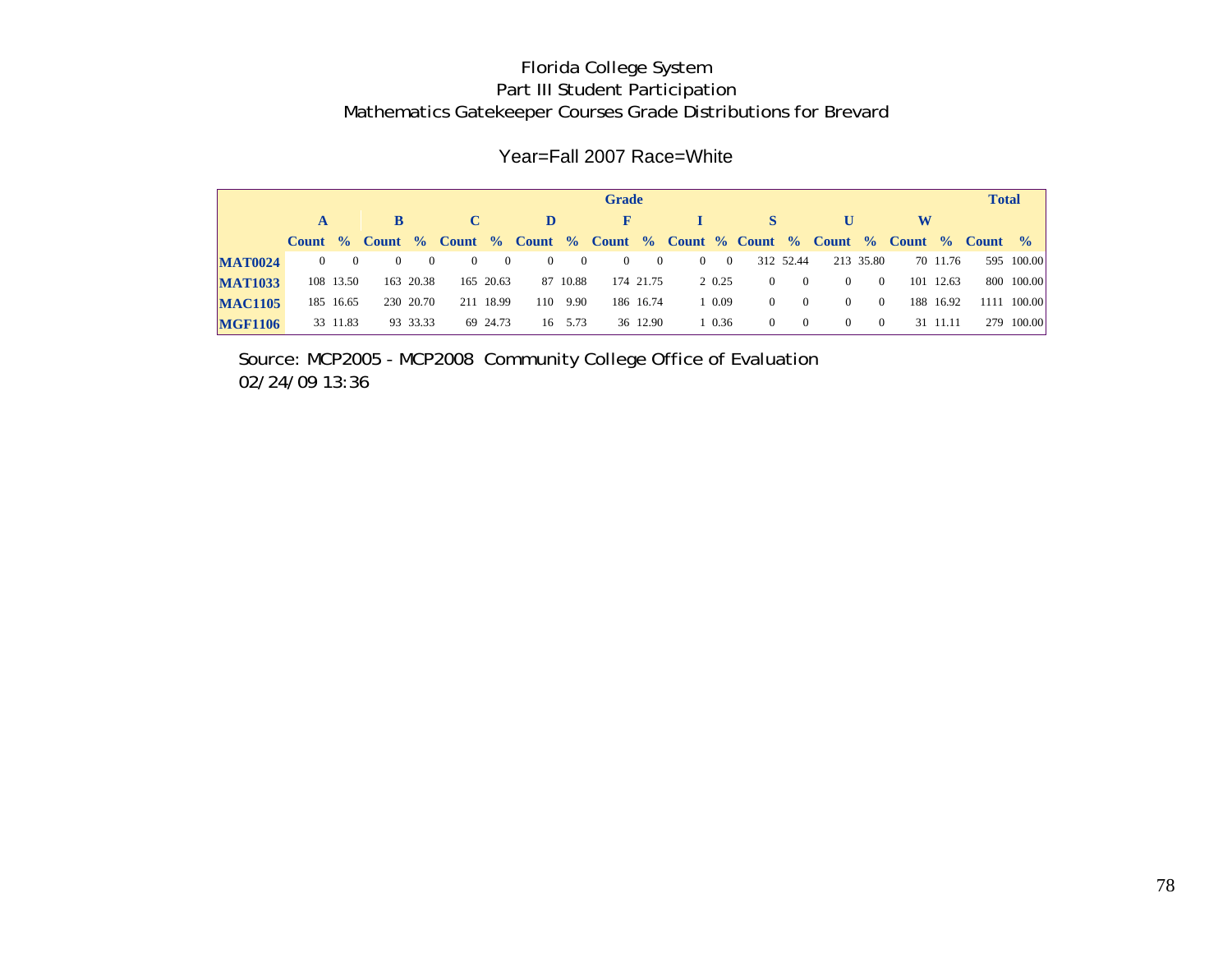## Florida College System Historical Track Of College Executive, Administrative, Managerial Fall Term 2004, 2005, 2006, 2007, And 2008 College: Brevard

# **Appendix 4 Employee Data Files**

FAC**:** Executive/Administrative/Managerial Staff (Group I), Instructional Staff (Group II, Continuing Contract Staff (Group III)

|                                   | <b>Employment</b> |                     |                |                     |                |                |                |                 |                |                          |                |                            |                |                 |                |                 |                             |                      |
|-----------------------------------|-------------------|---------------------|----------------|---------------------|----------------|----------------|----------------|-----------------|----------------|--------------------------|----------------|----------------------------|----------------|-----------------|----------------|-----------------|-----------------------------|----------------------|
|                                   |                   |                     | <b>Census</b>  |                     |                |                |                |                 |                |                          |                |                            |                |                 |                |                 |                             |                      |
|                                   |                   | <b>Bach, Degree</b> |                | <b>Grad. Degree</b> |                | <b>Student</b> |                |                 |                |                          |                |                            |                |                 |                |                 |                             |                      |
|                                   |                   | and Higher          |                | and Higher          |                | Pop.           | 2004           |                 | 2005           |                          | 2006           |                            | 2007           |                 | 2008           |                 |                             |                      |
|                                   |                   | #                   | $\frac{9}{6}$  | #                   | %              | $\frac{9}{6}$  | <b>NUM</b>     | $%$ of<br>total | <b>NUM</b>     | $%$ of<br>total          | <b>NUM</b>     | $%$ of<br>total            | <b>NUM</b>     | $%$ of<br>total | <b>NUM</b>     | $%$ of<br>total | <b>NUM DIF</b><br>2007-2008 | $%$ DIF<br>2007-2008 |
| <b>Black</b>                      | <b>Female</b>     | 1,158               | 2.16           | 477                 | 1.62           | 6.90           | $\mathbf{1}$   | 6.25            | $\mathbf 1$    | 6.25                     | $\mathbf{1}$   | 6.25                       | $\overline{2}$ | 9.52            | $\overline{2}$ | 15.38           |                             | 100.00%              |
|                                   | <b>Male</b>       | 762                 | 1.42           | 270                 | 0.92           | 3.75           | $\Omega$       | 0.00            | $\Omega$       | 0.00                     | $\overline{0}$ | 0.00                       | $\mathbf{1}$   | 4.76            | $\Omega$       | 0.00            | -1                          | 100.00%              |
|                                   | Total             | 1,920               | 3.58           | 747                 | 2.54           | 10.6           | $\mathbf 1$    | 6.25            | $\mathbf 1$    | 6.25                     | $\mathbf 1$    | 6.25                       |                | 3 14.29         | $\overline{2}$ | 15.38           | 2                           | 200.00%              |
| <b>Hispanic</b>                   | Female            | 1,066               | 1.99           | 338                 | 1.15           | 4.70           | 0              | 0.00            | $\Omega$       | 0.00                     | $\Omega$       | 0.00                       | $\Omega$       | 0.00            | 0              | 0.00            | 0                           | 0.00%                |
|                                   | <b>Male</b>       | 897                 | 1.67           | 634                 | 2.16           | 3.04           | 0              | 0.00            | 0              | 0.00                     | 0              | 0.00                       | 0              | 0.00            | 0              | 0.00            | $\Omega$                    | 0.00%                |
|                                   | Total             | 1,963               | 3.66           | 972                 | 3.31           | 7.74           | $\overline{0}$ | 0.00            | $\Omega$       | 0.00                     | $\overline{0}$ | 0.00                       | $\Omega$       | 0.00            | 0              | 0.00            | $\overline{0}$              | 0.00%                |
| Non-<br>Resident<br><b>Aliens</b> | <b>Female</b>     | $\Omega$            | 0              | $\mathbf 0$         | $\Omega$       | 0              | 0              | 0.00            | 0              | 0.00                     | 0              | 0.00                       | 0              | 0.00            | $\Omega$       | 0.00            | $\Omega$                    | 0.00%                |
|                                   | <b>Male</b>       | $\mathbf 0$         | $\mathbf 0$    | $\mathbf 0$         | $\mathbf 0$    | $\mathbf 0$    | 0              | 0.00            | $\overline{0}$ | 0.00                     | 0              | 0.00                       | 0              | 0.00            | 0              | 0.00            | $\Omega$                    | 0.00%                |
|                                   | Total             | $\overline{0}$      | $\overline{0}$ | $\mathbf 0$         | $\overline{0}$ | $\mathbf{0}$   | 0              | 0.00            | $\Omega$       | 0.00                     | $\Omega$       | 0.00                       | $\overline{0}$ | 0.00            | 0              | 0.00            | $\overline{0}$              | 0.00%                |
| <b>Other</b>                      | <b>Female</b>     | 1,223               | 2.28           | 477                 | 1.62           | 2.19           | 0              | 0.00            | $\overline{0}$ | 0.00                     | $\overline{0}$ | 0.00                       | 0              | 0.00            | 0              | 0.00            | $\mathbf 0$                 | 0.00%                |
|                                   | <b>Male</b>       | 878                 | 1.64           | 1,029               | 3.50           | 1.58           | $\Omega$       | 0.00            | $\overline{0}$ | 0.00                     | $\overline{0}$ | 0.00                       | $\overline{0}$ | 0.00            | 0              | 0.00            | 0                           | 0.00%                |
|                                   | Total             | 2,101               | 3.92           | 1,506               | 5.13           | 3.77           | $\mathbf 0$    | 0.00            | $\overline{0}$ | 0.00                     | $\overline{0}$ | 0.00                       | $\overline{0}$ | 0.00            | 0              | 0.00            | $\overline{0}$              | 0.00%                |
| <b>White</b>                      | Female            | 21,013              | 39.22          | 10,232              | 34.83          |                |                | 4 25.00         |                | 5 31.25                  |                | 5 31.25                    |                | 6 28.57         | 3              | 23.08           | 1                           | 20.00%               |
|                                   | <b>Male</b>       | 26,582              | 49.61          | 15,919              | 54.19          |                |                | 11 68.75        |                | 10 62.50                 |                | 10 62.50                   |                | 12 57.14        | 8              | 61.54           | $\overline{2}$              | 20.00%               |
|                                   | Total             | 47,595              | 88.83          | 26,151              | 89.02          |                |                | 15 93.75        |                | 15 93.75                 |                | 15 93.75                   |                | 18 85.71        | 11             | 84.62           | 3                           | 20.00%               |
| <b>College</b><br>Total           | Female            | 24,460              | 45.65          | 11,524              | 39.23          | 58.7           |                | 5 31.25         |                | 6 37.50                  |                | 6 37.50                    |                | 8 38.10         | 5              | 38.46           | $\overline{2}$              | 33.33%               |
|                                   | <b>Male</b>       | 29,119              | 54.35          | 17,852              | 60.77          | 41.3           |                | 11 68.75        |                | 10 62.50                 |                | 10 62.50                   |                | 13 61.90        | 8              | 61.54           | $\overline{3}$              | 30.00%               |
|                                   | Total             | 53,579              | 100.00         |                     | 29,376 100.00  | 100.00         |                | 16 100.0<br>0   |                | 16 100.0<br>$\mathbf{0}$ |                | 16 100.0<br>$\overline{0}$ |                | 21 100.0<br>0   |                | 13 100.00       | 5                           | 31.25%               |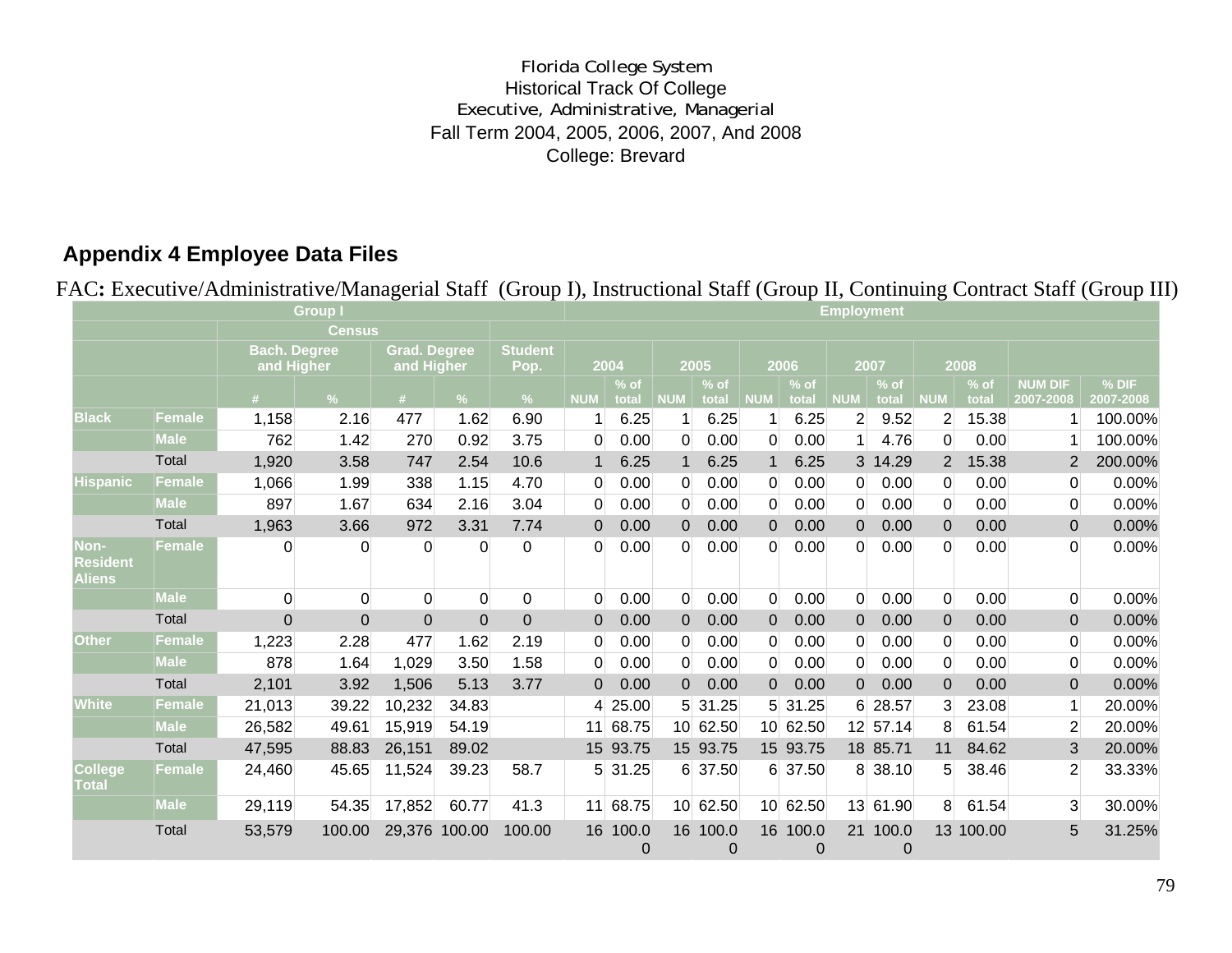## Florida College System Historical Track Of College Instructional Staff Fall Term 2004, 2005, 2006, 2007, And 2008 College: Brevard

| Group II                          |               |                                   |                |                                   |               |                        |                |                 | <b>Employment</b> |                 |                |                 |                |                 |                 |                 |                             |                      |  |  |
|-----------------------------------|---------------|-----------------------------------|----------------|-----------------------------------|---------------|------------------------|----------------|-----------------|-------------------|-----------------|----------------|-----------------|----------------|-----------------|-----------------|-----------------|-----------------------------|----------------------|--|--|
|                                   | <b>Census</b> |                                   |                |                                   |               |                        |                |                 |                   |                 |                |                 |                |                 |                 |                 |                             |                      |  |  |
|                                   |               | <b>Bach. Degree</b><br>and Higher |                | <b>Grad. Degree</b><br>and Higher |               | <b>Student</b><br>Pop. | 2004           |                 | 2005              |                 | 2006           |                 | 2007           |                 | 2008            |                 |                             |                      |  |  |
|                                   |               | #                                 | $\%$           | #                                 | $\frac{9}{6}$ | $\%$                   | <b>NUM</b>     | $%$ of<br>total | <b>NUM</b>        | $%$ of<br>total | <b>NUM</b>     | $%$ of<br>total | <b>NUM</b>     | $%$ of<br>total | <b>NUM</b>      | $%$ of<br>total | <b>NUM DIF</b><br>2007-2008 | $%$ DIF<br>2007-2008 |  |  |
| <b>Black</b>                      | <b>Female</b> | 1,158                             | 2.16           | 477                               | 1.62          | 6.90                   | 8              | 3.94            | 9                 | 4.43            | 11             | 5.16            | 11             | 4.98            | 9               | 4.19            | $\mathbf 0$                 | 0.00%                |  |  |
|                                   | <b>Male</b>   | 762                               | 1.42           | 270                               | 0.92          | 3.75                   | 5              | 2.46            | 6                 | 2.96            | 6              | 2.82            | 5              | 2.26            | 3               | 1.40            | -1                          | 16.67%)              |  |  |
|                                   | Total         | 1,920                             | 3.58           | 747                               | 2.54          | 10.6                   | 13             | 6.40            | 15                | 7.39            | 17             | 7.98            | 16             | 7.24            | 12 <sup>2</sup> | 5.58            | -1                          | 5.88%)               |  |  |
| <b>Hispanic</b>                   | <b>Female</b> | 1,066                             | 1.99           | 338                               | 1.15          | 4.70                   | $\overline{2}$ | 0.99            | $\overline{2}$    | 0.99            | $\overline{2}$ | 0.94            | $\overline{2}$ | 0.90            | $\overline{2}$  | 0.93            | 0                           | 0.00%                |  |  |
|                                   | <b>Male</b>   | 897                               | 1.67           | 634                               | 2.16          | 3.04                   | 1 <sup>1</sup> | 0.49            | 1 <sup>1</sup>    | 0.49            | 1 <sup>1</sup> | 0.47            | 1 <sup>1</sup> | 0.45            | 1               | 0.47            | 0                           | 0.00%                |  |  |
|                                   | Total         | 1,963                             | 3.66           | 972                               | 3.31          | 7.74                   | 3              | 1.48            | 3                 | 1.48            | 3              | 1.41            | 3              | 1.36            | 3 <sup>1</sup>  | 1.40            | $\overline{0}$              | 0.00%                |  |  |
| Non-<br>Resident<br><b>Aliens</b> | <b>Female</b> | $\overline{0}$                    | $\Omega$       | $\Omega$                          | $\Omega$      | $\mathbf 0$            | 0              | 0.00            | $\Omega$          | 0.00            | $\overline{0}$ | 0.00            | $\mathbf{1}$   | 0.45            | 1 <sup>1</sup>  | 0.47            |                             | 100.00%              |  |  |
|                                   | <b>Male</b>   | $\Omega$                          | $\Omega$       | 0                                 | $\Omega$      | $\Omega$               | $\Omega$       | 0.00            | 0                 | 0.00            | 0              | 0.00            | 0              | 0.00            | 0               | 0.00            | $\Omega$                    | 0.00%                |  |  |
|                                   | Total         | $\overline{0}$                    | $\overline{0}$ | $\overline{0}$                    | $\Omega$      | $\mathbf 0$            | 0              | 0.00            | $\Omega$          | 0.00            | $\Omega$       | 0.00            | 1              | 0.45            | 1               | 0.47            | -1                          | 100.00%              |  |  |
| <b>Other</b>                      | Female        | 1,223                             | 2.28           | 477                               | 1.62          | 2.19                   | $\overline{2}$ | 0.99            | $\overline{2}$    | 0.99            | $\overline{2}$ | 0.94            | $\overline{2}$ | 0.90            | 3               | 1.40            | 0                           | 0.00%                |  |  |
|                                   | <b>Male</b>   | 878                               | 1.64           | 1,029                             | 3.50          | 1.58                   | 5              | 2.46            | 5                 | 2.46            | 5              | 2.35            | 5              | 2.26            | 5               | 2.33            | 0                           | 0.00%                |  |  |
|                                   | Total         | 2,101                             |                | 3.92 1,506                        | 5.13          | 3.77                   | $\overline{7}$ | 3.45            | $\overline{7}$    | 3.45            | $\overline{7}$ | 3.29            | $7^{\circ}$    | 3.17            | 8               | 3.72            | $\overline{0}$              | 0.00%                |  |  |
| <b>White</b>                      | Female        | 21,013                            |                | 39.22 10,23<br>$\overline{2}$     | 34.83         |                        |                | 100 49.26       |                   | 99 48.77        |                | 104 48.83       |                | 113 51.13       |                 | 113 52.56       | 9                           | 8.65%                |  |  |
|                                   | <b>Male</b>   | 26,582                            | 49.61          | 15,91<br>9                        | 54.19         |                        |                | 80 39.41        |                   | 79 38.92        |                | 82 38.50        |                | 81 36.65        |                 | 78 36.28        | -1                          | 1.22%                |  |  |
|                                   | Total         | 47,595                            |                | 88.83 26,15                       | 89.02         |                        |                | 180 88.67       |                   | 178 87.68       |                | 186 87.32       |                | 194 87.78       |                 | 191 88.84       | 8                           | 4.30%                |  |  |
| <b>College</b><br>Total           | Female        | 24,460                            |                | 45.65 11,52<br>4                  | 39.23         | 58.7                   |                | 112 55.17       |                   | 112 55.17       |                | 119 55.87       |                | 129 58.37       |                 | 128 59.53       | 10                          | 8.40%                |  |  |
|                                   | <b>Male</b>   | 29,119                            |                | 54.35 17,852                      | 60.77         | 41.3                   | 91             | 44.83           | 91                | 44.83           | 94             | 44.13           | 92             | 41.63           | 87              | 40.47           | $-2$                        | 2.13%                |  |  |
|                                   | Total         | 53,579                            |                | 100.00 29,376                     | 100.00        | 100.00                 |                | 203 100.00      |                   | 203 100.00      |                | 213 100.00      |                | 221 100.00      |                 | 215 100.00      | 8                           | 3.76%                |  |  |